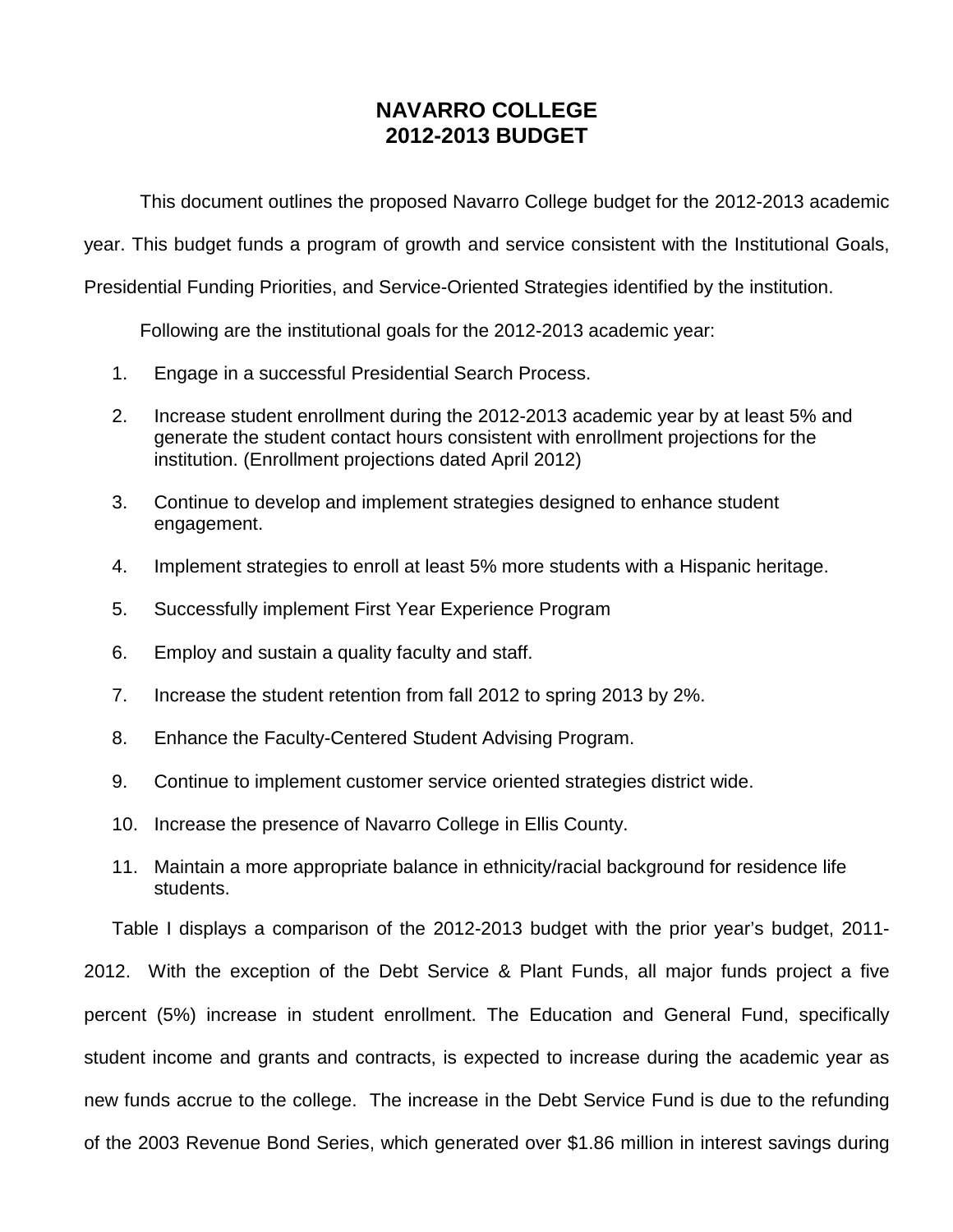the lifetime of the outstanding bonds. The re-issue of the 2003 Revenue Bond Series includes \$5.5 million of new funds, which the District plans to repay within five (5) years by increasing the annual debt service payment by \$1 million for five (5) years, 2013-2017. The Plant Fund reflects the \$5.5 million increase in revenues. These funds are budgeted for the construction of a 20,000 sq. ft. classroom building (\$5 million) and a 5,000 sq. ft. physical plant building (\$500,000) on the Waxahachie campus. The remaining funds of \$1.6 million are budgeted for the ongoing construction projects on the Corsicana campus (field houses and 64-Bed Residence Apartments). Student Financial Aid funds, although lower than last fiscal year, remain inflated due to continued high levels of PELL Grant awards and large student loan disbursements.

| <b>TABLE I</b><br><b>NAVARRO COLLEGE</b><br><b>BUDGET COMPARISON</b> |                                               |                                     |                            |  |  |  |  |
|----------------------------------------------------------------------|-----------------------------------------------|-------------------------------------|----------------------------|--|--|--|--|
| <b>FUND</b>                                                          | <b>ORIGINAL</b><br>2011-2012<br><b>BUDGET</b> | <b>AMENDED 2011-</b><br>2012 BUDGET | 2012-2013<br><b>BUDGET</b> |  |  |  |  |
| <b>Educational &amp; General</b>                                     | \$43,766,728                                  | (February 29, 2012)<br>\$44,521,717 | \$46,630,695               |  |  |  |  |
|                                                                      |                                               |                                     |                            |  |  |  |  |
| <b>Debt Service</b>                                                  | 2,356,416                                     | 2,356,416                           | 3,398,655                  |  |  |  |  |
| Plant                                                                | 200,000                                       | 3,359,598                           | 7,105,000                  |  |  |  |  |
| <b>Auxiliary Enterprises</b>                                         | 11,344,712                                    | 11,120,663                          | 12,337,108                 |  |  |  |  |
| <b>Student Financial Aid</b>                                         | 56,049,041                                    | 56,049,041                          | 51,415,037                 |  |  |  |  |
| <b>TOTALS</b>                                                        | \$113,716,897                                 | \$117,407,435                       | \$120,886,495              |  |  |  |  |

## **Educational and General Fund**

The Educational and General Fund is the second most significant fund in the college budget, representing 38.6% of the total revenues and expenditures. This is the third year that the budgeted Student Financial Aid Fund exceeds the District's Educational and General Fund, representing 42.5% of the District's total budget. The major sources of revenues for the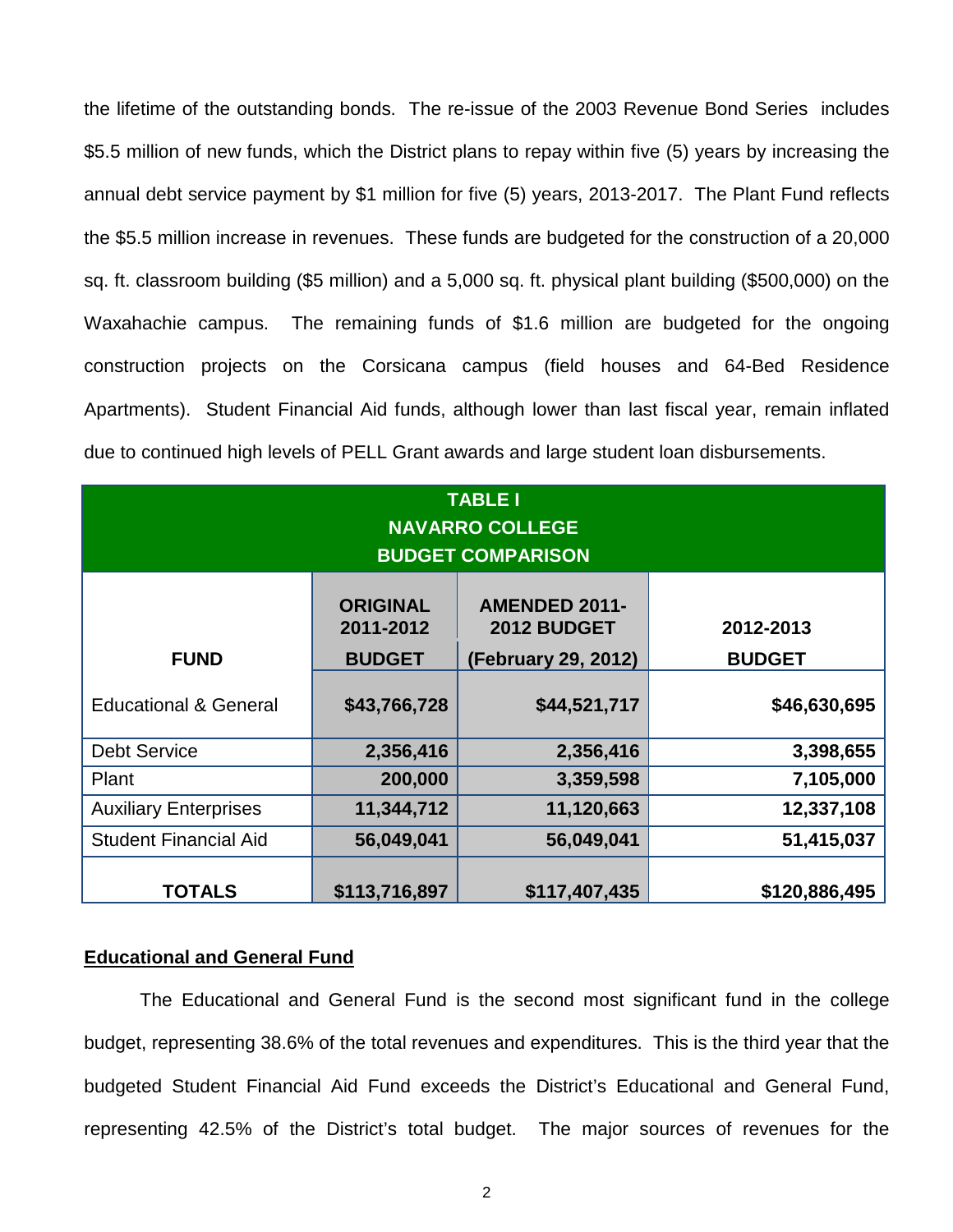Educational and General Fund are: student income, local appropriations (Tax Assessments), State Appropriations, Federal Grants/Contracts, and other sources (Table II, page 11).

# Student Income

Student income from tuition and fees represents 49.3% of the Educational and General Fund revenues. The 2012-2013 budget projects student income at \$23,001,936, an increase of \$1,296,736 over revenues budgeted in the prior year, 2011-2012. The college is budgeting a 5% increase in student enrollment for 2012-2013, based on the student body composition of 79% out-of-district students and 21% in-district students. Other factors causing the increase in student income are changes in fees approved by the Board of Trustees on July 19, 2012.

- Increase in Laboratory Fee of \$2 per course, effective Spring 2013
- Increase in Parking Fee of \$5 per semester, effective Spring 2013

Shown below is the cost for a typical student enrolled in 12 semester credit hours at Navarro College. Note that the total cost for 12 SCH at Navarro College continues to be less than the state average.

|                                                                                                                        | Navarro<br><b>County</b><br><b>Resident</b> | <b>Texas Resident</b><br><b>Outside Navarro</b><br><b>County</b> | Non Texas<br><b>Resident</b> |
|------------------------------------------------------------------------------------------------------------------------|---------------------------------------------|------------------------------------------------------------------|------------------------------|
| Tuition                                                                                                                | \$432                                       | \$444                                                            | \$972                        |
| Laboratory Fees (Average)                                                                                              | 26                                          | 26                                                               | 26                           |
| Building Use Fee                                                                                                       | 216                                         | 216                                                              | 216                          |
| Out-of-District Fee                                                                                                    | 0                                           | 396                                                              | 396                          |
| Parking Fee                                                                                                            | 15                                          | 15                                                               | 15                           |
| Matriculation Fee                                                                                                      | 11                                          | 11                                                               | 11                           |
| TOTAL                                                                                                                  | \$700                                       | \$1,108                                                          | \$1,636                      |
| With Proposed Increases in Lab & Parking Fees                                                                          | \$58                                        | \$92                                                             | \$136                        |
| Navarro College Agaroved Fall 2012 Charge                                                                              | \$68                                        | \$92                                                             | \$136                        |
| Spring 2012 State Average (per Texas Assn. of Community Colleges)<br>http://www.tacc.org/documents/Sp12tuition_001.pdf | \$73                                        | \$111                                                            | \$164                        |
| Proposed Tuition Below Last Year's State Average per SCH                                                               | \$15<br><b>Below</b>                        | \$19<br><b>Below</b>                                             | \$28<br><b>Below</b>         |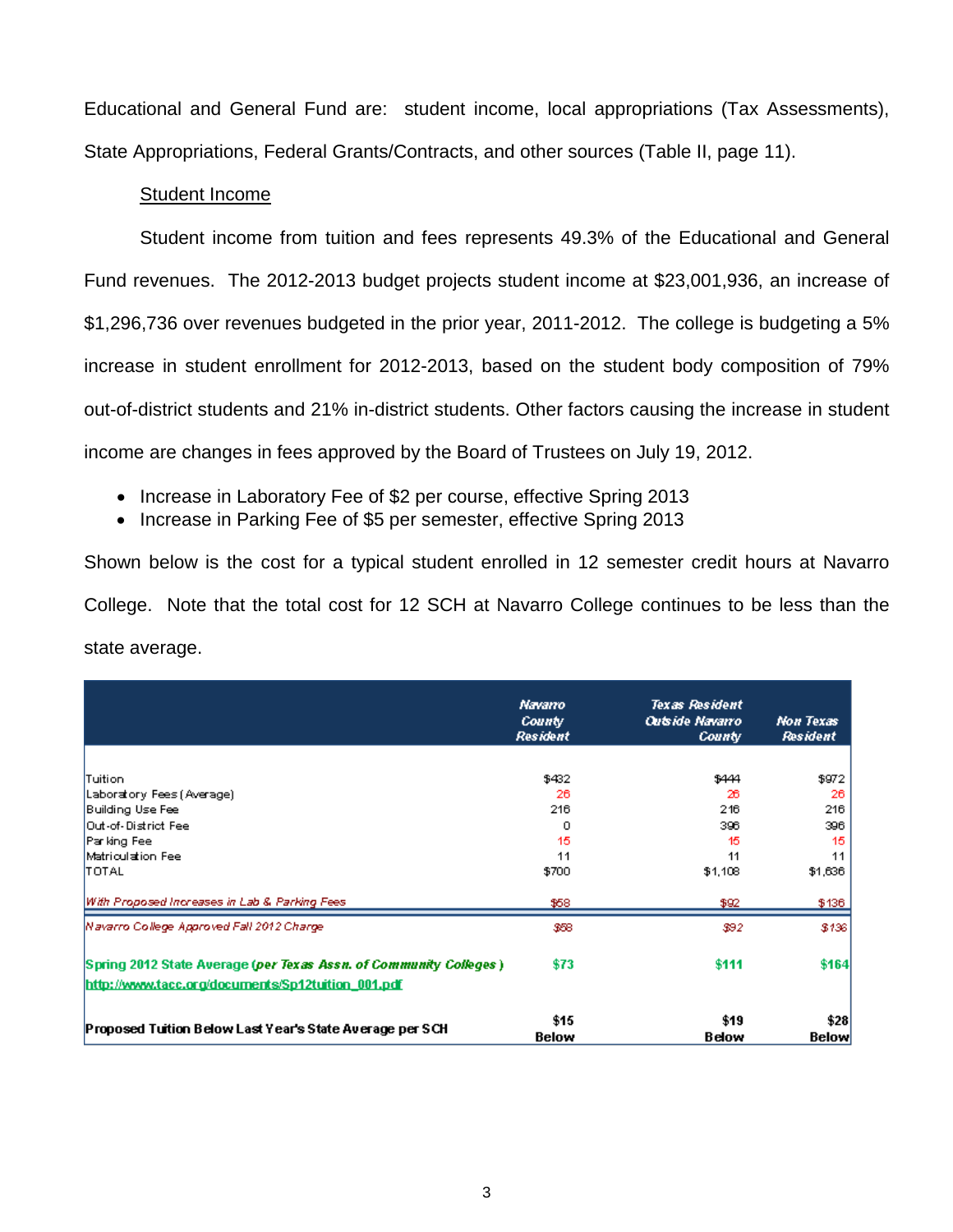### Local Appropriations

The certified appraisal values of the College District, provided by the Navarro County Central Appraisal District, reflect taxable property values at \$2,774,259,367, an increase of 3.5% compared to the previous year (\$2,680,143,629). The increased valuation of \$94,115,738 consists of \$61,159,192 in valuations of new properties and a slight increase of \$32,956,546 in valuations of existing properties. The present district tax rate of \$0.119 per \$100 of assessed valuation, at 95% collection and with delinquent tax collection, will yield a tax levy of \$3,136,300. This amount represents 6.7% of the Educational and General budget and 2.6% of the District's total budget.

### **State Appropriation**

The College earns 13.1% of its total budget from state appropriations based on student enrollment data submitted to the State of Texas. The appropriated amount the college will receive in 2012-2013 is \$15,755,411, an increase of \$145,474 over the previous year due to an increase in student contact hours during the 2010-2011 academic year. In addition, the District will receive \$953,357 for Group Health Insurance and \$254,126 for the Optional Retirement Program. State grants, such as Texas Workstudy, Adult Basic Education, Nursing Shortage, and Small Business Development Center generate \$419,177. This brings the total for state appropriated funds for the district to \$17,382,071.

### Federal Grants

Federal grants are projected to provide \$1,814,536, reflecting an increase of \$162,881 from the prior year. This increase is due to small increases in the following federal grants the district continues to receive: Federal Workstudy (\$226,871), Adult Basic Education (\$305,785), and Carl Perkins (\$595,221). Additional grant funds will be added to the budget throughout the academic year as a result of amount changes in existing grants and new grants the college may receive during the year.

4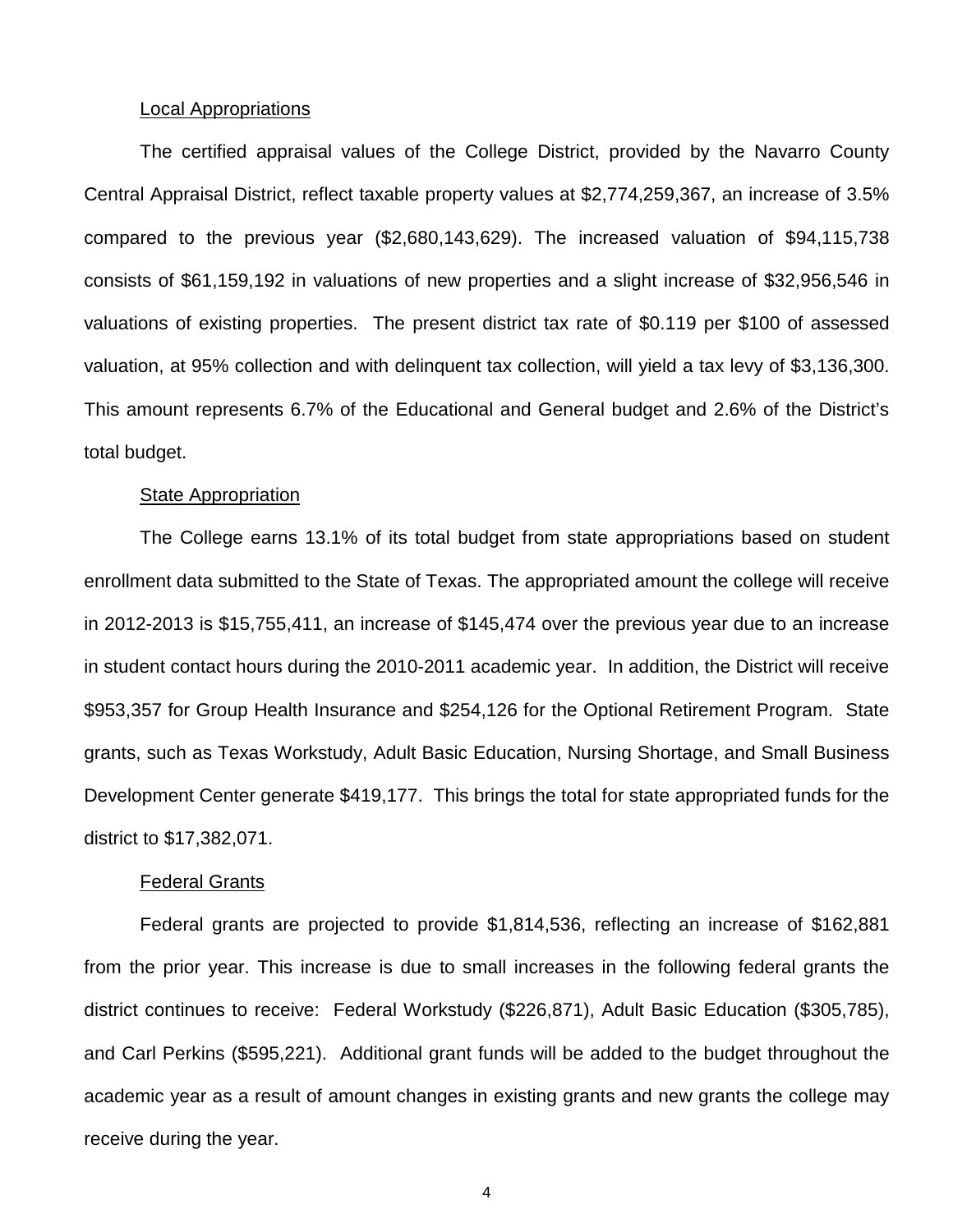### Other Sources

Other Sources of income are budgeted at \$1,295,852. These other sources of income accrue from ticket sales, summer camps, student orientation, museum and planetarium admissions, testing fees, interest income, and other miscellaneous items. The amount also includes \$779,500 from prior year appropriation.

# **Educational and General Fund Expenditures**

Several initiatives have been funded this budget year. Five (5) new full-time faculty and one (1) support staff positions have been added to this budget. A contingency of \$300,000 has been established to fund faculty salaries during summer 2013 and to sustain the budgeted five percent (5%) growth in student enrollment. The District's share for Group Health Insurance (GIP) contingency is budgeted at \$1,172,646 to supplement the state's amount of \$953,357 in the GIP appropriation for employee health insurance. The rate of pay for adjunct faculty has been increased from \$1,450 to \$1,600 per class, at a cost of \$577,350. The budget for building insurance, utilities, custodial, and grounds maintenance at all campuses has been increased by \$107,279 to offset increased usage costs for new building projects currently under construction (64-bed Residence Apartment building, Baseball/Softball, and Soccer field houses) and the anticipated construction projects in Waxahachie beginning in September 2012. Deferred Maintenance will remain at \$250,000 and \$175,000 has been budgeted for new equipment. Funds are also budgeted for the First Year Experience initiative (\$93,024) and the Presidential Search process (\$50,000).

During the July 19, 2012 board meeting the Board of Trustees approved a three percent (3%) increase in compensation (\$550,172), for all full-time faculty and staff. These funds have been distributed in the corresponding departmental accounts. The District President also

5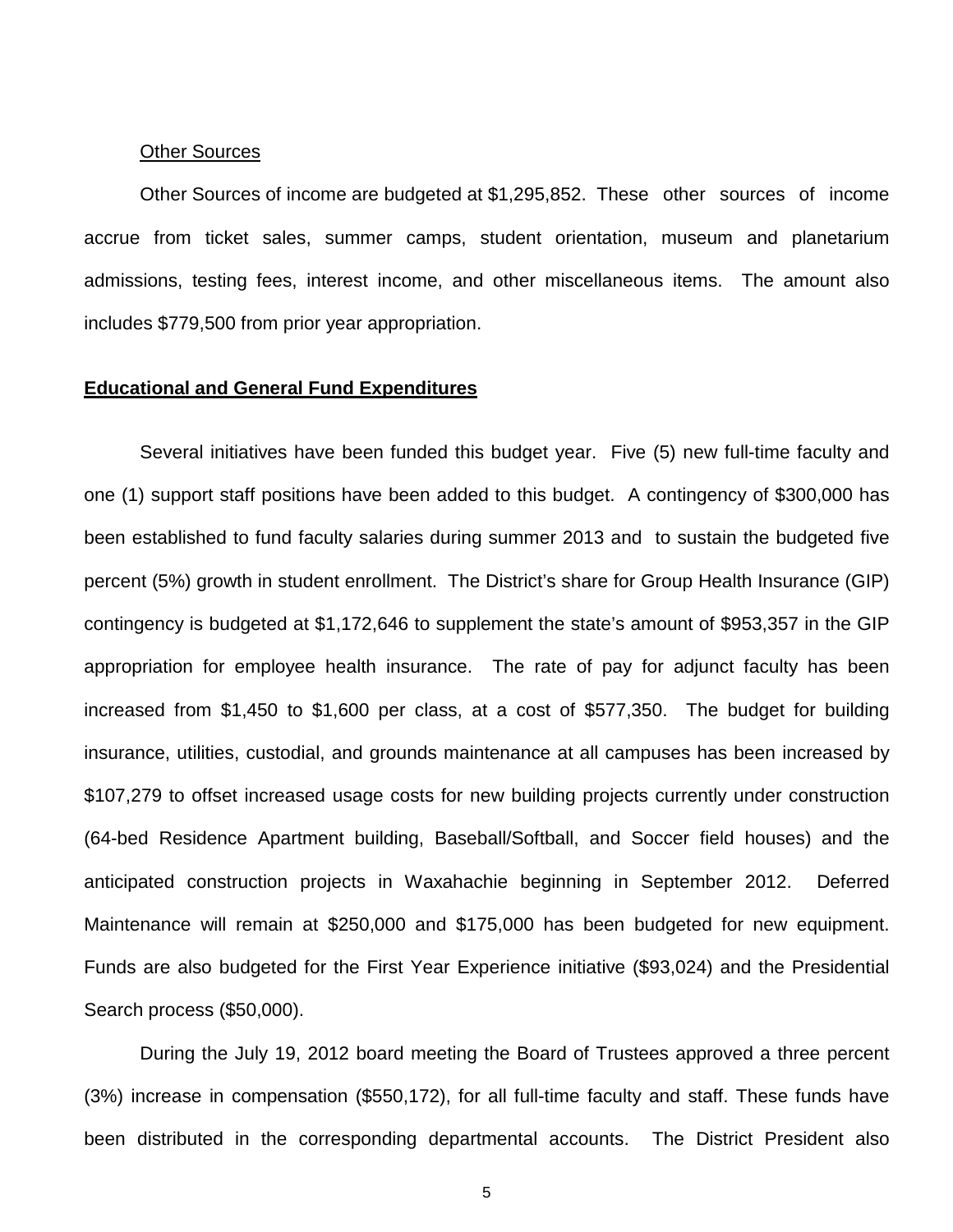recommends that \$780,000 be directed to a Special Reserve in the event the District is required to return a portion of the state appropriation as a result of a continuing deficit the State of Texas may incur in 2011-2012.

Below is a summary of new expenditure plans for the Educational and General fund budget:

| A. Summer 2013 Faculty Salary Contingency | \$. | 300,000     |
|-------------------------------------------|-----|-------------|
| <b>B. Salary Contingency</b>              | £.  | 550,172     |
| C. Group Health Insurance                 |     | \$1,172,646 |
| D. Utilities Budget                       |     | \$107,279   |
| E. Equipment Contingency                  |     | \$175,000   |
| F. Deferred Maintenance                   | SS. | 250,000     |
| G. Special Reserve                        |     | \$780,000   |

Table III, page 12, shows the major expense components of the Educational and General

Fund Budget. As noted in the chart below, approximately 61% of the Educational and General

Fund resources are allocated to personnel cost.

# **Educational and General Fund Expenditure Summary Proposed 2012-13 Budget**

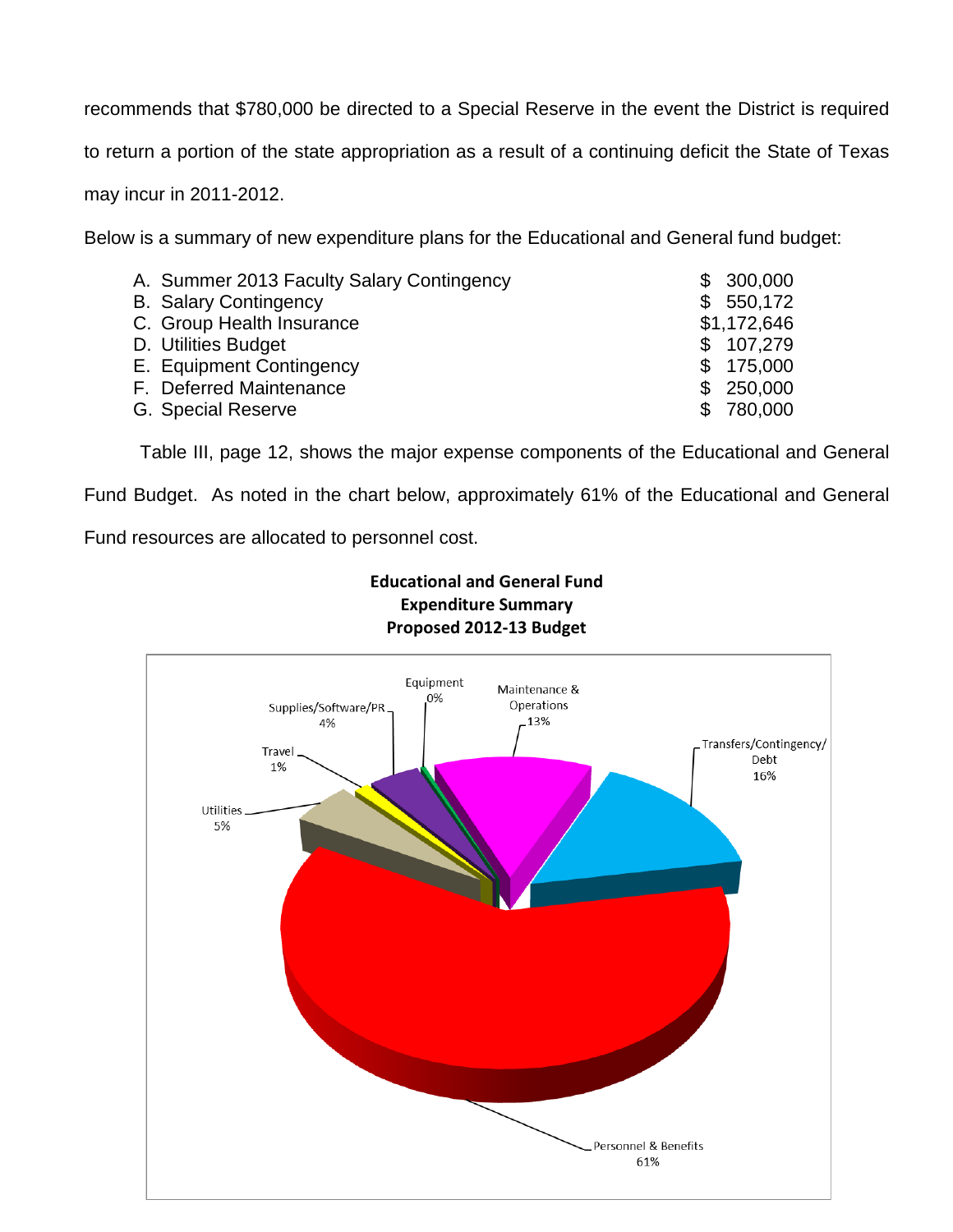### **Debt Service Fund**

The college will make the following debt service payments during fiscal year 2012-2013 to reduce its revenue bond debt:

|                                         |                          | Principal   | Interest    | # Payment |
|-----------------------------------------|--------------------------|-------------|-------------|-----------|
| a. 2003 Revenue Bond Series             |                          | \$705,000   | \$28,200    | final     |
| 2006 Revenue Bond Series<br>b.          |                          | \$155,000   | \$102,120   | (7)       |
| $\mathsf{C}$                            | 2007 Revenue Bond Series | \$145,000   | \$118,116   | (6)       |
| d. 2009 Revenue Bond Series             |                          | \$145,000   | \$165,984   | (4)       |
| 2012 Revenue Bond Series<br>$e_{\perp}$ |                          | \$1,160,000 | \$674,235*  | (1)       |
|                                         |                          | \$2,310,000 | \$1,088,655 |           |

For fiscal year 2013, a total of \$3,398,655 will be required to service the principal and interest due on existing revenue bond covenants.

The payment of revenue bonds is funded primarily by an \$18-per-semester-credit-hour building use fee assessed to all students. During fiscal year 2013, the College will collect approximately \$4,650,700 in building use fees. This information is shown on page 48 of the budget detail.

**\***Note: The principal amount for the 2012 Revenue Bond issue will increase to approximately \$1.9 million for years 2014 – 2017 due to the \$5.5 million of new revenue which will be used for the construction of a classroom and a physical plant building on the Waxahachie campus. In 2018, when the \$5.5 million from the 2012 Revenue Bond Series is retired, the principal amount will be reduced to approximately one (1) million, where it will remain for the duration of the outstanding issue. In that year, the district's total debt service payment will be reduced to \$2,235,656.

7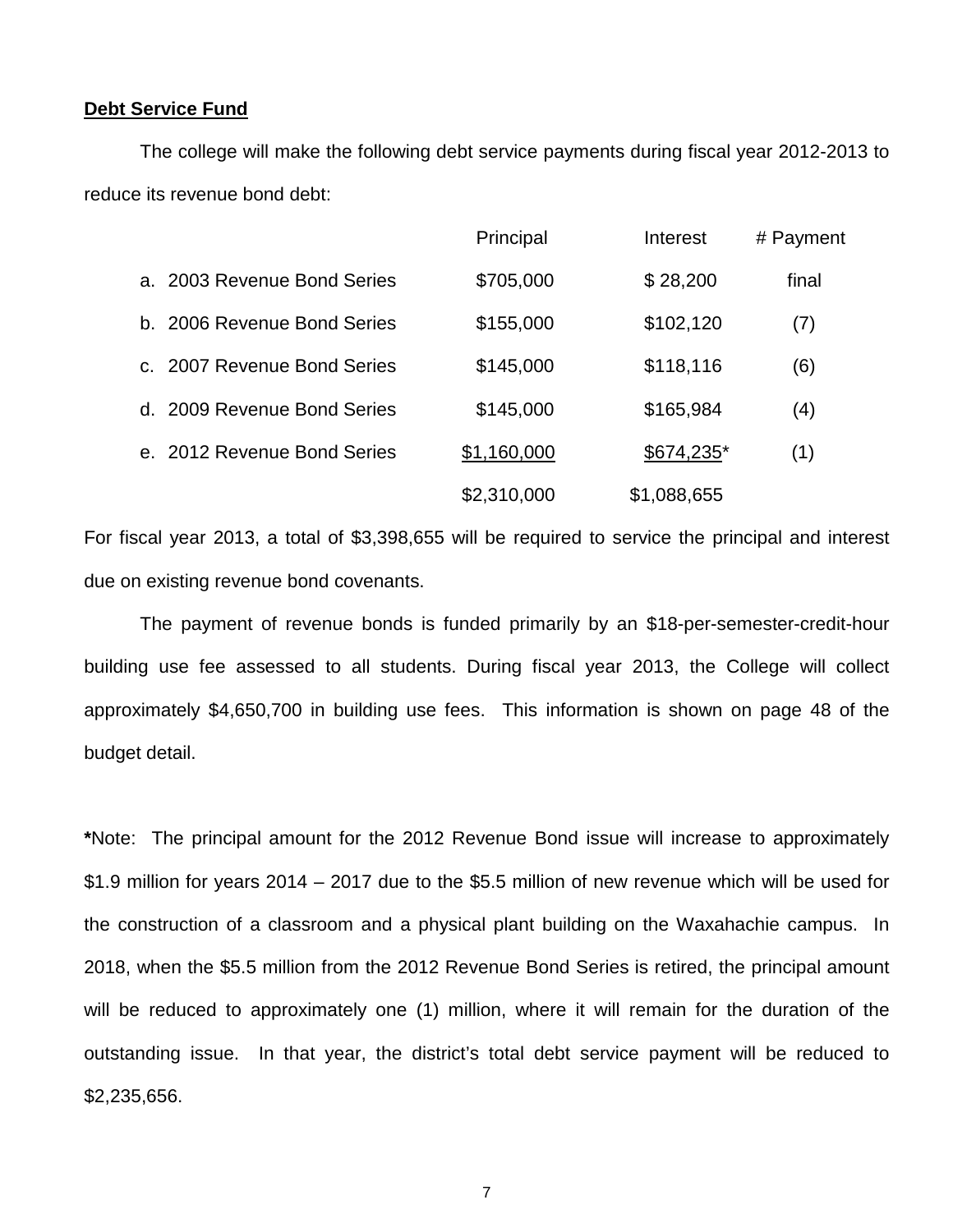## **Plant Fund**

The Plant Fund budget includes funding for the following construction projects within the college district, including the two projects in Waxahachie scheduled to begin September 2012.

| 7. South Campus - Master Plan           |     | 5,000<br>\$7,105,000 (approximate) |
|-----------------------------------------|-----|------------------------------------|
| 6. Physical Plant Building - Waxahachie |     | \$500,000                          |
| 5. Classroom Building - Waxahachie      |     | \$5,000,000                        |
| 4. 64-Bed Residence Apartment Building  |     | \$150,000                          |
| 3. Estes Residence Hall Renovation      |     | 50,000                             |
| 2. Soccer Field House                   | SS. | 500,000                            |
| 1. Baseball/Softball Field House        |     | \$900,000                          |
|                                         |     |                                    |

This information is shown on page 48 and 49.

# **Auxiliary Enterprises Fund**

Navarro College operates and manages an extensive and profitable Auxiliary Enterprise Program. Projected revenue from auxiliary services in 2012-2013 is \$12,337,108. This revenue funds the operation and maintenance of the residence halls, the dining services, and the college bookstores. The 2012-2013 budget also includes an operating budget of \$315,000 for the operation of the new Deli on the Waxahachie campus. The Auxiliary Fund revenues are displayed on pages 49 - 51 in the budget detail.

The District also maintains an active and successful intercollegiate athletics program. The cost of intercollegiate athletics is \$2,366,727. An augmentation of \$1,500,000 in Auxiliary Fund revenues has been allocated to the intercollegiate athletics program for the 2012-2013 academic year to sustain the program. An additional \$810,000 from the Educational and General Fund, specifically student income, is allocated to the intercollegiate athletics program in 2012-2013.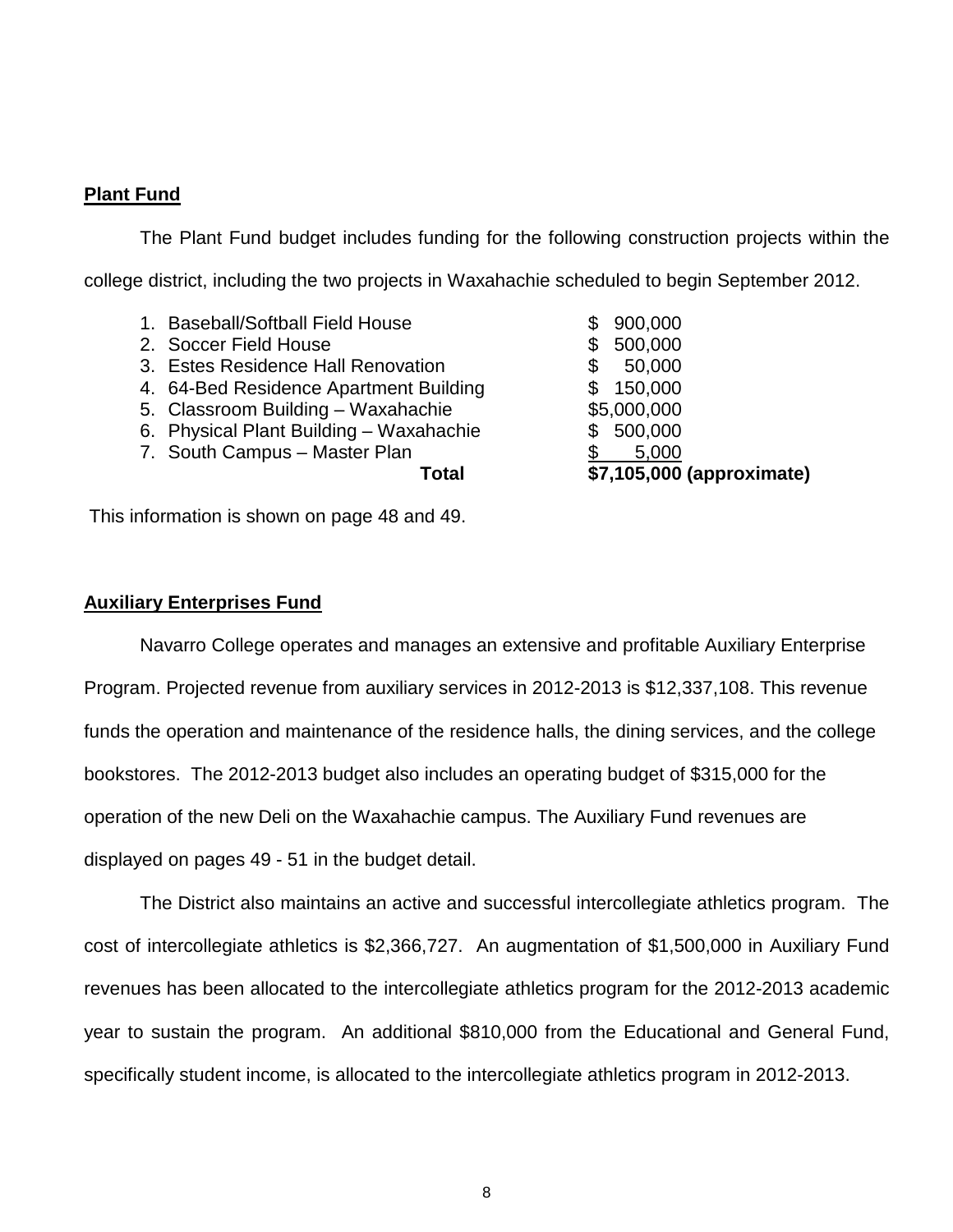The projected cost of Intercollegiate Athletics in 2012-2013 follows:

|                             | Total | \$2,366,727   |
|-----------------------------|-------|---------------|
| Volleyball                  |       | 173,061       |
|                             |       |               |
| Soccer - Women              |       | 243,226       |
| Football                    |       | 737,944       |
| Cheerleading                |       | 100,543       |
| <b>Basketball - Men</b>     |       | 232,471       |
| Softball - Women            |       | 282,669       |
| Baseball - Men              |       | 302,019       |
| <b>Athletic Training</b>    |       | 60,004        |
|                             |       |               |
| <b>Student Travel</b>       |       | 59,790        |
| <b>Athletic Contingency</b> |       | \$<br>175,000 |

The goal of the administration is to operate each Auxiliary Enterprise as a profitable cost enterprise for the college. Audited financial reports from previous fiscal years attest to the profitability of these operations.

# **Student Financial Aid Fund**

The Student Financial Aid Fund has several major elements:

| <b>Scholarships</b>                              |              | \$       | 2,049,141  |
|--------------------------------------------------|--------------|----------|------------|
| <b>Student Loans</b>                             |              |          | 27,000,000 |
| <b>PELL &amp; Educational Opportunity Grants</b> |              |          | 22,139,025 |
| <b>College Work-Study Program</b>                |              |          | 226,871    |
|                                                  | <b>TOTAL</b> | <b>S</b> | 51,415,037 |

The growth continues in the Student Financial Aid Fund due to student enrollment increases. However, the main reason for the increase was the legislative changes enacted at the federal level affecting PELL Grant awards and the student loan program. Annual PELL Grant awards continue at \$5,550 per eligible student. All student financial aid is fully automated and may be accessed on the internet. Funds are electronically transferred from the student account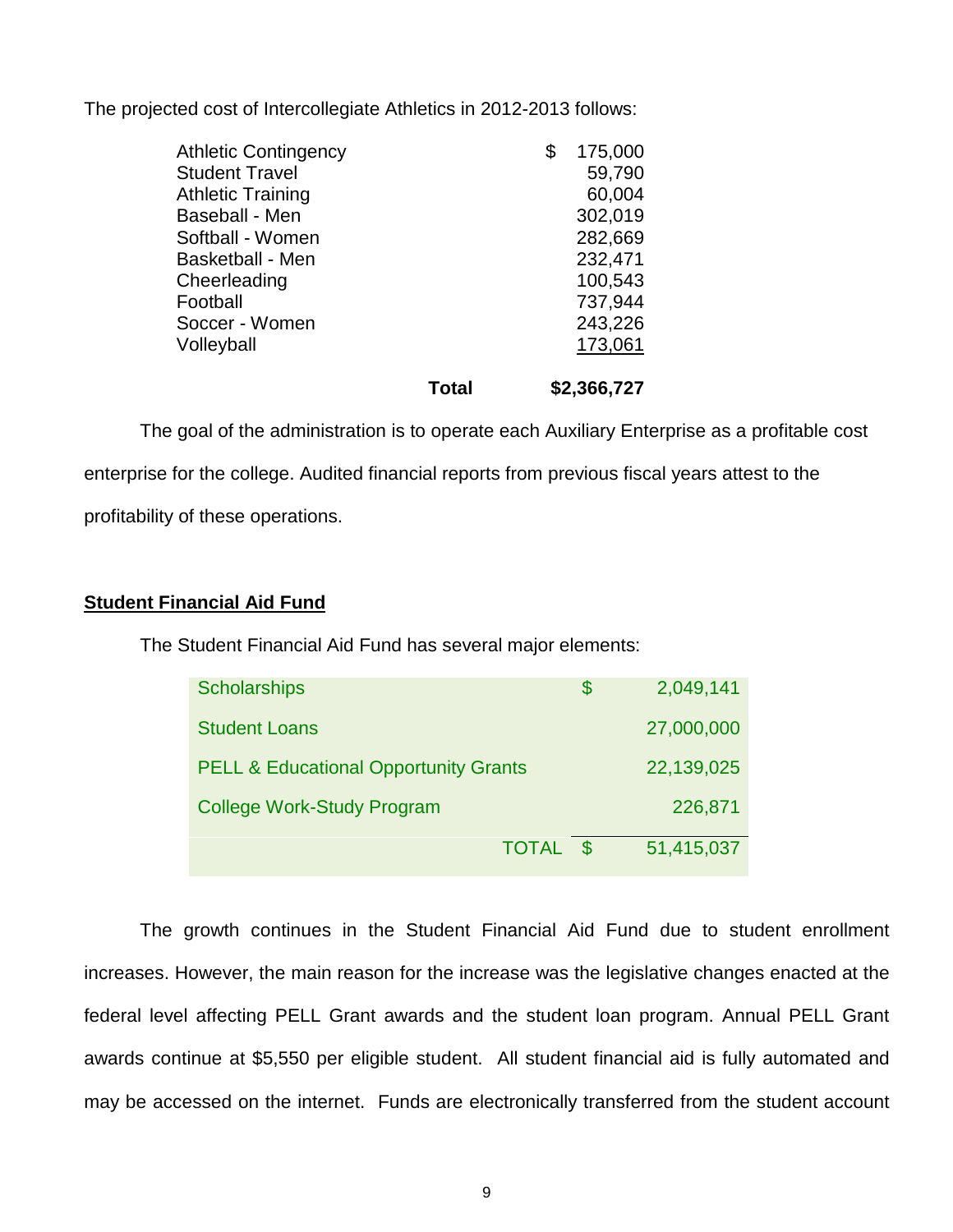to the college account when the student registers for classes, incurs a purchase for textbooks, remits payment for on-campus housing, and purchases meals in dining services.

With the exception of scholarship funds, all financial aid programs are funded by the federal and state government. In order to add to the diversity in the on-campus student residence life program, \$100,000 in room-and-board scholarships has been allocated to cheerleading, band, and drama.

### **Summary**

This balanced budget provides funding for the inclusion of service-oriented strategies to meet the needs of our growing student body. It also provides recognition to our valued employees for their dedication and commitment to Navarro College.

The 2012-2013 budget provides the basis and funding for achieving the institutional goals identified in the District's Strategic Plan 2010-15. We look forward with confidence and enthusiasm to the ensuing academic year and the challenges that may come before us.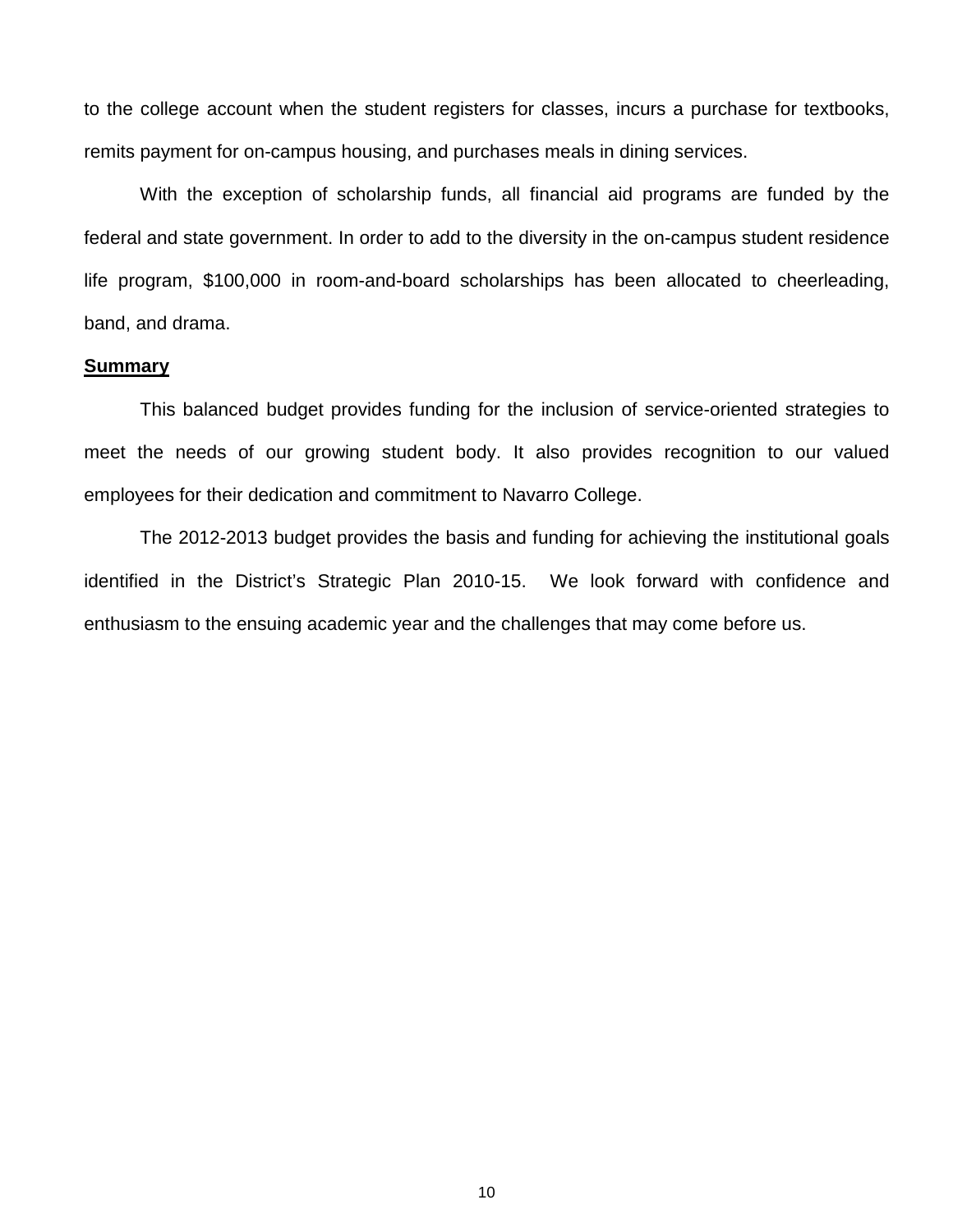| <b>FUND</b> | <b>DEPT</b> | <b>FUNC</b> | LOC | <b>DEPARTMENT DESCRIPTION</b>     | <b>FUNCTION DESCRIPTION</b>                | PROPOSED BUDGET<br>2012-13 |
|-------------|-------------|-------------|-----|-----------------------------------|--------------------------------------------|----------------------------|
| 00          | 01010       | 4305        | 01  | <b>STUDENT INCOME</b>             | <b>TUITION-IN DISTRICT</b>                 | (1,785,000)                |
| 00          | 01010       | 4306        | 01  | <b>STUDENT INCOME</b>             | TUITION - OUT OF DISTRICT                  | (6,773,100)                |
| 00          | 01010       | 4307        | 01  | <b>STUDENT INCOME</b>             | TUITION - OUT STATE/FOREIGN                | (852,700)                  |
| 00          | 01010       | 4310        | 01  | <b>STUDENT INCOME</b>             | FEE - BUILDING USE                         | (4,650,700)                |
| 00          | 01010       | 4315        | 01  | <b>STUDENT INCOME</b>             | FEE - ACTIVITY                             | (35,000)                   |
| 00          | 01010       | 4316        | 01  | <b>STUDENT INCOME</b>             | FEE - MATRICULATION                        | (315,000)                  |
| 00          | 01010       | 4317        | 01  | STUDENT INCOME                    | FEE - CONTINUING ED                        | (36, 700)                  |
| 00          | 01010       | 4318        | 01  | <b>STUDENT INCOME</b>             | FEE - NSR LATE FEE                         | (12,000)                   |
| 00          | 01010       | 4321        | 01  | <b>STUDENT INCOME</b>             | FEE - INTERNET COURSES                     | (800,000)                  |
| 00          | 01010       | 4322        | 01  | <b>STUDENT INCOME</b>             | FEE - LAB                                  | (476, 177)                 |
| 00          | 01010       | 4323        | 01  | <b>STUDENT INCOME</b>             | FEE - OTA KIT                              | (1, 415)                   |
| 00          | 01010       | 4324        | 01  | <b>STUDENT INCOME</b>             | FEE - OUT OF DISTRICT                      | (6,500,000)                |
| 00          | 01010       | 4326        | 01  | <b>STUDENT INCOME</b>             | FEE - PRIVATE INSTRUCTION                  | (19,300)                   |
| 00          | 01010       | 4327        | 01  | <b>STUDENT INCOME</b>             | FEE - PARKING                              | (214, 375)                 |
| 00          | 01010       | 4329        | 01  | <b>STUDENT INCOME</b>             | VCT ENROLLMENT FEE                         | (4,000)                    |
| 00          | 01010       | 4330        | 01  | <b>STUDENT INCOME</b>             | Fee - Biology LabPaq                       | (10, 919)                  |
| 00          | 01010       | 4355        | 01  | STUDENT INCOME                    | FEE - NURSING 1413 LAB KIT                 |                            |
| 00          | 01010       | 4357        | 01  | <b>STUDENT INCOME</b>             | FEE - CE - CPR BOOK                        | (1, 350)                   |
| 00          | 01010       | 4359        | 01  | <b>STUDENT INCOME</b>             | NURSING SOFTWARE PACK                      | (110,000)                  |
| 00          | 01010       | 4360        | 01  | <b>STUDENT INCOME</b>             | TUITION - CRIMINAL JUSTICE                 | (90, 400)                  |
| 00          | 01010       | 4360        | 02  | <b>STUDENT INCOME</b>             | TUITION - CRIMINAL JUSTICE                 |                            |
| 00          | 01010       | 4361        | 01  | <b>STUDENT INCOME</b>             | TUITION - N/C FUNDABLE                     | (75,000)                   |
| 00          | 01010       | 4361        | 02  | <b>STUDENT INCOME</b>             | TUITION - N/C FUNDABLE                     | (95,000)                   |
| 00          | 01010       | 4361        | 03  | <b>STUDENT INCOME</b>             | TUITION - N/C FUNDABLE                     | (110,000)                  |
| 00          | 01010       | 4371        | 01  | <b>STUDENT INCOME</b>             | TUITION - COMMUNITY SERVICE (KIDS COLLEGE) | (7,700)                    |
| 00          | 01010       | 4371        | 02  | <b>STUDENT INCOME</b>             | TUITION - COMMUNITY SERVICE (KIDS COLLEGE) | (3,000)                    |
| 00          | 01010       | 4371        | 03  | STUDENT INCOME                    | TUITION - COMMUNITY SERVICE (KIDS COLLEGE) | (100)                      |
| 00          | 01010       | 4750        | 01  | <b>STUDENT INCOME</b>             | INSURANCE - HEALTH OCCUPATI                | (5,500)                    |
| 00          | 01010       | 4752        | 01  | <b>STUDENT INCOME</b>             | POLICE ACADEMY INSURANCE                   | (1,700)                    |
| 00          | 01010       | 4753        | 01  | <b>STUDENT INCOME</b>             | FEE - NURSING MOCK TRIAL                   | (2,500)                    |
| 00          | 01010       | 4754        | 02  | <b>STUDENT INCOME</b>             | INSURANCE EMERGENCY MEDICAL                | (11,000)                   |
| 00          | 01010       | 4755        | 01  | <b>STUDENT INCOME</b>             | INSURANCE - AG TECH                        | (800)                      |
| 00          | 01010       | 4759        | 01  | <b>STUDENT INCOME</b>             | FIRE ACADEMY INSURANCE                     | (1,500)                    |
|             |             |             |     | STUDENT INCOME Total              |                                            | (23,001,936)               |
|             |             |             |     |                                   |                                            |                            |
|             |             |             |     |                                   |                                            |                            |
| 00          | 01015       | 4001        | 01  | STATE APPROPRIATIONS              | STATE APPR - ACADEMIC                      | (15,609,937)               |
| 00          | 01015       | 4001        | 01  | STATE APPROPRIATIONS              | STATE APPR - ACADEMIC                      |                            |
|             |             |             |     |                                   |                                            | (145, 474)                 |
| 00          | 01015       | 4005        | 01  | STATE APPROPRIATIONS              | STATE APPR - INSURANCE                     | (953, 357)                 |
| 00          | 01015       | 4033        | 01  | STATE APPROPRIATIONS              | <b>STATE MATCH - ORP</b>                   | (254, 126)                 |
|             |             |             |     | <b>STATE APPROPRIATIONS Total</b> |                                            | (16,962,894)               |
|             |             |             |     |                                   |                                            |                            |
| 00          | 01017       | 4501        | 01  | LOCAL APPROPRIATIONS              | AD VALOREM TAXES                           | (3, 136, 300)              |
|             |             |             |     | <b>LOCAL APPROPRIATIONS Total</b> |                                            | (3, 136, 300)              |
|             |             |             |     |                                   |                                            |                            |
|             |             |             |     |                                   |                                            |                            |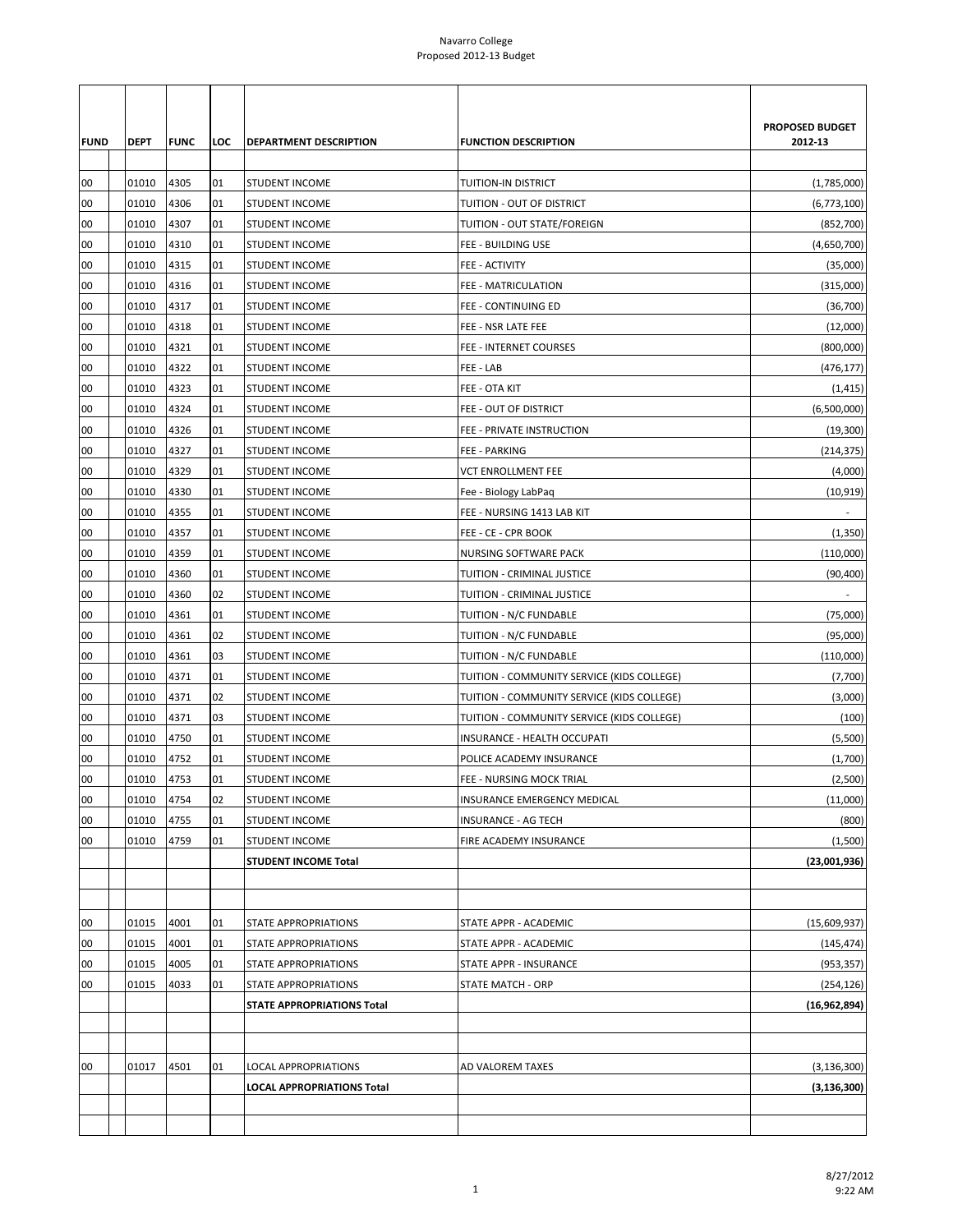| <b>FUND</b><br>00<br>00<br>00<br>00<br>00<br>00<br>00<br>00 | <b>DEPT</b><br>03020<br>03020<br>03020<br>03020<br>03020<br>03020<br>03020<br>03020 | <b>FUNC</b><br>4130<br>4133<br>4134<br>4139<br>4269<br>4276<br>4296<br>4292 | LOC<br>01<br>01<br>01<br>01<br>01<br>01<br>01<br>01 | <b>DEPARTMENT DESCRIPTION</b><br>STATE GRANTS AND CONTRACTS<br>STATE GRANTS AND CONTRACTS<br>STATE GRANTS AND CONTRACTS<br>STATE GRANTS AND CONTRACTS<br>STATE GRANTS AND CONTRACTS<br>STATE GRANTS AND CONTRACTS<br>STATE GRANTS AND CONTRACTS<br>STATE GRANTS AND CONTRACTS | <b>FUNCTION DESCRIPTION</b><br>TEXAS WORKSTUDY<br><b>NSRP - REGULAR</b><br>JET EQUIPMENT - PETROLEUM<br>NSRP - OVER 70<br><b>ABE - TANF STATE</b><br><b>ABE STATE</b><br>SBDC - STATE 2013<br>SBDC - STATE 2012 | <b>PROPOSED BUDGET</b><br>2012-13<br>(49, 158)<br>(20, 931)<br>(70, 717)<br>(133,500)<br>(18,058)<br>(54, 283)<br>(66, 700)<br>(5,830) |
|-------------------------------------------------------------|-------------------------------------------------------------------------------------|-----------------------------------------------------------------------------|-----------------------------------------------------|-------------------------------------------------------------------------------------------------------------------------------------------------------------------------------------------------------------------------------------------------------------------------------|-----------------------------------------------------------------------------------------------------------------------------------------------------------------------------------------------------------------|----------------------------------------------------------------------------------------------------------------------------------------|
|                                                             |                                                                                     |                                                                             |                                                     | STATE GRANTS AND CONTRACTS Total                                                                                                                                                                                                                                              |                                                                                                                                                                                                                 | (419, 177)                                                                                                                             |
|                                                             |                                                                                     |                                                                             |                                                     |                                                                                                                                                                                                                                                                               |                                                                                                                                                                                                                 |                                                                                                                                        |
| 00                                                          | 04010                                                                               | 4225                                                                        | 01                                                  | FEDERAL GRANTS AND CONTRACTS                                                                                                                                                                                                                                                  | <b>FEDERAL WORKSTUDY</b>                                                                                                                                                                                        | (226, 871)                                                                                                                             |
| 00                                                          | 04010                                                                               | 4237                                                                        | 01                                                  | FEDERAL GRANTS AND CONTRACTS                                                                                                                                                                                                                                                  | TEXAS LOGISTICS CONSORTIUM                                                                                                                                                                                      | (43, 676)                                                                                                                              |
| 00                                                          | 04010                                                                               | 4238                                                                        | 01                                                  | FEDERAL GRANTS AND CONTRACTS                                                                                                                                                                                                                                                  | SBDC JOB ACTS FEDERAL                                                                                                                                                                                           | (53, 119)                                                                                                                              |
| 00                                                          | 04010                                                                               | 4267                                                                        | 01                                                  | FEDERAL GRANTS AND CONTRACTS                                                                                                                                                                                                                                                  | <b>ABE-TANF FED</b>                                                                                                                                                                                             | (34, 858)                                                                                                                              |
| 00                                                          | 04010                                                                               | 4282                                                                        | 01                                                  | FEDERAL GRANTS AND CONTRACTS                                                                                                                                                                                                                                                  | SBDC - FEDERAL 2013                                                                                                                                                                                             | (86, 277)                                                                                                                              |
| 00                                                          | 04010                                                                               | 4277                                                                        | 01                                                  | FEDERAL GRANTS AND CONTRACTS                                                                                                                                                                                                                                                  | SBDC - FEDERAL 2012                                                                                                                                                                                             | (14, 331)                                                                                                                              |
| 00                                                          | 04010                                                                               | 4278                                                                        | 01                                                  | FEDERAL GRANTS AND CONTRACTS                                                                                                                                                                                                                                                  | SBA FEDERAL CARRYOVER 2011                                                                                                                                                                                      | (1, 456)                                                                                                                               |
| 00                                                          | 04010                                                                               | 4287                                                                        | 01                                                  | FEDERAL GRANTS AND CONTRACTS                                                                                                                                                                                                                                                  | ABE FEDERAL                                                                                                                                                                                                     | (270, 927)                                                                                                                             |
| 00<br>00                                                    | 04010<br>04010                                                                      | 4289<br>4290                                                                | 01<br>01                                            | FEDERAL GRANTS AND CONTRACTS<br>FEDERAL GRANTS AND CONTRACTS                                                                                                                                                                                                                  | <b>CARL PERKINS</b><br>CARL PERKINS LEADERSHIP-ECOURSE                                                                                                                                                          | (595, 221)                                                                                                                             |
| 00                                                          | 04010                                                                               | 4294                                                                        | 01                                                  | FEDERAL GRANTS AND CONTRACTS                                                                                                                                                                                                                                                  | TRIO-STUDENT SUPPORT SERVICES                                                                                                                                                                                   | (82, 337)<br>(374, 334)                                                                                                                |
| 00                                                          | 04010                                                                               | 4301                                                                        | 01                                                  | FEDERAL GRANTS AND CONTRACTS                                                                                                                                                                                                                                                  | TWC SKILLS DEV - ADS                                                                                                                                                                                            | (31, 129)                                                                                                                              |
|                                                             |                                                                                     |                                                                             |                                                     |                                                                                                                                                                                                                                                                               |                                                                                                                                                                                                                 |                                                                                                                                        |
|                                                             |                                                                                     |                                                                             |                                                     | FEDERAL GRANTS AND CONTRACTS Total                                                                                                                                                                                                                                            |                                                                                                                                                                                                                 | (1,814,536)                                                                                                                            |
|                                                             |                                                                                     |                                                                             |                                                     |                                                                                                                                                                                                                                                                               |                                                                                                                                                                                                                 |                                                                                                                                        |
|                                                             |                                                                                     |                                                                             |                                                     |                                                                                                                                                                                                                                                                               |                                                                                                                                                                                                                 |                                                                                                                                        |
| 00                                                          | 04050                                                                               | 4144                                                                        | 01                                                  | PRIVATE GIFTS & GRANTS                                                                                                                                                                                                                                                        | TAMU COMMERCE                                                                                                                                                                                                   | (65,000)                                                                                                                               |
| 00                                                          | 04050                                                                               | 4152                                                                        | 01                                                  | PRIVATE GIFTS & GRANTS<br>PRIVATE GIFTS & GRANTS Total                                                                                                                                                                                                                        | CORSICANA HEALTH SUPPORT FU                                                                                                                                                                                     | (65,000)                                                                                                                               |
|                                                             |                                                                                     |                                                                             |                                                     |                                                                                                                                                                                                                                                                               |                                                                                                                                                                                                                 |                                                                                                                                        |
|                                                             |                                                                                     |                                                                             |                                                     |                                                                                                                                                                                                                                                                               |                                                                                                                                                                                                                 |                                                                                                                                        |
| 00                                                          | 05010                                                                               | 4346                                                                        | 01                                                  | SALES/SERV - EDUCATIONAL ACT.                                                                                                                                                                                                                                                 | MISC CONTINUING ED                                                                                                                                                                                              | (15,000)                                                                                                                               |
| 00                                                          | 05010                                                                               | 4353                                                                        | 01                                                  | SALES/SERV - EDUCATIONAL ACT.                                                                                                                                                                                                                                                 | Memberships - Cook Education                                                                                                                                                                                    |                                                                                                                                        |
| 00                                                          | 05010                                                                               | 4703                                                                        | 01                                                  | SALES/SERV - EDUCATIONAL ACT.                                                                                                                                                                                                                                                 | Ticket Sales - Planetarium                                                                                                                                                                                      | (22,000)                                                                                                                               |
| 00                                                          | 05010                                                                               | 4707                                                                        | 01                                                  | SALES/SERV - EDUCATIONAL ACT.                                                                                                                                                                                                                                                 | TV PRODUCTION                                                                                                                                                                                                   | (300)                                                                                                                                  |
| 00                                                          | 05010                                                                               | 4723                                                                        | 01                                                  | SALES/SERV - EDUCATIONAL ACT.                                                                                                                                                                                                                                                 | <b>SUMMER CAMPS</b>                                                                                                                                                                                             | (26, 500)                                                                                                                              |
| 00                                                          | 05010                                                                               | 4736                                                                        | 01                                                  | SALES/SERV - EDUCATIONAL ACT.                                                                                                                                                                                                                                                 | FYE (FIRST YEAR EXPERIENCE)                                                                                                                                                                                     | (23,000)                                                                                                                               |
| 00                                                          | 05010                                                                               | 4739                                                                        | 01                                                  | SALES/SERV - EDUCATIONAL ACT.                                                                                                                                                                                                                                                 | PEARCE MUSUEM                                                                                                                                                                                                   | (16,000)                                                                                                                               |
| 00                                                          | 05010<br>05010                                                                      | 4746<br>4746                                                                | 01<br>02                                            | SALES/SERV - EDUCATIONAL ACT.                                                                                                                                                                                                                                                 | <b>COSMETOLOGY SERVICES</b>                                                                                                                                                                                     | (12,000)                                                                                                                               |
| 00<br>00                                                    | 05010                                                                               | 4746                                                                        | 03                                                  | SALES/SERV - EDUCATIONAL ACT.<br>SALES/SERV - EDUCATIONAL ACT.                                                                                                                                                                                                                | <b>COSMETOLOGY SERVICES</b><br><b>COSMETOLOGY SERVICES</b>                                                                                                                                                      | (15,000)                                                                                                                               |
| 00                                                          | 05010                                                                               | 4747                                                                        | 01                                                  | SALES/SERV - EDUCATIONAL ACT.                                                                                                                                                                                                                                                 | Museum Special Programs                                                                                                                                                                                         | (2,200)                                                                                                                                |
| 00                                                          | 05010                                                                               | 4758                                                                        | 01                                                  | SALES/SERV - EDUCATIONAL ACT.                                                                                                                                                                                                                                                 | N C RETIREMENT MGT FEE                                                                                                                                                                                          | (3,000)                                                                                                                                |
| 00                                                          | 05010                                                                               | 4765                                                                        | 01                                                  | SALES/SERV - EDUCATIONAL ACT.                                                                                                                                                                                                                                                 | <b>FEE-DRUG TEST</b>                                                                                                                                                                                            | (6,600)                                                                                                                                |
|                                                             |                                                                                     |                                                                             |                                                     | SALES/SERV - EDUCATIONAL ACT. Total                                                                                                                                                                                                                                           |                                                                                                                                                                                                                 | (141,600)                                                                                                                              |
|                                                             |                                                                                     |                                                                             |                                                     |                                                                                                                                                                                                                                                                               |                                                                                                                                                                                                                 |                                                                                                                                        |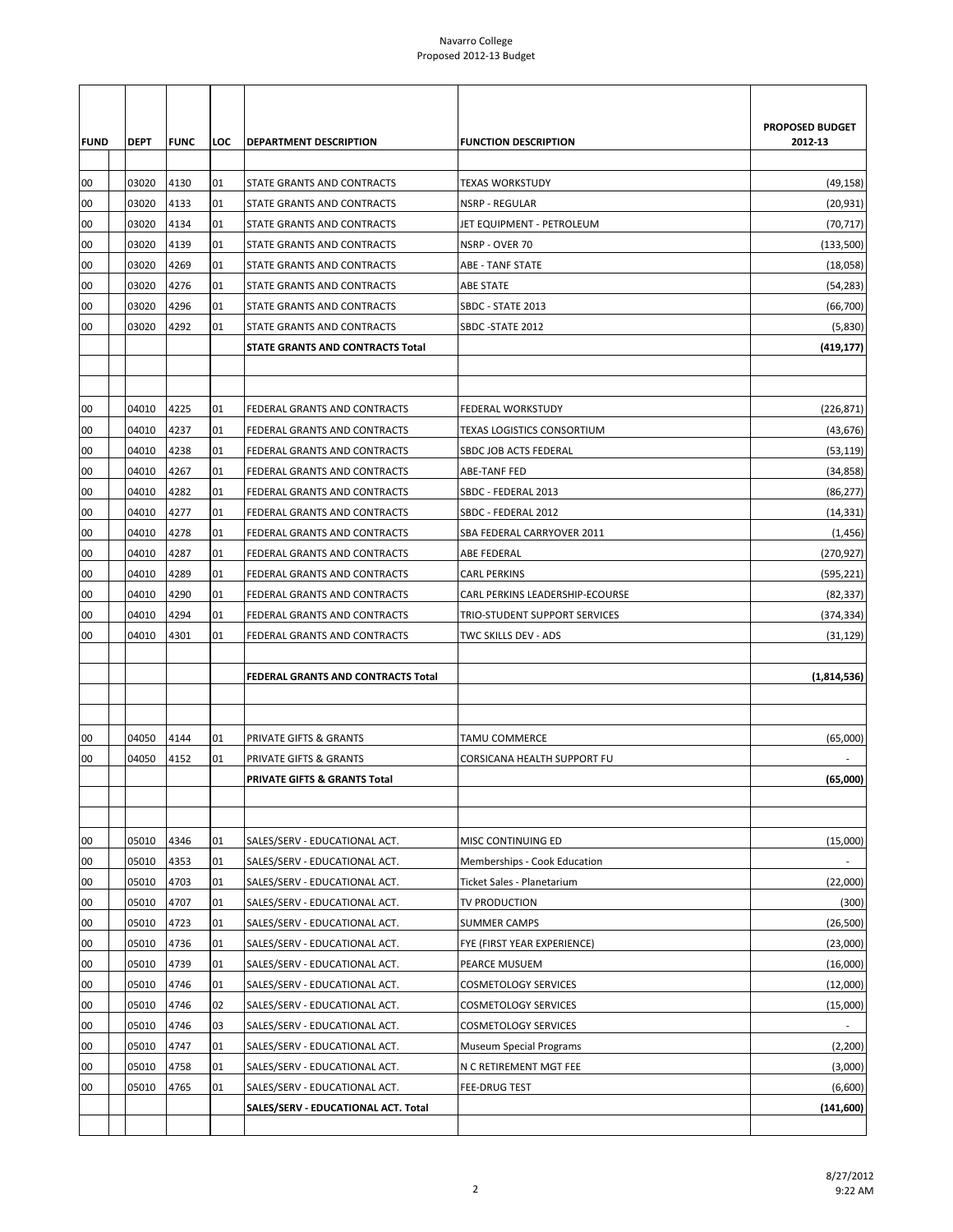| <b>FUND</b> | DEPT       | <b>FUNC</b> | LOC | DEPARTMENT DESCRIPTION                      | <b>FUNCTION DESCRIPTION</b>                 | PROPOSED BUDGET<br>2012-13 |
|-------------|------------|-------------|-----|---------------------------------------------|---------------------------------------------|----------------------------|
|             |            |             |     |                                             |                                             |                            |
| 00          | 07010      | 4341        | 01  | <b>OTHER SOURCES</b>                        | FEES - FOREIGN APPLICATION                  | (15,000)                   |
| 00          | 07010      | 4342        | 01  | OTHER SOURCES                               | FEES - GED                                  | (10,000)                   |
| 00          | 07010      | 4347        | 01  | <b>OTHER SOURCES</b>                        | FEES - NURSING EXAM                         | (4,000)                    |
| 00          | 07010      | 4348        | 01  | OTHER SOURCES                               | FEES - OTHER TESTING                        | (5,000)                    |
| 00          | 07010      | 4350        | 01  | <b>OTHER SOURCES</b>                        | FEES - ASSET/COMPASS TESTS                  | (70,000)                   |
| 00          | 07010      | 4354        | 01  | <b>OTHER SOURCES</b>                        | OTA Test                                    | (1,025)                    |
| 00          | 07010      | 4356        | 01  | <b>OTHER SOURCES</b>                        | <b>FEES - BACKGROUND CHECKS</b>             | (900)                      |
| 00          | 07010      | 4402        | 01  | <b>OTHER SOURCES</b>                        | <b>TESTING - OTHER</b>                      | (3,000)                    |
| 00          | 07010      | 4451        | 01  | OTHER SOURCES                               | LEASE - SWB MOBILE                          | (23,000)                   |
| 00          | 07010      | 4526        | 01  | <b>OTHER SOURCES</b>                        | APPRO - PRIOR YEAR                          | (779, 500)                 |
| 00          | 07010      | 4705        | 01  | <b>OTHER SOURCES</b>                        | <b>OTHER INCOME</b>                         | (44,000)                   |
| 00          | 07010      | 4705        | 02  | <b>OTHER SOURCES</b>                        | OTHER INCOME                                | (16)                       |
| 00          | 07010      | 4705        | 03  | <b>OTHER SOURCES</b>                        | OTHER INCOME                                | (11)                       |
| 00          | 07010      | 4708        | 01  | OTHER SOURCES                               | RETURN CHECK FEE                            | (700)                      |
| 00          | 07010      | 4711        | 01  | <b>OTHER SOURCES</b>                        | INTEREST INCOME                             | (70,000)                   |
| 00          | 07010      | 4731        | 01  | <b>OTHER SOURCES</b>                        | LRC FEES & FINES                            | (3,000)                    |
| 00          | 07010      | 4732        | 01  | <b>OTHER SOURCES</b>                        | TRANSCRIPTS                                 | (4,000)                    |
| 00          | 07010      | 4733        | 01  | <b>OTHER SOURCES</b>                        | <b>FACILITIES RENTAL</b>                    | (20,000)                   |
| 00          | 07010      | 4744        | 01  | OTHER SOURCES                               | INTL STUDENT COURIER FEE                    | (3,600)                    |
| 00          | 07010      | 4763        | 01  | <b>OTHER SOURCES</b>                        | Fee - Fire Commission Test                  | (2,500)                    |
| 00          | 07010      | 4828        | 01  | <b>OTHER SOURCES</b>                        | <b>COMMISSIONS</b>                          | (30,000)                   |
|             |            |             |     | <b>OTHER SOURCES Total</b>                  |                                             | (1,089,252)                |
|             |            |             |     |                                             |                                             |                            |
|             |            |             |     |                                             |                                             |                            |
|             |            |             |     |                                             |                                             |                            |
|             |            |             |     | <b>EDUCATION &amp; GENERAL TOTAL INCOME</b> |                                             | (46,630,695)               |
| 00          | 10100      | 5230        | 01  | <b>BOARD OF TRUSTEES</b>                    | SUPPLIES - GENERAL                          | 1,050                      |
| 00          | 10100 5240 |             | 01  | <b>BOARD OF TRUSTEES</b>                    | <b>POSTAGE</b>                              | 300                        |
| 00          | 10100      |             | 01  | <b>BOARD OF TRUSTEES</b>                    | <b>ELECTION</b>                             | 18,000                     |
| 00          | 10100      | 5400        | 01  | <b>BOARD OF TRUSTEES</b>                    | <b>TRAVEL</b>                               | 12,930                     |
| 00          | 10100      | 5468        | 01  | <b>BOARD OF TRUSTEES</b>                    | TELEPHONE-SERVICE                           | 1,200                      |
| 00          | 10100      | 5562        | 01  | <b>BOARD OF TRUSTEES</b>                    | CONTRACT SERVICES (FOR PRESIDENTIAL SEARCH) | 50,000                     |
| 00          | 10100      | 6011        | 01  | <b>BOARD OF TRUSTEES</b>                    | EQUIPMENT <5000                             |                            |
|             |            |             |     | <b>BOARD OF TRUSTEES Total</b>              |                                             | 83,480                     |
|             |            |             |     |                                             |                                             |                            |
|             |            |             |     |                                             |                                             |                            |
| 00          | 10110      | 5121        | 01  | PRESIDENT                                   | <b>PROF - FULL TIME</b>                     | 311,410                    |
| 00          | 10110      | 5131        | 01  | PRESIDENT                                   | <b>SUPP - FULL TIME</b>                     | 52,527                     |
| 00          | 10110      | 5230        | 01  | PRESIDENT                                   | <b>SUPPLIES - GENERAL</b>                   | 4,000                      |
| 00          | 10110      | 5240        | 01  | PRESIDENT                                   | POSTAGE                                     | 1,500                      |
| 00          | 10110      | 5384        | 01  | PRESIDENT                                   | MAINTENANCE-COPIERS                         | 5,000                      |
| 00          | 10110      | 5385        | 01  | PRESIDENT                                   | MAINTENANCE-OTHER                           | 200                        |
| 00          | 10110      | 5400        | 01  | PRESIDENT                                   | TRAVEL                                      | 10,850                     |
| 00          | 10110      | 5468        | 01  | PRESIDENT                                   | TELEPHONE-SERVICE                           | 2,920                      |
|             |            |             |     | <b>PRESIDENT Total</b>                      |                                             | 388,407                    |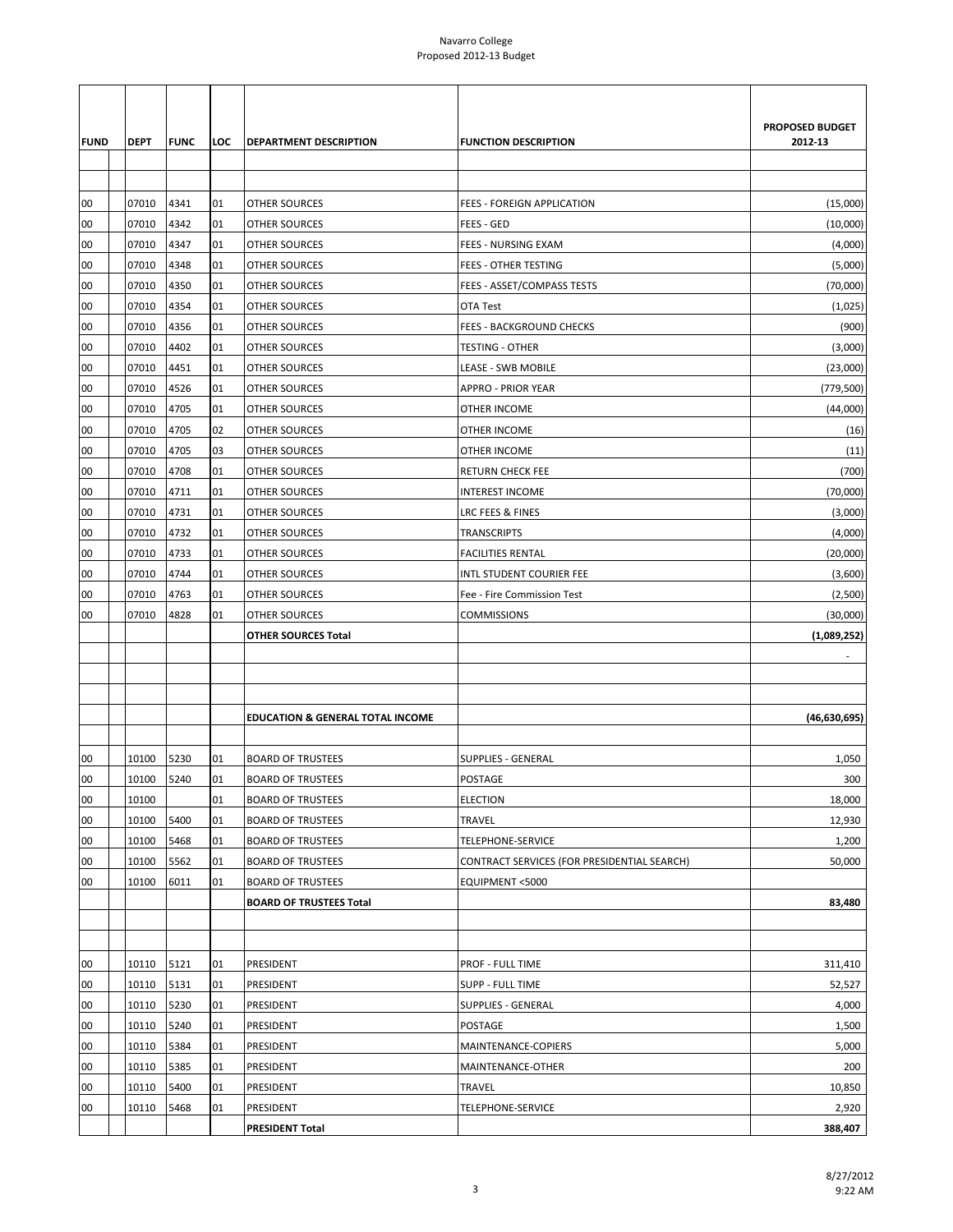|             |             |             |     |                            |                             | <b>PROPOSED BUDGET</b> |
|-------------|-------------|-------------|-----|----------------------------|-----------------------------|------------------------|
| <b>FUND</b> | <b>DEPT</b> | <b>FUNC</b> | LOC | DEPARTMENT DESCRIPTION     | <b>FUNCTION DESCRIPTION</b> | 2012-13                |
|             |             |             |     |                            |                             |                        |
|             |             |             |     |                            |                             |                        |
|             |             |             |     |                            |                             |                        |
| 00          | 10200       | 5121        | 01  | RESOURCE DEVELOPMENT       | PROF - FULL TIME            | 107,032                |
| 00          | 10200       | 5131        | 01  | RESOURCE DEVELOPMENT       | SUPP - FULL TIME            | 28,004                 |
| 00          | 10200       | 5230        | 01  | RESOURCE DEVELOPMENT       | <b>SUPPLIES - GENERAL</b>   | 1,315                  |
| 00          | 10200       | 5240        | 01  | RESOURCE DEVELOPMENT       | <b>POSTAGE</b>              | 1,500                  |
| 00          | 10200       | 5320        | 01  | RESOURCE DEVELOPMENT       | ALUMNI OUTREACH             | 4,000                  |
| 00          | 10200       | 5400        | 01  | RESOURCE DEVELOPMENT       | TRAVEL                      | 950                    |
| 00          | 10200       | 5468        | 01  | RESOURCE DEVELOPMENT       | TELEPHONE-SERVICE           | 360                    |
|             |             |             |     | RESOURCE DEVELOPMENT Total |                             | 143,161                |
|             |             |             |     |                            |                             |                        |
|             |             |             |     |                            |                             |                        |
| 00          | 10300       | 5121        | 01  | <b>BUSINESS SERVICES</b>   | PROF - FULL TIME            | 228,792                |
| 00          | 10300       | 5131        | 01  | <b>BUSINESS SERVICES</b>   | SUPP - FULL TIME            | 513,970                |
| 00          | 10300       | 5131        | 02  | <b>BUSINESS SERVICES</b>   | SUPP - FULL TIME            | 46,818                 |
| 00          | 10300       | 5131        | 03  | <b>BUSINESS SERVICES</b>   | <b>SUPP - FULL TIME</b>     | 24,305                 |
| 00          | 10300       | 5131        | 04  | <b>BUSINESS SERVICES</b>   | SUPP - FULL TIME            | 47,893                 |
| 00          | 10300       | 5136        | 01  | <b>BUSINESS SERVICES</b>   | <b>SUPP - PART TIME</b>     | 30,513                 |
| 00          | 10300       | 5136        | 04  | <b>BUSINESS SERVICES</b>   | <b>SUPP - PART TIME</b>     | 26,940                 |
| 00          | 10300       | 5157        | 01  | <b>BUSINESS SERVICES</b>   | <b>COLLEGE WORK STUDY</b>   | 226,871                |
| 00          | 10300       | 5136        | 02  | <b>BUSINESS SERVICES</b>   | <b>SUPP - PART TIME</b>     | 18,720                 |
| 00          | 10300       | 5230        | 01  | <b>BUSINESS SERVICES</b>   | <b>SUPPLIES - GENERAL</b>   | 25,000                 |
| 00          | 10300       | 5230        | 02  | <b>BUSINESS SERVICES</b>   | <b>SUPPLIES - GENERAL</b>   | 2,000                  |
| 00          | 10300       | 5230        | 03  | <b>BUSINESS SERVICES</b>   | <b>SUPPLIES - GENERAL</b>   | 154                    |
| 00          | 10300       | 5230        | 04  | <b>BUSINESS SERVICES</b>   | <b>SUPPLIES - GENERAL</b>   | 3,000                  |
| 00          | 10300       | 5232        | 02  | <b>BUSINESS SERVICES</b>   | <b>SUPPLIES - COPIER</b>    | 3,500                  |
| 00          | 10300       | 5240        | 01  | <b>BUSINESS SERVICES</b>   | POSTAGE                     | 15,000                 |
| 00          | 10300       | 5240        | 02  | <b>BUSINESS SERVICES</b>   | POSTAGE                     | 700                    |
| 00          | 10300       | 5240        | 04  | <b>BUSINESS SERVICES</b>   | POSTAGE                     | 200                    |
| 00          | 10300       | 5250        | 01  | <b>BUSINESS SERVICES</b>   | ADVERTISING/PROMOTIONS      | 4,000                  |
| 00          | 10300       | 5349        | 01  | <b>BUSINESS SERVICES</b>   | REFUND DISBURSEMENTS        | 8,600                  |
| 00          | 10300       | 5349        | 02  | <b>BUSINESS SERVICES</b>   | REFUND DISBURSEMENTS        | 7,000                  |
| 00          | 10300       | 5349        | 03  | <b>BUSINESS SERVICES</b>   | REFUND DISBURSEMENTS        | 1,400                  |
| 00          | 10300       | 5349        | 04  | <b>BUSINESS SERVICES</b>   | REFUND DISBURSEMENTS        | 4,500                  |
| 00          | 10300       | 5349        | 41  | <b>BUSINESS SERVICES</b>   | REFUND DISBURSEMENTS        | 7,000                  |
| 00          | 10300       | 5351        | 01  | <b>BUSINESS SERVICES</b>   | <b>BANK CHARGE-MC/VISA</b>  | 45,000                 |
| 00          | 10300       | 5351        | 02  | <b>BUSINESS SERVICES</b>   | <b>BANK CHARGE-MC/VISA</b>  | 20,000                 |
| 00          | 10300       | 5351        | 03  | <b>BUSINESS SERVICES</b>   | <b>BANK CHARGE-MC/VISA</b>  | 4,500                  |
| 00          | 10300       | 5351        | 04  | <b>BUSINESS SERVICES</b>   | <b>BANK CHARGE-MC/VISA</b>  | 9,000                  |
| 00          | 10300       | 5384        | 01  | <b>BUSINESS SERVICES</b>   | MAINTENANCE-COPIERS         | 2,500                  |
| 00          | 10300       | 5385        | 01  | <b>BUSINESS SERVICES</b>   | MAINTENANCE-OTHER           | 3,000                  |
| 00          | 10300       | 5385        | 04  | <b>BUSINESS SERVICES</b>   | MAINTENANCE-OTHER           | 100                    |
| 00          | 10300       | 5396        | 01  | <b>BUSINESS SERVICES</b>   | MAINTENANCE-COLLEAGUE       | 3,250                  |
| 00          | 10300       | 5400        | 01  | <b>BUSINESS SERVICES</b>   | TRAVEL                      | 14,500                 |
| 00          | 10300       | 5400        | 02  | <b>BUSINESS SERVICES</b>   | TRAVEL                      | 260                    |
| 00          | 10300       | 5400        | 04  | <b>BUSINESS SERVICES</b>   | TRAVEL                      | 860                    |
| 00          | 10300       | 5468        | 01  | <b>BUSINESS SERVICES</b>   | TELEPHONE-SERVICE           | 9,500                  |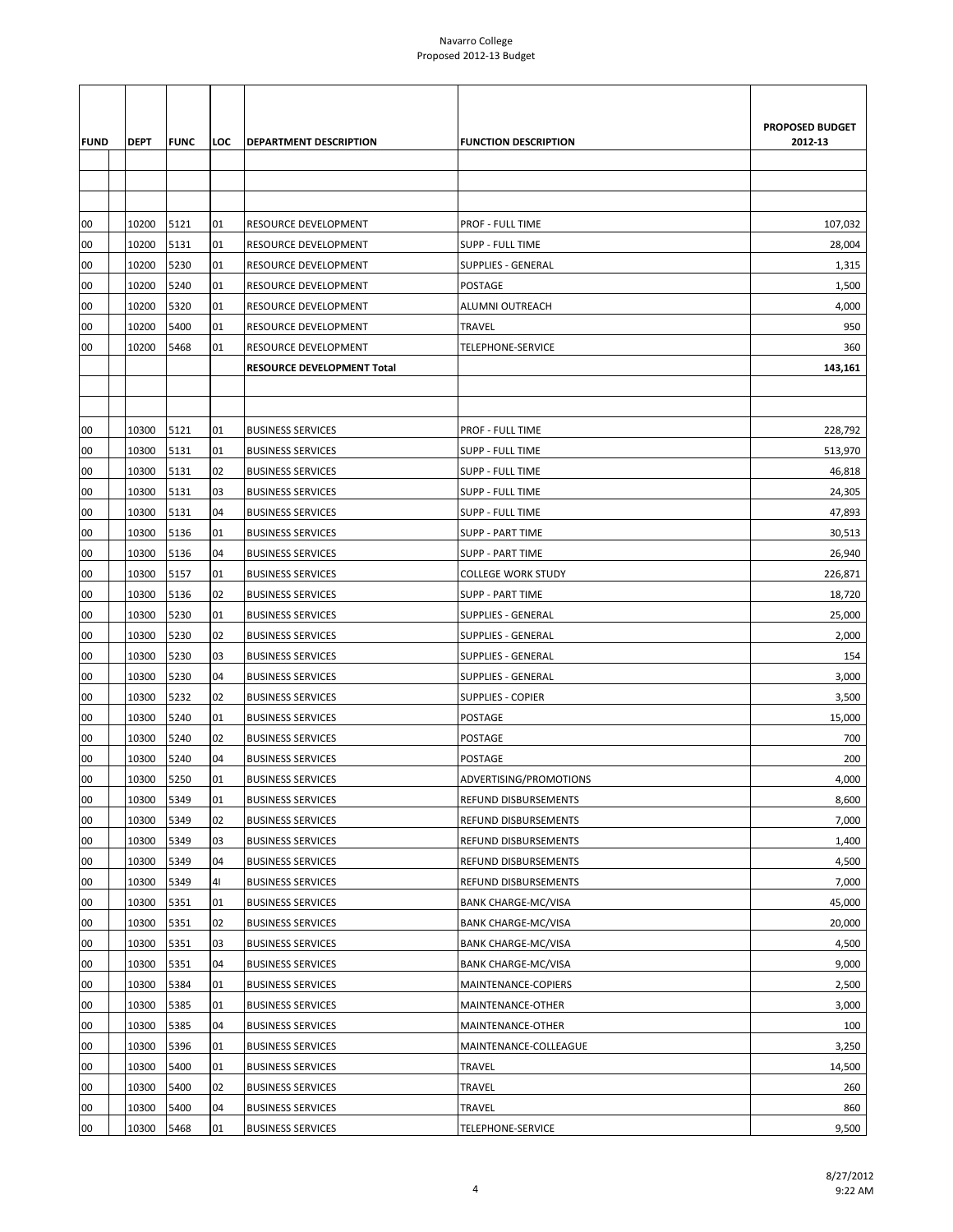|             |                |              |          |                                |                                               | PROPOSED BUDGET |
|-------------|----------------|--------------|----------|--------------------------------|-----------------------------------------------|-----------------|
| <b>FUND</b> | <b>DEPT</b>    | <b>FUNC</b>  | LOC      | <b>DEPARTMENT DESCRIPTION</b>  | <b>FUNCTION DESCRIPTION</b>                   | 2012-13         |
|             |                |              |          |                                |                                               |                 |
| 00          | 10300          | 6011         | 01       | <b>BUSINESS SERVICES</b>       | EQUIPMENT <5000                               | 75,000          |
|             |                |              |          | <b>BUSINESS SERVICES Total</b> |                                               | 1,434,346       |
|             |                |              |          |                                |                                               |                 |
|             |                |              |          |                                |                                               |                 |
| 00          | 10350          | 5121         | 01       | HUMAN RESOURCES                | PROF - FULL TIME                              | 70,303          |
| 00          | 10350          | 5131         | 01       | HUMAN RESOURCES                | SUPP - FULL TIME                              | 88,900          |
| 00          | 10350          | 5136         | 01       | <b>HUMAN RESOURCES</b>         | <b>SUPP - PART TIME</b>                       | 8,596           |
| 00          | 10350          | 5230         | 01       | HUMAN RESOURCES                | SUPPLIES - GENERAL                            | 4,538           |
| 00          | 10350          | 5240         | 01       | HUMAN RESOURCES                | POSTAGE                                       | 700             |
| 00          | 10350          | 5250         | 01       | HUMAN RESOURCES                | ADVERTISING/PROMOTIONS                        | 2,637           |
| 00          | 10350          | 5260         | 01       | <b>HUMAN RESOURCES</b>         | SOFTWARE                                      | 170             |
| 00          | 10350          | 5384         | 01       | <b>HUMAN RESOURCES</b>         | MAINTENANCE-COPIERS                           | 3,879           |
| 00          | 10350          | 5385         | 01       | <b>HUMAN RESOURCES</b>         | MAINTENANCE-OTHER                             | 330             |
| 00          | 10350          | 5400         | 01       | HUMAN RESOURCES                | <b>TRAVEL</b>                                 | 8,730           |
| 00          | 10350          | 5408         | 01       | <b>HUMAN RESOURCES</b>         | STAFF DEVELOPMENT - SPECIAL                   | 1,300           |
| 00          | 10350          | 5463         | 01       | <b>HUMAN RESOURCES</b>         | <b>TELEPHONE - STIPEND</b>                    | 480             |
| 00          | 10350          | 5468         | 01       | <b>HUMAN RESOURCES</b>         | TELEPHONE-SERVICE                             | 720             |
| 00          | 10350          | 5554         | 01       | HUMAN RESOURCES                | <b>EVENTS - SPECIAL</b>                       | 4,800           |
|             |                |              |          | <b>HUMAN RESOURCES Total</b>   |                                               | 196,083         |
|             |                |              |          |                                |                                               |                 |
|             |                |              |          |                                |                                               |                 |
| 00          | 10421          | 5121         | 01       | <b>REGISTRAR</b>               | <b>PROF - FULL TIME</b>                       | 151,020         |
| 00          | 10421          | 5121         | 02       | <b>REGISTRAR</b>               | PROF - FULL TIME                              | 36,792          |
| 00          | 10421          | 5131         | 01       | <b>REGISTRAR</b>               | SUPP - FULL TIME                              | 131,527         |
| 00          | 10421          | 5131         | 02       | <b>REGISTRAR</b>               | SUPP - FULL TIME                              | 70,405          |
| 00          | 10421          | 5131         | 03       | <b>REGISTRAR</b>               | SUPP - FULL TIME                              | 22,871          |
| 00          | 10421          | 5133         | 01       | REGISTRAR                      | SUPP STAFF - O/T                              | 203             |
| 00          | 10421          | 5136         | 01       | <b>REGISTRAR</b>               | <b>SUPP - PART TIME</b>                       | 17,441          |
| 00          | 10421          | 5230         | 01       | REGISTRAR                      | SUPPLIES - GENERAL                            | 10,946          |
| 00          | 10421          | 5136         | 02       | <b>REGISTRAR</b>               | <b>SUPP - PART TIME</b>                       | 9,360           |
| 00          | 10421          | 5230         | 02       | <b>REGISTRAR</b>               | <b>SUPPLIES - GENERAL</b>                     | 3,142           |
| 00          | 10421          | 5230         | 03       | REGISTRAR                      | <b>SUPPLIES - GENERAL</b>                     | 2,560           |
| 00          | 10421          | 5230         | 04       | REGISTRAR                      | SUPPLIES - GENERAL                            | 1,500           |
| 00          | 10421          | 5240         | 01       | REGISTRAR                      | POSTAGE                                       | 12,500          |
| 00          | 10421<br>10421 | 5240<br>5240 | 02<br>03 | REGISTRAR                      | POSTAGE<br>POSTAGE                            | 400<br>500      |
| 00<br>00    | 10421          | 5243         | 01       | REGISTRAR<br>REGISTRAR         | INTERNATIONAL POSTAGE                         | 3,348           |
|             |                |              |          |                                |                                               |                 |
| 00          | 10421          | 5251         | 01       | REGISTRAR                      | INTERNATIONAL STUDENT ADV.                    | 2,750           |
| 00          | 10421          | 5252         | 01       | REGISTRAR                      | INTL STUDENT COURIER                          | 500             |
| 00<br>00    | 10421<br>10421 | 5257<br>5257 | 01<br>02 | REGISTRAR<br>REGISTRAR         | STUDENT PHOTO IDS<br><b>STUDENT PHOTO IDS</b> | 8,984<br>1,500  |
| 00          | 10421          | 5257         | 03       |                                | STUDENT PHOTO IDS                             | 700             |
| 00          | 10421          | 5257         | 04       | REGISTRAR<br>REGISTRAR         | <b>STUDENT PHOTO IDS</b>                      | 1,600           |
| 00          | 10421          | 5260         | 01       | REGISTRAR                      | SOFTWARE                                      | 7,800           |
| 00          | 10421          | 5264         | 01       | <b>REGISTRAR</b>               | <b>APPLY ONLINE</b>                           | 5,500           |
| 00          | 10421          | 5384         | 01       | REGISTRAR                      | MAINTENANCE-COPIERS                           | 2,465           |
| 00          | 10421          | 5400         | 01       | REGISTRAR                      | TRAVEL                                        | 5,370           |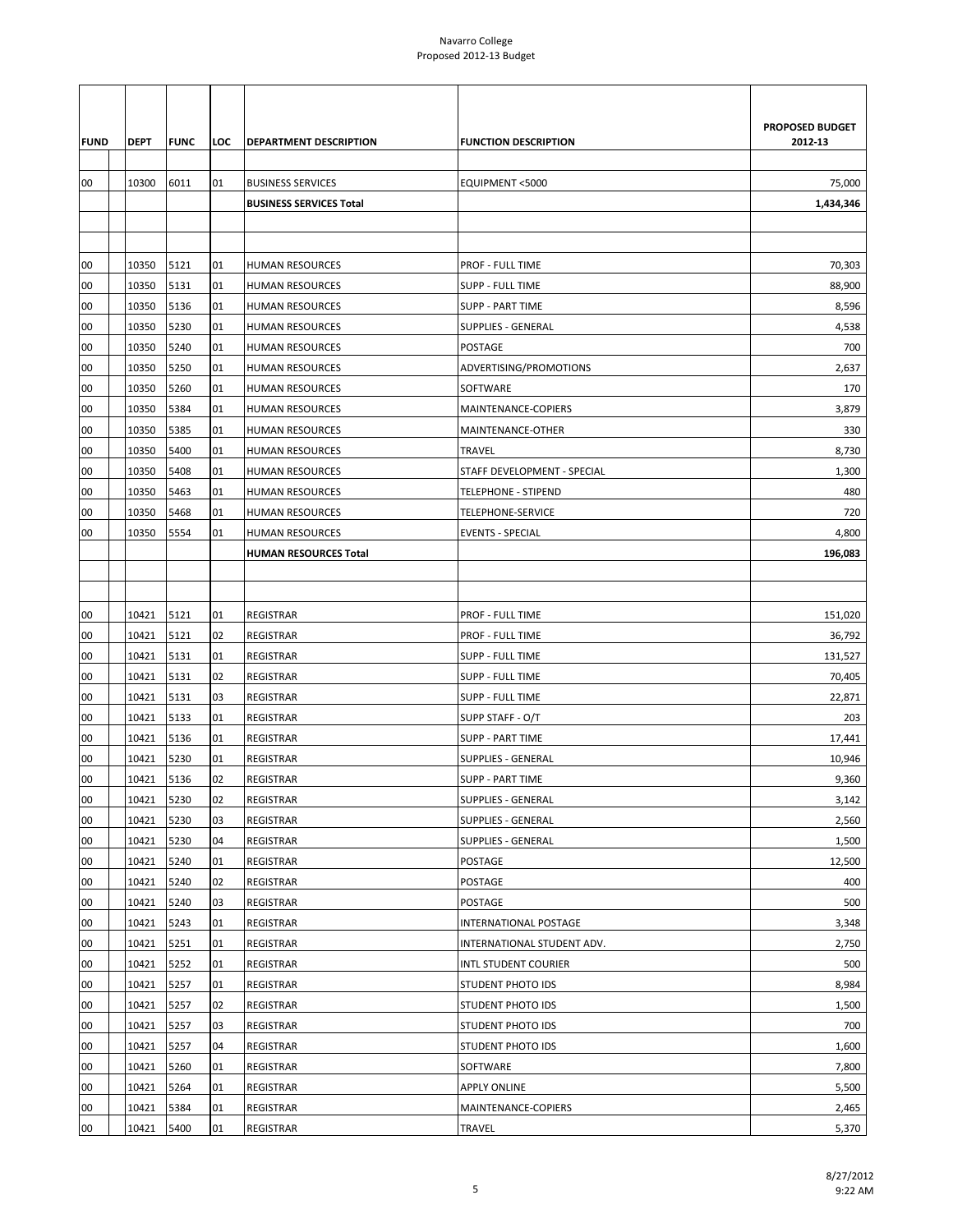| PROPOSED BUDGET<br>2012-13<br><b>FUND</b><br><b>DEPT</b><br><b>FUNC</b><br>LOC<br><b>DEPARTMENT DESCRIPTION</b><br><b>FUNCTION DESCRIPTION</b><br>10421<br>5400<br>02<br><b>TRAVEL</b><br>00<br><b>REGISTRAR</b><br>370<br>5463<br>480<br>00<br>10421<br>01<br><b>REGISTRAR</b><br><b>TELEPHONE - STIPEND</b><br>00<br>10421<br>5468<br>01<br>REGISTRAR<br>TELEPHONE-SERVICE<br>1,200<br>00<br>10421<br>5539<br>01<br><b>REGISTRAR</b><br>EVENTS-INTL STUDENT DAY<br>2,500<br><b>REGISTRAR Total</b><br>516,234<br>10422<br>5121<br><b>RECRUITING</b><br>PROF - FULL TIME<br>50,470<br>00<br>01<br>00<br>10422<br>5131<br>01<br><b>RECRUITING</b><br><b>SUPP - FULL TIME</b><br>120,453<br>00<br>10422<br>5136<br><b>RECRUITING</b><br><b>SUPP - PART TIME</b><br>15,500<br>01<br>10422<br>5136<br>02<br><b>RECRUITING</b><br><b>SUPP - PART TIME</b><br>4,000<br>00<br>10422<br>5136<br>2,000<br>00<br>03<br><b>RECRUITING</b><br><b>SUPP - PART TIME</b><br>00<br>10422<br>5136<br>04<br><b>RECRUITING</b><br><b>SUPP - PART TIME</b><br>2,000<br>00<br>10422<br>5230<br>01<br><b>RECRUITING</b><br><b>SUPPLIES - GENERAL</b><br>9,500<br>00<br>10422<br>5240<br><b>RECRUITING</b><br>POSTAGE<br>28,800<br>01<br>10422<br>5260<br><b>RECRUITING</b><br>SOFTWARE<br>500<br>00<br>01<br>5301<br>48,000<br>00<br>10422<br>01<br><b>RECRUITING</b><br><b>ADMISSION MATERIALS</b><br>00<br>10422<br>5359<br>01<br><b>RECRUITING</b><br><b>COLLEGE DEVELOPMENT</b><br>2,000<br>00<br>10422<br>5359<br>02<br><b>RECRUITING</b><br><b>COLLEGE DEVELOPMENT</b><br>550<br>200<br>00<br>10422<br>5359<br>03<br><b>RECRUITING</b><br><b>COLLEGE DEVELOPMENT</b><br>10422<br>5359<br><b>RECRUITING</b><br>250<br>00<br>04<br><b>COLLEGE DEVELOPMENT</b><br>10422<br>5385<br>2,000<br>00<br>01<br><b>RECRUITING</b><br>MAINTENANCE-OTHER<br>00<br>10422<br>5400<br>01<br><b>RECRUITING</b><br><b>TRAVEL</b><br>28,000<br>00<br>10422<br>5463<br>01<br><b>RECRUITING</b><br><b>TELEPHONE - STIPEND</b><br>1,920<br>00<br>10422<br>5468<br><b>RECRUITING</b><br><b>TELEPHONE-SERVICE</b><br>1,440<br>01<br>10422<br>5551<br><b>RECRUITING</b><br>00<br>01<br><b>EVENTS - TOP DAWG</b><br>10,106<br>850<br>00<br>10422<br>5553<br>01<br><b>RECRUITING</b><br><b>EVENTS - COUNSELOR DAY</b><br>00<br>10422<br>5562<br>01<br><b>RECRUITING</b><br><b>CONTRACT SER-OTHER</b><br>1,200<br><b>RECRUITING Total</b><br>329,739<br>10423<br>5121<br>52,530<br>00<br>01<br><b>MARKETING</b><br><b>PROF - FULL TIME</b><br>10423<br>5121<br>12,048<br>00<br>04<br>MARKETING<br>PROF - FULL TIME<br>00<br>10423<br>5131<br>01<br>MARKETING<br><b>SUPP - FULL TIME</b><br>124,171<br>00<br>5136<br>10423<br>01<br>MARKETING<br><b>SUPP - PART TIME</b><br>4,500<br>5230<br>00<br>10423<br>01<br>MARKETING<br>SUPPLIES - GENERAL<br>11,800<br>00<br>10423<br>5240<br>01<br>POSTAGE<br>1,000<br>MARKETING<br>10423<br>5250<br>ADVERTISING/PROMOTIONS<br>20,300<br>00<br>01<br>MARKETING<br>02<br>00<br>10423<br>5250<br>MARKETING<br>ADVERTISING/PROMOTIONS<br>15,000<br>5250<br>03<br>ADVERTISING/PROMOTIONS<br>8,000<br>00<br>10423<br>MARKETING<br>00<br>10423<br>5250<br>04<br>MARKETING<br>ADVERTISING/PROMOTIONS<br>11,000<br>00<br>10423<br>5260<br>01<br>MARKETING<br>SOFTWARE<br>1,121<br>10423<br>5301<br>7,500<br>00<br>01<br>MARKETING<br><b>ADMISSION MATERIALS</b><br>00<br>10423<br>5304<br>01<br>MARKETING<br>BROCHURES/NEWSLETTERS<br>7,942<br>00<br>5309<br>10423<br>01<br>MARKETING<br><b>VIEWBOOK</b><br>19,000<br>00<br>10423<br>5359<br>01<br>MARKETING<br><b>COLLEGE DEVELOPMENT</b><br>20,000<br>00<br>10423<br>5360<br>01<br>MARKETING<br>10,500<br><b>IMAGE ENHANCEMENT</b> |  |  |  |  |
|---------------------------------------------------------------------------------------------------------------------------------------------------------------------------------------------------------------------------------------------------------------------------------------------------------------------------------------------------------------------------------------------------------------------------------------------------------------------------------------------------------------------------------------------------------------------------------------------------------------------------------------------------------------------------------------------------------------------------------------------------------------------------------------------------------------------------------------------------------------------------------------------------------------------------------------------------------------------------------------------------------------------------------------------------------------------------------------------------------------------------------------------------------------------------------------------------------------------------------------------------------------------------------------------------------------------------------------------------------------------------------------------------------------------------------------------------------------------------------------------------------------------------------------------------------------------------------------------------------------------------------------------------------------------------------------------------------------------------------------------------------------------------------------------------------------------------------------------------------------------------------------------------------------------------------------------------------------------------------------------------------------------------------------------------------------------------------------------------------------------------------------------------------------------------------------------------------------------------------------------------------------------------------------------------------------------------------------------------------------------------------------------------------------------------------------------------------------------------------------------------------------------------------------------------------------------------------------------------------------------------------------------------------------------------------------------------------------------------------------------------------------------------------------------------------------------------------------------------------------------------------------------------------------------------------------------------------------------------------------------------------------------------------------------------------------------------------------------------------------------------------------------------------------------------------------------------------------------------------------------------------------------------------------------------------------------------------------------------------------------------------------------------------------------------------------------------------------------------------------------------------------------------------------------------------------------------------------------------------------------------------------------------------------------------|--|--|--|--|
|                                                                                                                                                                                                                                                                                                                                                                                                                                                                                                                                                                                                                                                                                                                                                                                                                                                                                                                                                                                                                                                                                                                                                                                                                                                                                                                                                                                                                                                                                                                                                                                                                                                                                                                                                                                                                                                                                                                                                                                                                                                                                                                                                                                                                                                                                                                                                                                                                                                                                                                                                                                                                                                                                                                                                                                                                                                                                                                                                                                                                                                                                                                                                                                                                                                                                                                                                                                                                                                                                                                                                                                                                                                                           |  |  |  |  |
|                                                                                                                                                                                                                                                                                                                                                                                                                                                                                                                                                                                                                                                                                                                                                                                                                                                                                                                                                                                                                                                                                                                                                                                                                                                                                                                                                                                                                                                                                                                                                                                                                                                                                                                                                                                                                                                                                                                                                                                                                                                                                                                                                                                                                                                                                                                                                                                                                                                                                                                                                                                                                                                                                                                                                                                                                                                                                                                                                                                                                                                                                                                                                                                                                                                                                                                                                                                                                                                                                                                                                                                                                                                                           |  |  |  |  |
|                                                                                                                                                                                                                                                                                                                                                                                                                                                                                                                                                                                                                                                                                                                                                                                                                                                                                                                                                                                                                                                                                                                                                                                                                                                                                                                                                                                                                                                                                                                                                                                                                                                                                                                                                                                                                                                                                                                                                                                                                                                                                                                                                                                                                                                                                                                                                                                                                                                                                                                                                                                                                                                                                                                                                                                                                                                                                                                                                                                                                                                                                                                                                                                                                                                                                                                                                                                                                                                                                                                                                                                                                                                                           |  |  |  |  |
|                                                                                                                                                                                                                                                                                                                                                                                                                                                                                                                                                                                                                                                                                                                                                                                                                                                                                                                                                                                                                                                                                                                                                                                                                                                                                                                                                                                                                                                                                                                                                                                                                                                                                                                                                                                                                                                                                                                                                                                                                                                                                                                                                                                                                                                                                                                                                                                                                                                                                                                                                                                                                                                                                                                                                                                                                                                                                                                                                                                                                                                                                                                                                                                                                                                                                                                                                                                                                                                                                                                                                                                                                                                                           |  |  |  |  |
|                                                                                                                                                                                                                                                                                                                                                                                                                                                                                                                                                                                                                                                                                                                                                                                                                                                                                                                                                                                                                                                                                                                                                                                                                                                                                                                                                                                                                                                                                                                                                                                                                                                                                                                                                                                                                                                                                                                                                                                                                                                                                                                                                                                                                                                                                                                                                                                                                                                                                                                                                                                                                                                                                                                                                                                                                                                                                                                                                                                                                                                                                                                                                                                                                                                                                                                                                                                                                                                                                                                                                                                                                                                                           |  |  |  |  |
|                                                                                                                                                                                                                                                                                                                                                                                                                                                                                                                                                                                                                                                                                                                                                                                                                                                                                                                                                                                                                                                                                                                                                                                                                                                                                                                                                                                                                                                                                                                                                                                                                                                                                                                                                                                                                                                                                                                                                                                                                                                                                                                                                                                                                                                                                                                                                                                                                                                                                                                                                                                                                                                                                                                                                                                                                                                                                                                                                                                                                                                                                                                                                                                                                                                                                                                                                                                                                                                                                                                                                                                                                                                                           |  |  |  |  |
|                                                                                                                                                                                                                                                                                                                                                                                                                                                                                                                                                                                                                                                                                                                                                                                                                                                                                                                                                                                                                                                                                                                                                                                                                                                                                                                                                                                                                                                                                                                                                                                                                                                                                                                                                                                                                                                                                                                                                                                                                                                                                                                                                                                                                                                                                                                                                                                                                                                                                                                                                                                                                                                                                                                                                                                                                                                                                                                                                                                                                                                                                                                                                                                                                                                                                                                                                                                                                                                                                                                                                                                                                                                                           |  |  |  |  |
|                                                                                                                                                                                                                                                                                                                                                                                                                                                                                                                                                                                                                                                                                                                                                                                                                                                                                                                                                                                                                                                                                                                                                                                                                                                                                                                                                                                                                                                                                                                                                                                                                                                                                                                                                                                                                                                                                                                                                                                                                                                                                                                                                                                                                                                                                                                                                                                                                                                                                                                                                                                                                                                                                                                                                                                                                                                                                                                                                                                                                                                                                                                                                                                                                                                                                                                                                                                                                                                                                                                                                                                                                                                                           |  |  |  |  |
|                                                                                                                                                                                                                                                                                                                                                                                                                                                                                                                                                                                                                                                                                                                                                                                                                                                                                                                                                                                                                                                                                                                                                                                                                                                                                                                                                                                                                                                                                                                                                                                                                                                                                                                                                                                                                                                                                                                                                                                                                                                                                                                                                                                                                                                                                                                                                                                                                                                                                                                                                                                                                                                                                                                                                                                                                                                                                                                                                                                                                                                                                                                                                                                                                                                                                                                                                                                                                                                                                                                                                                                                                                                                           |  |  |  |  |
|                                                                                                                                                                                                                                                                                                                                                                                                                                                                                                                                                                                                                                                                                                                                                                                                                                                                                                                                                                                                                                                                                                                                                                                                                                                                                                                                                                                                                                                                                                                                                                                                                                                                                                                                                                                                                                                                                                                                                                                                                                                                                                                                                                                                                                                                                                                                                                                                                                                                                                                                                                                                                                                                                                                                                                                                                                                                                                                                                                                                                                                                                                                                                                                                                                                                                                                                                                                                                                                                                                                                                                                                                                                                           |  |  |  |  |
|                                                                                                                                                                                                                                                                                                                                                                                                                                                                                                                                                                                                                                                                                                                                                                                                                                                                                                                                                                                                                                                                                                                                                                                                                                                                                                                                                                                                                                                                                                                                                                                                                                                                                                                                                                                                                                                                                                                                                                                                                                                                                                                                                                                                                                                                                                                                                                                                                                                                                                                                                                                                                                                                                                                                                                                                                                                                                                                                                                                                                                                                                                                                                                                                                                                                                                                                                                                                                                                                                                                                                                                                                                                                           |  |  |  |  |
|                                                                                                                                                                                                                                                                                                                                                                                                                                                                                                                                                                                                                                                                                                                                                                                                                                                                                                                                                                                                                                                                                                                                                                                                                                                                                                                                                                                                                                                                                                                                                                                                                                                                                                                                                                                                                                                                                                                                                                                                                                                                                                                                                                                                                                                                                                                                                                                                                                                                                                                                                                                                                                                                                                                                                                                                                                                                                                                                                                                                                                                                                                                                                                                                                                                                                                                                                                                                                                                                                                                                                                                                                                                                           |  |  |  |  |
|                                                                                                                                                                                                                                                                                                                                                                                                                                                                                                                                                                                                                                                                                                                                                                                                                                                                                                                                                                                                                                                                                                                                                                                                                                                                                                                                                                                                                                                                                                                                                                                                                                                                                                                                                                                                                                                                                                                                                                                                                                                                                                                                                                                                                                                                                                                                                                                                                                                                                                                                                                                                                                                                                                                                                                                                                                                                                                                                                                                                                                                                                                                                                                                                                                                                                                                                                                                                                                                                                                                                                                                                                                                                           |  |  |  |  |
|                                                                                                                                                                                                                                                                                                                                                                                                                                                                                                                                                                                                                                                                                                                                                                                                                                                                                                                                                                                                                                                                                                                                                                                                                                                                                                                                                                                                                                                                                                                                                                                                                                                                                                                                                                                                                                                                                                                                                                                                                                                                                                                                                                                                                                                                                                                                                                                                                                                                                                                                                                                                                                                                                                                                                                                                                                                                                                                                                                                                                                                                                                                                                                                                                                                                                                                                                                                                                                                                                                                                                                                                                                                                           |  |  |  |  |
|                                                                                                                                                                                                                                                                                                                                                                                                                                                                                                                                                                                                                                                                                                                                                                                                                                                                                                                                                                                                                                                                                                                                                                                                                                                                                                                                                                                                                                                                                                                                                                                                                                                                                                                                                                                                                                                                                                                                                                                                                                                                                                                                                                                                                                                                                                                                                                                                                                                                                                                                                                                                                                                                                                                                                                                                                                                                                                                                                                                                                                                                                                                                                                                                                                                                                                                                                                                                                                                                                                                                                                                                                                                                           |  |  |  |  |
|                                                                                                                                                                                                                                                                                                                                                                                                                                                                                                                                                                                                                                                                                                                                                                                                                                                                                                                                                                                                                                                                                                                                                                                                                                                                                                                                                                                                                                                                                                                                                                                                                                                                                                                                                                                                                                                                                                                                                                                                                                                                                                                                                                                                                                                                                                                                                                                                                                                                                                                                                                                                                                                                                                                                                                                                                                                                                                                                                                                                                                                                                                                                                                                                                                                                                                                                                                                                                                                                                                                                                                                                                                                                           |  |  |  |  |
|                                                                                                                                                                                                                                                                                                                                                                                                                                                                                                                                                                                                                                                                                                                                                                                                                                                                                                                                                                                                                                                                                                                                                                                                                                                                                                                                                                                                                                                                                                                                                                                                                                                                                                                                                                                                                                                                                                                                                                                                                                                                                                                                                                                                                                                                                                                                                                                                                                                                                                                                                                                                                                                                                                                                                                                                                                                                                                                                                                                                                                                                                                                                                                                                                                                                                                                                                                                                                                                                                                                                                                                                                                                                           |  |  |  |  |
|                                                                                                                                                                                                                                                                                                                                                                                                                                                                                                                                                                                                                                                                                                                                                                                                                                                                                                                                                                                                                                                                                                                                                                                                                                                                                                                                                                                                                                                                                                                                                                                                                                                                                                                                                                                                                                                                                                                                                                                                                                                                                                                                                                                                                                                                                                                                                                                                                                                                                                                                                                                                                                                                                                                                                                                                                                                                                                                                                                                                                                                                                                                                                                                                                                                                                                                                                                                                                                                                                                                                                                                                                                                                           |  |  |  |  |
|                                                                                                                                                                                                                                                                                                                                                                                                                                                                                                                                                                                                                                                                                                                                                                                                                                                                                                                                                                                                                                                                                                                                                                                                                                                                                                                                                                                                                                                                                                                                                                                                                                                                                                                                                                                                                                                                                                                                                                                                                                                                                                                                                                                                                                                                                                                                                                                                                                                                                                                                                                                                                                                                                                                                                                                                                                                                                                                                                                                                                                                                                                                                                                                                                                                                                                                                                                                                                                                                                                                                                                                                                                                                           |  |  |  |  |
|                                                                                                                                                                                                                                                                                                                                                                                                                                                                                                                                                                                                                                                                                                                                                                                                                                                                                                                                                                                                                                                                                                                                                                                                                                                                                                                                                                                                                                                                                                                                                                                                                                                                                                                                                                                                                                                                                                                                                                                                                                                                                                                                                                                                                                                                                                                                                                                                                                                                                                                                                                                                                                                                                                                                                                                                                                                                                                                                                                                                                                                                                                                                                                                                                                                                                                                                                                                                                                                                                                                                                                                                                                                                           |  |  |  |  |
|                                                                                                                                                                                                                                                                                                                                                                                                                                                                                                                                                                                                                                                                                                                                                                                                                                                                                                                                                                                                                                                                                                                                                                                                                                                                                                                                                                                                                                                                                                                                                                                                                                                                                                                                                                                                                                                                                                                                                                                                                                                                                                                                                                                                                                                                                                                                                                                                                                                                                                                                                                                                                                                                                                                                                                                                                                                                                                                                                                                                                                                                                                                                                                                                                                                                                                                                                                                                                                                                                                                                                                                                                                                                           |  |  |  |  |
|                                                                                                                                                                                                                                                                                                                                                                                                                                                                                                                                                                                                                                                                                                                                                                                                                                                                                                                                                                                                                                                                                                                                                                                                                                                                                                                                                                                                                                                                                                                                                                                                                                                                                                                                                                                                                                                                                                                                                                                                                                                                                                                                                                                                                                                                                                                                                                                                                                                                                                                                                                                                                                                                                                                                                                                                                                                                                                                                                                                                                                                                                                                                                                                                                                                                                                                                                                                                                                                                                                                                                                                                                                                                           |  |  |  |  |
|                                                                                                                                                                                                                                                                                                                                                                                                                                                                                                                                                                                                                                                                                                                                                                                                                                                                                                                                                                                                                                                                                                                                                                                                                                                                                                                                                                                                                                                                                                                                                                                                                                                                                                                                                                                                                                                                                                                                                                                                                                                                                                                                                                                                                                                                                                                                                                                                                                                                                                                                                                                                                                                                                                                                                                                                                                                                                                                                                                                                                                                                                                                                                                                                                                                                                                                                                                                                                                                                                                                                                                                                                                                                           |  |  |  |  |
|                                                                                                                                                                                                                                                                                                                                                                                                                                                                                                                                                                                                                                                                                                                                                                                                                                                                                                                                                                                                                                                                                                                                                                                                                                                                                                                                                                                                                                                                                                                                                                                                                                                                                                                                                                                                                                                                                                                                                                                                                                                                                                                                                                                                                                                                                                                                                                                                                                                                                                                                                                                                                                                                                                                                                                                                                                                                                                                                                                                                                                                                                                                                                                                                                                                                                                                                                                                                                                                                                                                                                                                                                                                                           |  |  |  |  |
|                                                                                                                                                                                                                                                                                                                                                                                                                                                                                                                                                                                                                                                                                                                                                                                                                                                                                                                                                                                                                                                                                                                                                                                                                                                                                                                                                                                                                                                                                                                                                                                                                                                                                                                                                                                                                                                                                                                                                                                                                                                                                                                                                                                                                                                                                                                                                                                                                                                                                                                                                                                                                                                                                                                                                                                                                                                                                                                                                                                                                                                                                                                                                                                                                                                                                                                                                                                                                                                                                                                                                                                                                                                                           |  |  |  |  |
|                                                                                                                                                                                                                                                                                                                                                                                                                                                                                                                                                                                                                                                                                                                                                                                                                                                                                                                                                                                                                                                                                                                                                                                                                                                                                                                                                                                                                                                                                                                                                                                                                                                                                                                                                                                                                                                                                                                                                                                                                                                                                                                                                                                                                                                                                                                                                                                                                                                                                                                                                                                                                                                                                                                                                                                                                                                                                                                                                                                                                                                                                                                                                                                                                                                                                                                                                                                                                                                                                                                                                                                                                                                                           |  |  |  |  |
|                                                                                                                                                                                                                                                                                                                                                                                                                                                                                                                                                                                                                                                                                                                                                                                                                                                                                                                                                                                                                                                                                                                                                                                                                                                                                                                                                                                                                                                                                                                                                                                                                                                                                                                                                                                                                                                                                                                                                                                                                                                                                                                                                                                                                                                                                                                                                                                                                                                                                                                                                                                                                                                                                                                                                                                                                                                                                                                                                                                                                                                                                                                                                                                                                                                                                                                                                                                                                                                                                                                                                                                                                                                                           |  |  |  |  |
|                                                                                                                                                                                                                                                                                                                                                                                                                                                                                                                                                                                                                                                                                                                                                                                                                                                                                                                                                                                                                                                                                                                                                                                                                                                                                                                                                                                                                                                                                                                                                                                                                                                                                                                                                                                                                                                                                                                                                                                                                                                                                                                                                                                                                                                                                                                                                                                                                                                                                                                                                                                                                                                                                                                                                                                                                                                                                                                                                                                                                                                                                                                                                                                                                                                                                                                                                                                                                                                                                                                                                                                                                                                                           |  |  |  |  |
|                                                                                                                                                                                                                                                                                                                                                                                                                                                                                                                                                                                                                                                                                                                                                                                                                                                                                                                                                                                                                                                                                                                                                                                                                                                                                                                                                                                                                                                                                                                                                                                                                                                                                                                                                                                                                                                                                                                                                                                                                                                                                                                                                                                                                                                                                                                                                                                                                                                                                                                                                                                                                                                                                                                                                                                                                                                                                                                                                                                                                                                                                                                                                                                                                                                                                                                                                                                                                                                                                                                                                                                                                                                                           |  |  |  |  |
|                                                                                                                                                                                                                                                                                                                                                                                                                                                                                                                                                                                                                                                                                                                                                                                                                                                                                                                                                                                                                                                                                                                                                                                                                                                                                                                                                                                                                                                                                                                                                                                                                                                                                                                                                                                                                                                                                                                                                                                                                                                                                                                                                                                                                                                                                                                                                                                                                                                                                                                                                                                                                                                                                                                                                                                                                                                                                                                                                                                                                                                                                                                                                                                                                                                                                                                                                                                                                                                                                                                                                                                                                                                                           |  |  |  |  |
|                                                                                                                                                                                                                                                                                                                                                                                                                                                                                                                                                                                                                                                                                                                                                                                                                                                                                                                                                                                                                                                                                                                                                                                                                                                                                                                                                                                                                                                                                                                                                                                                                                                                                                                                                                                                                                                                                                                                                                                                                                                                                                                                                                                                                                                                                                                                                                                                                                                                                                                                                                                                                                                                                                                                                                                                                                                                                                                                                                                                                                                                                                                                                                                                                                                                                                                                                                                                                                                                                                                                                                                                                                                                           |  |  |  |  |
|                                                                                                                                                                                                                                                                                                                                                                                                                                                                                                                                                                                                                                                                                                                                                                                                                                                                                                                                                                                                                                                                                                                                                                                                                                                                                                                                                                                                                                                                                                                                                                                                                                                                                                                                                                                                                                                                                                                                                                                                                                                                                                                                                                                                                                                                                                                                                                                                                                                                                                                                                                                                                                                                                                                                                                                                                                                                                                                                                                                                                                                                                                                                                                                                                                                                                                                                                                                                                                                                                                                                                                                                                                                                           |  |  |  |  |
|                                                                                                                                                                                                                                                                                                                                                                                                                                                                                                                                                                                                                                                                                                                                                                                                                                                                                                                                                                                                                                                                                                                                                                                                                                                                                                                                                                                                                                                                                                                                                                                                                                                                                                                                                                                                                                                                                                                                                                                                                                                                                                                                                                                                                                                                                                                                                                                                                                                                                                                                                                                                                                                                                                                                                                                                                                                                                                                                                                                                                                                                                                                                                                                                                                                                                                                                                                                                                                                                                                                                                                                                                                                                           |  |  |  |  |
|                                                                                                                                                                                                                                                                                                                                                                                                                                                                                                                                                                                                                                                                                                                                                                                                                                                                                                                                                                                                                                                                                                                                                                                                                                                                                                                                                                                                                                                                                                                                                                                                                                                                                                                                                                                                                                                                                                                                                                                                                                                                                                                                                                                                                                                                                                                                                                                                                                                                                                                                                                                                                                                                                                                                                                                                                                                                                                                                                                                                                                                                                                                                                                                                                                                                                                                                                                                                                                                                                                                                                                                                                                                                           |  |  |  |  |
|                                                                                                                                                                                                                                                                                                                                                                                                                                                                                                                                                                                                                                                                                                                                                                                                                                                                                                                                                                                                                                                                                                                                                                                                                                                                                                                                                                                                                                                                                                                                                                                                                                                                                                                                                                                                                                                                                                                                                                                                                                                                                                                                                                                                                                                                                                                                                                                                                                                                                                                                                                                                                                                                                                                                                                                                                                                                                                                                                                                                                                                                                                                                                                                                                                                                                                                                                                                                                                                                                                                                                                                                                                                                           |  |  |  |  |
|                                                                                                                                                                                                                                                                                                                                                                                                                                                                                                                                                                                                                                                                                                                                                                                                                                                                                                                                                                                                                                                                                                                                                                                                                                                                                                                                                                                                                                                                                                                                                                                                                                                                                                                                                                                                                                                                                                                                                                                                                                                                                                                                                                                                                                                                                                                                                                                                                                                                                                                                                                                                                                                                                                                                                                                                                                                                                                                                                                                                                                                                                                                                                                                                                                                                                                                                                                                                                                                                                                                                                                                                                                                                           |  |  |  |  |
|                                                                                                                                                                                                                                                                                                                                                                                                                                                                                                                                                                                                                                                                                                                                                                                                                                                                                                                                                                                                                                                                                                                                                                                                                                                                                                                                                                                                                                                                                                                                                                                                                                                                                                                                                                                                                                                                                                                                                                                                                                                                                                                                                                                                                                                                                                                                                                                                                                                                                                                                                                                                                                                                                                                                                                                                                                                                                                                                                                                                                                                                                                                                                                                                                                                                                                                                                                                                                                                                                                                                                                                                                                                                           |  |  |  |  |
|                                                                                                                                                                                                                                                                                                                                                                                                                                                                                                                                                                                                                                                                                                                                                                                                                                                                                                                                                                                                                                                                                                                                                                                                                                                                                                                                                                                                                                                                                                                                                                                                                                                                                                                                                                                                                                                                                                                                                                                                                                                                                                                                                                                                                                                                                                                                                                                                                                                                                                                                                                                                                                                                                                                                                                                                                                                                                                                                                                                                                                                                                                                                                                                                                                                                                                                                                                                                                                                                                                                                                                                                                                                                           |  |  |  |  |
|                                                                                                                                                                                                                                                                                                                                                                                                                                                                                                                                                                                                                                                                                                                                                                                                                                                                                                                                                                                                                                                                                                                                                                                                                                                                                                                                                                                                                                                                                                                                                                                                                                                                                                                                                                                                                                                                                                                                                                                                                                                                                                                                                                                                                                                                                                                                                                                                                                                                                                                                                                                                                                                                                                                                                                                                                                                                                                                                                                                                                                                                                                                                                                                                                                                                                                                                                                                                                                                                                                                                                                                                                                                                           |  |  |  |  |
|                                                                                                                                                                                                                                                                                                                                                                                                                                                                                                                                                                                                                                                                                                                                                                                                                                                                                                                                                                                                                                                                                                                                                                                                                                                                                                                                                                                                                                                                                                                                                                                                                                                                                                                                                                                                                                                                                                                                                                                                                                                                                                                                                                                                                                                                                                                                                                                                                                                                                                                                                                                                                                                                                                                                                                                                                                                                                                                                                                                                                                                                                                                                                                                                                                                                                                                                                                                                                                                                                                                                                                                                                                                                           |  |  |  |  |
|                                                                                                                                                                                                                                                                                                                                                                                                                                                                                                                                                                                                                                                                                                                                                                                                                                                                                                                                                                                                                                                                                                                                                                                                                                                                                                                                                                                                                                                                                                                                                                                                                                                                                                                                                                                                                                                                                                                                                                                                                                                                                                                                                                                                                                                                                                                                                                                                                                                                                                                                                                                                                                                                                                                                                                                                                                                                                                                                                                                                                                                                                                                                                                                                                                                                                                                                                                                                                                                                                                                                                                                                                                                                           |  |  |  |  |
|                                                                                                                                                                                                                                                                                                                                                                                                                                                                                                                                                                                                                                                                                                                                                                                                                                                                                                                                                                                                                                                                                                                                                                                                                                                                                                                                                                                                                                                                                                                                                                                                                                                                                                                                                                                                                                                                                                                                                                                                                                                                                                                                                                                                                                                                                                                                                                                                                                                                                                                                                                                                                                                                                                                                                                                                                                                                                                                                                                                                                                                                                                                                                                                                                                                                                                                                                                                                                                                                                                                                                                                                                                                                           |  |  |  |  |
|                                                                                                                                                                                                                                                                                                                                                                                                                                                                                                                                                                                                                                                                                                                                                                                                                                                                                                                                                                                                                                                                                                                                                                                                                                                                                                                                                                                                                                                                                                                                                                                                                                                                                                                                                                                                                                                                                                                                                                                                                                                                                                                                                                                                                                                                                                                                                                                                                                                                                                                                                                                                                                                                                                                                                                                                                                                                                                                                                                                                                                                                                                                                                                                                                                                                                                                                                                                                                                                                                                                                                                                                                                                                           |  |  |  |  |
|                                                                                                                                                                                                                                                                                                                                                                                                                                                                                                                                                                                                                                                                                                                                                                                                                                                                                                                                                                                                                                                                                                                                                                                                                                                                                                                                                                                                                                                                                                                                                                                                                                                                                                                                                                                                                                                                                                                                                                                                                                                                                                                                                                                                                                                                                                                                                                                                                                                                                                                                                                                                                                                                                                                                                                                                                                                                                                                                                                                                                                                                                                                                                                                                                                                                                                                                                                                                                                                                                                                                                                                                                                                                           |  |  |  |  |
|                                                                                                                                                                                                                                                                                                                                                                                                                                                                                                                                                                                                                                                                                                                                                                                                                                                                                                                                                                                                                                                                                                                                                                                                                                                                                                                                                                                                                                                                                                                                                                                                                                                                                                                                                                                                                                                                                                                                                                                                                                                                                                                                                                                                                                                                                                                                                                                                                                                                                                                                                                                                                                                                                                                                                                                                                                                                                                                                                                                                                                                                                                                                                                                                                                                                                                                                                                                                                                                                                                                                                                                                                                                                           |  |  |  |  |
|                                                                                                                                                                                                                                                                                                                                                                                                                                                                                                                                                                                                                                                                                                                                                                                                                                                                                                                                                                                                                                                                                                                                                                                                                                                                                                                                                                                                                                                                                                                                                                                                                                                                                                                                                                                                                                                                                                                                                                                                                                                                                                                                                                                                                                                                                                                                                                                                                                                                                                                                                                                                                                                                                                                                                                                                                                                                                                                                                                                                                                                                                                                                                                                                                                                                                                                                                                                                                                                                                                                                                                                                                                                                           |  |  |  |  |
|                                                                                                                                                                                                                                                                                                                                                                                                                                                                                                                                                                                                                                                                                                                                                                                                                                                                                                                                                                                                                                                                                                                                                                                                                                                                                                                                                                                                                                                                                                                                                                                                                                                                                                                                                                                                                                                                                                                                                                                                                                                                                                                                                                                                                                                                                                                                                                                                                                                                                                                                                                                                                                                                                                                                                                                                                                                                                                                                                                                                                                                                                                                                                                                                                                                                                                                                                                                                                                                                                                                                                                                                                                                                           |  |  |  |  |
|                                                                                                                                                                                                                                                                                                                                                                                                                                                                                                                                                                                                                                                                                                                                                                                                                                                                                                                                                                                                                                                                                                                                                                                                                                                                                                                                                                                                                                                                                                                                                                                                                                                                                                                                                                                                                                                                                                                                                                                                                                                                                                                                                                                                                                                                                                                                                                                                                                                                                                                                                                                                                                                                                                                                                                                                                                                                                                                                                                                                                                                                                                                                                                                                                                                                                                                                                                                                                                                                                                                                                                                                                                                                           |  |  |  |  |
|                                                                                                                                                                                                                                                                                                                                                                                                                                                                                                                                                                                                                                                                                                                                                                                                                                                                                                                                                                                                                                                                                                                                                                                                                                                                                                                                                                                                                                                                                                                                                                                                                                                                                                                                                                                                                                                                                                                                                                                                                                                                                                                                                                                                                                                                                                                                                                                                                                                                                                                                                                                                                                                                                                                                                                                                                                                                                                                                                                                                                                                                                                                                                                                                                                                                                                                                                                                                                                                                                                                                                                                                                                                                           |  |  |  |  |
|                                                                                                                                                                                                                                                                                                                                                                                                                                                                                                                                                                                                                                                                                                                                                                                                                                                                                                                                                                                                                                                                                                                                                                                                                                                                                                                                                                                                                                                                                                                                                                                                                                                                                                                                                                                                                                                                                                                                                                                                                                                                                                                                                                                                                                                                                                                                                                                                                                                                                                                                                                                                                                                                                                                                                                                                                                                                                                                                                                                                                                                                                                                                                                                                                                                                                                                                                                                                                                                                                                                                                                                                                                                                           |  |  |  |  |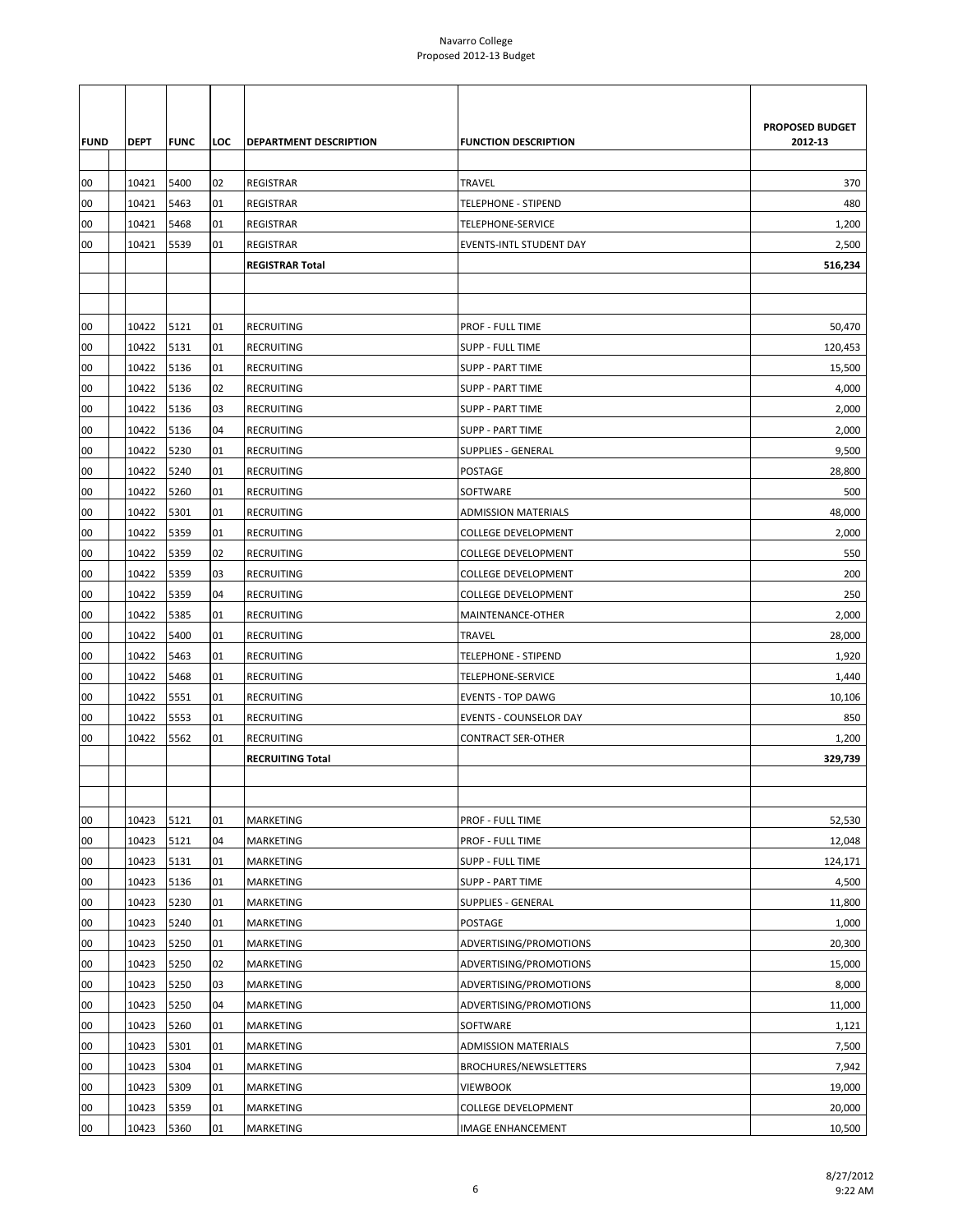|             |       |             |     |                            |                              | <b>PROPOSED BUDGET</b> |
|-------------|-------|-------------|-----|----------------------------|------------------------------|------------------------|
| <b>FUND</b> | DEPT  | <b>FUNC</b> | LOC | DEPARTMENT DESCRIPTION     | <b>FUNCTION DESCRIPTION</b>  | 2012-13                |
| 00          | 10423 | 5385        | 01  | MARKETING                  | MAINTENANCE-OTHER            | 570                    |
| 00          | 10423 | 5400        | 01  | MARKETING                  | <b>TRAVEL</b>                | 3,000                  |
| 00          | 10423 | 5463        | 01  | MARKETING                  | TELEPHONE - STIPEND          | 480                    |
| 00          | 10423 | 5468        | 01  | MARKETING                  | TELEPHONE-SERVICE            | 240                    |
| 00          | 10423 | 5562        | 01  | MARKETING                  | <b>CONTRACT SER-OTHER</b>    | 4,000                  |
|             |       |             |     | <b>MARKETING Total</b>     |                              | 334,702                |
|             |       |             |     |                            |                              |                        |
|             |       |             |     |                            |                              |                        |
| 00          | 10450 | 5321        | 01  | PUBLIC INFORMATION         | CATALOGUE                    | 15,500                 |
| 00          | 10450 | 5323        | 01  | PUBLIC INFORMATION         | <b>CLASS SCHEDULES</b>       | 45,000                 |
| 00          | 10450 | 5468        | 01  | <b>PUBLIC INFORMATION</b>  | TELEPHONE-SERVICE            | 26,285                 |
| 00          | 10450 | 5468        | 02  | <b>PUBLIC INFORMATION</b>  | <b>TELEPHONE-SERVICE</b>     | 14,598                 |
| 00          | 10450 | 5468        | 03  | PUBLIC INFORMATION         | TELEPHONE-SERVICE            | 7,300                  |
| 00          | 10450 | 5468        | 04  | PUBLIC INFORMATION         | <b>TELEPHONE-SERVICE</b>     | 11,800                 |
| 00          | 10450 | 5554        | 01  | PUBLIC INFORMATION         | <b>EVENTS - SPECIAL</b>      | 8,900                  |
| 00          | 10450 | 5554        | 02  | PUBLIC INFORMATION         | <b>EVENTS - SPECIAL</b>      | 3,000                  |
| 00          | 10450 | 5554        | 03  | <b>PUBLIC INFORMATION</b>  | <b>EVENTS - SPECIAL</b>      | 1,000                  |
| 00          | 10450 | 5554        | 04  | PUBLIC INFORMATION         | <b>EVENTS - SPECIAL</b>      | 2,000                  |
|             |       |             |     | PUBLIC INFORMATION Total   |                              | 135,383                |
|             |       |             |     |                            |                              |                        |
|             |       |             |     |                            |                              |                        |
| 00          | 10520 | 5121        | 01  | <b>COUNSELING SERVICES</b> | <b>PROF - FULL TIME</b>      | 373,658                |
| 00          | 10520 | 5121        | 02  | <b>COUNSELING SERVICES</b> | PROF - FULL TIME             | 111,398                |
| 00          | 10520 | 5121        | 03  | <b>COUNSELING SERVICES</b> | <b>PROF - FULL TIME</b>      | 66,127                 |
| 00          | 10520 | 5121        | 04  | <b>COUNSELING SERVICES</b> | PROF - FULL TIME             | 30,982                 |
| 00          | 10520 | 5126        | 01  | <b>COUNSELING SERVICES</b> | <b>PROF - PART TIME</b>      | 13,300                 |
| 00          | 10520 | 5126        | 03  | <b>COUNSELING SERVICES</b> | <b>PROF - PART TIME</b>      |                        |
| 00          | 10520 | 5131        | 01  | <b>COUNSELING SERVICES</b> | SUPP - FULL TIME             | 41,713                 |
| 00          | 10520 | 5131        | 02  | <b>COUNSELING SERVICES</b> | <b>SUPP - FULL TIME</b>      | 59,581                 |
| 00          | 10520 | 5131        | 03  | <b>COUNSELING SERVICES</b> | <b>SUPP - FULL TIME</b>      | 14,500                 |
| 00          | 10520 | 5133        | 02  | <b>COUNSELING SERVICES</b> | SUPP STAFF - O/T             | 122                    |
| 00          | 10520 | 5136        | 01  | <b>COUNSELING SERVICES</b> | <b>SUPP - PART TIME</b>      | 9,608                  |
| 00          | 10520 | 5136        | 02  | <b>COUNSELING SERVICES</b> | SUPP - PART TIME             | 9,180                  |
| 00          | 10520 | 5136        | 04  | <b>COUNSELING SERVICES</b> | <b>SUPP - PART TIME</b>      | 3,420                  |
| 00          | 10520 | 5139        | 01  | <b>COUNSELING SERVICES</b> | PT - TUTORS/DISABILITY SRVC  | 10,000                 |
| 00          | 10520 | 5139        | 02  | <b>COUNSELING SERVICES</b> | PT - TUTORS/DISABILITY SRVC  | 6,840                  |
| 00          | 10520 | 5139        | 03  | <b>COUNSELING SERVICES</b> | PT - TUTORS/DISABILITY SRVC  | 3,420                  |
| 00          | 10520 | 5139        | 04  | <b>COUNSELING SERVICES</b> | PT - TUTORS/DISABILITY SRVC  | 5,315                  |
| 00          | 10520 | 5230        | 01  | <b>COUNSELING SERVICES</b> | <b>SUPPLIES - GENERAL</b>    | 5,414                  |
| 00          | 10520 | 5230        | 02  | <b>COUNSELING SERVICES</b> | <b>SUPPLIES - GENERAL</b>    | 3,760                  |
| 00          | 10520 | 5230        | 04  | <b>COUNSELING SERVICES</b> | <b>SUPPLIES - GENERAL</b>    | 827                    |
| 00          | 10520 | 5240        | 01  | <b>COUNSELING SERVICES</b> | POSTAGE                      | 2,200                  |
| 00          | 10520 | 5240        | 04  | <b>COUNSELING SERVICES</b> | POSTAGE                      | 50                     |
| 00          | 10520 | 5260        | 01  | <b>COUNSELING SERVICES</b> | SOFTWARE                     | 3,523                  |
| 00          | 10520 | 5304        | 01  | <b>COUNSELING SERVICES</b> | BROCHURES/NEWSLETTERS        | 500                    |
| 00          | 10520 | 5304        | 04  | <b>COUNSELING SERVICES</b> | <b>BROCHURES/NEWSLETTERS</b> | 92                     |
| 00          | 10520 | 5330        | 01  | <b>COUNSELING SERVICES</b> | MEMBERSHIPS/DUES             | 30                     |
|             |       |             |     |                            |                              |                        |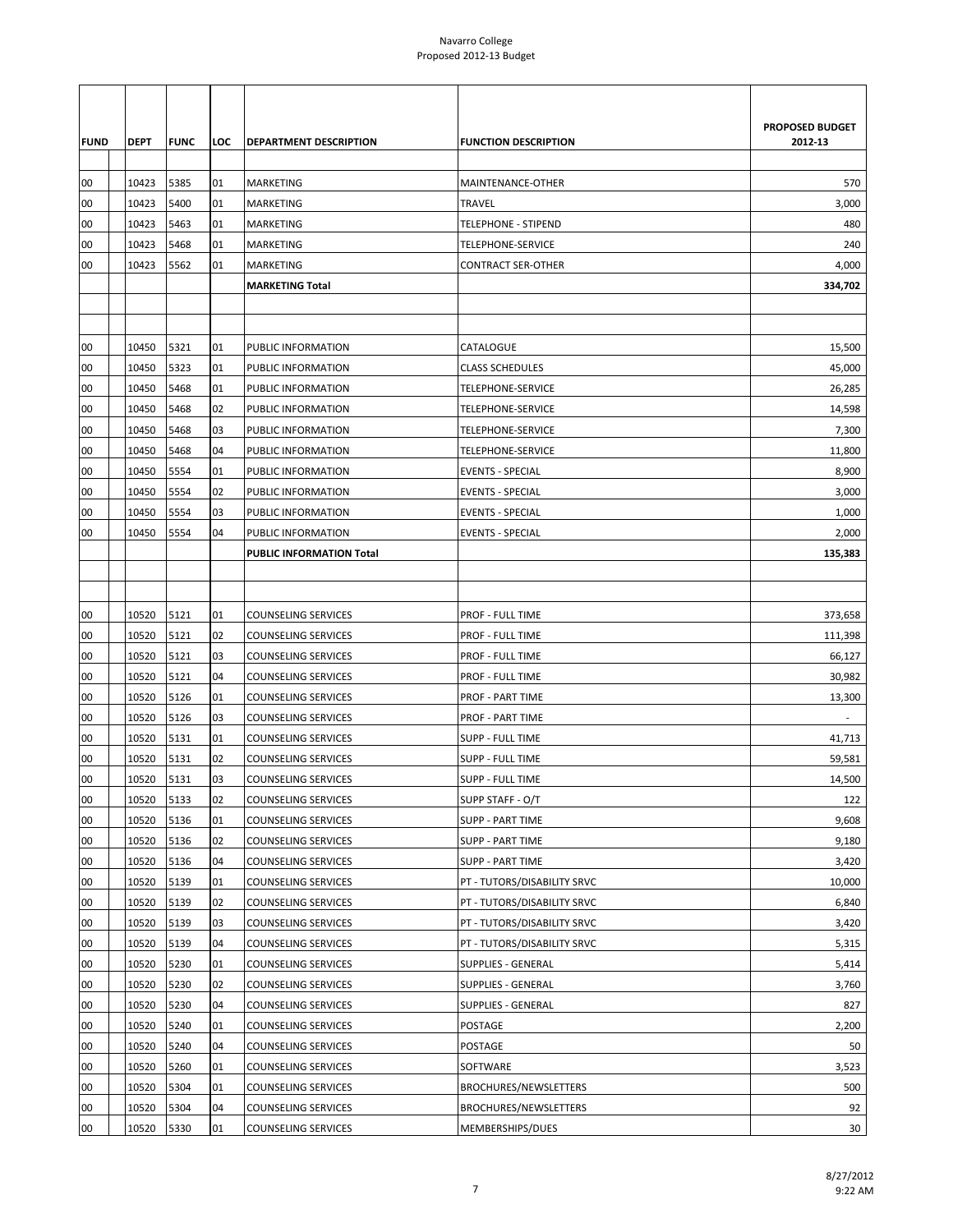|             |             |             |     |                                  |                                    | <b>PROPOSED BUDGET</b> |
|-------------|-------------|-------------|-----|----------------------------------|------------------------------------|------------------------|
| <b>FUND</b> | <b>DEPT</b> | <b>FUNC</b> | LOC | <b>DEPARTMENT DESCRIPTION</b>    | <b>FUNCTION DESCRIPTION</b>        | 2012-13                |
|             |             |             |     |                                  |                                    |                        |
| 00          | 10520       | 5384        | 01  | <b>COUNSELING SERVICES</b>       | MAINTENANCE-COPIERS                | 3,248                  |
| 00          | 10520       | 5400        | 01  | <b>COUNSELING SERVICES</b>       | <b>TRAVEL</b>                      | 7,049                  |
| 00          | 10520       | 5400        | 02  | <b>COUNSELING SERVICES</b>       | <b>TRAVEL</b>                      | 1,580                  |
| 00          | 10520       | 5400        | 04  | <b>COUNSELING SERVICES</b>       | <b>TRAVEL</b>                      | 1,260                  |
| 00          | 10520       | 5463        | 02  | <b>COUNSELING SERVICES</b>       | <b>TELEPHONE - STIPEND</b>         | 960                    |
| 00          | 10520       | 5468        | 01  | <b>COUNSELING SERVICES</b>       | TELEPHONE-SERVICE                  | 4,010                  |
| 00          | 10520       | 5558        | 01  | <b>COUNSELING SERVICES</b>       | <b>CONTRACT SERVICES - Consult</b> | 6,500                  |
| 00          | 10520       | 5562        | 01  | <b>COUNSELING SERVICES</b>       | <b>CONTRACT SERVICES</b>           | 19,000                 |
|             |             |             |     | <b>COUNSELING SERVICES Total</b> |                                    | 819,167                |
|             |             |             |     |                                  |                                    |                        |
|             |             |             |     |                                  |                                    |                        |
| 00          | 10521       | 5126        | 01  | <b>FACULTY CENTERED ADVISING</b> | <b>PROF - PART TIME</b>            | 1,400                  |
| 00          | 10521       | 5126        | 02  | FACULTY CENTERED ADVISING        | <b>PROF - PART TIME</b>            | 6,400                  |
| 00          | 10521       | 5126        | 03  | FACULTY CENTERED ADVISING        | <b>PROF - PART TIME</b>            | 1,600                  |
| 00          | 10521       | 5126        | 04  | FACULTY CENTERED ADVISING        | <b>PROF - PART TIME</b>            | 2,800                  |
| 00          | 10521       | 5131        | 01  | FACULTY CENTERED ADVISING        | <b>SUPP - FULL TIME</b>            | 16,475                 |
| 00          | 10521       | 5137        | 01  | FACULTY CENTERED ADVISING        | <b>STIPENDS</b>                    | 3,000                  |
| 00          | 10521       | 5230        | 01  | FACULTY CENTERED ADVISING        | <b>SUPPLIES - GENERAL</b>          | 1,061                  |
| 00          | 10521       | 5240        | 01  | FACULTY CENTERED ADVISING        | POSTAGE                            | 931                    |
| 00          | 10521       | 5317        | 01  | FACULTY CENTERED ADVISING        | <b>APPRECIATION TOKENS</b>         | 2,700                  |
| 00          | 10521       | 5319        | 01  | FACULTY CENTERED ADVISING        | <b>MEET YOUR ADVISOR</b>           | 1,100                  |
| 00          | 10521       | 5357        | 01  | <b>FACULTY CENTERED ADVISING</b> | APPRECIATION LUNCHEON              | 2,530                  |
| 00          | 10521       | 5400        | 01  | FACULTY CENTERED ADVISING        | <b>TRAVEL</b>                      | 356                    |
|             |             |             |     | FACULTY CENTERED ADVISING Total  |                                    | 40,353                 |
|             |             |             |     |                                  |                                    |                        |
|             |             |             |     |                                  |                                    |                        |
| 00          | 10530       | 5121        | 01  | <b>STUDENT FINANCIAL AID</b>     | <b>PROF - FULL TIME</b>            | 60,172                 |
| 00          | 10530       | 5126        | 01  | STUDENT FINANCIAL AID            | <b>PROF - PART TIME</b>            | 8,912                  |
| 00          | 10530       | 5126        | 02  | STUDENT FINANCIAL AID            | <b>PROF - PART TIME</b>            |                        |
| 00          | 10530       | 5131        | 01  | STUDENT FINANCIAL AID            | <b>SUPP - FULL TIME</b>            | 204,305                |
| 00          | 10530       | 5131        | 02  | STUDENT FINANCIAL AID            | <b>SUPP - FULL TIME</b>            | 50,142                 |
| 00          | 10530       | 5131        | 04  | STUDENT FINANCIAL AID            | <b>SUPP - FULL TIME</b>            | 12,535                 |
| 00          | 10530       | 5136        | 01  | STUDENT FINANCIAL AID            | <b>SUPP - PART TIME</b>            | 111,008                |
| 00          | 10530       | 5136        | 02  | STUDENT FINANCIAL AID            | <b>SUPP - PART TIME</b>            | 8,912                  |
| 00          | 10530       | 5136        | 03  | STUDENT FINANCIAL AID            | <b>SUPP - PART TIME</b>            | 22,784                 |
| 00          | 10530       | 5230        | 01  | STUDENT FINANCIAL AID            | <b>SUPPLIES - GENERAL</b>          | 4,840                  |
| 00          | 10530       | 5230        | 02  | STUDENT FINANCIAL AID            | <b>SUPPLIES - GENERAL</b>          | 864                    |
| 00          | 10530       | 5230        | 04  | STUDENT FINANCIAL AID            | <b>SUPPLIES - GENERAL</b>          | 400                    |
| 00          | 10530       | 5240        | 01  | STUDENT FINANCIAL AID            | POSTAGE                            | 5,030                  |
| 00          | 10530       | 5240        | 02  | STUDENT FINANCIAL AID            | POSTAGE                            | 1,050                  |
| 00          | 10530       | 5240        | 03  | STUDENT FINANCIAL AID            | POSTAGE                            | 800                    |
| 00          | 10530       | 5240        | 04  | STUDENT FINANCIAL AID            | POSTAGE                            | 400                    |
| 00          | 10530       | 5384        | 01  | STUDENT FINANCIAL AID            | MAINTENANCE-COPIERS                | 500                    |
| 00          | 10530       | 5400        | 01  | STUDENT FINANCIAL AID            | TRAVEL                             | 5,130                  |
| 00          | 10530       | 5400        | 02  | STUDENT FINANCIAL AID            | TRAVEL                             | 3,070                  |
| 00          | 10530       | 5400        | 03  | STUDENT FINANCIAL AID            | TRAVEL                             | 870                    |
| 00          | 10530       | 5400        | 04  | STUDENT FINANCIAL AID            | TRAVEL                             | 440                    |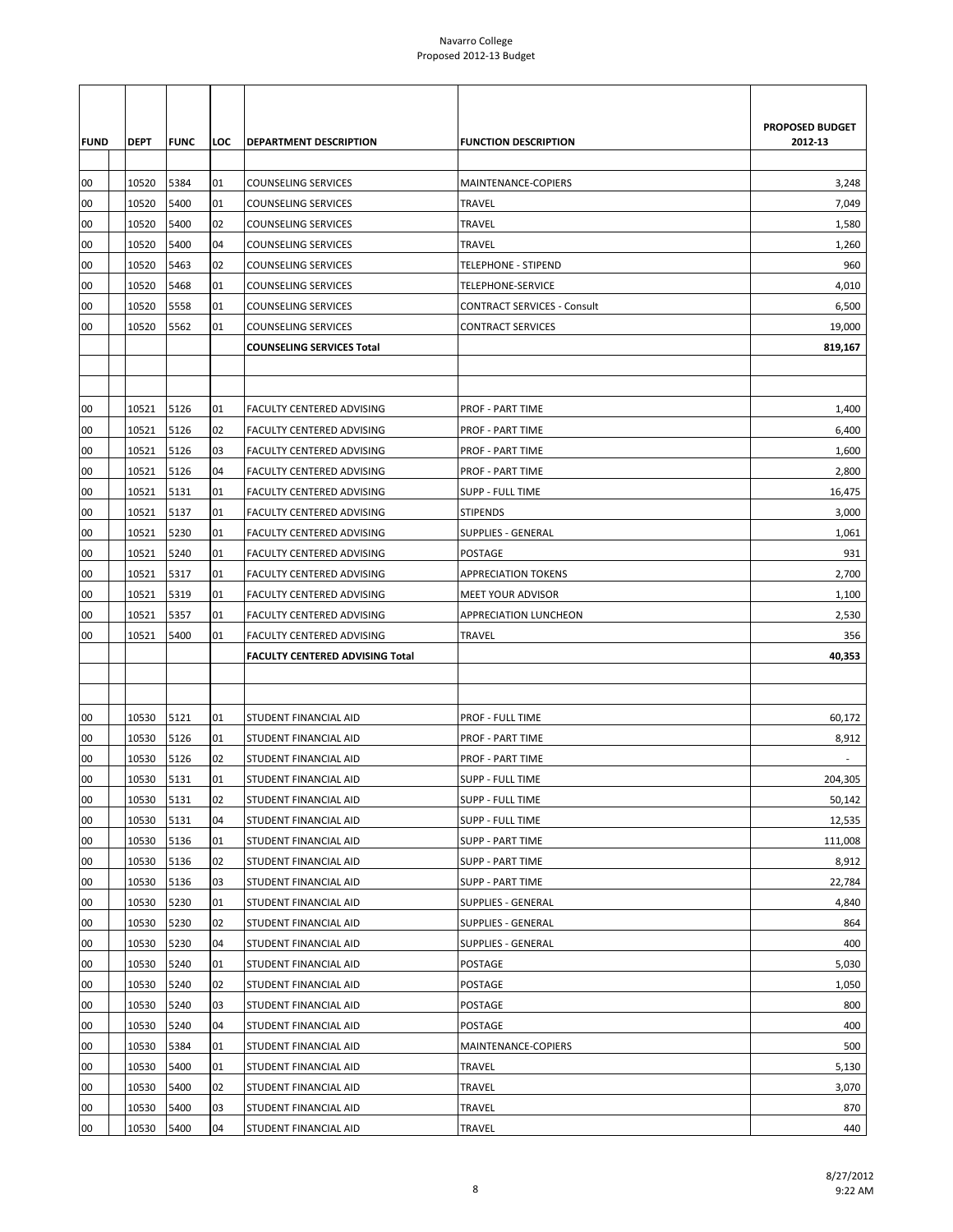| <b>FUND</b><br>00 | <b>DEPT</b><br>10530 | <b>FUNC</b><br>5468 | LOC<br>01 | <b>DEPARTMENT DESCRIPTION</b><br>STUDENT FINANCIAL AID | <b>FUNCTION DESCRIPTION</b><br>TELEPHONE-SERVICE | PROPOSED BUDGET<br>2012-13<br>1,440 |
|-------------------|----------------------|---------------------|-----------|--------------------------------------------------------|--------------------------------------------------|-------------------------------------|
| 00                | 10530                | 5558                | 01        | <b>STUDENT FINANCIAL AID</b>                           | <b>CONTRACT SERVICES - Consult</b>               | 5,000                               |
| 00                | 10530                | 5558                | 02        | STUDENT FINANCIAL AID                                  | <b>CONTRACT SERVICES - Consult</b>               | 1,000                               |
| 00                | 10530                | 5562                | 01        | STUDENT FINANCIAL AID                                  | <b>CONTRACT SER-OTHER</b>                        | 66,855                              |
| 00                | 10530                | 5562                | 02        | STUDENT FINANCIAL AID                                  | <b>CONTRACT SER-OTHER</b>                        | 27,857                              |
| 00                | 10530                | 5562                | 03        | STUDENT FINANCIAL AID                                  | <b>CONTRACT SER-OTHER</b>                        | 11,143                              |
| 00                | 10530                | 5562                | 04        | STUDENT FINANCIAL AID                                  | <b>CONTRACT SER-OTHER</b>                        | 5,571                               |
|                   |                      |                     |           | STUDENT FINANCIAL AID Total                            |                                                  | 621,030                             |
|                   |                      |                     |           |                                                        |                                                  |                                     |
|                   |                      |                     |           |                                                        |                                                  |                                     |
| 00                | 10540                | 5121                | 01        | STUDENT LIFE - ACTIVITIES                              | <b>PROF - FULL TIME</b>                          | 71,752                              |
| 00                | 10540                | 5126                | 02        | STUDENT LIFE - ACTIVITIES                              | <b>PROF - PART TIME</b>                          | 4,000                               |
| 00                | 10540                | 5136                | 01        | STUDENT LIFE - ACTIVITIES                              | <b>SUPP - PART TIME</b>                          | 10,272                              |
| 00                | 10540                | 5137                | 01        | STUDENT LIFE - ACTIVITIES                              | <b>STIPENDS</b>                                  | 8,500                               |
| 00                | 10540                | 5137                | 02        | STUDENT LIFE - ACTIVITIES                              | <b>STIPENDS</b>                                  | 4,000                               |
| 00                | 10540                | 5230                | 01        | STUDENT LIFE - ACTIVITIES                              | <b>SUPPLIES - GENERAL</b>                        | 4,264                               |
| 00                | 10540                | 5230                | 02        | STUDENT LIFE - ACTIVITIES                              | <b>SUPPLIES - GENERAL</b>                        | 1,370                               |
| 00                | 10540                | 5230                | 03        | STUDENT LIFE - ACTIVITIES                              | <b>SUPPLIES - GENERAL</b>                        | 530                                 |
| 00                | 10540                | 5233                | 01        | STUDENT LIFE - ACTIVITIES                              | <b>SUPPLIES - OTHER</b>                          | 1,552                               |
| 00                | 10540                | 5240                | 01        | STUDENT LIFE - ACTIVITIES                              | POSTAGE                                          | 100                                 |
| 00                | 10540                | 5260                | 01        | STUDENT LIFE - ACTIVITIES                              | SOFTWARE                                         | 51                                  |
| 00                | 10540                | 5307                | 01        | STUDENT LIFE - ACTIVITIES                              | STUDENT GUIDE/CALENDAR                           | 13,250                              |
| 00                | 10540                | 5400                | 01        | STUDENT LIFE - ACTIVITIES                              | <b>TRAVEL</b>                                    | 1,700                               |
| 00                | 10540                | 5463                | 01        | STUDENT LIFE - ACTIVITIES                              | <b>TELEPHONE - STIPEND</b>                       | 480                                 |
| 00                | 10540                | 5468                | 01        | STUDENT LIFE - ACTIVITIES                              | TELEPHONE-SERVICE                                | 240                                 |
| 00                | 10540                | 5535                | 01        | STUDENT LIFE - ACTIVITIES                              | <b>STUDENT GOVERNMENT</b>                        | 13,706                              |
| 00                | 10540                | 5535                | 02        | STUDENT LIFE - ACTIVITIES                              | <b>STUDENT GOVERNMENT</b>                        | 4,000                               |
| 00                | 10540                | 5535                | 03        | STUDENT LIFE - ACTIVITIES                              | <b>STUDENT GOVERNMENT</b>                        | 1,000                               |
| 00                | 10540                | 5535                | 04        | STUDENT LIFE - ACTIVITIES                              | <b>STUDENT GOVERNMENT</b>                        | 1,500                               |
| 00                | 10540                | 5536                | 01        | STUDENT LIFE - ACTIVITIES                              | <b>STUDENT ACTIVITIES</b>                        | 15,000                              |
| 00                | 10540                | 5536                | 02        | STUDENT LIFE - ACTIVITIES                              | STUDENT ACTIVITIES                               | 6,800                               |
| 00                | 10540                | 5536                | 03        | STUDENT LIFE - ACTIVITIES                              | STUDENT ACTIVITIES                               | 500                                 |
| 00                | 10540                | 5541                | 01        | STUDENT LIFE - ACTIVITIES                              | <b>EVENTS-BULLDOG BASH</b>                       | 12,598                              |
| 00                | 10540                | 5543                | 01        | STUDENT LIFE - ACTIVITIES                              | EVENTS-HOMECOMING                                | 4,235                               |
|                   |                      |                     |           | STUDENT LIFE - ACTIVITIES Total                        |                                                  | 181,400                             |
|                   |                      |                     |           |                                                        |                                                  |                                     |
| 00                | 10541                | 5137                | 01        | <b>STUDENT LIFE - FYE</b>                              | <b>STIPENDS - STUDENT MENTORS</b>                | 27,667                              |
| 00                | 10541                | 5230                | 01        | STUDENT LIFE - FYE                                     | SUPPLIES - GENERAL                               | 21,747                              |
| 00                | 10541                | 5967                | 01        | STUDENT LIFE - FYE                                     | ROOM AND BOARD                                   | 20,900                              |
| 00                |                      |                     |           | STUDENT LIFE - FYE Total                               |                                                  | 70,314                              |
|                   |                      |                     |           |                                                        |                                                  |                                     |
|                   |                      |                     |           |                                                        |                                                  |                                     |
| 00                | 10542                | 5121                | 01        | <b>STUDENT LIFE</b>                                    | PROF - FULL TIME                                 | 193,555                             |
| 00                | 10542                | 5131                | 01        | <b>STUDENT LIFE</b>                                    | <b>SUPP - FULL TIME</b>                          | 13,859                              |
| 00                | 10542                | 5136                | 01        | <b>STUDENT LIFE</b>                                    | <b>SUPP - PART TIME</b>                          | 11,608                              |
| 00                | 10542                | 5230                | 01        | <b>STUDENT LIFE</b>                                    | <b>SUPPLIES - GENERAL</b>                        | 2,800                               |
| 00                | 10542                | 5400                | 01        | <b>STUDENT LIFE</b>                                    | <b>TRAVEL</b>                                    | 1,200                               |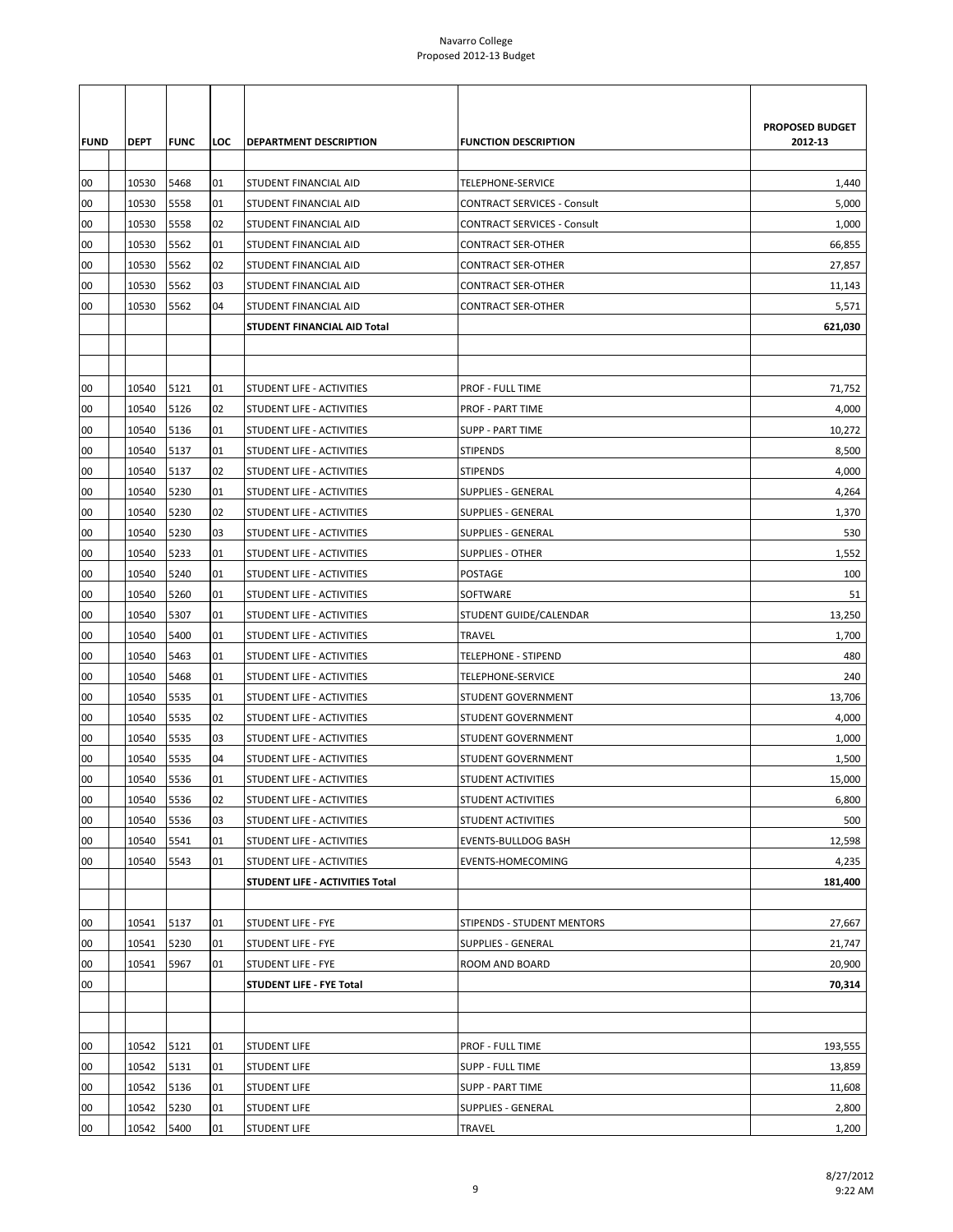| <b>FUND</b> | DEPT  | <b>FUNC</b> | LOC | DEPARTMENT DESCRIPTION               | <b>FUNCTION DESCRIPTION</b>   | PROPOSED BUDGET<br>2012-13 |
|-------------|-------|-------------|-----|--------------------------------------|-------------------------------|----------------------------|
|             |       |             |     |                                      |                               |                            |
| 00          | 10542 | 5468        | 01  | <b>STUDENT LIFE</b>                  | TELEPHONE-SERVICE             | 600                        |
| 00          | 10542 | 5561        | 01  | <b>STUDENT LIFE</b>                  | <b>CONTRACT SER-OFFICIALS</b> | 3,000                      |
|             |       |             |     | <b>STUDENT LIFE Total</b>            |                               | 226,622                    |
|             |       |             |     |                                      |                               |                            |
|             |       |             |     |                                      |                               |                            |
| 00          | 10600 | 5335        | 01  | <b>GENERAL INSTITUTITIONAL</b>       | MEMBERSHIPS-INSTITUTIONAL     | 62,500                     |
| 00          | 10600 | 5359        | 01  | <b>GENERAL INSTITUTITIONAL</b>       | COLLEGE DEVELOPMENT           | 114,500                    |
| 00          | 10600 | 5359        | 02  | <b>GENERAL INSTITUTITIONAL</b>       | <b>COLLEGE DEVELOPMENT</b>    | 10,000                     |
| 00          | 10600 | 5359        | 03  | <b>GENERAL INSTITUTITIONAL</b>       | <b>COLLEGE DEVELOPMENT</b>    | 4,000                      |
| 00          | 10600 | 5359        | 04  | <b>GENERAL INSTITUTITIONAL</b>       | <b>COLLEGE DEVELOPMENT</b>    | 6,000                      |
| 00          | 10600 | 5366        | 01  | <b>GENERAL INSTITUTITIONAL</b>       | <b>TAX OFFICE SERVICES</b>    | 52,430                     |
| 00          | 10600 | 5367        | 01  | <b>GENERAL INSTITUTITIONAL</b>       | TIF TAX FUND                  | 40,000                     |
| 00          | 10600 | 5540        | 01  | <b>GENERAL INSTITUTITIONAL</b>       | <b>EVENTS - COMMUNITY</b>     | 5,000                      |
| 00          | 10600 | 5547        | 01  | <b>GENERAL INSTITUTITIONAL</b>       | EVENTS-GRADUATION             | 12,000                     |
| 00          | 10600 | 5547        | 02  | <b>GENERAL INSTITUTITIONAL</b>       | <b>EVENTS-GRADUATION</b>      | 10,000                     |
| 00          | 10600 | 5554        | 01  | <b>GENERAL INSTITUTITIONAL</b>       | <b>EVENTS - SPECIAL</b>       | 1,000                      |
| 00          | 10600 | 5554        | 02  | <b>GENERAL INSTITUTITIONAL</b>       | <b>EVENTS - SPECIAL</b>       | 3,000                      |
| 00          | 10600 | 5562        | 01  | <b>GENERAL INSTITUTITIONAL</b>       | <b>CONTRACT SER-OTHER</b>     | 185,378                    |
| 00          | 10600 | 5562        | 04  | <b>GENERAL INSTITUTITIONAL</b>       | <b>CONTRACT SER-OTHER</b>     | 500                        |
|             |       |             |     | <b>GENERAL INSTITUTITIONAL Total</b> |                               | 506,308                    |
|             |       |             |     |                                      |                               |                            |
|             |       |             |     |                                      |                               |                            |
| 00          | 10700 | 5131        | 01  | <b>INSTITUTIONAL SUPPORT</b>         | SUPP - FULL TIME              | 22,019                     |
| 00          | 10700 | 5136        | 01  | <b>INSTITUTIONAL SUPPORT</b>         | SUPP - PART TIME              | 30,050                     |
| 00          | 10700 | 5230        | 01  | <b>INSTITUTIONAL SUPPORT</b>         | SUPPLIES - GENERAL            | 2,500                      |
| 00          | 10700 | 5232        | 01  | <b>INSTITUTIONAL SUPPORT</b>         | <b>SUPPLIES - COPIER</b>      | 14,445                     |
| 00          | 10700 | 5241        | 01  | <b>INSTITUTIONAL SUPPORT</b>         | POSTAGE METER                 | 15,000                     |
| 00          | 10700 | 5371        | 01  | <b>INSTITUTIONAL SUPPORT</b>         | <b>GRANT MATCH</b>            | 9,240                      |
| 00          | 10700 | 5384        | 01  | <b>INSTITUTIONAL SUPPORT</b>         | MAINTENANCE-COPIERS           | 19,000                     |
| 00          | 10700 | 5468        | 01  | <b>INSTITUTIONAL SUPPORT</b>         | <b>TELEPHONE-SERVICE</b>      | 120                        |
| 00          | 10700 | 5562        | 01  | <b>INSTITUTIONAL SUPPORT</b>         | <b>CONTRACT SER-OTHER</b>     | 5,000                      |
| 00          | 10700 | 5562        | 02  | <b>INSTITUTIONAL SUPPORT</b>         | <b>CONTRACT SER-OTHER</b>     | 200                        |
| 00          | 10700 | 5562        | 03  | INSTITUTIONAL SUPPORT                | CONTRACT SER-OTHER            | 200                        |
| 00          | 10700 | 5562        | 04  | <b>INSTITUTIONAL SUPPORT</b>         | <b>CONTRACT SER-OTHER</b>     | 200                        |
|             |       |             |     | <b>INSTITUTIONAL SUPPORT Total</b>   |                               | 117,974                    |
|             |       |             |     |                                      |                               |                            |
|             |       |             |     |                                      |                               |                            |
|             |       |             |     |                                      |                               |                            |
| 00          | 10705 | 5121        | 01  | <b>COMPUTER CENTER</b>               | PROF - FULL TIME              | 89,622                     |
| 00          | 10705 | 5131        | 01  | <b>COMPUTER CENTER</b>               | SUPP - FULL TIME              | 335,009                    |
| 00          | 10705 | 5136        | 01  | <b>COMPUTER CENTER</b>               | <b>SUPP - PART TIME</b>       | 11,030                     |
| 00          | 10705 | 5137        | 01  | <b>COMPUTER CENTER</b>               | <b>STIPENDS</b>               | 4,000                      |
| 00          | 10705 | 5230        | 01  | <b>COMPUTER CENTER</b>               | SUPPLIES - GENERAL            | 5,000                      |
| 00          | 10705 | 5240        | 01  | <b>COMPUTER CENTER</b>               | POSTAGE                       | 100                        |
| 00          | 10705 | 5260        | 01  | <b>COMPUTER CENTER</b>               | SOFTWARE                      | 161,650                    |
| 00          | 10705 | 5380        | 01  | <b>COMPUTER CENTER</b>               | <b>REPAIRS - PC</b>           | 5,000                      |
| 00          | 10705 | 5394        | 01  | <b>COMPUTER CENTER</b>               | MAINTENANCE-RS6000            | 119,300                    |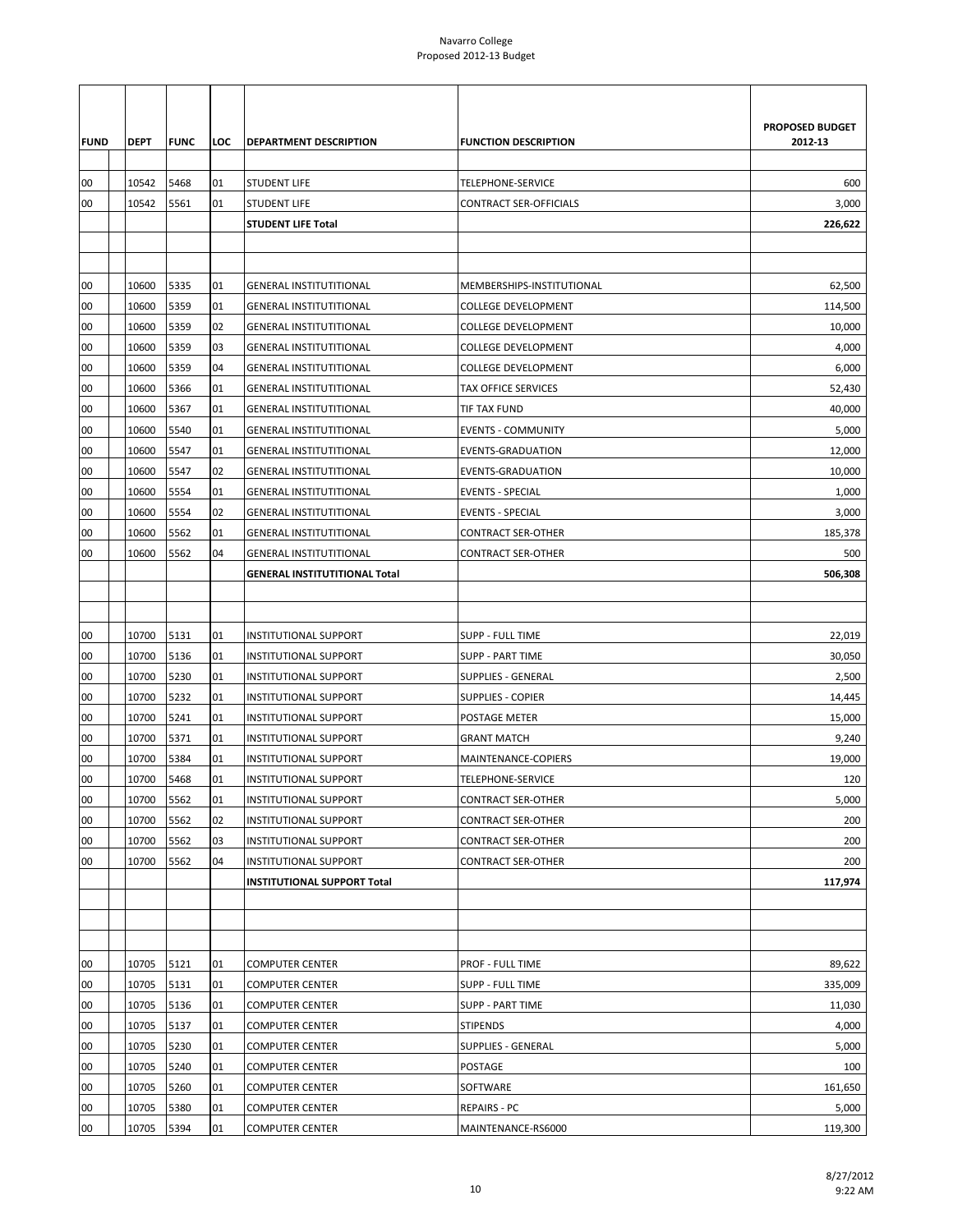| <b>FUND</b> | <b>DEPT</b>    | <b>FUNC</b>  | LOC      | <b>DEPARTMENT DESCRIPTION</b>                    | <b>FUNCTION DESCRIPTION</b>                     | PROPOSED BUDGET<br>2012-13 |
|-------------|----------------|--------------|----------|--------------------------------------------------|-------------------------------------------------|----------------------------|
|             |                |              |          |                                                  |                                                 |                            |
| 00<br>00    | 10705<br>10705 | 5396<br>5400 | 01       | <b>COMPUTER CENTER</b>                           | MAINTENANCE-COLLEAGUE                           | 270,256                    |
| 00          | 10705          | 5463         | 01<br>01 | <b>COMPUTER CENTER</b>                           | <b>TRAVEL</b><br>TELEPHONE - STIPEND            | 19,300                     |
|             |                |              |          | <b>COMPUTER CENTER</b>                           |                                                 | 1,440                      |
| 00          | 10705<br>10705 | 5465<br>5468 | 01<br>01 | <b>COMPUTER CENTER</b><br><b>COMPUTER CENTER</b> | <b>TELEPHONE-DED LINES</b><br>TELEPHONE-SERVICE | 38,090                     |
| 00<br>00    | 10705          | 6010         | 01       | <b>COMPUTER CENTER</b>                           | EQUIPMENT > 5000                                | 10,460                     |
| 00          | 10705          | 6011         | 01       | <b>COMPUTER CENTER</b>                           | EQUIPMENT <5000                                 |                            |
|             |                |              |          | <b>COMPUTER CENTER Total</b>                     |                                                 | 1,070,257                  |
|             |                |              |          |                                                  |                                                 |                            |
|             |                |              |          |                                                  |                                                 |                            |
| 00          | 10707          | 5400         | 01       | COMPUTER SERV - NEW INITIATIVES                  | <b>TRAVEL</b>                                   | 23,450                     |
| 00          | 10707          | 5558         | 01       | COMPUTER SERV - NEW INITIATIVES                  | <b>CONTRACT SERVICES - Consult</b>              | 65,000                     |
| 00          | 10707          | 5567         | 01       | <b>COMPUTER SERV - NEW INITIATIVES</b>           | CONTRACT SER - DATATEL                          | 10,000                     |
| 00          | 10707          | 5594         | 01       | COMPUTER SERV - NEW INITIATIVES                  | GIGAMAN BANDWIDTH PROJECT                       | 140,000                    |
| 00          | 10707          | 5594         | 04       | <b>COMPUTER SERV - NEW INITIATIVES</b>           | GIGAMAN BANDWIDTH PROJECT                       | 30,000                     |
| 00          | 10707          | 5597         | 01       | <b>COMPUTER SERV - NEW INITIATIVES</b>           | <b>BACKUP SOLUTIONS</b>                         | 3,369                      |
| 00          | 10707          | 5562         | 01       | <b>COMPUTER SERV - NEW INITIATIVES</b>           | SOFTWARE                                        | 3,195                      |
|             |                |              |          | <b>COMPUTER SERV - NEW INITIATIVES Total</b>     |                                                 | 275,014                    |
|             |                |              |          |                                                  |                                                 |                            |
|             |                |              |          |                                                  |                                                 |                            |
| 00          | 10800          | 5121         | 01       | PUBLIC SAFETY                                    | PROF - FULL TIME                                | 125,906                    |
| 00          | 10800          | 5131         | 01       | PUBLIC SAFETY                                    | <b>SUPP - FULL TIME</b>                         | 342,415                    |
| 00          | 10800          | 5131         | 02       | PUBLIC SAFETY                                    | SUPP - FULL TIME                                | 114,072                    |
| 00          | 10800          | 5131         | 04       | PUBLIC SAFETY                                    | <b>SUPP - FULL TIME</b>                         | 23,425                     |
| 00          | 10800          | 5133         | 01       | PUBLIC SAFETY                                    | SUPP STAFF - O/T                                | 7,500                      |
| 00          | 10800          | 5133         | 02       | PUBLIC SAFETY                                    | SUPP STAFF - O/T                                | 500                        |
| 00          | 10800          | 5136         | 01       | PUBLIC SAFETY                                    | <b>SUPP - PART TIME</b>                         | 29,528                     |
| 00          | 10800          | 5136         | 02       | PUBLIC SAFETY                                    | SUPP - PART TIME                                | 11,872                     |
| 00          | 10800          | 5136         | 03       | PUBLIC SAFETY                                    | <b>SUPP - PART TIME</b>                         | 13,200                     |
| 00          | 10800          | 5220         | 01       | <b>PUBLIC SAFETY</b>                             | <b>FUEL AND OIL</b>                             | 18,000                     |
| 00          | 10800          | 5223         | 01       | PUBLIC SAFETY                                    | AMMUNITION                                      | 1,000                      |
| 00          | 10800          | 5230         | 01       | PUBLIC SAFETY                                    | <b>SUPPLIES - GENERAL</b>                       | 6,000                      |
| 00          | 10800          | 5230         | 02       | PUBLIC SAFETY                                    | SUPPLIES - GENERAL                              | 500                        |
| 00          | 10800          | 5233         | 01       | PUBLIC SAFETY                                    | <b>SUPPLIES - OTHER</b>                         | 1,000                      |
| 00          | 10800          | 5240         | 01       | PUBLIC SAFETY                                    | POSTAGE                                         | 100                        |
| 00          | 10800          | 5260         | 01       | PUBLIC SAFETY                                    | SOFTWARE                                        | 916                        |
| 00          | 10800          | 5330         | 01       | <b>PUBLIC SAFETY</b>                             | MEMBERSHIPS/DUES                                | 295                        |
| 00          | 10800          | 5375         | 01       | PUBLIC SAFETY                                    | <b>INSURANCE</b>                                | 297                        |
| 00          | 10800          | 5385         | 01       | PUBLIC SAFETY                                    | MAINTENANCE-OTHER                               | 2,000                      |
| 00          | 10800          | 5385         | 02       | PUBLIC SAFETY                                    | MAINTENANCE-OTHER                               | 1,000                      |
| 00          | 10800          | 5385         | 04       | PUBLIC SAFETY                                    | MAINTENANCE-OTHER                               | 750                        |
| 00          | 10800          | 5400         | 01       | PUBLIC SAFETY                                    | TRAVEL                                          | 1,050                      |
| 00          | 10800          | 5409         | 01       | PUBLIC SAFETY                                    | TRAVEL-STAFF DEVELOPMENT                        | 2,924                      |
| 00          | 10800          | 5468         | 01       | PUBLIC SAFETY                                    | TELEPHONE-SERVICE                               | 5,000                      |
| 00          | 10800          | 5468         | 02       | PUBLIC SAFETY                                    | TELEPHONE-SERVICE                               | 1,500                      |
| 00          | 10800          | 6031         | 01       | PUBLIC SAFETY                                    | CAMPUS ALERT SYSTEM (WAS)                       | 12,352                     |
| 00          | 10800          | 6031         | 02       | PUBLIC SAFETY                                    | CAMPUS ALERT SYSTEM (WAS)                       | 990                        |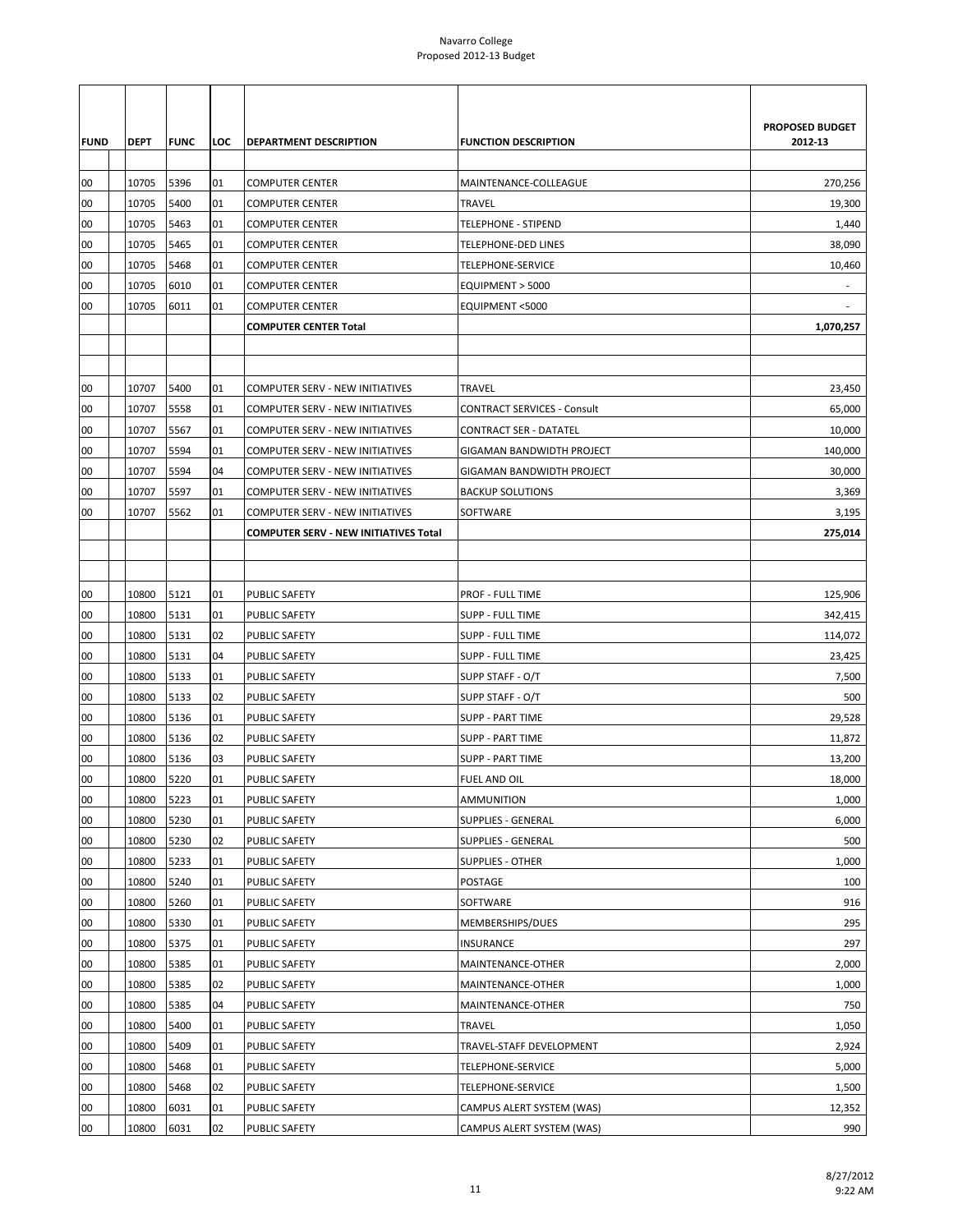| <b>FUND</b> | <b>DEPT</b> | <b>FUNC</b> | LOC | <b>DEPARTMENT DESCRIPTION</b>    | <b>FUNCTION DESCRIPTION</b>      | PROPOSED BUDGET<br>2012-13 |
|-------------|-------------|-------------|-----|----------------------------------|----------------------------------|----------------------------|
| 00          | 10800       | 6031        | 03  | <b>PUBLIC SAFETY</b>             | CAMPUS ALERT SYSTEM (WAS)        | 1,777                      |
| 00          | 10800       | 6031        | 04  | PUBLIC SAFETY                    | CAMPUS ALERT SYSTEM (WAS)        | 2,098                      |
| 00          | 10800       | 6037        | 01  | PUBLIC SAFETY                    | <b>UNIFORMS</b>                  | 7,500                      |
| 00          | 10800       | 6037        | 02  | PUBLIC SAFETY                    | <b>UNIFORMS</b>                  | 1,600                      |
|             |             |             |     | <b>PUBLIC SAFETY Total</b>       |                                  | 737,067                    |
|             |             |             |     |                                  |                                  |                            |
|             |             |             |     |                                  |                                  |                            |
| 00          | 10900       | 5121        | 01  | INSTITUTIONAL STUDIES/PLNG       | PROF - FULL TIME                 | 106,234                    |
| 00          | 10900       | 5131        | 01  | INSTITUTIONAL STUDIES/PLNG       | SUPP - FULL TIME                 | 37,688                     |
| 00          | 10900       | 5136        | 01  | INSTITUTIONAL STUDIES/PLNG       | <b>SUPP - PART TIME</b>          | 1,400                      |
| 00          | 10900       | 5230        | 01  | INSTITUTIONAL STUDIES/PLNG       | <b>SUPPLIES - GENERAL</b>        | 4,500                      |
| 00          | 10900       | 5231        | 01  | INSTITUTIONAL STUDIES/PLNG       | <b>SUPPLIES - RESEARCH</b>       | 2,500                      |
| 00          | 10900       | 5240        | 01  | INSTITUTIONAL STUDIES/PLNG       | POSTAGE                          | 30                         |
| 00          | 10900       | 5260        | 01  | INSTITUTIONAL STUDIES/PLNG       | SOFTWARE                         | 500                        |
| 00          | 10900       | 5384        | 01  | INSTITUTIONAL STUDIES/PLNG       | MAINTENANCE-COPIERS              | 1,760                      |
| 00          | 10900       | 5400        | 01  | INSTITUTIONAL STUDIES/PLNG       | <b>TRAVEL</b>                    | 4,700                      |
| 00          | 10900       | 5468        | 01  | INSTITUTIONAL STUDIES/PLNG       | TELEPHONE-SERVICE                | 240                        |
| 00          | 10900       | 5529        | 01  | INSTITUTIONAL STUDIES/PLNG       | <b>STUDENT SURVEY</b>            | 1,000                      |
|             |             |             |     | INSTITUTIONAL STUDIES/PLNG Total |                                  | 160,552                    |
|             |             |             |     |                                  |                                  |                            |
|             |             |             |     |                                  |                                  |                            |
| 00          | 10910       | 5126        | 01  | <b>ACADEMIC SUPPORT/TESTING</b>  | <b>PROF - PART TIME</b>          | 100                        |
| 00          | 10910       | 5131        | 01  | ACADEMIC SUPPORT/TESTING         | SUPP - FULL TIME                 | 56,858                     |
| 00          | 10910       | 5131        | 02  | ACADEMIC SUPPORT/TESTING         | SUPP - FULL TIME                 | 23,941                     |
| 00          | 10910       | 5131        | 06  | ACADEMIC SUPPORT/TESTING         | <b>SUPP - FULL TIME</b>          | 32,464                     |
| 00          | 10910       | 5136        | 01  | <b>ACADEMIC SUPPORT/TESTING</b>  | <b>SUPP - PART TIME</b>          | 14,137                     |
| 00          | 10910       | 5136        | 04  | ACADEMIC SUPPORT/TESTING         | <b>SUPP - PART TIME</b>          | 18,647                     |
| 00          | 10910       | 5136        | 02  | ACADEMIC SUPPORT/TESTING         | <b>SUPP - PART TIME</b>          | 18,720                     |
| 00          | 10910       | 5230        | 01  | ACADEMIC SUPPORT/TESTING         | <b>SUPPLIES - GENERAL</b>        | 630                        |
| 00          | 10910       | 5230        | 02  | <b>ACADEMIC SUPPORT/TESTING</b>  | SUPPLIES - GENERAL               | 650                        |
| 00          | 10910       | 5230        | 06  | ACADEMIC SUPPORT/TESTING         | <b>SUPPLIES - GENERAL</b>        | 550                        |
| 00          | 10910       | 5240        | 01  | ACADEMIC SUPPORT/TESTING         | POSTAGE                          | 500                        |
| 00          | 10910       | 5240        | 02  | ACADEMIC SUPPORT/TESTING         | POSTAGE                          | 75                         |
| 00          | 10910       | 5240        | 06  | ACADEMIC SUPPORT/TESTING         | POSTAGE                          | 233                        |
| 00          | 10910       | 5260        | 01  | ACADEMIC SUPPORT/TESTING         | SOFTWARE                         | 395                        |
| 00          | 10910       | 5400        | 01  | ACADEMIC SUPPORT/TESTING         | TRAVEL                           | 710                        |
| 00          | 10910       | 5400        | 02  | ACADEMIC SUPPORT/TESTING         | <b>TRAVEL</b>                    | 300                        |
| 00          | 10910       | 5400        | 06  | ACADEMIC SUPPORT/TESTING         | TRAVEL                           | 750                        |
| 00          | 10910       | 5468        | 01  | ACADEMIC SUPPORT/TESTING         | TELEPHONE-SERVICE                | 360                        |
| 00          | 10910       | 5520        | 01  | ACADEMIC SUPPORT/TESTING         | TESTING                          | 38,840                     |
| 00          | 10910       | 5526        | 01  | ACADEMIC SUPPORT/TESTING         | DISABILITY/INTERPRETING SERVICES | 10,000                     |
| 00          | 10910       | 5526        | 02  | ACADEMIC SUPPORT/TESTING         | DISABILITY/INTERPRETING SERVICES | 5,000                      |
| 00          | 10910       | 5526        | 03  | ACADEMIC SUPPORT/TESTING         | DISABILITY/INTERPRETING SERVICES | 5,000                      |
| 00          | 10910       | 5526        | 04  | ACADEMIC SUPPORT/TESTING         | DISABILITY/INTERPRETING SERVICES | 1,000                      |
|             |             |             |     | ACADEMIC SUPPORT/TESTING Total   |                                  | 229,860                    |
|             |             |             |     |                                  |                                  |                            |
|             |             |             |     |                                  |                                  |                            |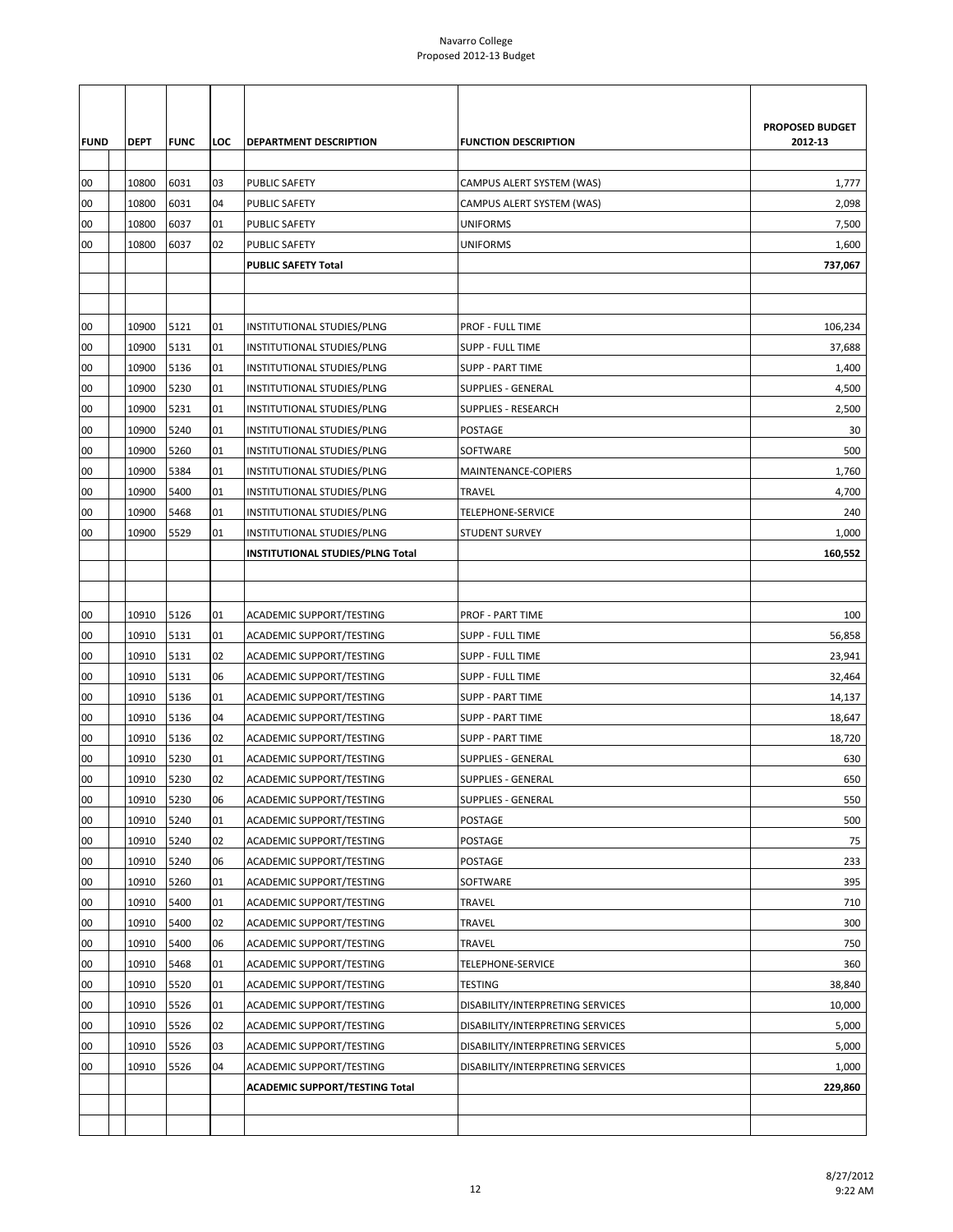| <b>FUND</b> | DEPT  | <b>FUNC</b> | LOC | <b>DEPARTMENT DESCRIPTION</b> | <b>FUNCTION DESCRIPTION</b>  | PROPOSED BUDGET<br>2012-13 |
|-------------|-------|-------------|-----|-------------------------------|------------------------------|----------------------------|
| 00          | 10911 | 5136        | 01  | <b>HONORS PROGRAM</b>         | <b>SUPP - PART TIME</b>      | 10,920                     |
| 00          | 10911 | 5137        | 01  | <b>HONORS PROGRAM</b>         | <b>STIPENDS</b>              | 2,000                      |
| 00          | 10911 | 5230        | 01  | <b>HONORS PROGRAM</b>         | SUPPLIES - GENERAL           | 8,344                      |
| 00          | 10911 | 5240        | 01  | <b>HONORS PROGRAM</b>         | POSTAGE                      | 250                        |
| 00          | 10911 | 5250        | 01  | <b>HONORS PROGRAM</b>         | ADVERTISING/PROMOTIONS       | 500                        |
| 00          | 10911 | 5304        | 01  | <b>HONORS PROGRAM</b>         | <b>BROCHURES/NEWSLETTERS</b> | 500                        |
| 00          | 10911 | 5413        | 01  | <b>HONORS PROGRAM</b>         | TRAVEL-STUDENT               | 500                        |
| 00          | 10911 | 5727        | 02  | <b>HONORS PROGRAM</b>         | SCHOLARSHIP - HONORS         | 10,000                     |
| 00          | 10911 | 5727        | 01  | <b>HONORS PROGRAM</b>         | SCHOLARSHIP - HONORS         | 26,000                     |
|             |       |             |     | <b>HONORS PROGRAM Total</b>   |                              | 59,014                     |
|             |       |             |     |                               |                              |                            |
|             |       |             |     |                               |                              |                            |
| 00          | 19900 | 5409        | 01  | <b>STAFF BENEFITS</b>         | TRAVEL-STAFF DEVELOPMENT     | 47,970                     |
| 00          | 19900 | 5995        | 01  | <b>STAFF BENEFITS</b>         | CONTINGENCY - COMP PAYOFF    | 15,000                     |
| 00          | 19900 | 5999        | 01  | <b>STAFF BENEFITS</b>         | CONTINGENCY                  | 1,172,646                  |
| 00          | 19900 | 7110        | 01  | <b>STAFF BENEFITS</b>         | <b>BEN-EMP RETIREMENT</b>    | 900,000                    |
| 00          | 19900 | 7114        | 01  | <b>STAFF BENEFITS</b>         | BEN-NSE DEP HEALTH INS       | 101,992                    |
| 00          | 19900 | 7115        | 01  | STAFF BENEFITS                | <b>BEN-NSE EMP HEALTH</b>    | 27,500                     |
| 00          | 19900 | 7116        | 01  | <b>STAFF BENEFITS</b>         | <b>BEN-NSE RETIREE INS</b>   | 51,500                     |
| 00          | 19900 | 7118        | 01  | <b>STAFF BENEFITS</b>         | BEN-MEDICARE TAX MATCH       | 281,500                    |
| 00          | 19900 | 7119        | 01  | <b>STAFF BENEFITS</b>         | <b>BEN-ORP MATCH</b>         | 233,500                    |
| 00          | 19900 | 7121        | 01  | <b>STAFF BENEFITS</b>         | BEN-SOCIAL SEC TAX MATCH     | 133,500                    |
| 00          | 19900 | 7122        | 01  | <b>STAFF BENEFITS</b>         | <b>BEN-UNEMP COMP INS</b>    | 92,000                     |
| 00          | 19900 | 7123        | 01  | <b>STAFF BENEFITS</b>         | <b>BEN-WORKERS COMP INS</b>  | 100,000                    |
| 00          | 19900 | 7124        | 01  | <b>STAFF BENEFITS</b>         | BEN-NSE STATE RET MATCH      | 40,500                     |
| 00          | 19900 | 7125        | 01  | <b>STAFF BENEFITS</b>         | <b>BEN-ORP DIFFERENTIAL</b>  | 50,000                     |
| 00          | 19900 | 7127        | 01  | STAFF BENEFITS                | BEN - TRS 1ST 90 DAYS        | 20,000                     |
| 00          | 19900 | 7128        | 01  | STAFF BENEFITS                | BEN - TRS NSE 1ST 90 DAYS    | 500                        |
| 00          | 19900 | 7130        | 01  | <b>STAFF BENEFITS</b>         | BEN-EDUC. REIMBURSEMENT      | 65,000                     |
| 00          | 19900 | 7131        | 01  | <b>STAFF BENEFITS</b>         | INS ACTIVE STATE EL.         | 953,357                    |
| 00          | 19900 | 7132        | 01  | <b>STAFF BENEFITS</b>         | INS RETIREE STATE EL.        | 370,000                    |
| 00          | 19900 | 7134        | 01  | <b>STAFF BENEFITS</b>         | HEALTH INSURANCE CONTRIBUTI  | 165,000                    |
|             |       |             |     | <b>STAFF BENEFITS Total</b>   |                              | 4,821,465                  |
|             |       |             |     |                               |                              |                            |
|             |       |             |     |                               |                              |                            |
| 00          | 30410 | 5011        | 01  | <b>BIOLOGICAL SCIENCES</b>    | <b>FACULTY - FULL TIME</b>   | 235,886                    |
| 00          | 30410 | 5011        | 02  | <b>BIOLOGICAL SCIENCES</b>    | <b>FACULTY - FULL TIME</b>   | 274,094                    |
| 00          | 30410 | 5011        | 03  | <b>BIOLOGICAL SCIENCES</b>    | FACULTY - FULL TIME          | 100,942                    |
| 00          | 30410 | 5011        | 04  | <b>BIOLOGICAL SCIENCES</b>    | <b>FACULTY - FULL TIME</b>   | 102,270                    |
| 00          | 30410 | 5011        | 06  | <b>BIOLOGICAL SCIENCES</b>    | FACULTY - FULL TIME          | 12,161                     |
| 00          | 30410 | 5011        | 41  | <b>BIOLOGICAL SCIENCES</b>    | FACULTY - FULL TIME          | 28,682                     |
| 00          | 30410 | 5013        | 01  | <b>BIOLOGICAL SCIENCES</b>    | FACULTY - OVERLOAD           | 37,333                     |
| 00          | 30410 | 5013        | 02  | <b>BIOLOGICAL SCIENCES</b>    | FACULTY - OVERLOAD           | 33,600                     |
| 00          | 30410 | 5013        | 03  | <b>BIOLOGICAL SCIENCES</b>    | FACULTY - OVERLOAD           | 8,000                      |
| 00          | 30410 | 5013        | 04  | <b>BIOLOGICAL SCIENCES</b>    | <b>FACULTY - OVERLOAD</b>    | 6,400                      |
| 00          | 30410 | 5013        | 06  | <b>BIOLOGICAL SCIENCES</b>    | FACULTY - OVERLOAD           | 17,247                     |
| 00          | 30410 | 5013        | 41  | <b>BIOLOGICAL SCIENCES</b>    | FACULTY - OVERLOAD           | 21,412                     |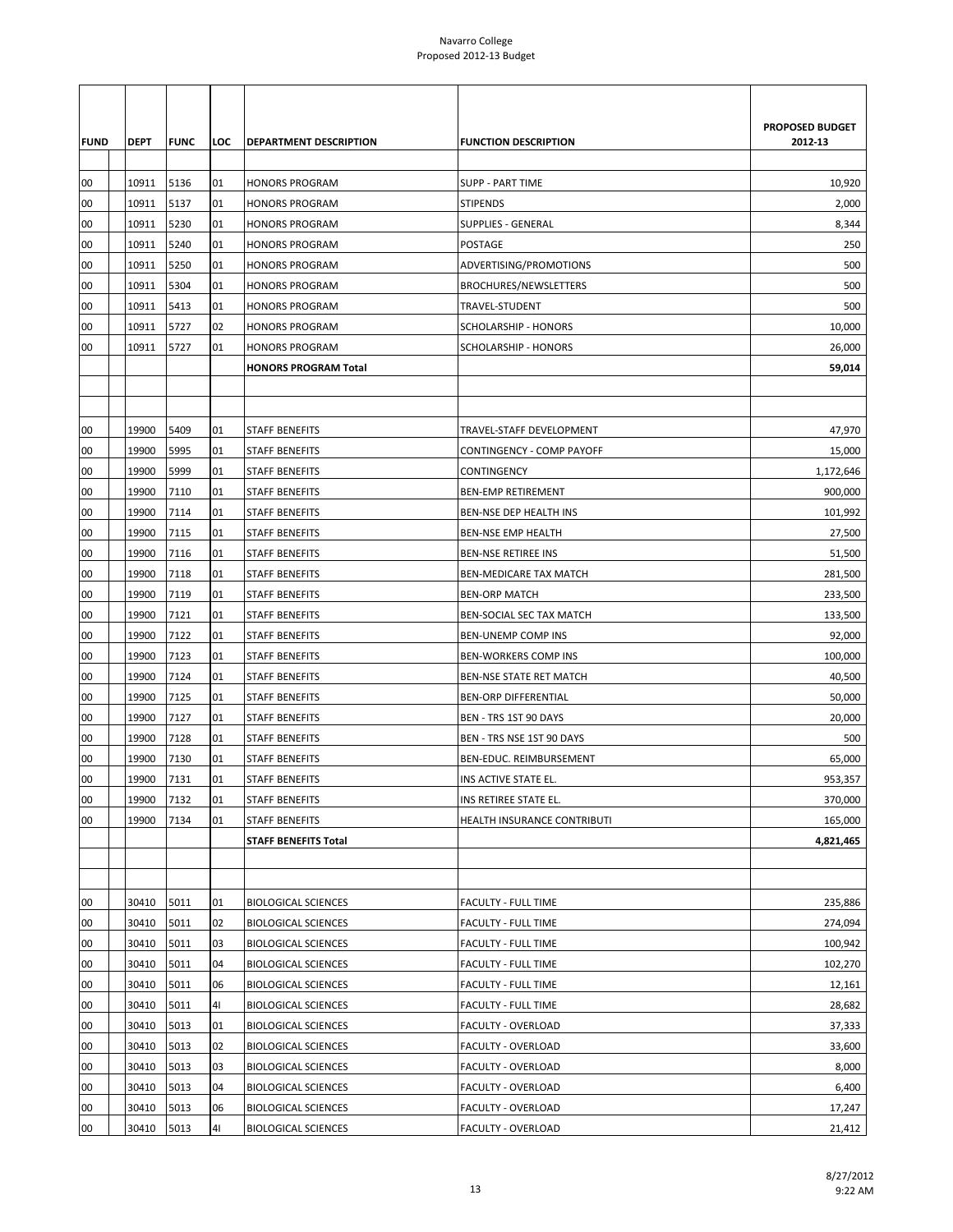| <b>FUND</b><br>00 | <b>DEPT</b><br>30410 | <b>FUNC</b><br>5016 | LOC<br>01      | <b>DEPARTMENT DESCRIPTION</b><br><b>BIOLOGICAL SCIENCES</b>    | <b>FUNCTION DESCRIPTION</b><br><b>FACULTY - PART TIME</b> | PROPOSED BUDGET<br>2012-13<br>43,537 |
|-------------------|----------------------|---------------------|----------------|----------------------------------------------------------------|-----------------------------------------------------------|--------------------------------------|
| 00                | 30410                | 5016                | 02             | <b>BIOLOGICAL SCIENCES</b>                                     | <b>FACULTY - PART TIME</b>                                | 103,226                              |
| 00                | 30410                | 5016                | 03             | <b>BIOLOGICAL SCIENCES</b>                                     | <b>FACULTY - PART TIME</b>                                | 21,334                               |
| 00                | 30410                | 5016                | 04             | <b>BIOLOGICAL SCIENCES</b>                                     | <b>FACULTY - PART TIME</b>                                | 31,732                               |
| 00                | 30410                | 5016                | 06             | <b>BIOLOGICAL SCIENCES</b>                                     | <b>FACULTY - PART TIME</b>                                | 25,600                               |
| 00                | 30410                | 5016                | 4 <sub>l</sub> | <b>BIOLOGICAL SCIENCES</b>                                     | <b>FACULTY - PART TIME</b>                                | 53,528                               |
| 00                | 30410                | 5137                | 01             | <b>BIOLOGICAL SCIENCES</b>                                     | <b>STIPENDS</b>                                           | 1,000                                |
| 00                | 30410                | 5230                | 01             | <b>BIOLOGICAL SCIENCES</b>                                     | <b>SUPPLIES - GENERAL</b>                                 | 4,929                                |
| 00                | 30410                | 5230                | 02             | <b>BIOLOGICAL SCIENCES</b>                                     | <b>SUPPLIES - GENERAL</b>                                 | 8,449                                |
| 00                | 30410                | 5230                | 03             | <b>BIOLOGICAL SCIENCES</b>                                     | <b>SUPPLIES - GENERAL</b>                                 | 4,635                                |
| 00                | 30410                | 5230                | 04             | <b>BIOLOGICAL SCIENCES</b>                                     | <b>SUPPLIES - GENERAL</b>                                 | 8,700                                |
| 00                | 30410                | 5230                | 06             | <b>BIOLOGICAL SCIENCES</b>                                     | <b>SUPPLIES - GENERAL</b>                                 | 955                                  |
| 00                | 30410                | 5230                | 41             | <b>BIOLOGICAL SCIENCES</b>                                     | <b>SUPPLIES - GENERAL</b>                                 | 11,680                               |
| 00                | 30410                | 5240                | 01             | <b>BIOLOGICAL SCIENCES</b>                                     | POSTAGE                                                   | 50                                   |
| 00                | 30410                | 5240                | 04             | <b>BIOLOGICAL SCIENCES</b>                                     | POSTAGE                                                   | 42                                   |
| 00                | 30410                | 5384                | 01             | <b>BIOLOGICAL SCIENCES</b>                                     | MAINTENANCE-COPIERS                                       | 5,367                                |
| 00                | 30410                | 5385                | 01             | <b>BIOLOGICAL SCIENCES</b>                                     | MAINTENANCE-OTHER                                         | 830                                  |
| 00                | 30410                | 5385                | 02             | <b>BIOLOGICAL SCIENCES</b>                                     | MAINTENANCE-OTHER                                         | 1,000                                |
| 00                | 30410                | 5385                | 03             | <b>BIOLOGICAL SCIENCES</b>                                     | MAINTENANCE-OTHER                                         | 150                                  |
| 00                | 30410                | 5385                | 04             | <b>BIOLOGICAL SCIENCES</b>                                     | MAINTENANCE-OTHER                                         | 1,983                                |
| 00                | 30410                | 5400                | 01             | <b>BIOLOGICAL SCIENCES</b>                                     | <b>TRAVEL</b>                                             | 695                                  |
| 00                | 30410                | 5400                | 03             | <b>BIOLOGICAL SCIENCES</b>                                     | <b>TRAVEL</b>                                             | 110                                  |
| 00                | 30410                | 5400                | 04             | <b>BIOLOGICAL SCIENCES</b>                                     | TRAVEL                                                    | 160                                  |
| 00                | 30410                | 5400                | 06             | <b>BIOLOGICAL SCIENCES</b>                                     | TRAVEL - INSTRUCTIONAL                                    | 3,100                                |
| 00                | 30410                | 5410                | 01             | <b>BIOLOGICAL SCIENCES</b>                                     | TRAVEL-P/R CONTRACTS                                      | 2,090                                |
| 00<br>00          | 30410                | 5410<br>5410        | 02             | <b>BIOLOGICAL SCIENCES</b>                                     | TRAVEL-P/R CONTRACTS                                      | 1,500<br>700                         |
|                   | 30410                |                     | 03             | <b>BIOLOGICAL SCIENCES</b>                                     | TRAVEL-P/R CONTRACTS                                      |                                      |
| 00                | 30410                | 5410                | 04             | <b>BIOLOGICAL SCIENCES</b>                                     | TRAVEL-P/R CONTRACTS                                      | 1,332                                |
| 00                | 30410                | 5468                | 01             | <b>BIOLOGICAL SCIENCES</b><br><b>BIOLOGICAL SCIENCES Total</b> | TELEPHONE-SERVICE                                         | 600<br>1,217,041                     |
|                   |                      |                     |                |                                                                |                                                           |                                      |
|                   |                      |                     |                |                                                                |                                                           |                                      |
| 00                | 30411                | 5013                | 01             | HOME ECONOMICS - NUTRITION                                     | FACULTY - OVERLOAD                                        | 1,600                                |
| 00                | 30411                | 5013                | 02             | HOME ECONOMICS - NUTRITION                                     | <b>FACULTY - OVERLOAD</b>                                 | 1,600                                |
| 00                | 30411                | 5013                | 41             | HOME ECONOMICS - NUTRITION                                     | <b>FACULTY - OVERLOAD</b>                                 | 4,459                                |
| 00                | 30411                | 5016                | 01             | HOME ECONOMICS - NUTRITION                                     | <b>FACULTY - PART TIME</b>                                | 3,819                                |
| 00                | 30411                | 5016                | 02             | HOME ECONOMICS - NUTRITION                                     | <b>FACULTY - PART TIME</b>                                | 8,258                                |
| 00                | 30411                | 5016                | 03             | HOME ECONOMICS - NUTRITION                                     | <b>FACULTY - PART TIME</b>                                | 4,800                                |
| 00                | 30411                | 5016                | 41             | HOME ECONOMICS - NUTRITION                                     | <b>FACULTY - PART TIME</b>                                | 20,645                               |
| 00                | 30411                | 5230                | 02             | HOME ECONOMICS - NUTRITION                                     | <b>SUPPLIES - GENERAL</b>                                 | 100                                  |
| 00                | 30411                | 5410                | 02             | HOME ECONOMICS - NUTRITION                                     | TRAVEL-P/R CONTRACTS                                      | 425                                  |
| 00                | 30411                | 5410                | 03             | HOME ECONOMICS - NUTRITION                                     | TRAVEL-P/R CONTRACTS                                      | 420                                  |
|                   |                      |                     |                | HOME ECONOMICS - NUTRITION Total                               |                                                           | 46,126                               |
|                   |                      |                     |                |                                                                |                                                           |                                      |
|                   |                      |                     |                |                                                                |                                                           |                                      |
| 00                | 30420                | 5011                | 01             | <b>EDUCATION</b>                                               | FACULTY - FULL TIME                                       | 5,771                                |
| 00                | 30420                | 5011                | 41             | <b>EDUCATION</b>                                               | FACULTY - FULL TIME                                       | 4,809                                |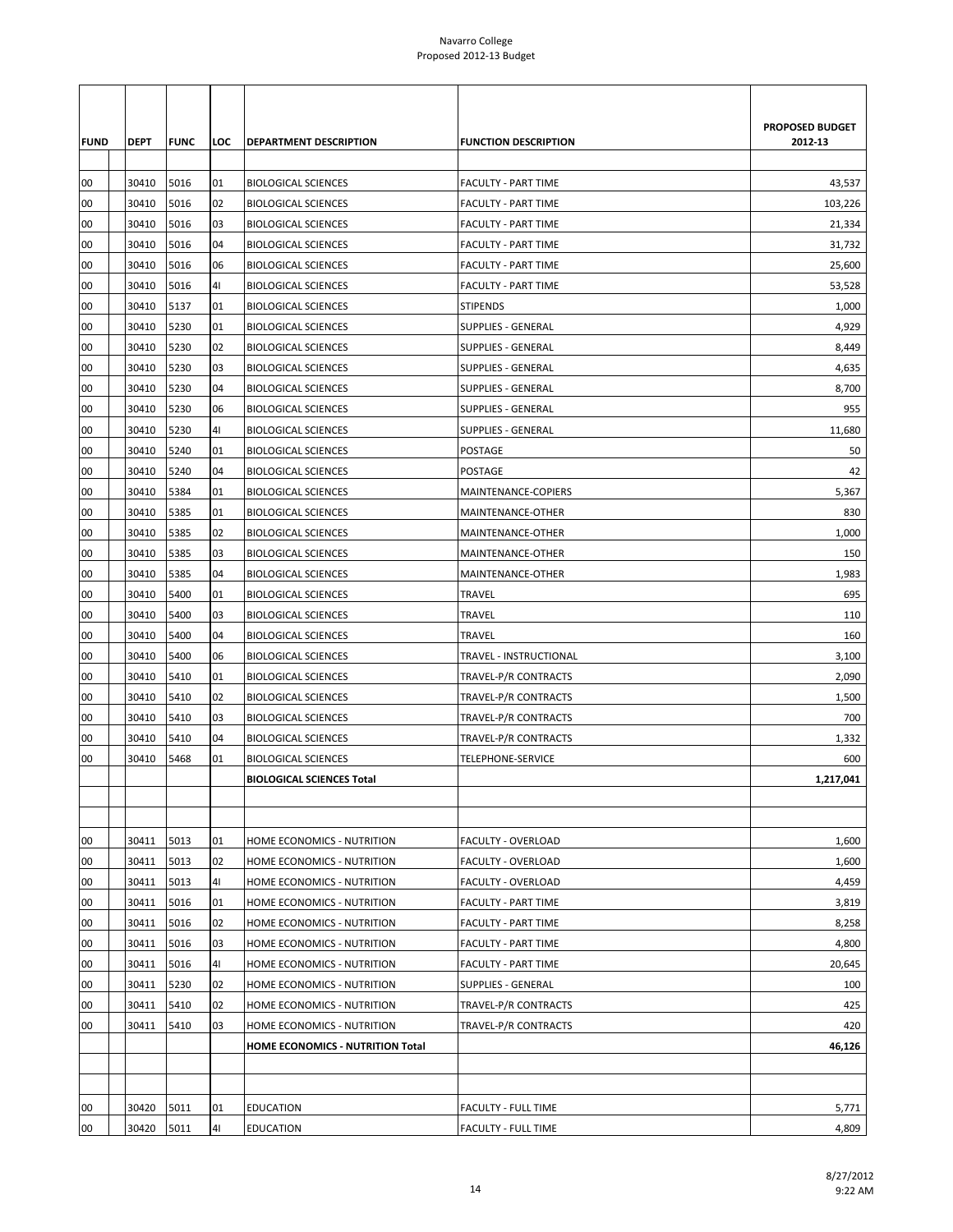| <b>FUND</b> | <b>DEPT</b> | <b>FUNC</b> | LOC            | <b>DEPARTMENT DESCRIPTION</b>              | <b>FUNCTION DESCRIPTION</b> | <b>PROPOSED BUDGET</b><br>2012-13 |
|-------------|-------------|-------------|----------------|--------------------------------------------|-----------------------------|-----------------------------------|
|             |             |             |                |                                            |                             |                                   |
| 00          | 30420       | 5013        | 01             | <b>EDUCATION</b>                           | FACULTY - OVERLOAD          | 2,065                             |
| 00          | 30420       | 5013        | 41             | <b>EDUCATION</b>                           | FACULTY - OVERLOAD          | 9,071                             |
| 00          | 30420       | 5016        | 01             | <b>EDUCATION</b>                           | <b>FACULTY - PART TIME</b>  | 23,967                            |
| 00          | 30420       | 5016        | 03             | <b>EDUCATION</b>                           | <b>FACULTY - PART TIME</b>  | 5,327                             |
| 00          | 30420       | 5016        | 04             | <b>EDUCATION</b>                           | <b>FACULTY - PART TIME</b>  | 12,387                            |
| 00          | 30420       | 5016        | 41             | <b>EDUCATION</b>                           | <b>FACULTY - PART TIME</b>  | 11,200                            |
| 00          | 30420       | 5230        | 01             | <b>EDUCATION</b>                           | SUPPLIES - GENERAL          | 2,741                             |
| 00          | 30420       | 5230        | 03             | <b>EDUCATION</b>                           | <b>SUPPLIES - GENERAL</b>   | 105                               |
| 00          | 30420       | 5230        | 04             | <b>EDUCATION</b>                           | <b>SUPPLIES - GENERAL</b>   | 82                                |
| 00          | 30420       | 5240        | 01             | <b>EDUCATION</b>                           | POSTAGE                     | 200                               |
| 00          | 30420       | 5400        | 01             | <b>EDUCATION</b>                           | <b>TRAVEL</b>               | 1,050                             |
| 00          | 30420       | 5410        | 01             | <b>EDUCATION</b>                           | TRAVEL-P/R CONTRACTS        | 120                               |
| 00          | 30420       | 5410        | 02             | <b>EDUCATION</b>                           | TRAVEL-P/R CONTRACTS        |                                   |
| 00          | 30420       | 5410        | 04             | <b>EDUCATION</b><br><b>EDUCATION Total</b> | TRAVEL-P/R CONTRACTS        | 360<br>79,255                     |
|             |             |             |                |                                            |                             |                                   |
|             |             |             |                |                                            |                             |                                   |
| 00          | 30600       | 5011        | 01             | <b>KINESIOLOGY</b>                         | <b>FACULTY - FULL TIME</b>  | 223,787                           |
| 00          | 30600       | 5011        | 04             | KINESIOLOGY                                | FACULTY - FULL TIME         | 33,748                            |
| 00          | 30600       | 5011        | 41             | KINESIOLOGY                                | <b>FACULTY - FULL TIME</b>  | 17,266                            |
| 00          | 30600       | 5013        | 01             | <b>KINESIOLOGY</b>                         | FACULTY - OVERLOAD          | 10,432                            |
| 00          | 30600       | 5013        | 04             | <b>KINESIOLOGY</b>                         | FACULTY - OVERLOAD          | 3,200                             |
| 00          | 30600       | 5013        | 4 <sub>1</sub> | <b>KINESIOLOGY</b>                         | FACULTY - OVERLOAD          | 30,968                            |
| 00          | 30600       | 5016        | 01             | KINESIOLOGY                                | <b>FACULTY - PART TIME</b>  | 35,097                            |
| 00          | 30600       | 5016        | 02             | <b>KINESIOLOGY</b>                         | <b>FACULTY - PART TIME</b>  | 43,355                            |
| 00          | 30600       | 5016        | 03             | <b>KINESIOLOGY</b>                         | <b>FACULTY - PART TIME</b>  | 12,800                            |
| 00          | 30600       | 5016        | 04             | KINESIOLOGY                                | <b>FACULTY - PART TIME</b>  | 10,720                            |
| 00          | 30600       | 5016        | 4 <sub>l</sub> | KINESIOLOGY                                | <b>FACULTY - PART TIME</b>  | 61,935                            |
| 00          | 30600       | 5121        | 01             | <b>KINESIOLOGY</b>                         | PROF - FULL TIME            | 85,892                            |
| 00          | 30600       | 5131        | 01             | KINESIOLOGY                                | <b>SUPP - FULL TIME</b>     | 27,171                            |
| 00          | 30600       | 5136        | 01             | <b>KINESIOLOGY</b>                         | <b>SUPP - PART TIME</b>     | 1,355                             |
| 00          | 30600       | 5137        | 01             | KINESIOLOGY                                | <b>STIPENDS</b>             | 14,900                            |
| 00          | 30600       | 5230        | 01             | <b>KINESIOLOGY</b>                         | <b>SUPPLIES - GENERAL</b>   | 3,278                             |
| 00          | 30600       | 5230        | 02             | KINESIOLOGY                                | <b>SUPPLIES - GENERAL</b>   | 432                               |
| 00          | 30600       | 5230        | 04             | KINESIOLOGY                                | <b>SUPPLIES - GENERAL</b>   | 226                               |
| 00          | 30600       | 5240        | 01             | <b>KINESIOLOGY</b>                         | POSTAGE                     | 150                               |
| 00          | 30600       | 5384        | 01             | KINESIOLOGY                                | MAINTENANCE-COPIERS         | 500                               |
| 00          | 30600       | 5385        | 01             | KINESIOLOGY                                | MAINTENANCE-OTHER           | 350                               |
| 00          | 30600       | 5400        | 01             | KINESIOLOGY                                | TRAVEL                      | 1,580                             |
| 00          | 30600       | 5463        | 01             | KINESIOLOGY                                | <b>TELEPHONE - STIPEND</b>  | 960                               |
| 00          | 30600       | 5468        | 01             | <b>KINESIOLOGY</b>                         | TELEPHONE-SERVICE           | 2,023                             |
| 00          | 30600       | 5562        | 01             | KINESIOLOGY                                | <b>CONTRACT SER-OTHER</b>   | 15,000                            |
| 00          | 30600       | 5562        | 02             | KINESIOLOGY                                | <b>CONTRACT SER-OTHER</b>   | 12,000                            |
| 00          | 30600       | 5562        | 04             | KINESIOLOGY                                | <b>CONTRACT SER-OTHER</b>   | 2,000                             |
|             |             |             |                | KINESIOLOGY Total                          |                             | 651,125                           |
|             |             |             |                |                                            |                             |                                   |
|             |             |             |                |                                            |                             |                                   |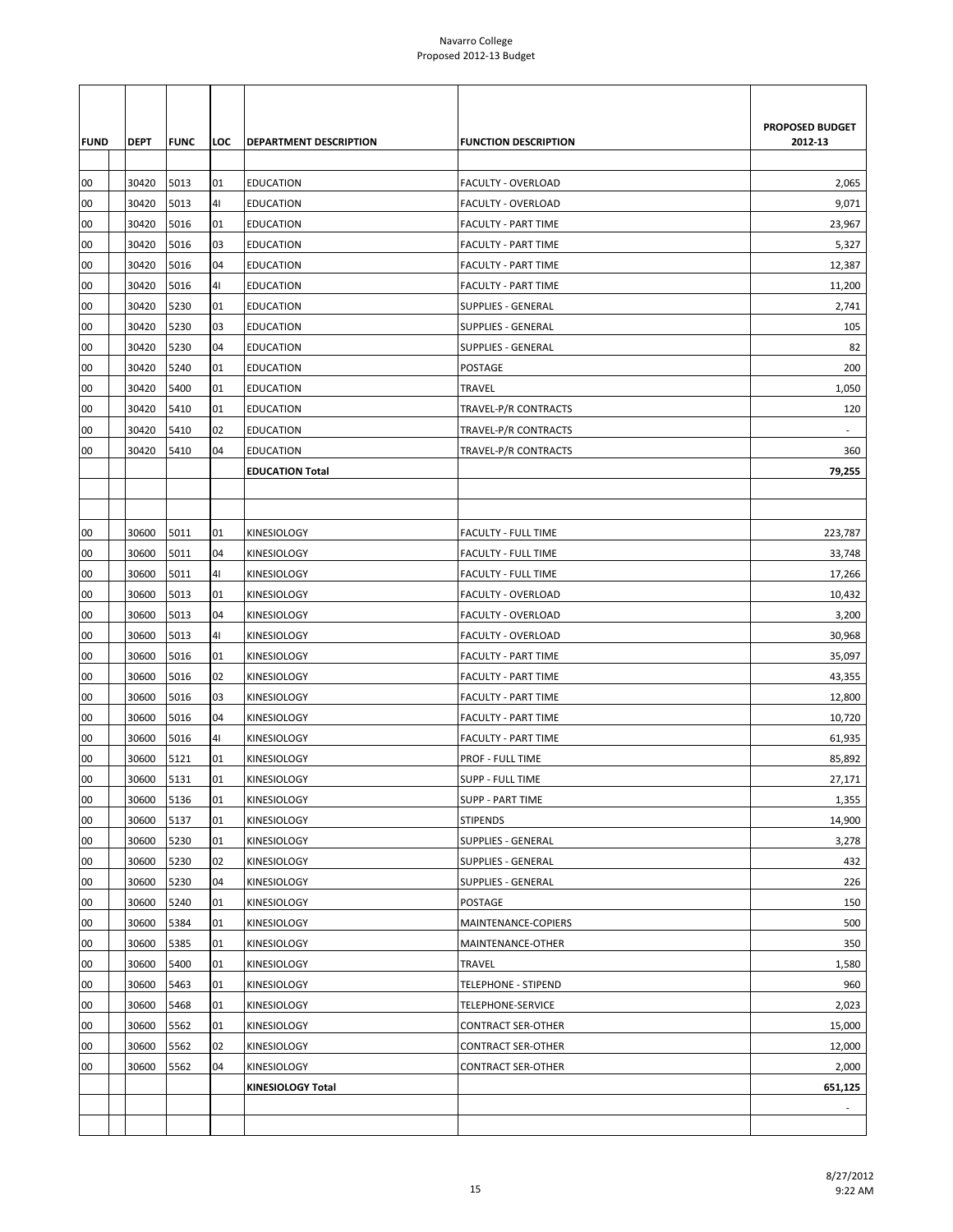|             |             |             |     |                                |                             | PROPOSED BUDGET |
|-------------|-------------|-------------|-----|--------------------------------|-----------------------------|-----------------|
| <b>FUND</b> | <b>DEPT</b> | <b>FUNC</b> | LOC | DEPARTMENT DESCRIPTION         | <b>FUNCTION DESCRIPTION</b> | 2012-13         |
| 00          | 30701       | 5011        | 01  | FINE/APPLIED ARTS - ART        | <b>FACULTY - FULL TIME</b>  | 91,300          |
| 00          | 30701       | 5011        | 41  | FINE/APPLIED ARTS - ART        | <b>FACULTY - FULL TIME</b>  | 10,993          |
| 00          | 30701       | 5013        | 01  | FINE/APPLIED ARTS - ART        | FACULTY - OVERLOAD          | 9,600           |
| 00          | 30701       | 5013        | 41  | FINE/APPLIED ARTS - ART        | <b>FACULTY - OVERLOAD</b>   | 20,746          |
| 00          | 30701       | 5016        | 01  | FINE/APPLIED ARTS - ART        | <b>FACULTY - PART TIME</b>  | 39,201          |
| 00          | 30701       | 5016        | 02  | FINE/APPLIED ARTS - ART        | <b>FACULTY - PART TIME</b>  | 47,484          |
| 00          | 30701       | 5016        | 03  | FINE/APPLIED ARTS - ART        | FACULTY - PART TIME         | 4,800           |
| 00          | 30701       | 5016        | 04  | FINE/APPLIED ARTS - ART        | <b>FACULTY - PART TIME</b>  | 11,040          |
| 00          | 30701       | 5016        | 41  | FINE/APPLIED ARTS - ART        | <b>FACULTY - PART TIME</b>  | 43,355          |
| 00          | 30701       | 5137        | 01  | FINE/APPLIED ARTS - ART        | <b>STIPENDS</b>             | 1,000           |
| 00          | 30701       | 5230        | 01  | FINE/APPLIED ARTS - ART        | <b>SUPPLIES - GENERAL</b>   | 4,203           |
| 00          | 30701       | 5230        | 02  | FINE/APPLIED ARTS - ART        | <b>SUPPLIES - GENERAL</b>   | 400             |
| 00          | 30701       | 5230        | 04  | FINE/APPLIED ARTS - ART        | <b>SUPPLIES - GENERAL</b>   | 426             |
| 00          | 30701       | 5384        | 01  | FINE/APPLIED ARTS - ART        | MAINTENANCE-COPIERS         | 473             |
| 00          | 30701       | 5385        | 01  | FINE/APPLIED ARTS - ART        | MAINTENANCE-OTHER           | 200             |
| 00          | 30701       | 5400        | 01  | FINE/APPLIED ARTS - ART        | TRAVEL                      | 280             |
| 00          | 30701       | 5405        | 01  | FINE/APPLIED ARTS - ART        | MEALS                       | 54              |
| 00          | 30701       | 5410        | 01  | FINE/APPLIED ARTS - ART        | TRAVEL-P/R CONTRACTS        | 2,194           |
| 00          | 30701       | 5410        | 02  | FINE/APPLIED ARTS - ART        | TRAVEL-P/R CONTRACTS        | 1,035           |
| 00          | 30701       | 5410        | 03  | FINE/APPLIED ARTS - ART        | TRAVEL-P/R CONTRACTS        | 360             |
| 00          | 30701       | 5410        | 04  | FINE/APPLIED ARTS - ART        | TRAVEL-P/R CONTRACTS        | 720             |
| 00          | 30701       | 5468        | 01  | FINE/APPLIED ARTS - ART        | TELEPHONE-SERVICE           | 360             |
| 00          | 30701       | 5562        | 02  | FINE/APPLIED ARTS - ART        | CONTRACT SER-OTHER          |                 |
| 00          | 30701       | 6011        | 01  | FINE/APPLIED ARTS - ART        | EQUIPMENT <5000             |                 |
|             |             |             |     | FINE/APPLIED ARTS - ART Total  |                             | 290,224         |
|             |             |             |     |                                |                             |                 |
|             |             |             |     |                                |                             |                 |
| 00          | 30702       | 5011        | 01  | FINE APPLIED ARTS - INS. MUSIC | <b>FACULTY - FULL TIME</b>  | 87,711          |
| 00          | 30702       | 5011        | 41  | FINE APPLIED ARTS - INS. MUSIC | FACULTY - FULL TIME         | 6,555           |
| 00          | 30702       | 5013        | 01  | FINE APPLIED ARTS - INS. MUSIC | FACULTY - OVERLOAD          | 5,685           |
| 00          | 30702       | 5013        | 4i  | FINE APPLIED ARTS - INS. MUSIC | <b>FACULTY - OVERLOAD</b>   | 5,234           |
| 00          | 30702       | 5016        | 01  | FINE APPLIED ARTS - INS. MUSIC | <b>FACULTY - PART TIME</b>  | 51,613          |
| 00          | 30702       | 5016        | 02  | FINE APPLIED ARTS - INS. MUSIC | <b>FACULTY - PART TIME</b>  | 17,545          |
| 00          | 30702       | 5016        | 03  | FINE APPLIED ARTS - INS. MUSIC | <b>FACULTY - PART TIME</b>  | 4,800           |
| 00          | 30702       | 5016        | 41  | FINE APPLIED ARTS - INS. MUSIC | <b>FACULTY - PART TIME</b>  | 20,645          |
| 00          | 30702       | 5137        | 01  | FINE APPLIED ARTS - INS. MUSIC | <b>STIPENDS</b>             | 2,000           |
| 00          | 30702       | 5230        | 01  | FINE APPLIED ARTS - INS. MUSIC | SUPPLIES - GENERAL          | 3,624           |
| 00          | 30702       | 5230        | 02  | FINE APPLIED ARTS - INS. MUSIC | <b>SUPPLIES - GENERAL</b>   | 50              |
| 00          | 30702       | 5230        | 04  | FINE APPLIED ARTS - INS. MUSIC | <b>SUPPLIES - GENERAL</b>   | 1,182           |
| 00          | 30702       | 5240        | 01  | FINE APPLIED ARTS - INS. MUSIC | POSTAGE                     | 200             |
| 00          | 30702       | 5385        | 01  | FINE APPLIED ARTS - INS. MUSIC | MAINTENANCE-OTHER           | 3,300           |
| 00          | 30702       | 5400        | 01  | FINE APPLIED ARTS - INS. MUSIC | TRAVEL                      | 391             |
| 00          | 30702       | 5410        | 01  | FINE APPLIED ARTS - INS. MUSIC | TRAVEL-P/R CONTRACTS        | 5,391           |
| 00          | 30702       | 5410        | 03  | FINE APPLIED ARTS - INS. MUSIC | TRAVEL-P/R CONTRACTS        | 120             |
| 00          | 30702       | 5412        | 01  | FINE APPLIED ARTS - INS. MUSIC | TRAVEL-RECRUITING           | 350             |
| 00          | 30702       | 5413        | 01  | FINE APPLIED ARTS - INS. MUSIC | TRAVEL-STUDENT              | 5,800           |
| 00          | 30702       | 5468        | 01  | FINE APPLIED ARTS - INS. MUSIC | TELEPHONE-SERVICE           | 120             |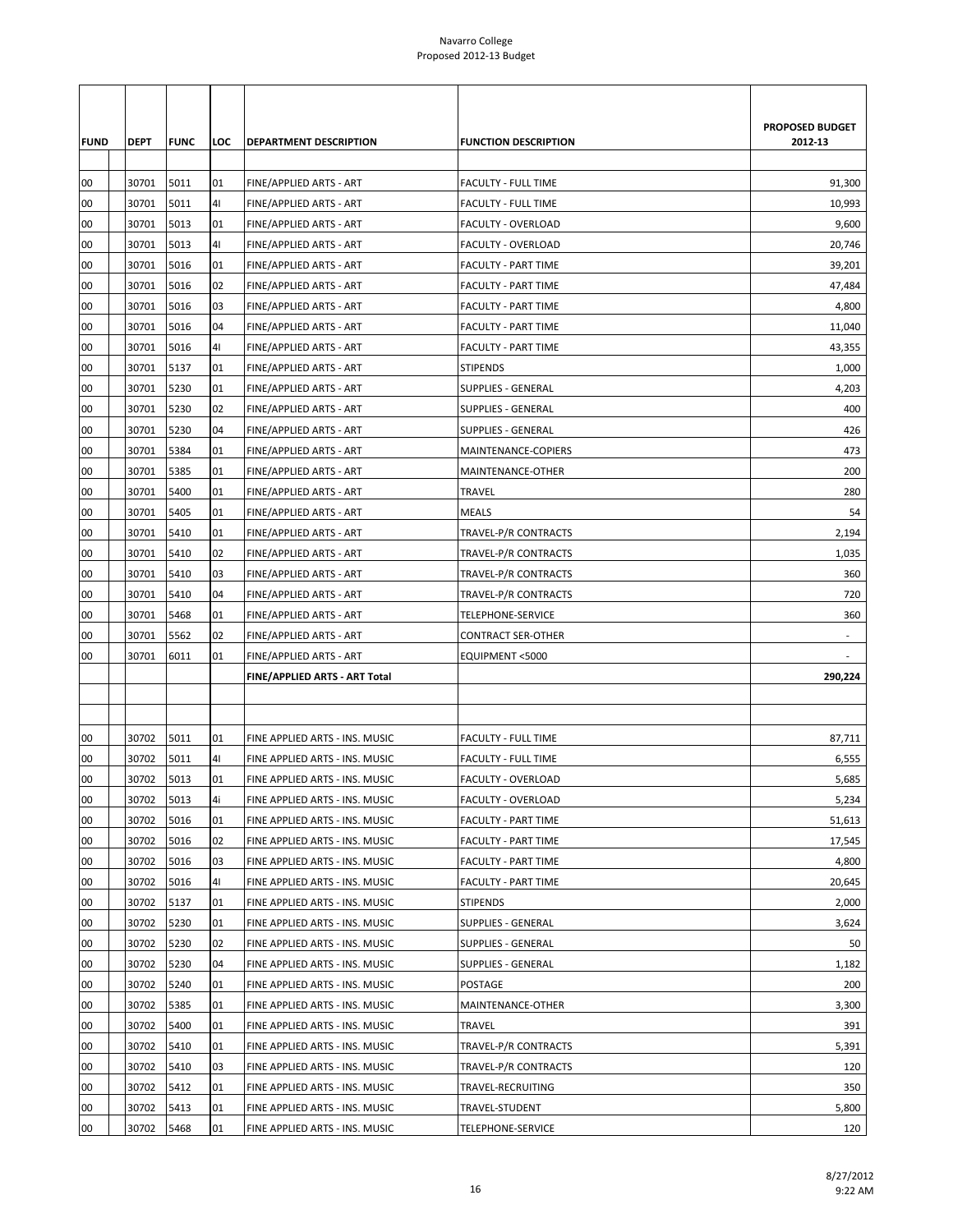|             |             |             |     |                                      |                             | PROPOSED BUDGET |
|-------------|-------------|-------------|-----|--------------------------------------|-----------------------------|-----------------|
| <b>FUND</b> | <b>DEPT</b> | <b>FUNC</b> | LOC | DEPARTMENT DESCRIPTION               | <b>FUNCTION DESCRIPTION</b> | 2012-13         |
|             |             |             |     |                                      |                             |                 |
| 00          | 30702       | 5562        | 01  | FINE APPLIED ARTS - INS. MUSIC       | <b>CONTRACT SER-OTHER</b>   | 6,550           |
|             |             |             |     | FINE APPLIED ARTS - INS. MUSIC Total |                             | 228,866         |
|             |             |             |     |                                      |                             |                 |
| 00          | 30703       | 5011        | 01  | FINE/APPLIED ARTS-VOCAL MUSIC        | <b>FACULTY - FULL TIME</b>  | 83,911          |
| 00          | 30703       | 5013        | 01  | FINE/APPLIED ARTS-VOCAL MUSIC        | FACULTY - OVERLOAD          | 2,666           |
| 00          | 30703       | 5016        | 01  | FINE/APPLIED ARTS-VOCAL MUSIC        | <b>FACULTY - PART TIME</b>  | 11,415          |
| 00          | 30703       | 5016        | 02  | FINE/APPLIED ARTS-VOCAL MUSIC        | <b>FACULTY - PART TIME</b>  | 6,400           |
| 00          | 30703       | 5016        | 03  | FINE/APPLIED ARTS-VOCAL MUSIC        | <b>FACULTY - PART TIME</b>  | 9,600           |
| 00          | 30703       | 5016        | 04  | FINE/APPLIED ARTS-VOCAL MUSIC        | <b>FACULTY - PART TIME</b>  | 8,000           |
| 00          | 30703       | 5016        | 06  | FINE/APPLIED ARTS-VOCAL MUSIC        | <b>FACULTY - PART TIME</b>  | 3,200           |
| 00          | 30703       | 5137        | 01  | FINE/APPLIED ARTS-VOCAL MUSIC        | <b>STIPENDS</b>             | 450             |
| 00          | 30703       | 5230        | 01  | FINE/APPLIED ARTS-VOCAL MUSIC        | <b>SUPPLIES - GENERAL</b>   | 3,795           |
| 00          | 30703       | 5230        | 02  | FINE/APPLIED ARTS-VOCAL MUSIC        | <b>SUPPLIES - GENERAL</b>   | 217             |
| 00          | 30703       | 5240        | 01  | FINE/APPLIED ARTS-VOCAL MUSIC        | POSTAGE                     | 100             |
| 00          | 30703       | 5385        | 01  | FINE/APPLIED ARTS-VOCAL MUSIC        | MAINTENANCE-OTHER           | 4,700           |
| 00          | 30703       | 5400        | 01  | FINE/APPLIED ARTS-VOCAL MUSIC        | TRAVEL                      | 671             |
| 00          | 30703       | 5410        | 01  | FINE/APPLIED ARTS-VOCAL MUSIC        | TRAVEL-P/R CONTRACTS        | 716             |
| 00          | 30703       | 5410        | 03  | FINE/APPLIED ARTS-VOCAL MUSIC        | TRAVEL-P/R CONTRACTS        | 240             |
| 00          | 30703       | 5410        | 04  | FINE/APPLIED ARTS-VOCAL MUSIC        | TRAVEL-P/R CONTRACTS        | 240             |
| 00          | 30703       | 5412        | 01  | FINE/APPLIED ARTS-VOCAL MUSIC        | TRAVEL-RECRUITING           | 400             |
| 00          | 30703       | 5413        | 01  | FINE/APPLIED ARTS-VOCAL MUSIC        | TRAVEL-STUDENT              | 2,500           |
| 00          | 30703       | 5468        | 01  | FINE/APPLIED ARTS-VOCAL MUSIC        | TELEPHONE-SERVICE           | 240             |
| 00          | 30703       | 5544        | 01  | FINE/APPLIED ARTS-VOCAL MUSIC        | EVENTS-MUSICAL              | 7,000           |
| 00          | 30703       | 5562        | 01  | FINE/APPLIED ARTS-VOCAL MUSIC        | <b>CONTRACT SER-OTHER</b>   | 2,000           |
|             |             |             |     | FINE/APPLIED ARTS-VOCAL MUSIC Total  |                             | 148,461         |
|             |             |             |     |                                      |                             |                 |
|             |             |             |     |                                      |                             |                 |
| 00          | 30704       | 5011        | 01  | FINE APPLIED ARTS - DRAMA            | FACULTY - FULL TIME         | 57,455          |
| 00          | 30704       | 5011        | 04  | FINE APPLIED ARTS - DRAMA            | <b>FACULTY - FULL TIME</b>  | 29.195          |
| 00          | 30704       | 5013        | 01  | FINE APPLIED ARTS - DRAMA            | <b>FACULTY - OVERLOAD</b>   | 4,344           |
| 00          | 30704       | 5013        | 04  | FINE APPLIED ARTS - DRAMA            | FACULTY - OVERLOAD          | 6,842           |
| 00          | 30704       | 5016        | 01  | FINE APPLIED ARTS - DRAMA            | <b>FACULTY - PART TIME</b>  | 6,933           |
| 00          | 30704       | 5016        | 02  | FINE APPLIED ARTS - DRAMA            | <b>FACULTY - PART TIME</b>  | 1,600           |
| 00          | 30704       | 5016        | 41  | FINE APPLIED ARTS - DRAMA            | <b>FACULTY - PART TIME</b>  | 5,698           |
| 00          | 30704       | 5137        | 01  | FINE APPLIED ARTS - DRAMA            | <b>STIPENDS</b>             | 1,000           |
| 00          | 30704       | 5230        | 01  | FINE APPLIED ARTS - DRAMA            | <b>SUPPLIES - GENERAL</b>   | 2,289           |
| 00          | 30704       | 5230        | 04  | FINE APPLIED ARTS - DRAMA            | <b>SUPPLIES - GENERAL</b>   | 409             |
| 00          | 30704       | 5240        | 01  | FINE APPLIED ARTS - DRAMA            | POSTAGE                     | 100             |
| 00          | 30704       | 5388        | 01  | FINE APPLIED ARTS - DRAMA            | MAINTENANCE-DAWSON AUD      | 11,900          |
| 00          | 30704       | 5400        | 01  | FINE APPLIED ARTS - DRAMA            | TRAVEL                      | 210             |
| 00          | 30704       | 5410        | 01  | FINE APPLIED ARTS - DRAMA            | TRAVEL-P/R CONTRACTS        | 1,238           |
| 00          | 30704       | 5413        | 01  | FINE APPLIED ARTS - DRAMA            | TRAVEL-STUDENT              | 4,840           |
| 00          | 30704       | 5468        | 01  | FINE APPLIED ARTS - DRAMA            | TELEPHONE-SERVICE           | 120             |
| 00          | 30704       | 5544        | 01  | FINE APPLIED ARTS - DRAMA            | EVENTS-MUSICAL              | 2,359           |
| 00          | 30704       | 5545        | 01  | FINE APPLIED ARTS - DRAMA            | EVENTS-DRAMA                | 1,670           |
| 00          | 30704       | 5545        | 04  | FINE APPLIED ARTS - DRAMA            | EVENTS-DRAMA                | 3,000           |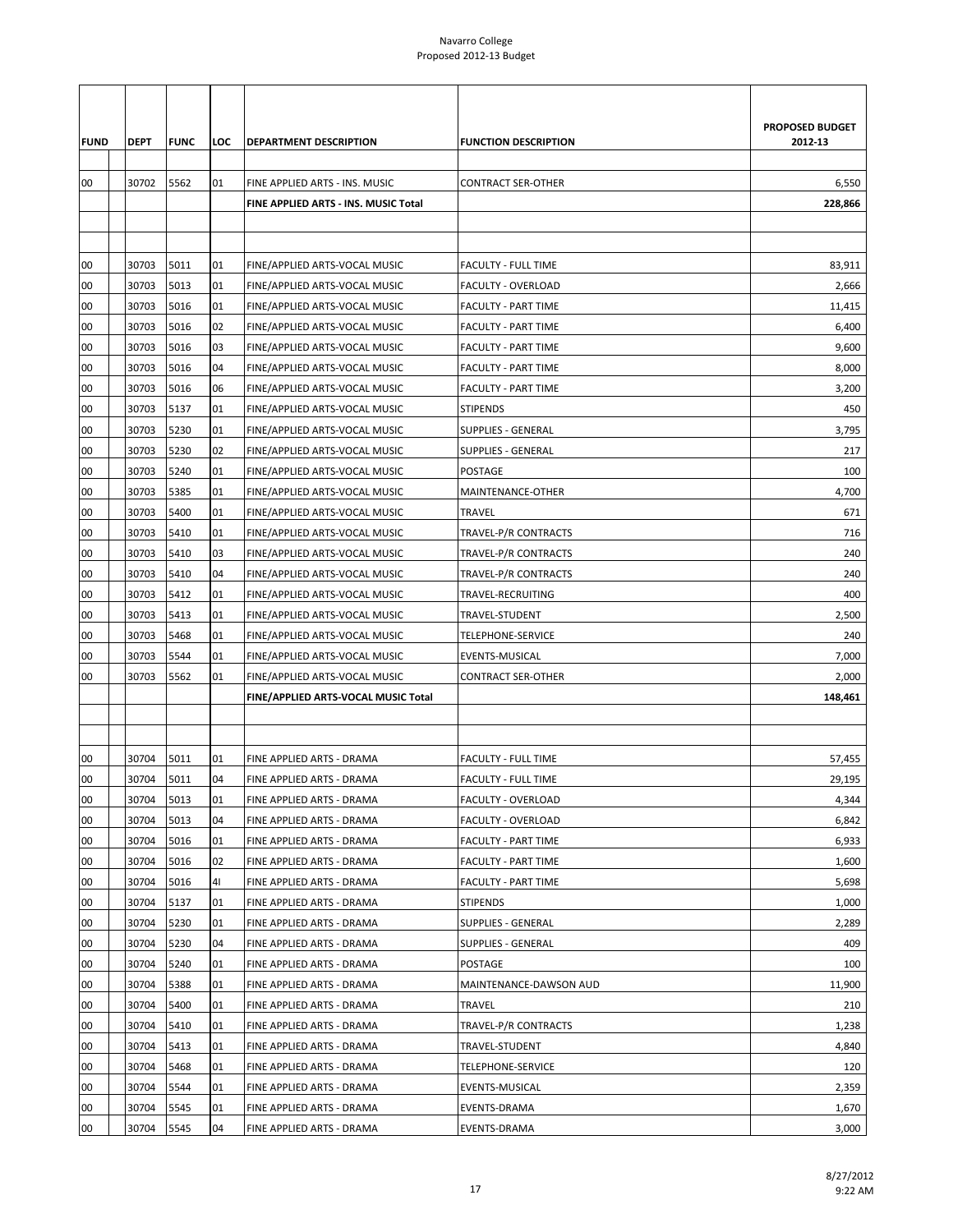|             |             |             |     |                                 |                             | PROPOSED BUDGET |
|-------------|-------------|-------------|-----|---------------------------------|-----------------------------|-----------------|
| <b>FUND</b> | <b>DEPT</b> | <b>FUNC</b> | LOC | <b>DEPARTMENT DESCRIPTION</b>   | <b>FUNCTION DESCRIPTION</b> | 2012-13         |
|             |             |             |     |                                 |                             |                 |
| 00          | 30704       | 5580        | 01  | FINE APPLIED ARTS - DRAMA       | <b>RENTAL - FACILITIES</b>  | 150             |
|             |             |             |     | FINE APPLIED ARTS - DRAMA Total |                             | 141,352         |
|             |             |             |     |                                 |                             |                 |
|             |             |             |     |                                 |                             |                 |
| 00          | 30800       | 5011        | 41  | FOREIGN LANGUAGE                | <b>FACULTY - FULL TIME</b>  | 43,387          |
| 00          | 30800       | 5016        | 01  | <b>FOREIGN LANGUAGE</b>         | <b>FACULTY - PART TIME</b>  | 20,645          |
| 00          | 30800       | 5016        | 02  | <b>FOREIGN LANGUAGE</b>         | <b>FACULTY - PART TIME</b>  | 12,387          |
| 00          | 30800       | 5016        | 04  | <b>FOREIGN LANGUAGE</b>         | <b>FACULTY - PART TIME</b>  | 8,000           |
| 00          | 30800       | 5016        | 41  | <b>FOREIGN LANGUAGE</b>         | <b>FACULTY - PART TIME</b>  | 7,432           |
| 00          | 30800       | 5137        | 41  | FOREIGN LANGUAGE                | <b>STIPENDS</b>             | 1,000           |
| 00          | 30800       | 5230        | 01  | <b>FOREIGN LANGUAGE</b>         | <b>SUPPLIES - GENERAL</b>   | 875             |
| 00          | 30800       | 5230        | 02  | <b>FOREIGN LANGUAGE</b>         | SUPPLIES - GENERAL          | 120             |
| 00          | 30800       | 5230        | 04  | <b>FOREIGN LANGUAGE</b>         | <b>SUPPLIES - GENERAL</b>   | 96              |
| 00          | 30800       | 5240        | 01  | <b>FOREIGN LANGUAGE</b>         | POSTAGE                     | 70              |
| 00          | 30800       | 5400        | 01  | FOREIGN LANGUAGE                | TRAVEL                      | 1,032           |
| 00          | 30800       | 5410        | 01  | <b>FOREIGN LANGUAGE</b>         | TRAVEL-P/R CONTRACTS        | 1,615           |
| 00          | 30800       | 5410        | 04  | <b>FOREIGN LANGUAGE</b>         | TRAVEL-P/R CONTRACTS        | 480             |
| 00          | 30800       | 5468        | 01  | <b>FOREIGN LANGUAGE</b>         | TELEPHONE-SERVICE           | 120             |
|             |             |             |     | <b>FOREIGN LANGUAGE Total</b>   |                             | 97,259          |
|             |             |             |     |                                 |                             |                 |
|             |             |             |     |                                 |                             |                 |
| 00          | 30801       | 5016        | 01  | FOREIGN LANGUAGE - C.E.         | <b>FACULTY - PART TIME</b>  | 1,103           |
| 00          | 30801       | 5016        | 03  | FOREIGN LANGUAGE - C.E.         | <b>FACULTY - PART TIME</b>  | 551             |
|             |             |             |     | FOREIGN LANGUAGE - C.E. Total   |                             | 1,654           |
|             |             |             |     |                                 |                             |                 |
|             |             |             |     |                                 |                             |                 |
| 00          | 30900       | 5011        | 01  | LETTERS - ENGLISH/PHIL          | <b>FACULTY - FULL TIME</b>  | 427,901         |
| 00          | 30900       | 5011        | 02  | LETTERS - ENGLISH/PHIL          | <b>FACULTY - FULL TIME</b>  | 129,547         |
| 00          | 30900       | 5011        | 03  | LETTERS - ENGLISH/PHIL          | <b>FACULTY - FULL TIME</b>  | 22,982          |
| 00          | 30900       | 5011        | 04  | LETTERS - ENGLISH/PHIL          | <b>FACULTY - FULL TIME</b>  | 35,855          |
| 00          | 30900       | 5011        | 06  | LETTERS - ENGLISH/PHIL          | FACULTY - FULL TIME         | 56,861          |
| 00          | 30900       | 5011        | 41  | LETTERS - ENGLISH/PHIL          | FACULTY - FULL TIME         | 93,778          |
| 00          | 30900       | 5013        | 01  | LETTERS - ENGLISH/PHIL          | FACULTY - OVERLOAD          | 15,484          |
| 00          | 30900       | 5013        | 02  | LETTERS - ENGLISH/PHIL          | FACULTY - OVERLOAD          | 10,656          |
| 00          | 30900       | 5013        | 03  | LETTERS - ENGLISH/PHIL          | FACULTY - OVERLOAD          | 10,112          |
| 00          | 30900       | 5013        | 04  | LETTERS - ENGLISH/PHIL          | FACULTY - OVERLOAD          | 4,608           |
| 00          | 30900       | 5013        | 06  | LETTERS - ENGLISH/PHIL          | <b>FACULTY - OVERLOAD</b>   | 13,141          |
| 00          | 30900       | 5013        | 41  | LETTERS - ENGLISH/PHIL          | <b>FACULTY - OVERLOAD</b>   | 48,941          |
| 00          | 30900       | 5016        | 01  | LETTERS - ENGLISH/PHIL          | <b>FACULTY - PART TIME</b>  | 42,323          |
| 00          | 30900       | 5016        | 02  | LETTERS - ENGLISH/PHIL          | <b>FACULTY - PART TIME</b>  | 77,419          |
| 00          | 30900       | 5016        | 03  | LETTERS - ENGLISH/PHIL          | FACULTY - PART TIME         | 44,593          |
| 00          | 30900       | 5016        | 04  | LETTERS - ENGLISH/PHIL          | <b>FACULTY - PART TIME</b>  | 59,857          |
| 00          | 30900       | 5016        | 06  | LETTERS - ENGLISH/PHIL          | <b>FACULTY - PART TIME</b>  | 103,226         |
| 00          | 30900       | 5016        | 41  | LETTERS - ENGLISH/PHIL          | FACULTY - PART TIME         | 88,139          |
| 00          | 30900       | 5131        | 01  | LETTERS - ENGLISH/PHIL          | SUPP - FULL TIME            | 11,039          |
| 00          | 30900       | 5137        | 01  | LETTERS - ENGLISH/PHIL          | <b>STIPENDS</b>             | 3,000           |
| 00          | 30900       | 5230        | 01  | LETTERS - ENGLISH/PHIL          | <b>SUPPLIES - GENERAL</b>   | 3,753           |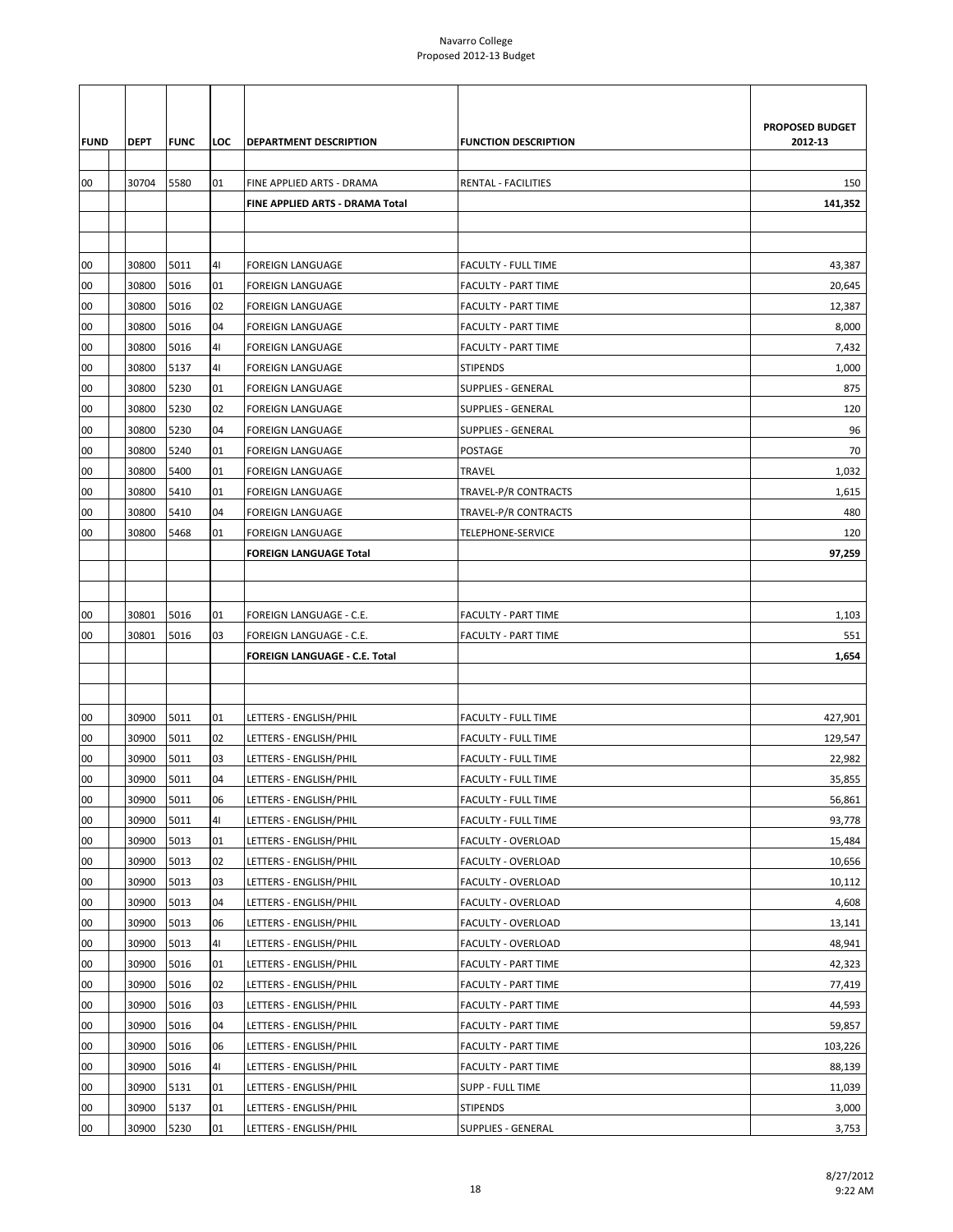|             |       |             |     |                              |                             | PROPOSED BUDGET          |
|-------------|-------|-------------|-----|------------------------------|-----------------------------|--------------------------|
| <b>FUND</b> | DEPT  | <b>FUNC</b> | LOC | DEPARTMENT DESCRIPTION       | <b>FUNCTION DESCRIPTION</b> | 2012-13                  |
|             |       |             |     |                              |                             |                          |
| 00          | 30900 | 5230        | 02  | LETTERS - ENGLISH/PHIL       | <b>SUPPLIES - GENERAL</b>   | 1,000                    |
| 00          | 30900 | 5230        | 03  | LETTERS - ENGLISH/PHIL       | SUPPLIES - GENERAL          | 129                      |
| 00          | 30900 | 5230        | 04  | LETTERS - ENGLISH/PHIL       | <b>SUPPLIES - GENERAL</b>   | 555                      |
| 00          | 30900 | 5240        | 01  | LETTERS - ENGLISH/PHIL       | POSTAGE                     | 200                      |
| 00          | 30900 | 5400        | 01  | LETTERS - ENGLISH/PHIL       | TRAVEL                      | 1,946                    |
| 00          | 30900 | 5400        | 02  | LETTERS - ENGLISH/PHIL       | TRAVEL                      | 1,550                    |
| 00          | 30900 | 5400        | 06  | LETTERS - ENGLISH/PHIL       | TRAVEL INSTRUCTIONAL        | 10,363                   |
| 00          | 30900 | 5410        | 01  | LETTERS - ENGLISH/PHIL       | TRAVEL-P/R CONTRACTS        | 3,935                    |
| 00          | 30900 | 5410        | 02  | LETTERS - ENGLISH/PHIL       | TRAVEL-P/R CONTRACTS        | 720                      |
| 00          | 30900 | 5410        | 03  | LETTERS - ENGLISH/PHIL       | TRAVEL-P/R CONTRACTS        | 1,282                    |
| 00          | 30900 | 5410        | 04  | LETTERS - ENGLISH/PHIL       | TRAVEL-P/R CONTRACTS        | 1,500                    |
| 00          | 30900 | 5410        | 06  | LETTERS - ENGLISH/PHIL       | TRAVEL-P/R CONTRACTS        | 1,500                    |
| 00          | 30900 | 5468        | 01  | LETTERS - ENGLISH/PHIL       | TELEPHONE-SERVICE           | 1,200                    |
|             |       |             |     | LETTERS - ENGLISH/PHIL Total |                             | 1,329,095                |
|             |       |             |     |                              |                             |                          |
|             |       |             |     |                              |                             |                          |
| 00          | 30902 | 5011        | 01  | LETTERS - SPEECH             | <b>FACULTY - FULL TIME</b>  | 107,847                  |
| 00          | 30902 | 5011        | 02  | LETTERS - SPEECH             | FACULTY - FULL TIME         | 63,522                   |
| 00          | 30902 | 5011        | 04  | LETTERS - SPEECH             | <b>FACULTY - FULL TIME</b>  | 29,195                   |
| 00          | 30902 | 5011        | 41  | LETTERS - SPEECH             | <b>FACULTY - FULL TIME</b>  | 12,041                   |
| 00          | 30902 | 5013        | 01  | LETTERS - SPEECH             | <b>FACULTY - OVERLOAD</b>   | 11,200                   |
| 00          | 30902 | 5013        | 02  | LETTERS - SPEECH             | <b>FACULTY - OVERLOAD</b>   | 6,194                    |
| 00          | 30902 | 5013        | 04  | LETTERS - SPEECH             | FACULTY - OVERLOAD          | 1,600                    |
| 00          | 30902 | 5013        | 41  | LETTERS - SPEECH             | FACULTY - OVERLOAD          | 24,877                   |
| 00          | 30902 | 5016        | 01  | LETTERS - SPEECH             | <b>FACULTY - PART TIME</b>  | 51,201                   |
| 00          | 30902 | 5016        | 02  | LETTERS - SPEECH             | <b>FACULTY - PART TIME</b>  | 28,800                   |
| 00          | 30902 | 5016        | 03  | LETTERS - SPEECH             | <b>FACULTY - PART TIME</b>  | 23,742                   |
| 00          | 30902 | 5016        | 04  | LETTERS - SPEECH             | <b>FACULTY - PART TIME</b>  | 10,323                   |
| 00          | 30902 | 5016        | 06  | LETTERS - SPEECH             | <b>FACULTY - PART TIME</b>  | 11,200                   |
| 00          | 30902 | 5016        | 41  | LETTERS - SPEECH             | <b>FACULTY - PART TIME</b>  | 49,548                   |
| 00          | 30902 | 5137        | 01  | LETTERS - SPEECH             | <b>STIPENDS</b>             | 1,000                    |
| 00          | 30902 | 5137        | 04  | LETTERS - SPEECH             | <b>STIPENDS</b>             | 2,000                    |
| 00          | 30902 | 5230        | 01  | LETTERS - SPEECH             | <b>SUPPLIES - GENERAL</b>   | 492                      |
| 00          | 30902 | 5230        | 02  | LETTERS - SPEECH             | <b>SUPPLIES - GENERAL</b>   | 500                      |
| 00          | 30902 | 5230        | 03  | LETTERS - SPEECH             | <b>SUPPLIES - GENERAL</b>   | $\overline{\phantom{a}}$ |
| 00          | 30902 | 5230        | 04  | LETTERS - SPEECH             | SUPPLIES - GENERAL          | 492                      |
| 00          | 30902 | 5240        | 01  | LETTERS - SPEECH             | POSTAGE                     | 50                       |
| 00          | 30902 | 5260        | 01  | LETTERS - SPEECH             | SOFTWARE                    | 51                       |
| 00          | 30902 | 5385        | 01  | LETTERS - SPEECH             | MAINTENANCE-OTHER           | 100                      |
| 00          | 30902 | 5400        | 01  | LETTERS - SPEECH             | TRAVEL                      | 158                      |
| 00          | 30902 | 5400        | 02  | LETTERS - SPEECH             | TRAVEL                      | 210                      |
| 00          | 30902 | 5400        | 04  | LETTERS - SPEECH             | TRAVEL                      | 315                      |
| 00          | 30902 | 5410        | 01  | LETTERS - SPEECH             | TRAVEL-P/R CONTRACTS        | 5,331                    |
| 00          | 30902 | 5410        | 02  | LETTERS - SPEECH             | TRAVEL-P/R CONTRACTS        | 965                      |
| 00          | 30902 | 5410        | 03  | LETTERS - SPEECH             | TRAVEL-P/R CONTRACTS        | 840                      |
| 00          | 30902 | 5410        | 04  | LETTERS - SPEECH             | TRAVEL-P/R CONTRACTS        | 360                      |
| 00          | 30902 | 5410        | 06  | LETTERS - SPEECH             | TRAVEL-P/R CONTRACTS        | 600                      |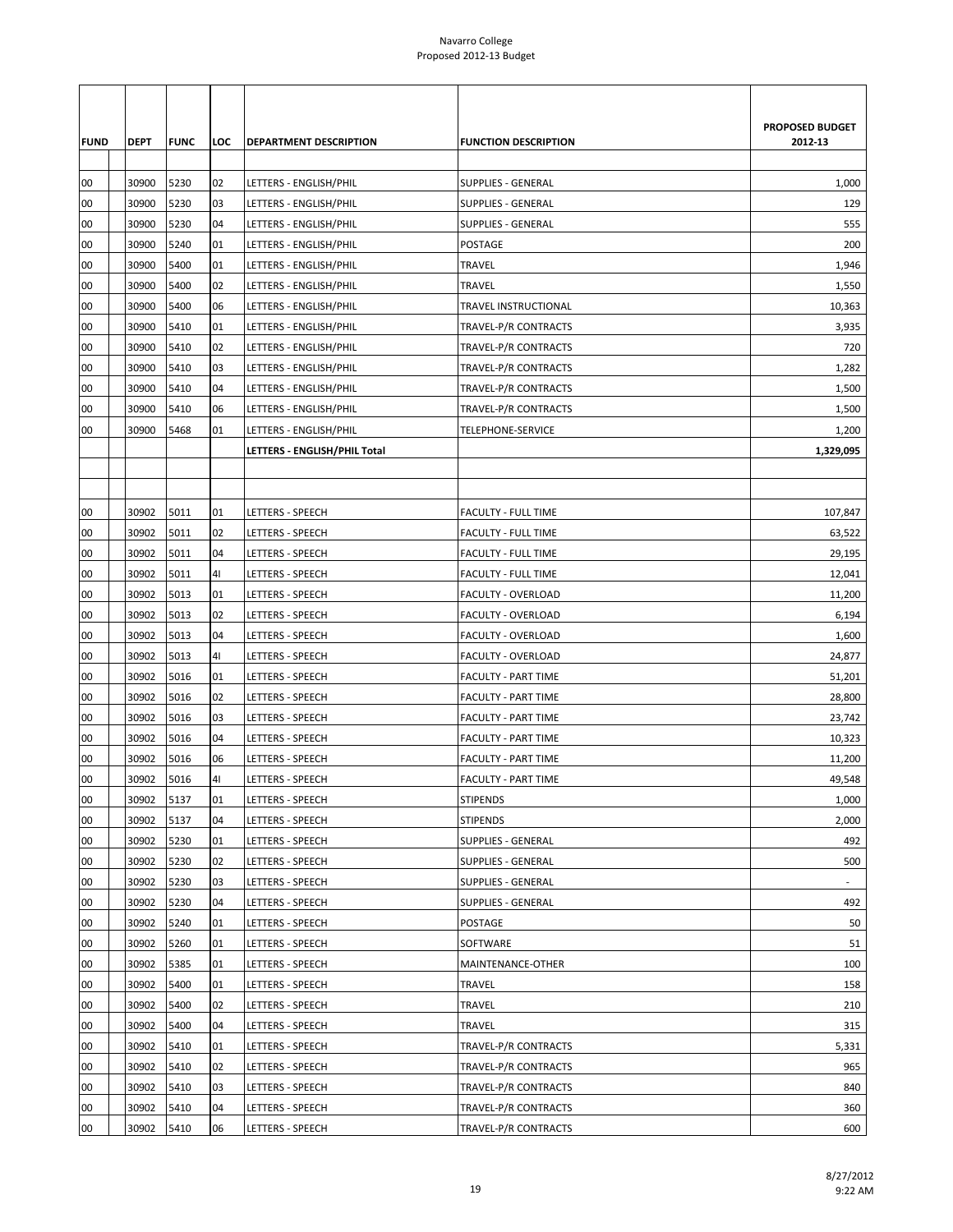| <b>FUND</b> | DEPT  | <b>FUNC</b> | LOC | <b>DEPARTMENT DESCRIPTION</b> | <b>FUNCTION DESCRIPTION</b> | PROPOSED BUDGET<br>2012-13 |
|-------------|-------|-------------|-----|-------------------------------|-----------------------------|----------------------------|
|             |       |             |     |                               |                             |                            |
| 00          | 30902 | 5468        | 01  | LETTERS - SPEECH              | TELEPHONE-SERVICE           | 480                        |
| 00          | 30902 | 6011        | 01  | LETTERS - SPEECH              | EQUIPMENT <5000             |                            |
|             |       |             |     | LETTERS - SPEECH Total        |                             | 445,234                    |
|             |       |             |     |                               |                             |                            |
|             |       |             |     |                               |                             |                            |
| 00          | 30904 | 5011        | 01  | LETTERS - PASS PROGRAM        | <b>FACULTY - FULL TIME</b>  | 124,069                    |
| 00          | 30904 | 5011        | 02  | LETTERS - PASS PROGRAM        | <b>FACULTY - FULL TIME</b>  | 49,047                     |
| 00          | 30904 | 5013        | 01  | LETTERS - PASS PROGRAM        | FACULTY - OVERLOAD          | 7,467                      |
| 00          | 30904 | 5013        | 02  | LETTERS - PASS PROGRAM        | <b>FACULTY - OVERLOAD</b>   | 8,879                      |
| 00          | 30904 | 5013        | 41  | LETTERS - PASS PROGRAM        | <b>FACULTY - OVERLOAD</b>   | 11,355                     |
| 00          | 30904 | 5016        | 01  | <b>LETTERS - PASS PROGRAM</b> | <b>FACULTY - PART TIME</b>  | 144,516                    |
| 00          | 30904 | 5016        | 02  | LETTERS - PASS PROGRAM        | <b>FACULTY - PART TIME</b>  | 61,935                     |
| 00          | 30904 | 5016        | 03  | LETTERS - PASS PROGRAM        | <b>FACULTY - PART TIME</b>  | 28,800                     |
| 00          | 30904 | 5016        | 04  | LETTERS - PASS PROGRAM        | <b>FACULTY - PART TIME</b>  | 34,065                     |
| 00          | 30904 | 5016        | 41  | LETTERS - PASS PROGRAM        | <b>FACULTY - PART TIME</b>  | 25,806                     |
| 00          | 30904 | 5136        | 01  | LETTERS - PASS PROGRAM        | <b>SUPP - PART TIME</b>     | 8,500                      |
| 00          | 30904 | 5230        | 01  | LETTERS - PASS PROGRAM        | <b>SUPPLIES - GENERAL</b>   | 721                        |
| 00          | 30904 | 5230        | 02  | LETTERS - PASS PROGRAM        | <b>SUPPLIES - GENERAL</b>   | 218                        |
| 00          | 30904 | 5230        | 03  | LETTERS - PASS PROGRAM        | <b>SUPPLIES - GENERAL</b>   | 100                        |
| 00          | 30904 | 5230        | 04  | LETTERS - PASS PROGRAM        | <b>SUPPLIES - GENERAL</b>   | 615                        |
| 00          | 30904 | 5240        | 01  | LETTERS - PASS PROGRAM        | <b>POSTAGE</b>              | 100                        |
| 00          | 30904 | 5384        | 01  | LETTERS - PASS PROGRAM        | MAINTENANCE-COPIERS         | 2,648                      |
| 00          | 30904 | 5410        | 01  | LETTERS - PASS PROGRAM        | TRAVEL-P/R CONTRACTS        | 2,180                      |
| 00          | 30904 | 5410        | 02  | LETTERS - PASS PROGRAM        | TRAVEL-P/R CONTRACTS        | 1,600                      |
| 00          | 30904 | 5410        | 03  | LETTERS - PASS PROGRAM        | TRAVEL-P/R CONTRACTS        | 480                        |
| 00          | 30904 | 5410        | 04  | <b>LETTERS - PASS PROGRAM</b> | TRAVEL-P/R CONTRACTS        | 240                        |
| 00          | 30904 | 5468        | 01  | LETTERS - PASS PROGRAM        | <b>TELEPHONE-SERVICE</b>    | 360                        |
| 00          | 30904 | 6011        | 02  | LETTERS - PASS PROGRAM        | EQUIPMENT <5000             |                            |
|             |       |             |     | LETTERS - PASS PROGRAM Total  |                             | 513,701                    |
|             |       |             |     |                               |                             |                            |
|             |       |             |     |                               |                             |                            |
| 00          | 31000 | 5011        | 01  | PHYSICAL SCIENCES             | <b>FACULTY - FULL TIME</b>  | 59,089                     |
| 00          | 31000 | 5013        | 01  | PHYSICAL SCIENCES             | <b>FACULTY - OVERLOAD</b>   | 14,400                     |
| 00          | 31000 | 5016        | 01  | PHYSICAL SCIENCES             | <b>FACULTY - PART TIME</b>  | 7,200                      |
| 00          | 31000 | 5016        | 02  | PHYSICAL SCIENCES             | <b>FACULTY - PART TIME</b>  | 10,323                     |
| 00          | 31000 | 5016        | 06  | PHYSICAL SCIENCES             | <b>FACULTY - PART TIME</b>  | 4,800                      |
| 00          | 31000 | 5016        | 41  | PHYSICAL SCIENCES             | <b>FACULTY - PART TIME</b>  | 39,655                     |
| 00          | 31000 | 5137        | 01  | PHYSICAL SCIENCES             | <b>STIPENDS</b>             | 2,000                      |
| 00          | 31000 | 5230        | 01  | PHYSICAL SCIENCES             | <b>SUPPLIES - GENERAL</b>   | 1,827                      |
| 00          | 31000 | 5230        | 02  | PHYSICAL SCIENCES             | <b>SUPPLIES - GENERAL</b>   | 1,000                      |
| 00          | 31000 | 5384        | 01  | PHYSICAL SCIENCES             | MAINTENANCE-COPIERS         | 729                        |
| 00          | 31000 | 5410        | 01  | PHYSICAL SCIENCES             | TRAVEL-P/R CONTRACTS        | 2,120                      |
| 00          | 31000 | 5410        | 02  | PHYSICAL SCIENCES             | TRAVEL-P/R CONTRACTS        | 360                        |
| 00          | 31000 | 5468        | 01  | PHYSICAL SCIENCES             | TELEPHONE-SERVICE           | 120                        |
|             |       |             |     | PHYSICAL SCIENCES Total       |                             | 143,623                    |
|             |       |             |     |                               |                             |                            |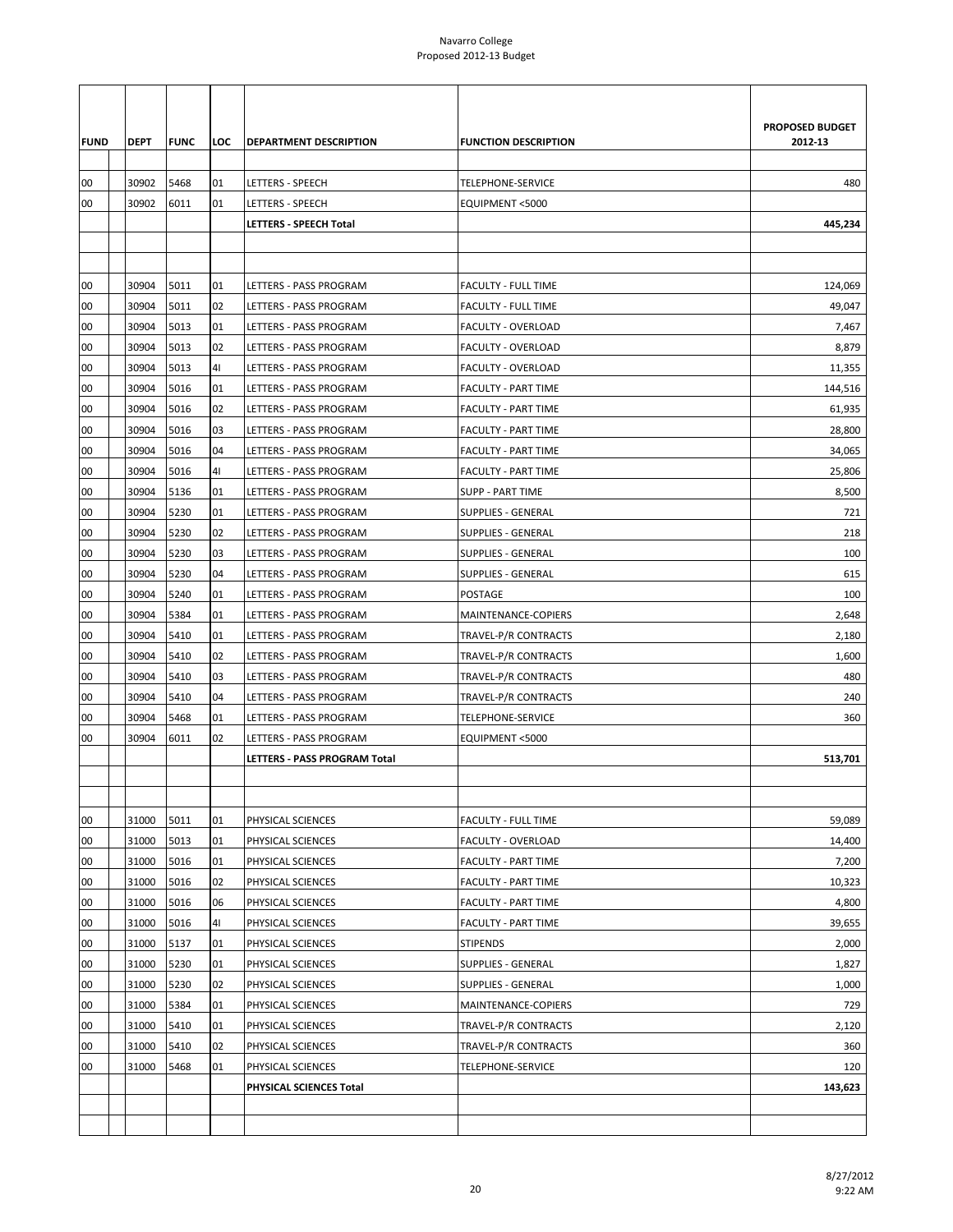|             |       |             |     |                          |                             | PROPOSED BUDGET          |
|-------------|-------|-------------|-----|--------------------------|-----------------------------|--------------------------|
| <b>FUND</b> | DEPT  | <b>FUNC</b> | LOC | DEPARTMENT DESCRIPTION   | <b>FUNCTION DESCRIPTION</b> | 2012-13                  |
|             |       |             |     |                          |                             |                          |
| 00          | 31001 | 5011        | 01  | <b>MATHEMATICS</b>       | <b>FACULTY - FULL TIME</b>  | 204,947                  |
| 00          | 31001 | 5011        | 02  | <b>MATHEMATICS</b>       | <b>FACULTY - FULL TIME</b>  | 106,556                  |
| 00          | 31001 | 5011        | 03  | <b>MATHEMATICS</b>       | <b>FACULTY - FULL TIME</b>  | 35,761                   |
| 00          | 31001 | 5011        | 04  | <b>MATHEMATICS</b>       | <b>FACULTY - FULL TIME</b>  | 72,488                   |
| 00          | 31001 | 5011        | 06  | <b>MATHEMATICS</b>       | <b>FACULTY - FULL TIME</b>  | 46,788                   |
| 00          | 31001 | 5011        | 41  | <b>MATHEMATICS</b>       | <b>FACULTY - FULL TIME</b>  | 35,433                   |
| 00          | 31001 | 5013        | 01  | <b>MATHEMATICS</b>       | FACULTY - OVERLOAD          | 4,266                    |
| 00          | 31001 | 5013        | 02  | <b>MATHEMATICS</b>       | <b>FACULTY - OVERLOAD</b>   | 12,800                   |
| 00          | 31001 | 5013        | 03  | <b>MATHEMATICS</b>       | <b>FACULTY - OVERLOAD</b>   | 8,258                    |
| 00          | 31001 | 5013        | 04  | <b>MATHEMATICS</b>       | <b>FACULTY - OVERLOAD</b>   | 6,293                    |
| 00          | 31001 | 5013        | 06  | <b>MATHEMATICS</b>       | FACULTY - OVERLOAD          | 1,600                    |
| 00          | 31001 | 5013        | 41  | <b>MATHEMATICS</b>       | <b>FACULTY - OVERLOAD</b>   | 31,917                   |
| 00          | 31001 | 5016        | 01  | <b>MATHEMATICS</b>       | <b>FACULTY - PART TIME</b>  | 43,355                   |
| 00          | 31001 | 5016        | 02  | <b>MATHEMATICS</b>       | <b>FACULTY - PART TIME</b>  | 30,968                   |
| 00          | 31001 | 5016        | 03  | <b>MATHEMATICS</b>       | <b>FACULTY - PART TIME</b>  | 16,000                   |
| 00          | 31001 | 5016        | 04  | <b>MATHEMATICS</b>       | <b>FACULTY - PART TIME</b>  | 30,968                   |
| 00          | 31001 | 5016        | 06  | <b>MATHEMATICS</b>       | <b>FACULTY - PART TIME</b>  | 30,968                   |
| 00          | 31001 | 5016        | 41  | <b>MATHEMATICS</b>       | <b>FACULTY - PART TIME</b>  | 42,292                   |
| 00          | 31001 | 5137        | 01  | <b>MATHEMATICS</b>       | <b>STIPENDS</b>             | 1,000                    |
| 00          | 31001 | 5157        | 01  | <b>MATHEMATICS</b>       | <b>COLLEGE WORK STUDY</b>   |                          |
| 00          | 31001 | 5230        | 01  | <b>MATHEMATICS</b>       | <b>SUPPLIES - GENERAL</b>   | 2,512                    |
| 00          | 31001 | 5230        | 02  | <b>MATHEMATICS</b>       | <b>SUPPLIES - GENERAL</b>   | 1,500                    |
| 00          | 31001 | 5230        | 03  | <b>MATHEMATICS</b>       | <b>SUPPLIES - GENERAL</b>   | 200                      |
| 00          | 31001 | 5230        | 04  | <b>MATHEMATICS</b>       | <b>SUPPLIES - GENERAL</b>   | 846                      |
| 00          | 31001 | 5240        | 01  | <b>MATHEMATICS</b>       | POSTAGE                     | 100                      |
| 00          | 31001 | 5260        | 02  | <b>MATHEMATICS</b>       | SOFTWARE                    |                          |
| 00          | 31001 | 5384        | 01  | <b>MATHEMATICS</b>       | MAINTENANCE-COPIERS         |                          |
| 00          | 31001 | 5400        | 01  | <b>MATHEMATICS</b>       | TRAVEL                      | 1,575                    |
| 00          | 31001 | 5400        | 02  | <b>MATHEMATICS</b>       | TRAVEL                      | $\overline{\phantom{a}}$ |
| 00          | 31001 | 5400        | 03  | <b>MATHEMATICS</b>       | <b>TRAVEL</b>               |                          |
| 00          | 31001 | 5400        | 04  | MATHEMATICS              | TRAVEL                      | 16                       |
| 00          | 31001 | 5400        | 06  | <b>MATHEMATICS</b>       | TRAVEL INSTRUCTIONAL        | 3,400                    |
| 00          | 31001 | 5410        | 01  | MATHEMATICS              | TRAVEL-P/R CONTRACTS        | 2,050                    |
| 00          | 31001 | 5410        | 02  | MATHEMATICS              | TRAVEL-P/R CONTRACTS        | 1,444                    |
| 00          | 31001 | 5410        | 03  | <b>MATHEMATICS</b>       | TRAVEL-P/R CONTRACTS        | 720                      |
| 00          | 31001 | 5410        | 04  | <b>MATHEMATICS</b>       | TRAVEL-P/R CONTRACTS        | 285                      |
| 00          | 31001 | 5410        | 06  | <b>MATHEMATICS</b>       |                             | 240                      |
|             |       |             |     |                          | TRAVEL-P/R CONTRACTS        |                          |
| 00          | 31001 | 5468        | 01  | MATHEMATICS              | TELEPHONE-SERVICE           | 600                      |
| 00          | 31001 | 6011        | 01  | <b>MATHEMATICS</b>       | EQUIPMENT <5000             |                          |
|             |       |             |     | <b>MATHEMATICS Total</b> |                             | 778,146                  |
|             |       |             |     |                          |                             |                          |
|             |       |             |     |                          |                             |                          |
| 00          | 31002 | 5011        | 01  | MATH - PASS PROGRAM      | <b>FACULTY - FULL TIME</b>  | 230,419                  |
| 00          | 31002 | 5011        | 02  | MATH - PASS PROGRAM      | <b>FACULTY - FULL TIME</b>  | 17,355                   |
| 00          | 31002 | 5011        | 04  | MATH - PASS PROGRAM      | <b>FACULTY - FULL TIME</b>  |                          |
| 00          | 31002 | 5013        | 01  | MATH - PASS PROGRAM      | FACULTY - OVERLOAD          | 11,200                   |
| 00          | 31002 | 5013        | 02  | MATH - PASS PROGRAM      | FACULTY - OVERLOAD          | 3,733                    |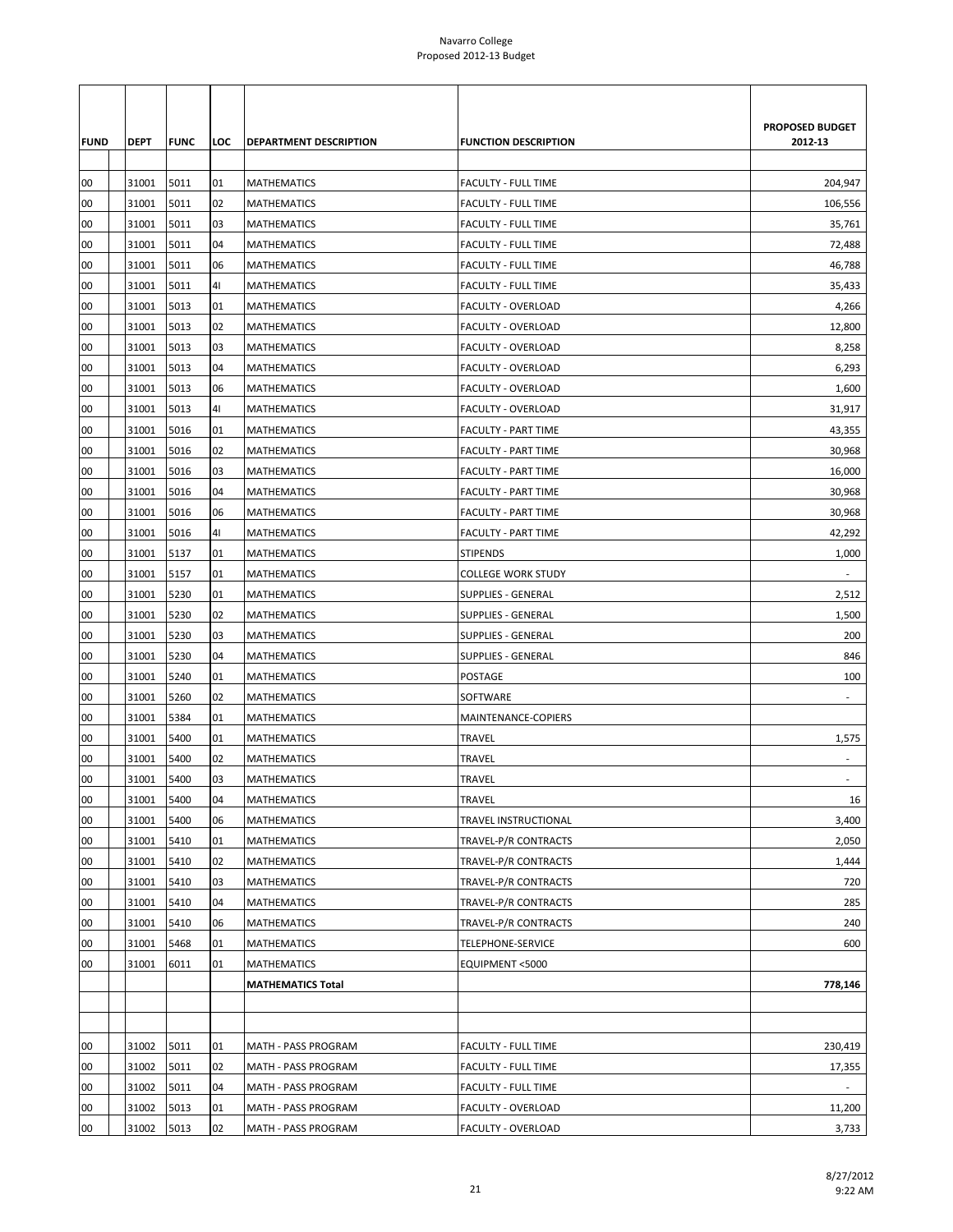| <b>FUND</b> | <b>DEPT</b> | <b>FUNC</b> | LOC | <b>DEPARTMENT DESCRIPTION</b>      | <b>FUNCTION DESCRIPTION</b> | PROPOSED BUDGET<br>2012-13 |
|-------------|-------------|-------------|-----|------------------------------------|-----------------------------|----------------------------|
| 00          | 31002       | 5013        | 04  | <b>MATH - PASS PROGRAM</b>         | <b>FACULTY - OVERLOAD</b>   | 4,534                      |
| 00          | 31002       | 5013        | 41  | MATH - PASS PROGRAM                | FACULTY - OVERLOAD          | 55,897                     |
| 00          | 31002       | 5016        | 01  | MATH - PASS PROGRAM                | <b>FACULTY - PART TIME</b>  | 147,339                    |
| 00          | 31002       | 5016        | 02  | MATH - PASS PROGRAM                | <b>FACULTY - PART TIME</b>  | 113,548                    |
| 00          | 31002       | 5016        | 03  | MATH - PASS PROGRAM                | <b>FACULTY - PART TIME</b>  | 25,806                     |
| 00          | 31002       | 5016        | 04  | MATH - PASS PROGRAM                | <b>FACULTY - PART TIME</b>  | 41,165                     |
| 00          | 31002       | 5016        | 41  | MATH - PASS PROGRAM                | <b>FACULTY - PART TIME</b>  | 18,632                     |
| 00          | 31002       | 5230        | 01  | MATH - PASS PROGRAM                | SUPPLIES - GENERAL          | 3,042                      |
| 00          | 31002       | 5230        | 02  | MATH - PASS PROGRAM                | <b>SUPPLIES - GENERAL</b>   | 782                        |
| 00          | 31002       | 5230        | 04  | MATH - PASS PROGRAM                | <b>SUPPLIES - GENERAL</b>   | 117                        |
| 00          | 31002       | 5240        | 01  | MATH - PASS PROGRAM                | POSTAGE                     | 100                        |
| 00          | 31002       | 5260        | 01  | MATH - PASS PROGRAM                | SOFTWARE                    | 100                        |
| 00          | 31002       | 5385        | 01  | MATH - PASS PROGRAM                | MAINTENANCE-OTHER           | 200                        |
| 00          | 31002       | 5400        | 01  | MATH - PASS PROGRAM                | <b>TRAVEL</b>               |                            |
| 00          | 31002       | 5410        | 01  | MATH - PASS PROGRAM                | TRAVEL-P/R CONTRACTS        | 2,500                      |
| 00          | 31002       | 5410        | 02  | MATH - PASS PROGRAM                | TRAVEL-P/R CONTRACTS        | 2,300                      |
| 00          | 31002       | 5410        | 03  | MATH - PASS PROGRAM                | TRAVEL-P/R CONTRACTS        | 240                        |
| 00          | 31002       | 5410        | 04  | MATH - PASS PROGRAM                | TRAVEL-P/R CONTRACTS        | 800                        |
| 00          | 31002       | 5468        | 01  | MATH - PASS PROGRAM                | TELEPHONE-SERVICE           | 600                        |
| 00          | 31002       | 6011        | 01  | MATH - PASS PROGRAM                | EQUIPMENT <5000             |                            |
|             |             |             |     | <b>MATH - PASS PROGRAM Total</b>   |                             | 680,409                    |
|             |             |             |     |                                    |                             |                            |
| 00          | 31004       | 5011        | 01  | PHYSICAL SCIENCE - CHEMISTRY       | <b>FACULTY - FULL TIME</b>  | 65,654                     |
| 00          | 31004       | 5011        | 02  | PHYSICAL SCIENCE - CHEMISTRY       | FACULTY - FULL TIME         | 30,000                     |
| 00          | 31004       | 5011        | 04  | PHYSICAL SCIENCE - CHEMISTRY       | <b>FACULTY - FULL TIME</b>  | 30,000                     |
| 00          | 31004       | 5013        | 01  | PHYSICAL SCIENCE - CHEMISTRY       | FACULTY - OVERLOAD          | 10,135                     |
| 00          | 31004       | 5013        | 02  | PHYSICAL SCIENCE - CHEMISTRY       | FACULTY - OVERLOAD          | 9,290                      |
| 00          | 31004       | 5016        | 01  | PHYSICAL SCIENCE - CHEMISTRY       | <b>FACULTY - PART TIME</b>  | 4,800                      |
| 00          | 31004       | 5016        | 02  | PHYSICAL SCIENCE - CHEMISTRY       | <b>FACULTY - PART TIME</b>  | 14,400                     |
| 00          | 31004       | 5016        | 03  | PHYSICAL SCIENCE - CHEMISTRY       | <b>FACULTY - PART TIME</b>  | 12,000                     |
| 00          | 31004       | 5016        | 04  | PHYSICAL SCIENCE - CHEMISTRY       | FACULTY - PART TIME         | 14,135                     |
| 00          | 31004       | 5016        | 06  | PHYSICAL SCIENCE - CHEMISTRY       | FACULTY - PART TIME         | 4,800                      |
| 00          | 31004       | 5137        | 01  | PHYSICAL SCIENCE - CHEMISTRY       | <b>STIPENDS</b>             | 1,000                      |
| 00          | 31004       | 5230        | 01  | PHYSICAL SCIENCE - CHEMISTRY       | <b>SUPPLIES - GENERAL</b>   | 2,765                      |
| 00          | 31004       | 5230        | 02  | PHYSICAL SCIENCE - CHEMISTRY       | <b>SUPPLIES - GENERAL</b>   | 5,000                      |
| 00          | 31004       | 5230        | 03  | PHYSICAL SCIENCE - CHEMISTRY       | <b>SUPPLIES - GENERAL</b>   | 520                        |
| 00          | 31004       | 5230        | 04  | PHYSICAL SCIENCE - CHEMISTRY       | SUPPLIES - GENERAL          | 1,296                      |
| 00          | 31004       | 5240        | 01  | PHYSICAL SCIENCE - CHEMISTRY       | POSTAGE                     | 50                         |
| 00          | 31004       | 5385        | 01  | PHYSICAL SCIENCE - CHEMISTRY       | MAINTENANCE-OTHER           | 1,780                      |
| 00          | 31004       | 5385        | 02  | PHYSICAL SCIENCE - CHEMISTRY       | MAINTENANCE-OTHER           | 1,200                      |
| 00          | 31004       | 5400        | 01  | PHYSICAL SCIENCE - CHEMISTRY       | <b>TRAVEL</b>               | 58                         |
| 00          | 31004       | 5410        | 02  | PHYSICAL SCIENCE - CHEMISTRY       | TRAVEL-P/R CONTRACTS        | 270                        |
| 00          | 31004       | 5410        | 04  | PHYSICAL SCIENCE - CHEMISTRY       | TRAVEL-P/R CONTRACTS        | 360                        |
| 00          | 31004       | 6011        | 02  | PHYSICAL SCIENCE - CHEMISTRY       | EQUIPMENT <5000             | $\sim$                     |
| 00          | 31004       | 5468        | 01  | PHYSICAL SCIENCE - CHEMISTRY       | TELEPHONE-SERVICE           | 120                        |
|             |             |             |     | PHYSICAL SCIENCE - CHEMISTRY Total |                             | 209,633                    |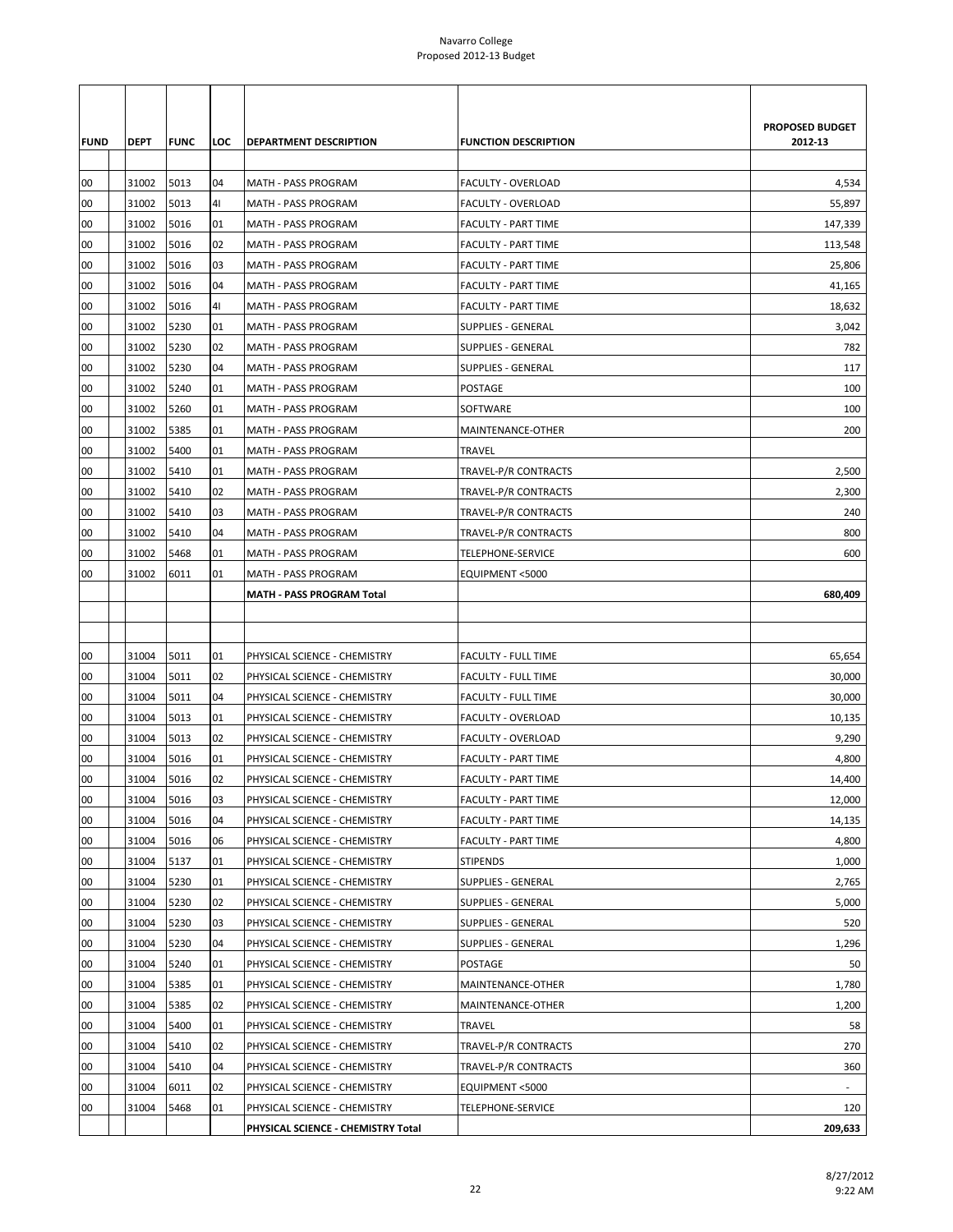| <b>FUND</b> | DEPT       | <b>FUNC</b> | LOC            | DEPARTMENT DESCRIPTION   | <b>FUNCTION DESCRIPTION</b>       | PROPOSED BUDGET<br>2012-13 |
|-------------|------------|-------------|----------------|--------------------------|-----------------------------------|----------------------------|
|             |            |             |                |                          |                                   |                            |
|             |            |             |                |                          |                                   |                            |
| 00          | 31005      | 5011        | 01             | ENGINEERING              | <b>FACULTY - FULL TIME</b>        | 6,565                      |
| 00          | 31005      | 5013        | 01             | ENGINEERING              | <b>FACULTY - OVERLOAD</b>         |                            |
| 00          | 31005      | 5230        | 01             | ENGINEERING              | <b>SUPPLIES - GENERAL</b>         | 92                         |
|             |            |             |                | <b>ENGINEERING Total</b> |                                   | 6,657                      |
|             |            |             |                |                          |                                   |                            |
|             |            |             |                |                          |                                   |                            |
| 00          | 31100      | 5011        | 01             | <b>PSYCHOLOGY</b>        | <b>FACULTY - FULL TIME</b>        | 105,229                    |
| 00          | 31100      | 5011        | 02             | <b>PSYCHOLOGY</b>        | <b>FACULTY - FULL TIME</b>        | 47,328                     |
| 00          | 31100      | 5011        | 4 <sub>1</sub> | <b>PSYCHOLOGY</b>        | <b>FACULTY - FULL TIME</b>        | 26,307                     |
| 00          | 31100      | 5013        | 01             | <b>PSYCHOLOGY</b>        | <b>FACULTY - OVERLOAD</b>         | 3,200                      |
| 00          | 31100      | 5013        | 41             | <b>PSYCHOLOGY</b>        | FACULTY - OVERLOAD                | 27,923                     |
| 00          | 31100      | 5016        | 01             | <b>PSYCHOLOGY</b>        | <b>FACULTY - PART TIME</b>        | 19,734                     |
| 00          | 31100      | 5016        | 02             | <b>PSYCHOLOGY</b>        | <b>FACULTY - PART TIME</b>        | 60,266                     |
| 00          | 31100      | 5016        | 03             | <b>PSYCHOLOGY</b>        | <b>FACULTY - PART TIME</b>        | 21,677                     |
| 00          | 31100      | 5016        | 04             | <b>PSYCHOLOGY</b>        | <b>FACULTY - PART TIME</b>        | 20,746                     |
| 00          | 31100      | 5016        | 06             | <b>PSYCHOLOGY</b>        | <b>FACULTY - PART TIME</b>        | 4,799                      |
| 00          | 31100      | 5016        | 41             | <b>PSYCHOLOGY</b>        | <b>FACULTY - PART TIME</b>        | 84,645                     |
| 00          | 31100      | 5016        | 07             | <b>PSYCHOLOGY</b>        | FACULTY - PART TIME (FYE FACULTY) | 22,710                     |
| 00          | 31100      | 5137        | 01             | <b>PSYCHOLOGY</b>        | <b>STIPENDS</b>                   | 2,000                      |
| 00          | 31100      | 5230        | 01             | <b>PSYCHOLOGY</b>        | <b>SUPPLIES - GENERAL</b>         | 854                        |
| 00          | 31100      | 5230        | 02             | <b>PSYCHOLOGY</b>        | <b>SUPPLIES - GENERAL</b>         | 740                        |
| 00          | 31100      | 5230        | 03             | <b>PSYCHOLOGY</b>        | <b>SUPPLIES - GENERAL</b>         | 85                         |
| 00          | 31100      | 5230        | 04             | <b>PSYCHOLOGY</b>        | <b>SUPPLIES - GENERAL</b>         | 318                        |
| 00          | 31100      | 5240        | 01             | <b>PSYCHOLOGY</b>        | <b>POSTAGE</b>                    | 50                         |
| 00          | 31100      | 5400        | 01             | <b>PSYCHOLOGY</b>        | <b>TRAVEL</b>                     | 42                         |
| 00          | 31100      | 5400        | 04             | <b>PSYCHOLOGY</b>        | <b>TRAVEL</b>                     |                            |
| 00          | 31100      | 5410        | 01             | <b>PSYCHOLOGY</b>        | TRAVEL-P/R CONTRACTS              | 2,173                      |
| 00          | 31100 5410 |             | 02             | <b>PSYCHOLOGY</b>        | TRAVEL-P/R CONTRACTS              | 720                        |
| 00          | 31100      | 5410        | 04             | <b>PSYCHOLOGY</b>        | TRAVEL-P/R CONTRACTS              | 480                        |
| 00          | 31100      | 5468        | 01             | <b>PSYCHOLOGY</b>        | TELEPHONE-SERVICE                 | 240                        |
| 00          | 31100      | 6011        | 01             | <b>PSYCHOLOGY</b>        | EQUIPMENT <5000                   |                            |
|             |            |             |                | PSYCHOLOGY Total         |                                   | 452,266                    |
|             |            |             |                |                          |                                   |                            |
|             |            |             |                |                          |                                   |                            |
| 00          | 31200      | 5011        | 01             | SOCIAL SCIENCES          | <b>FACULTY - FULL TIME</b>        | 250,381                    |
| 00          | 31200      | 5011        | 02             | SOCIAL SCIENCES          | <b>FACULTY - FULL TIME</b>        | 191,613                    |
| 00          | 31200      | 5011        | 06             | SOCIAL SCIENCES          | <b>FACULTY - FULL TIME</b>        | 50,879                     |
| 00          | 31200      | 5011        | 41             | SOCIAL SCIENCES          | <b>FACULTY - FULL TIME</b>        | 46,758                     |
| 00          | 31200      | 5013        | 01             | SOCIAL SCIENCES          | <b>FACULTY - OVERLOAD</b>         | 12,387                     |
| 00          | 31200      | 5013        | 02             | SOCIAL SCIENCES          | <b>FACULTY - OVERLOAD</b>         | 12,800                     |
| 00          | 31200      | 5013        | 03             | SOCIAL SCIENCES          | FACULTY - OVERLOAD                | 1,600                      |
| 00          | 31200      | 5013        | 06             | SOCIAL SCIENCES          | <b>FACULTY - OVERLOAD</b>         | 3,200                      |
| 00          | 31200      | 5013        | 41             | SOCIAL SCIENCES          | <b>FACULTY - OVERLOAD</b>         | 92,903                     |
| 00          | 31200      | 5016        | 01             | SOCIAL SCIENCES          | <b>FACULTY - PART TIME</b>        | 58,134                     |
| ${\bf 00}$  | 31200      | 5016        | 02             | SOCIAL SCIENCES          | <b>FACULTY - PART TIME</b>        | 113,548                    |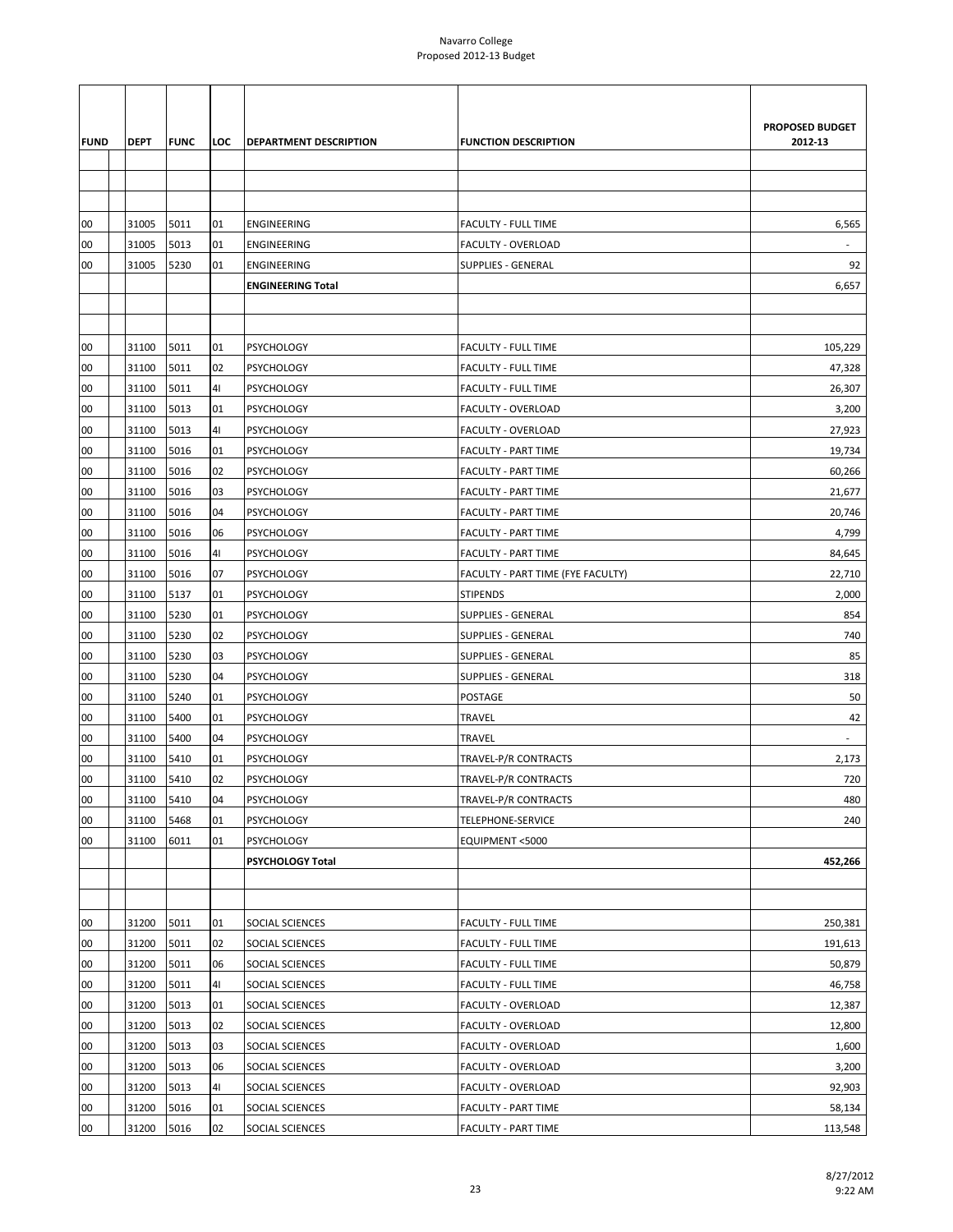|             |                |              |          |                              |                                                    | PROPOSED BUDGET |
|-------------|----------------|--------------|----------|------------------------------|----------------------------------------------------|-----------------|
| <b>FUND</b> | <b>DEPT</b>    | <b>FUNC</b>  | LOC      | DEPARTMENT DESCRIPTION       | <b>FUNCTION DESCRIPTION</b>                        | 2012-13         |
|             |                |              |          |                              |                                                    |                 |
| 00          | 31200          | 5016         | 03       | SOCIAL SCIENCES              | <b>FACULTY - PART TIME</b>                         | 49,601          |
| 00          | 31200          | 5016         | 04       | SOCIAL SCIENCES              | <b>FACULTY - PART TIME</b>                         | 77,419          |
| 00          | 31200          | 5016         | 06       | SOCIAL SCIENCES              | <b>FACULTY - PART TIME</b>                         | 60,801          |
| 00          | 31200          | 5016         | 41       | SOCIAL SCIENCES              | <b>FACULTY - PART TIME</b>                         | 188,884         |
| 00          | 31200          | 5131         | 01       | SOCIAL SCIENCES              | <b>SUPP - FULL TIME</b>                            | 10,606          |
| 00          | 31200          | 5131         | 02       | SOCIAL SCIENCES              | <b>SUPP - FULL TIME</b>                            | 46,459          |
| 00          | 31200          | 5137         | 01       | SOCIAL SCIENCES              | <b>STIPENDS</b>                                    | 2,000           |
| 00          | 31200          | 5157         | 02       | SOCIAL SCIENCES              | <b>COLLEGE WORK STUDY</b>                          |                 |
| 00          | 31200          | 5229         | 01       | SOCIAL SCIENCES              | SUPPLIES - ECONOMICS                               | 274             |
| 00          | 31200          | 5230         | 01       | SOCIAL SCIENCES              | SUPPLIES - GENERAL                                 | 1,633           |
| 00          | 31200          | 5230         | 02       | SOCIAL SCIENCES              | <b>SUPPLIES - GENERAL</b>                          | 2,353           |
| 00          | 31200          | 5230         | 04       | SOCIAL SCIENCES              | <b>SUPPLIES - GENERAL</b>                          | 983             |
| 00          | 31200          | 5240         | 01       | SOCIAL SCIENCES              | POSTAGE                                            | 50              |
| 00          | 31200          | 5400         | 01       | SOCIAL SCIENCES              | TRAVEL                                             | 329             |
| 00          | 31200          | 5400         | 02       | SOCIAL SCIENCES              | TRAVEL                                             | 2,500           |
| 00          | 31200          | 5400         | 03       | SOCIAL SCIENCES              | TRAVEL                                             | 2,500           |
| 00          | 31200          | 5400         | 04       | SOCIAL SCIENCES              | TRAVEL                                             | 95              |
| 00          | 31200          | 5400         | 06       | SOCIAL SCIENCES              | <b>TRAVEL</b>                                      | 2,500           |
| 00          | 31200          | 5410         | 01       | SOCIAL SCIENCES              | TRAVEL-P/R CONTRACTS                               | 6,500           |
| 00          | 31200          | 5410         | 02       | SOCIAL SCIENCES              | TRAVEL-P/R CONTRACTS                               | 3,600           |
| 00          | 31200          | 5410         | 03       | SOCIAL SCIENCES              | TRAVEL-P/R CONTRACTS                               | 1,800           |
| 00          | 31200          | 5410         | 04       | SOCIAL SCIENCES              | TRAVEL-P/R CONTRACTS                               | 2,850           |
| 00          | 31200          | 5468         | 01       | SOCIAL SCIENCES              | TELEPHONE-SERVICE                                  | 720             |
| 00          | 31200          | 6011         | 02       | SOCIAL SCIENCES              | EQUIPMENT <5000                                    |                 |
|             |                |              |          | <b>SOCIAL SCIENCES Total</b> |                                                    | 1,298,660       |
|             |                |              |          |                              |                                                    |                 |
|             |                |              | 01       |                              |                                                    |                 |
| 00<br>00    | 32000<br>32000 | 5121<br>5131 | 01       | PLANETARIUM<br>PLANETARIUM   | <b>PROF - FULL TIME</b><br><b>SUPP - FULL TIME</b> | 59,338          |
| 00          | 32000 5136     |              | 01       | PLANETARIUM                  | <b>SUPP - PART TIME</b>                            | 58,686          |
| 00          | 32000          | 5230         | 01       | PLANETARIUM                  | <b>SUPPLIES - GENERAL</b>                          | 50,604          |
| 00          | 32000          | 5240         | 01       |                              | POSTAGE                                            | 6,577<br>3,000  |
| 00          |                |              | 01       | PLANETARIUM                  | ADVERTISING/PROMOTIONS                             |                 |
|             | 32000          | 5250         |          | PLANETARIUM                  | BROCHURES/NEWSLETTERS                              | 8,000           |
| 00<br>00    | 32000<br>32000 | 5304<br>5306 | 01<br>01 | PLANETARIUM<br>PLANETARIUM   | <b>REFUNDS</b>                                     | 1,703<br>400    |
| 00          | 32000          | 5351         | 01       | PLANETARIUM                  | <b>BANK CHARGE-MC/VISA</b>                         | 350             |
| 00          | 32000          | 5382         | 01       | PLANETARIUM                  | <b>DIGISTAR SERVICE</b>                            | 2,735           |
| 00          |                | 5384         | 01       |                              |                                                    |                 |
| 00          | 32000<br>32000 |              |          | PLANETARIUM<br>PLANETARIUM   | MAINTENANCE-COPIERS<br>MAINTENANCE-OTHER           | 4,063           |
| 00          | 32000          | 5385<br>5400 | 01<br>01 |                              |                                                    | 5,000<br>525    |
| 00          | 32000          | 5468         | 01       | PLANETARIUM<br>PLANETARIUM   | TRAVEL<br><b>TELEPHONE-SERVICE</b>                 | 3,151           |
| 00          | 32000          | 5538         | 01       | PLANETARIUM                  | <b>EVENTS - CLEAN UP</b>                           | 5,000           |
|             |                |              | 01       |                              |                                                    |                 |
| 00<br>00    | 32000          | 5548         |          | PLANETARIUM                  | <b>EVENTS - SUMMER CAMP</b>                        | 2,000           |
| 00          | 32000<br>32000 | 5562<br>5581 | 01<br>01 | PLANETARIUM<br>PLANETARIUM   | CONTRACT SER-OTHER<br>RENTAL - PROGRAM             | 240<br>3,000    |
|             |                |              |          | PLANETARIUM Total            |                                                    | 214,372         |
|             |                |              |          |                              |                                                    |                 |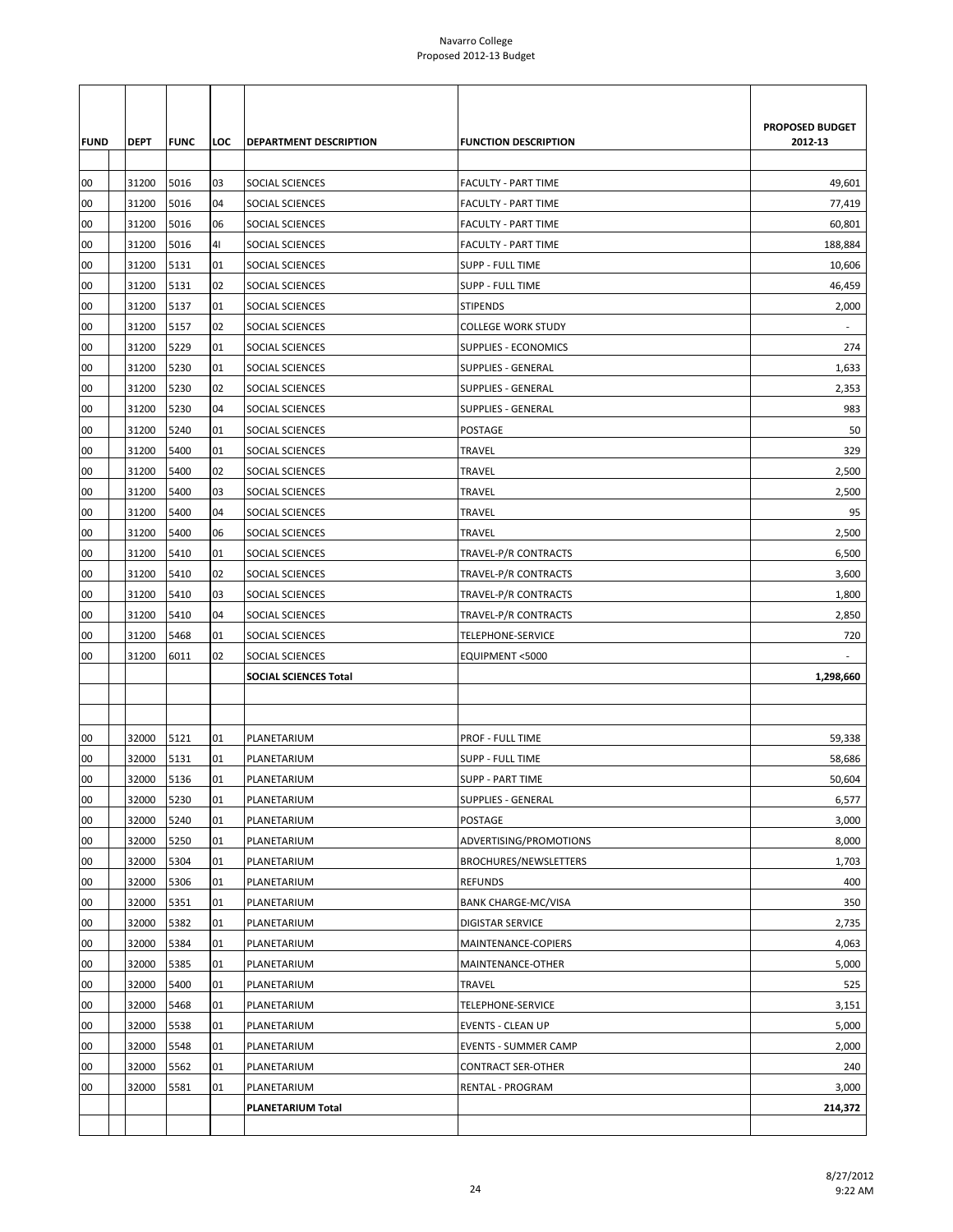|             |             |             |     |                                 |                             | PROPOSED BUDGET |
|-------------|-------------|-------------|-----|---------------------------------|-----------------------------|-----------------|
| <b>FUND</b> | <b>DEPT</b> | <b>FUNC</b> | LOC | <b>DEPARTMENT DESCRIPTION</b>   | <b>FUNCTION DESCRIPTION</b> | 2012-13         |
|             |             |             |     |                                 |                             |                 |
|             |             |             |     |                                 |                             |                 |
| 00          | 32100       | 5121        | 01  | <b>MUSEUM</b>                   | PROF - FULL TIME            | 91,693          |
| 00          | 32100       | 5131        | 01  | MUSEUM                          | SUPP - FULL TIME            | 33,259          |
| 00          | 32100       | 5136        | 01  | <b>MUSEUM</b>                   | <b>SUPP - PART TIME</b>     | 15,598          |
| 00          | 32100       | 5230        | 01  | MUSEUM                          | <b>SUPPLIES - GENERAL</b>   | 2,015           |
| 00          | 32100       | 5240        | 01  | <b>MUSEUM</b>                   | POSTAGE                     | 500             |
| 00          | 32100       | 5250        | 01  | <b>MUSEUM</b>                   | ADVERTISING/PROMOTIONS      | 5,000           |
| 00          | 32100       | 5260        | 01  | <b>MUSEUM</b>                   | SOFTWARE                    | 500             |
| 00          | 32100       | 5304        | 01  | <b>MUSEUM</b>                   | BROCHURES/NEWSLETTERS       | 12,582          |
| 00          | 32100       | 5361        | 01  | MUSEUM                          | <b>DOCENT ACTIVITIES</b>    | 400             |
| 00          | 32100       | 5385        | 01  | <b>MUSEUM</b>                   | MAINTENANCE-OTHER           | 1,800           |
| 00          | 32100       | 5400        | 01  | <b>MUSEUM</b>                   | <b>TRAVEL</b>               | 3,090           |
| 00          | 32100       | 5405        | 01  | <b>MUSEUM</b>                   | <b>MEALS</b>                | 10              |
| 00          | 32100       | 5468        | 01  | <b>MUSEUM</b>                   | TELEPHONE-SERVICE           | 600             |
| 00          | 32100       | 5531        | 01  | MUSEUM                          | <b>SPECIAL PROGRAMS</b>     | 1,500           |
| 00          | 32100       | 5532        | 01  | <b>MUSEUM</b>                   | <b>EXHIBIT DEVELOPMENT</b>  | 2,400           |
|             |             |             |     | <b>MUSEUM Total</b>             |                             | 170,947         |
|             |             |             |     |                                 |                             |                 |
|             |             |             |     |                                 |                             |                 |
| 00          | 33100       | 5011        | 01  | <b>BUSINESS DATA PROCESSING</b> | <b>FACULTY - FULL TIME</b>  | 246,877         |
| 00          | 33100       | 5011        | 02  | <b>BUSINESS DATA PROCESSING</b> | <b>FACULTY - FULL TIME</b>  | 68,739          |
| 00          | 33100       | 5013        | 01  | <b>BUSINESS DATA PROCESSING</b> | FACULTY - OVERLOAD          | 14,331          |
| 00          | 33100       | 5013        | 02  | <b>BUSINESS DATA PROCESSING</b> | FACULTY - OVERLOAD          | 1,066           |
| 00          | 33100       | 5013        | 03  | <b>BUSINESS DATA PROCESSING</b> | FACULTY - OVERLOAD          |                 |
| 00          | 33100       | 5013        | 41  | <b>BUSINESS DATA PROCESSING</b> | FACULTY - OVERLOAD          | 36,129          |
| 00          | 33100       | 5016        | 01  | <b>BUSINESS DATA PROCESSING</b> | <b>FACULTY - PART TIME</b>  | 35,554          |
| 00          | 33100       | 5016        | 02  | <b>BUSINESS DATA PROCESSING</b> | <b>FACULTY - PART TIME</b>  | 43,355          |
| 00          | 33100       | 5016        | 03  | <b>BUSINESS DATA PROCESSING</b> | <b>FACULTY - PART TIME</b>  | 26,134          |
| 00          | 33100       | 5016        | 04  | <b>BUSINESS DATA PROCESSING</b> | <b>FACULTY - PART TIME</b>  | 29,977          |
| 00          | 33100       | 5016        | 06  | <b>BUSINESS DATA PROCESSING</b> | <b>FACULTY - PART TIME</b>  | 5,161           |
| 00          | 33100       | 5016        | 41  | <b>BUSINESS DATA PROCESSING</b> | <b>FACULTY - PART TIME</b>  | 70,486          |
| 00          | 33100       | 5131        | 01  | <b>BUSINESS DATA PROCESSING</b> | <b>SUPP - FULL TIME</b>     | 21,000          |
| 00          | 33100       | 5131        | 02  | <b>BUSINESS DATA PROCESSING</b> | <b>SUPP - FULL TIME</b>     | 38,513          |
| 00          | 33100       | 5136        | 01  | <b>BUSINESS DATA PROCESSING</b> | <b>SUPP - PART TIME</b>     | 1,500           |
| 00          | 33100       | 5137        | 01  | <b>BUSINESS DATA PROCESSING</b> | <b>STIPENDS</b>             | 2,000           |
| 00          | 33100       | 5136        | 02  | <b>BUSINESS DATA PROCESSING</b> | <b>SUPP - PART TIME</b>     | 9,360           |
| 00          | 33100       | 5230        | 01  | <b>BUSINESS DATA PROCESSING</b> | <b>SUPPLIES - GENERAL</b>   | 4,202           |
| 00          | 33100       | 5230        | 02  | <b>BUSINESS DATA PROCESSING</b> | <b>SUPPLIES - GENERAL</b>   | 2,000           |
| 00          | 33100       | 5230        | 03  | <b>BUSINESS DATA PROCESSING</b> | <b>SUPPLIES - GENERAL</b>   | 1,270           |
| 00          | 33100       | 5230        | 04  | <b>BUSINESS DATA PROCESSING</b> | <b>SUPPLIES - GENERAL</b>   | 505             |
| 00          | 33100       | 5240        | 01  | <b>BUSINESS DATA PROCESSING</b> | POSTAGE                     | 50              |
| 00          | 33100       | 5260        | 01  | <b>BUSINESS DATA PROCESSING</b> | SOFTWARE                    | 320             |
| 00          | 33100       | 5380        | 01  | <b>BUSINESS DATA PROCESSING</b> | REPAIRS - PC                | 6,500           |
| 00          | 33100       | 5380        | 02  | <b>BUSINESS DATA PROCESSING</b> | <b>REPAIRS - PC</b>         | 3,000           |
| 00          | 33100       | 5385        | 01  | <b>BUSINESS DATA PROCESSING</b> | MAINTENANCE-OTHER           | 325             |
| 00          | 33100       | 5385        | 02  | <b>BUSINESS DATA PROCESSING</b> | MAINTENANCE-OTHER           | 1,000           |
| ${\bf 00}$  | 33100       | 5400        | 01  | <b>BUSINESS DATA PROCESSING</b> | TRAVEL                      | 370             |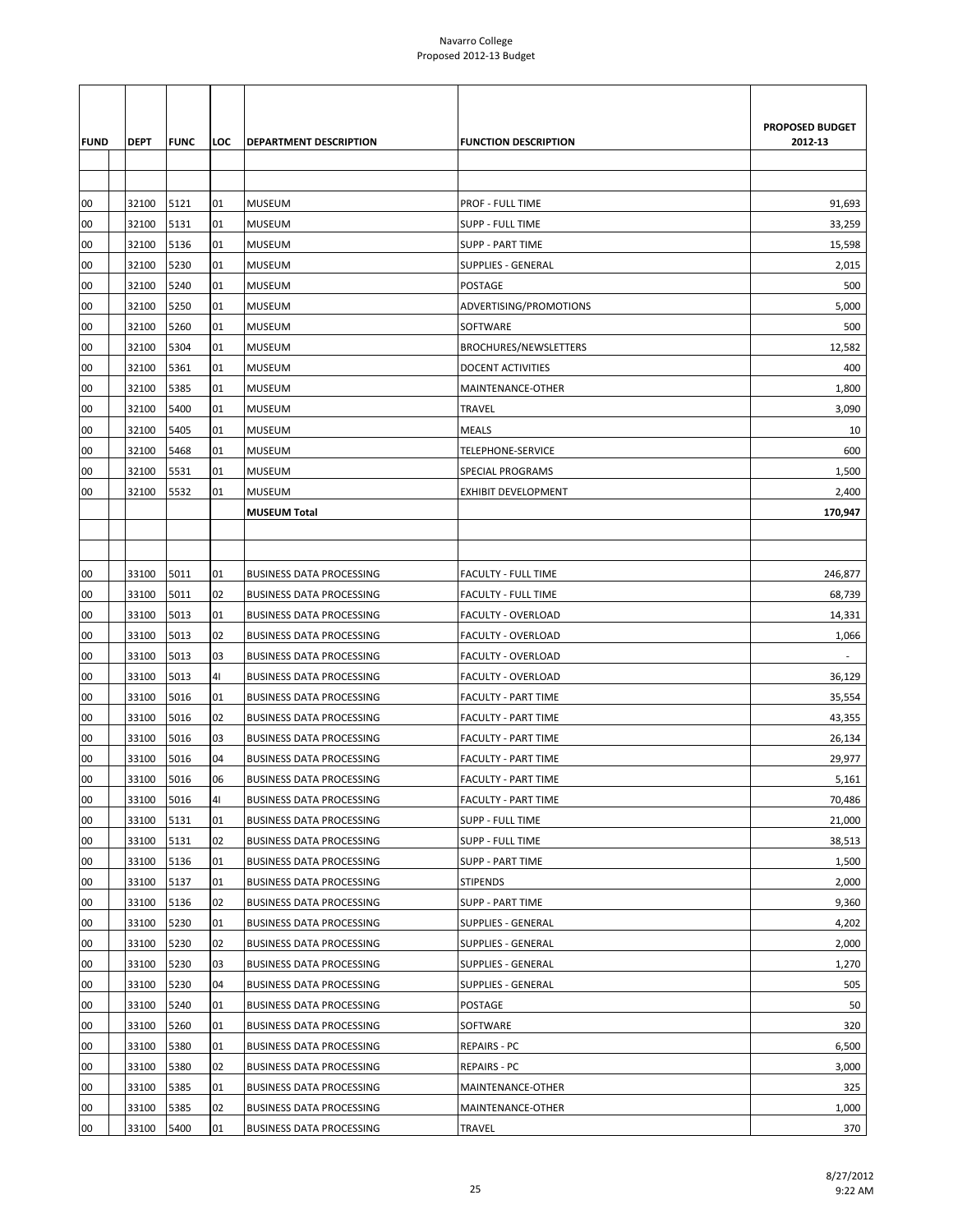|             |             |             |                |                                         |                             | <b>PROPOSED BUDGET</b> |
|-------------|-------------|-------------|----------------|-----------------------------------------|-----------------------------|------------------------|
| <b>FUND</b> | <b>DEPT</b> | <b>FUNC</b> | LOC            | <b>DEPARTMENT DESCRIPTION</b>           | <b>FUNCTION DESCRIPTION</b> | 2012-13                |
|             |             |             |                |                                         |                             |                        |
| 00          | 33100       | 5400        | 02             | <b>BUSINESS DATA PROCESSING</b>         | <b>TRAVEL</b>               | 1,100                  |
| 00          | 33100       | 5410        | 01             | <b>BUSINESS DATA PROCESSING</b>         | TRAVEL-P/R CONTRACTS        | 240                    |
| 00          | 33100       | 5410        | 02             | <b>BUSINESS DATA PROCESSING</b>         | TRAVEL-P/R CONTRACTS        | 960                    |
| 00          | 33100       | 5410        | 04             | <b>BUSINESS DATA PROCESSING</b>         | TRAVEL-P/R CONTRACTS        | 480                    |
| 00          | 33100       | 5463        | 02             | <b>BUSINESS DATA PROCESSING</b>         | <b>TELEPHONE - STIPEND</b>  | 480                    |
| 00          | 33100       | 5468        | 01             | <b>BUSINESS DATA PROCESSING</b>         | TELEPHONE-SERVICE           | 600                    |
|             |             |             |                | <b>BUSINESS DATA PROCESSING Total</b>   |                             | 673,584                |
|             |             |             |                |                                         |                             |                        |
|             |             |             | 01             |                                         |                             |                        |
| 00          | 33110       | 5016        |                | BUSINESS DATA PROC. - C.E.              | <b>FACULTY - PART TIME</b>  | 331                    |
| 00          | 33110       | 5016        | 02             | BUSINESS DATA PROC. - C.E.              | <b>FACULTY - PART TIME</b>  | 2,428                  |
| 00          | 33110       | 5230        | 02             | BUSINESS DATA PROC. - C.E.              | <b>SUPPLIES - GENERAL</b>   | 592                    |
| 00          | 33110       | 5262        | 02             | BUSINESS DATA PROC. - C.E.              | SOFTWARE MAINTENANCE        | 120                    |
| 00          | 33110       | 5410        | 01             | BUSINESS DATA PROC. - C.E.              | TRAVEL-P/R CONTRACTS        | 75                     |
| 00          | 33110       | 5410        | 02             | BUSINESS DATA PROC. - C.E.              | TRAVEL-P/R CONTRACTS        | 150                    |
|             |             |             |                | <b>BUSINESS DATA PROC. - C.E. Total</b> |                             | 3,696                  |
|             |             |             |                |                                         |                             |                        |
| 00          | 33200       | 5011        | 01             | CHILD DEV / HOMEMAKING                  | <b>FACULTY - FULL TIME</b>  | 67,996                 |
| 00          | 33200       | 5013        | 01             | CHILD DEV / HOMEMAKING                  | FACULTY - OVERLOAD          | 2,649                  |
| 00          | 33200       | 5013        | 41             | CHILD DEV / HOMEMAKING                  | <b>FACULTY - OVERLOAD</b>   | 15,432                 |
| 00          | 33200       | 5016        | 4 <sub>1</sub> | CHILD DEV / HOMEMAKING                  | <b>FACULTY - PART TIME</b>  | 46,624                 |
| 00          | 33200       | 5131        | 03             | CHILD DEV / HOMEMAKING                  | <b>SUPP - FULL TIME</b>     | 115,312                |
| 00          | 33200       | 5137        | 01             | CHILD DEV / HOMEMAKING                  | <b>STIPENDS</b>             | 2,000                  |
| 00          | 33200       | 5230        | 01             | CHILD DEV / HOMEMAKING                  | SUPPLIES - GENERAL          | 640                    |
| 00          | 33200       | 5240        | 01             | CHILD DEV / HOMEMAKING                  | POSTAGE                     | 50                     |
| 00          | 33200       | 5400        | 01             | CHILD DEV / HOMEMAKING                  | <b>TRAVEL</b>               | 425                    |
| 00          | 33200       | 5400        | 03             | CHILD DEV / HOMEMAKING                  | TRAVEL                      | 1,241                  |
| 00          | 33200       | 5468        | 01             | CHILD DEV / HOMEMAKING                  | TELEPHONE-SERVICE           | 240                    |
|             |             |             |                | CHILD DEV / HOMEMAKING Total            |                             | 252,609                |
|             |             |             |                |                                         |                             |                        |
|             |             |             |                |                                         |                             |                        |
| 00          | 33250       | 5011        | 01             | COSMETOLOGY                             | <b>FACULTY - FULL TIME</b>  | 71,849                 |
| 00          | 33250       | 5011        | 02             | COSMETOLOGY                             | <b>FACULTY - FULL TIME</b>  | 51,923                 |
| 00          | 33250       | 5016        | 01             | COSMETOLOGY                             | <b>FACULTY - PART TIME</b>  | 146,788                |
| 00          | 33250       | 5016        | 02             | COSMETOLOGY                             | <b>FACULTY - PART TIME</b>  | 146,788                |
| 00          | 33250       | 5136        | 01             | COSMETOLOGY                             | <b>SUPP - PART TIME</b>     | 8,550                  |
| 00          | 33250       | 5137        | 01             | COSMETOLOGY                             | <b>STIPENDS</b>             | 2,000                  |
| 00          | 33250       | 5230        | 01             | COSMETOLOGY                             | SUPPLIES - GENERAL          | 5,220                  |
| 00          | 33250       | 5230        | 02             | COSMETOLOGY                             | <b>SUPPLIES - GENERAL</b>   | 5,220                  |
| 00          | 33250       | 5240        | 01             | COSMETOLOGY                             | POSTAGE                     | 455                    |
| 00          | 33250       | 5385        | 01             | COSMETOLOGY                             | MAINTENANCE-OTHER           | 8,000                  |
| 00          | 33250       | 5385        | 02             | COSMETOLOGY                             | MAINTENANCE-OTHER           | 5,000                  |
| 00          | 33250       | 5400        | 01             | COSMETOLOGY                             | TRAVEL                      | 800                    |
| 00          | 33250       | 5400        | 02             | COSMETOLOGY                             | TRAVEL                      | 800                    |
| 00          | 33250       | 5410        | 01             | COSMETOLOGY                             | TRAVEL-P/R CONTRACTS        | 2,500                  |
| 00          | 33250       | 5410        | 02             | COSMETOLOGY                             | TRAVEL-P/R CONTRACTS        | 2,087                  |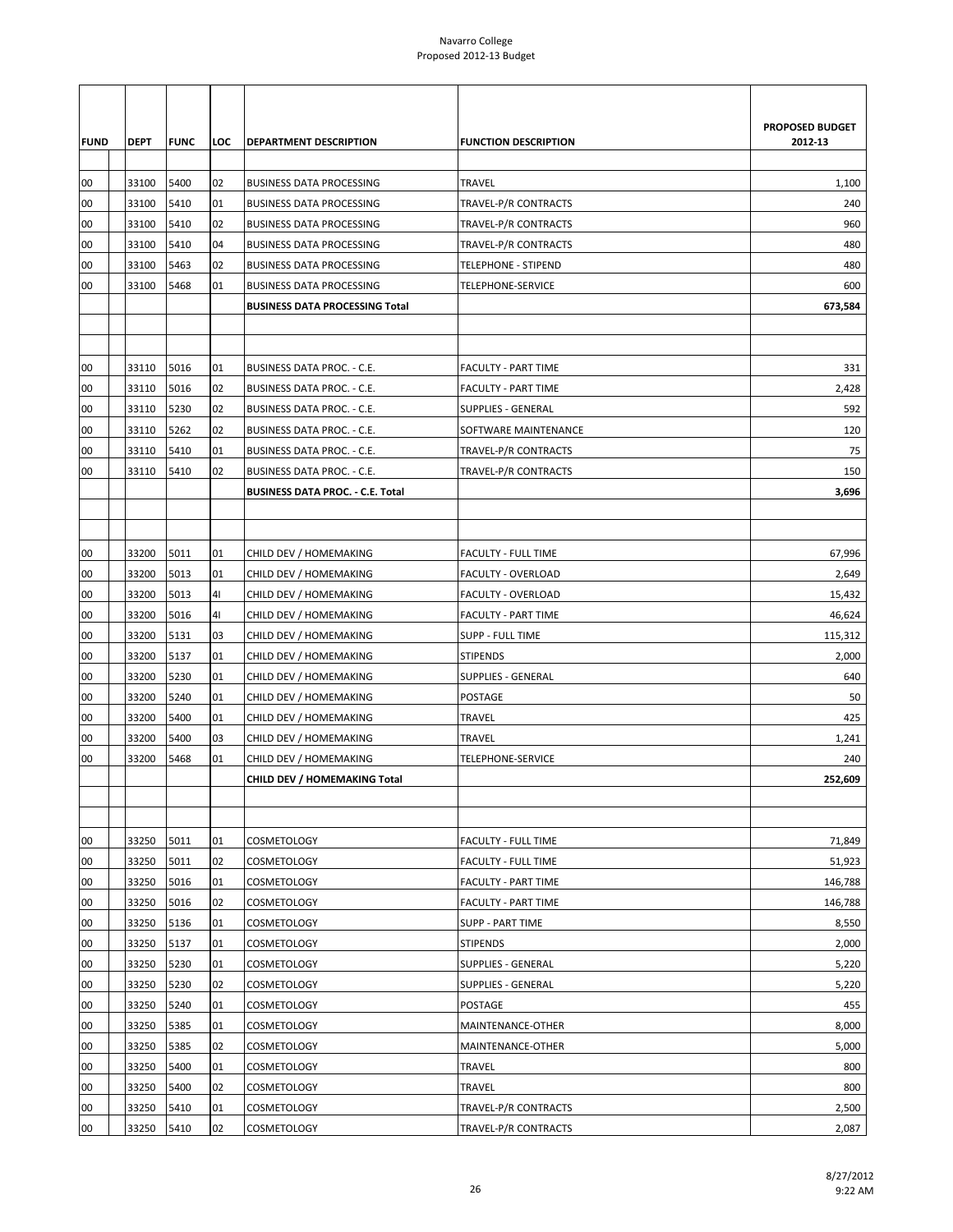| <b>FUND</b> | DEPT  | <b>FUNC</b> | LOC | DEPARTMENT DESCRIPTION        | <b>FUNCTION DESCRIPTION</b> | PROPOSED BUDGET<br>2012-13 |
|-------------|-------|-------------|-----|-------------------------------|-----------------------------|----------------------------|
| 00          | 33250 | 5413        | 02  | COSMETOLOGY                   | TRAVEL-STUDENT              | 370                        |
| 00          | 33250 | 5468        | 01  | COSMETOLOGY                   | TELEPHONE-SERVICE           | 1,376                      |
| 00          | 33250 | 5468        | 02  | COSMETOLOGY                   | TELEPHONE-SERVICE           | 3,700                      |
| 00          | 33250 | 5580        | 01  | COSMETOLOGY                   | RENTAL - FACILITIES         | 48,000                     |
| 00          | 33250 | 5580        | 02  | COSMETOLOGY                   | RENTAL - FACILITIES         | 57,000                     |
|             |       |             |     | <b>COSMETOLOGY Total</b>      |                             | 568,426                    |
|             |       |             |     |                               |                             |                            |
| 00          | 33255 | 5126        | 02  | MASSAGE THERAPY               | <b>PROF - PART TIME</b>     | 24,700                     |
| 00          | 33255 | 5016        | 02  | MASSAGE THERAPY               | <b>FACULTY - PART TIME</b>  | 13,419                     |
| 00          | 33255 | 5230        | 02  | MASSAGE THERAPY               | <b>SUPPLIES - GENERAL</b>   | 2,000                      |
| 00          | 33255 | 5240        | 02  | MASSAGE THERAPY               | <b>POSTAGE</b>              | 100                        |
| 00          | 33255 | 5385        | 02  | MASSAGE THERAPY               | MAINTENANCE-OTHER           | 1,000                      |
| 00          | 33255 | 5400        | 02  | <b>MASSAGE THERAPY</b>        | <b>TRAVEL</b>               | 500                        |
| 00          | 33255 | 5410        | 02  | MASSAGE THERAPY               | TRAVEL-P/R CONTRACTS        | 1,000                      |
| 00          | 33255 | 5468        | 02  | MASSAGE THERAPY               | TELEPHONE-SERVICE           | 120                        |
|             |       |             |     | <b>MASSAGE THERAPY Total</b>  |                             | 42,839                     |
|             |       |             |     |                               |                             |                            |
|             |       |             |     |                               |                             |                            |
| 00          | 33300 | 5011        | 01  | <b>CRIMINAL JUSTICE</b>       | <b>FACULTY - FULL TIME</b>  | 56,574                     |
| 00          | 33300 | 5013        | 01  | <b>CRIMINAL JUSTICE</b>       | <b>FACULTY - OVERLOAD</b>   | 662                        |
| 00          | 33300 | 5013        | 41  | <b>CRIMINAL JUSTICE</b>       | FACULTY - OVERLOAD          | 11,045                     |
| 00          | 33300 | 5016        | 01  | <b>CRIMINAL JUSTICE</b>       | <b>FACULTY - PART TIME</b>  | 34,227                     |
| 00          | 33300 | 5016        | 02  | CRIMINAL JUSTICE              | <b>FACULTY - PART TIME</b>  | 15,484                     |
| 00          | 33300 | 5016        | 41  | CRIMINAL JUSTICE              | <b>FACULTY - PART TIME</b>  | 46,452                     |
| 00          | 33300 | 5137        | 01  | CRIMINAL JUSTICE              | <b>STIPENDS</b>             | 1,000                      |
| 00          | 33300 | 5230        | 01  | <b>CRIMINAL JUSTICE</b>       | <b>SUPPLIES - GENERAL</b>   | 1,325                      |
| 00          | 33300 | 5230        | 02  | CRIMINAL JUSTICE              | <b>SUPPLIES - GENERAL</b>   | 200                        |
| 00          | 33300 | 5240        | 01  | CRIMINAL JUSTICE              | POSTAGE                     | 25                         |
| 00          | 33300 | 5384        | 01  | <b>CRIMINAL JUSTICE</b>       | MAINTENANCE-COPIERS         | 840                        |
| 00          | 33300 | 5400        | 01  | <b>CRIMINAL JUSTICE</b>       | <b>TRAVEL</b>               | 573                        |
| 00          | 33300 | 5410        | 02  | <b>CRIMINAL JUSTICE</b>       | TRAVEL-P/R CONTRACTS        | 240                        |
| 00          | 33300 | 5463        | 01  | <b>CRIMINAL JUSTICE</b>       | <b>TELEPHONE - STIPEND</b>  | 480                        |
| 00          | 33300 | 5468        | 01  | CRIMINAL JUSTICE              | TELEPHONE-SERVICE           | 120                        |
|             |       |             |     | <b>CRIMINAL JUSTICE Total</b> |                             | 169,247                    |
|             |       |             |     |                               |                             |                            |
|             |       |             |     |                               |                             |                            |
| 00          | 33302 | 5016        | 01  | CRIMINAL JUSTICE - C.E.       | <b>FACULTY - PART TIME</b>  | 59,458                     |
| 00          | 33302 | 5016        | 02  | CRIMINAL JUSTICE - C.E.       | FACULTY - PART TIME         | 46,452                     |
| 00          | 33302 | 5121        | 01  | CRIMINAL JUSTICE - C.E.       | PROF - FULL TIME            | 61,800                     |
| 00          | 33302 | 5126        | 01  | CRIMINAL JUSTICE - C.E.       | <b>PROF - PART TIME</b>     |                            |
| 00          | 33302 | 5131        | 01  | CRIMINAL JUSTICE - C.E.       | <b>SUPP - FULL TIME</b>     | 21,342                     |
| 00          | 33302 | 5220        | 01  | CRIMINAL JUSTICE - C.E.       | FUEL AND OIL                | 1,000                      |
| 00          | 33302 | 5223        | 01  | CRIMINAL JUSTICE - C.E.       | <b>AMMUNITION</b>           | 11,200                     |
| 00          | 33302 | 5230        | 01  | CRIMINAL JUSTICE - C.E.       | <b>SUPPLIES - GENERAL</b>   | 4,620                      |
| 00          | 33302 | 5230        | 02  | CRIMINAL JUSTICE - C.E.       | <b>SUPPLIES - GENERAL</b>   | 3,408                      |
| 00          | 33302 | 5240        | 01  | CRIMINAL JUSTICE - C.E.       | POSTAGE                     | 200                        |
| $00\,$      | 33302 | 5375        | 01  | CRIMINAL JUSTICE - C.E.       | <b>INSURANCE</b>            | 1,500                      |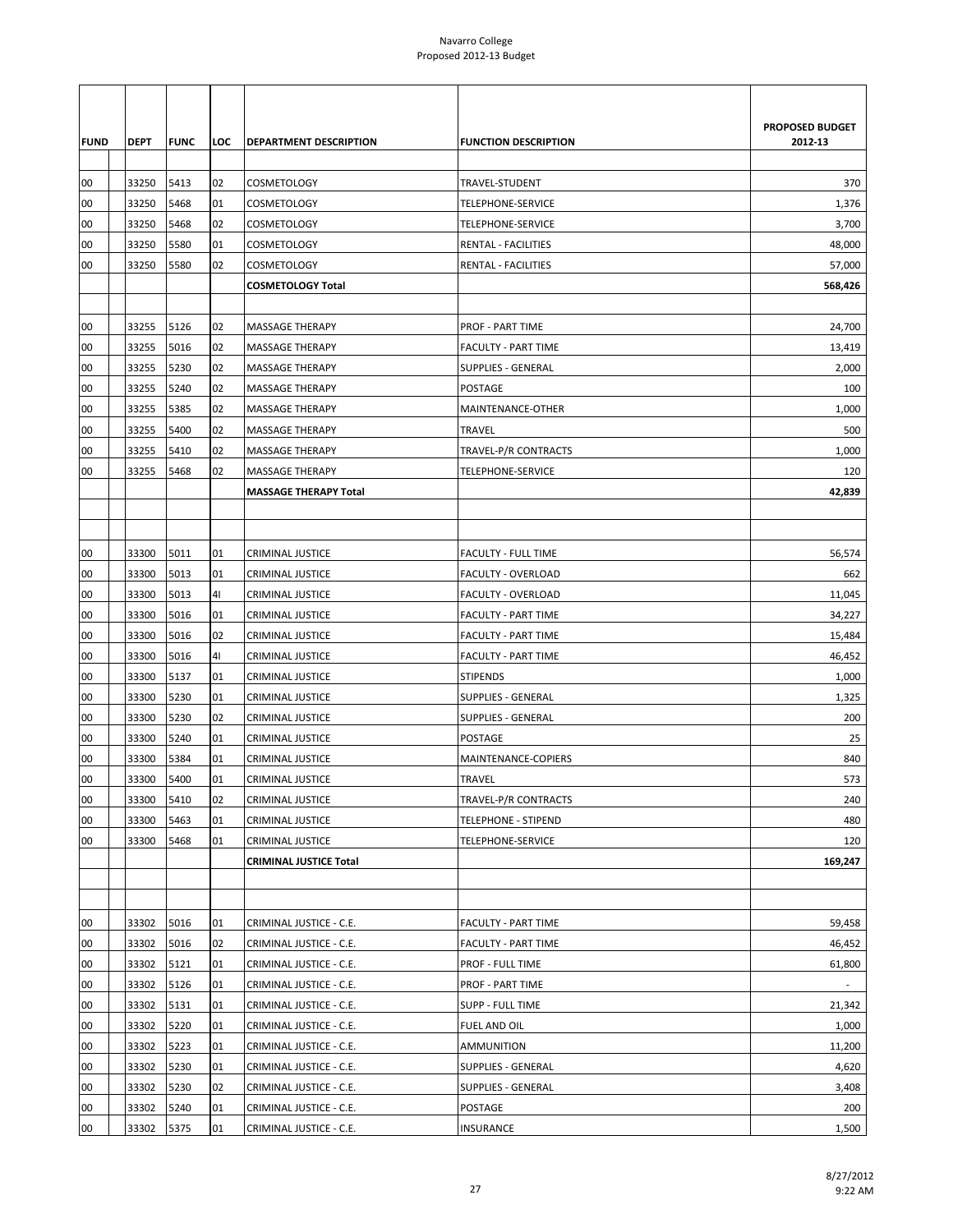|             |             |             |     |                                  |                             | PROPOSED BUDGET |
|-------------|-------------|-------------|-----|----------------------------------|-----------------------------|-----------------|
| <b>FUND</b> | <b>DEPT</b> | <b>FUNC</b> | LOC | DEPARTMENT DESCRIPTION           | <b>FUNCTION DESCRIPTION</b> | 2012-13         |
|             |             |             |     |                                  |                             |                 |
| 00          | 33302       | 5400        | 01  | CRIMINAL JUSTICE - C.E.          | <b>TRAVEL</b>               | 1,500           |
| 00          | 33302       | 5400        | 02  | CRIMINAL JUSTICE - C.E.          | <b>TRAVEL</b>               | 216             |
| 00          | 33302       | 5463        | 01  | CRIMINAL JUSTICE - C.E.          | TELEPHONE - STIPEND         | 480             |
| 00          | 33302       | 5468        | 01  | CRIMINAL JUSTICE - C.E.          | TELEPHONE-SERVICE           | 2,540           |
| 00          | 33302       | 5520        | 01  | CRIMINAL JUSTICE - C.E.          | TESTING                     | 700             |
| 00          | 33302       | 5573        | 01  | CRIMINAL JUSTICE - C.E.          | <b>LEASE - DRIVE TRACK</b>  | 1,000           |
| 00          | 33302       | 5583        | 01  | CRIMINAL JUSTICE - C.E.          | <b>RENTAL - OTHER</b>       | 800             |
|             |             |             |     | CRIMINAL JUSTICE - C.E. Total    |                             | 218,216         |
|             |             |             |     |                                  |                             |                 |
|             |             |             |     |                                  |                             |                 |
| 00          | 33303       | 5121        | 01  | CRIMINAL JUSTICE TJJD - CE       | PROF - FULL TIME            | 71,284          |
| 00          | 33303       | 5131        | 01  | CRIMINAL JUSTICE TJJD - CE       | <b>SUPP - FULL TIME</b>     | 20,692          |
| 00          | 33303       | 5227        | 01  | CRIMINAL JUSTICE TJJD - CE       | SUPPLIES - DELI BEVERAGES   | 3,456           |
| 00          | 33303       | 5230        | 01  | CRIMINAL JUSTICE TJJD - CE       | <b>SUPPLIES - GENERAL</b>   | 644             |
| 00          | 33303       | 5240        | 01  | CRIMINAL JUSTICE TJJD - CE       | POSTAGE                     | 120             |
| 00          | 33303       | 5385        | 01  | CRIMINAL JUSTICE TJJD - CE       | MAINTENANCE-OTHER           | 244             |
| 00          | 33303       | 5400        | 01  | CRIMINAL JUSTICE TJJD - CE       | <b>TRAVEL</b>               | 3,650           |
| 00          | 33303       | 5463        | 01  | CRIMINAL JUSTICE TJJD - CE       | TELEPHONE - STIPEND         | 480             |
| 00          | 33303       | 5468        | 01  | CRIMINAL JUSTICE TJJD - CE       | TELEPHONE-SERVICE           | 240             |
| 00          | 33303       | 5562        | 01  | CRIMINAL JUSTICE TJJD - CE       | <b>CONTRACT SER-OTHER</b>   | 250,000         |
|             |             |             |     | CRIMINAL JUSTICE TJJD - CE Total |                             | 350,810         |
|             |             |             |     |                                  |                             |                 |
|             |             |             |     |                                  |                             |                 |
| 00          | 33450       | 5011        | 01  | WELDING                          | <b>FACULTY - FULL TIME</b>  | 110,140         |
| 00          | 33450       | 5013        | 01  | WELDING                          | FACULTY - OVERLOAD          | 9,674           |
| 00          | 33450       | 5016        | 01  | WELDING                          | <b>FACULTY - PART TIME</b>  | 13,235          |
| 00          | 33450       | 5137        | 01  | WELDING                          | <b>STIPENDS</b>             | 1,000           |
| 00          | 33450       | 5230        | 01  | WELDING                          | <b>SUPPLIES - GENERAL</b>   | 3,000           |
| 00          | 33450       | 5240        | 01  | WELDING                          | POSTAGE                     | 25              |
| 00          | 33450       | 5250        | 01  | WELDING                          | ADVERTISING/PROMOTIONS      | 90              |
| 00          | 33450       | 5400        | 01  | WELDING                          | TRAVEL                      | 500             |
| 00          | 33450       | 5410        | 01  | WELDING                          | TRAVEL-P/R CONTRACTS        | 614             |
|             |             |             |     | <b>WELDING Total</b>             |                             | 138,278         |
|             |             |             |     |                                  |                             |                 |
|             |             |             |     |                                  |                             |                 |
| 00          | 33701       | 5011        | 01  | ASSOCIATE DEGREE NURSING         | <b>FACULTY - FULL TIME</b>  | 574,307         |
| 00          | 33701       | 5016        | 01  | ASSOCIATE DEGREE NURSING         | <b>FACULTY - PART TIME</b>  | 253,796         |
| 00          | 33701       | 5131        | 01  | ASSOCIATE DEGREE NURSING         | SUPP - FULL TIME            | 65,988          |
| 00          | 33701       | 5136        | 01  | ASSOCIATE DEGREE NURSING         | <b>SUPP - PART TIME</b>     | 2,355           |
| 00          | 33701       | 5137        | 01  | ASSOCIATE DEGREE NURSING         | <b>STIPENDS</b>             | 2,000           |
| 00          | 33701       | 5230        | 01  | ASSOCIATE DEGREE NURSING         | SUPPLIES - GENERAL          | 10,297          |
| 00          | 33701       | 5240        | 01  | ASSOCIATE DEGREE NURSING         | POSTAGE                     | 750             |
| 00          | 33701       | 5260        | 01  | ASSOCIATE DEGREE NURSING         | SOFTWARE                    | 1,800           |
| 00          | 33701       | 5262        | 01  | ASSOCIATE DEGREE NURSING         | SOFTWARE MAINTENANCE        | 2,000           |
| 00          | 33701       | 5265        | 01  | ASSOCIATE DEGREE NURSING         | LABORATORY KITS - NURSING   | 3,595           |
| 00          | 33701       | 5330        | 01  | ASSOCIATE DEGREE NURSING         | MEMBERSHIPS/DUES            | 2,125           |
| 00          | 33701       | 5375        | 01  | ASSOCIATE DEGREE NURSING         | INSURANCE                   | 1,987           |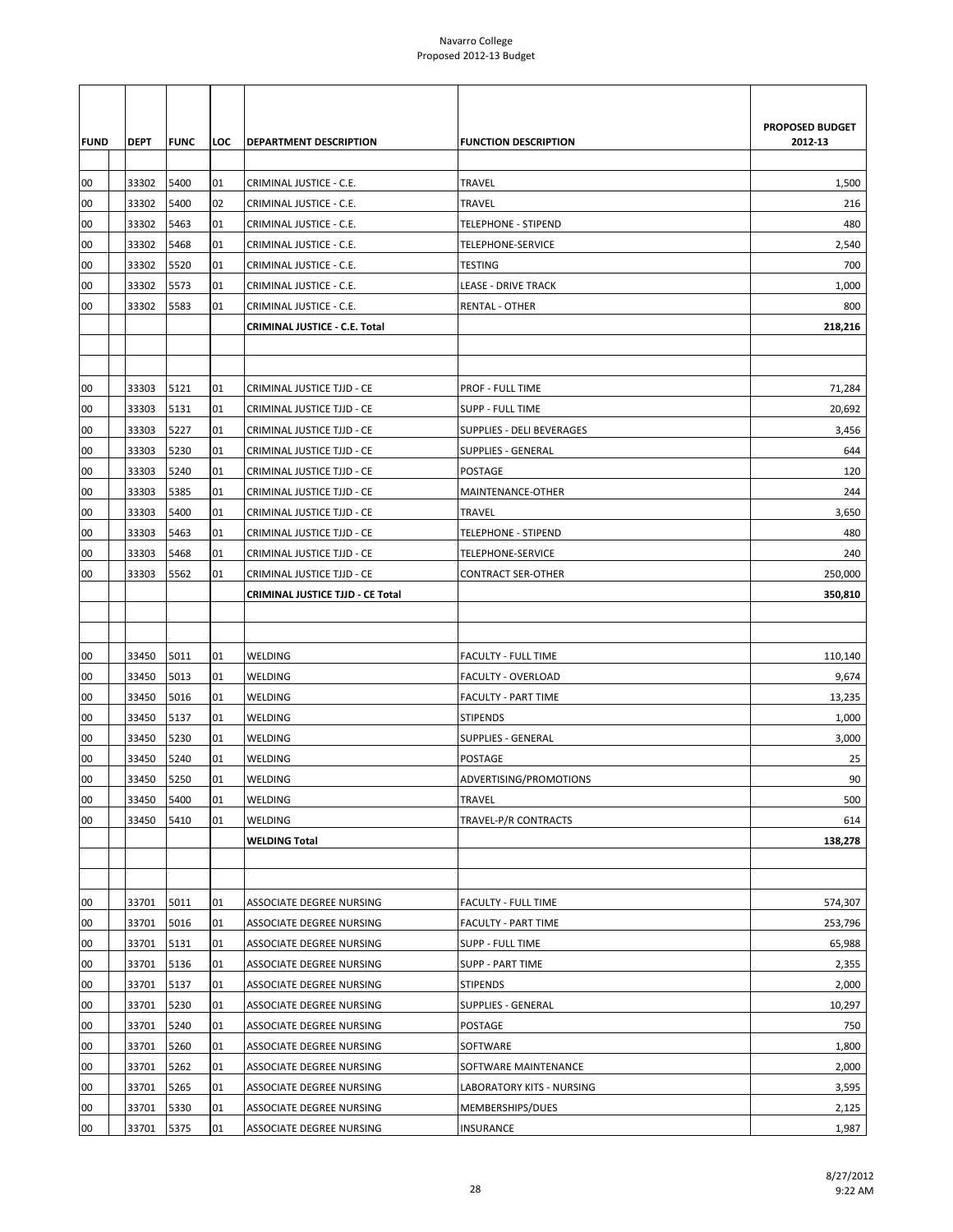|             |             |              |     |                                       |                             | PROPOSED BUDGET |
|-------------|-------------|--------------|-----|---------------------------------------|-----------------------------|-----------------|
| <b>FUND</b> | <b>DEPT</b> | <b>IFUNC</b> | LOC | DEPARTMENT DESCRIPTION                | <b>FUNCTION DESCRIPTION</b> | 2012-13         |
|             |             |              |     |                                       |                             |                 |
| 00          | 33701       | 5385         | 01  | ASSOCIATE DEGREE NURSING              | MAINTENANCE-OTHER           | 895             |
| 00          | 33701       | 5400         | 01  | ASSOCIATE DEGREE NURSING              | <b>TRAVEL</b>               | 7,370           |
| 00          | 33701       | 5468         | 01  | ASSOCIATE DEGREE NURSING              | TELEPHONE-SERVICE           | 1,490           |
| 00          | 33701       | 5520         | 01  | ASSOCIATE DEGREE NURSING              | <b>TESTING</b>              | 30,150          |
| 00          | 33701       | 5520         | 02  | ASSOCIATE DEGREE NURSING              | <b>TESTING</b>              | 5,520           |
| 00          | 33701       | 5521         | 01  | ASSOCIATE DEGREE NURSING              | ACCREDITATION/LICENSURE     | 2,400           |
|             |             |              |     | <b>ASSOCIATE DEGREE NURSING Total</b> |                             | 968,825         |
|             |             |              |     |                                       |                             |                 |
|             |             |              |     |                                       |                             |                 |
| 00          | 33702       | 5011         | 01  | LICENSED VOCATIONAL NURSING           | <b>FACULTY - FULL TIME</b>  | 187,348         |
| 00          | 33702       | 5011         | 02  | LICENSED VOCATIONAL NURSING           | <b>FACULTY - FULL TIME</b>  | 318,761         |
| 00          | 33702       | 5011         | 03  | LICENSED VOCATIONAL NURSING           | <b>FACULTY - FULL TIME</b>  | 148,970         |
| 00          | 33702       | 5016         | 01  | LICENSED VOCATIONAL NURSING           | <b>FACULTY - PART TIME</b>  | 23,063          |
| 00          | 33702       | 5016         | 02  | LICENSED VOCATIONAL NURSING           | FACULTY - PART TIME         | 18,450          |
| 00          | 33702       | 5016         | 03  | LICENSED VOCATIONAL NURSING           | <b>FACULTY - PART TIME</b>  | 18,450          |
| 00          | 33702       | 5137         | 01  | LICENSED VOCATIONAL NURSING           | <b>STIPENDS</b>             | 2,000           |
| 00          | 33702       | 5137         | 03  | LICENSED VOCATIONAL NURSING           | <b>STIPENDS</b>             | 1,000           |
| 00          | 33702       | 5230         | 01  | LICENSED VOCATIONAL NURSING           | <b>SUPPLIES - GENERAL</b>   | 3,574           |
| 00          | 33702       | 5230         | 02  | LICENSED VOCATIONAL NURSING           | SUPPLIES - GENERAL          | 3,956           |
| 00          | 33702       | 5230         | 03  | LICENSED VOCATIONAL NURSING           | <b>SUPPLIES - GENERAL</b>   | 3,574           |
| 00          | 33702       | 5230         | 04  | LICENSED VOCATIONAL NURSING           | SUPPLIES - GENERAL          | 274             |
| 00          | 33702       | 5240         | 01  | LICENSED VOCATIONAL NURSING           | POSTAGE                     | 450             |
| 00          | 33702       | 5240         | 02  | LICENSED VOCATIONAL NURSING           | POSTAGE                     | 400             |
| 00          | 33702       | 5240         | 03  | LICENSED VOCATIONAL NURSING           | POSTAGE                     | 400             |
| 00          | 33702       | 5375         | 01  | LICENSED VOCATIONAL NURSING           | <b>INSURANCE</b>            | 1,522           |
| 00          | 33702       | 5375         | 02  | LICENSED VOCATIONAL NURSING           | <b>INSURANCE</b>            | 696             |
| 00          | 33702       | 5375         | 03  | LICENSED VOCATIONAL NURSING           | <b>INSURANCE</b>            | 377             |
| 00          | 33702       | 5385         | 01  | LICENSED VOCATIONAL NURSING           | MAINTENANCE-OTHER           | 200             |
| 00          | 33702       | 5385         | 02  | LICENSED VOCATIONAL NURSING           | MAINTENANCE-OTHER           | 200             |
| 00          | 33702       | 5385         | 03  | LICENSED VOCATIONAL NURSING           | MAINTENANCE-OTHER           | 370             |
| 00          | 33702       | 5400         | 01  | LICENSED VOCATIONAL NURSING           | TRAVEL                      | 2,500           |
| 00          | 33702       | 5400         | 02  | LICENSED VOCATIONAL NURSING           | <b>TRAVEL</b>               | 4,515           |
| 00          | 33702       | 5400         | 03  | LICENSED VOCATIONAL NURSING           | TRAVEL                      | 2,034           |
| 00          | 33702       | 5425         | 01  | LICENSED VOCATIONAL NURSING           | REGISTRATION                | 2,725           |
| 00          | 33702       | 5468         | 01  | LICENSED VOCATIONAL NURSING           | TELEPHONE-SERVICE           | 488             |
| 00          | 33702       | 5520         | 01  | LICENSED VOCATIONAL NURSING           | <b>TESTING</b>              | 6,589           |
| 00          | 33702       | 5520         | 02  | LICENSED VOCATIONAL NURSING           | TESTING                     | 9,055           |
| 00          | 33702       | 5520         | 03  | LICENSED VOCATIONAL NURSING           | <b>TESTING</b>              | 4,750           |
| 00          | 33702       | 5548         | 01  | LICENSED VOCATIONAL NURSING           | <b>EVENTS - SUMMER CAMP</b> | 208             |
|             |             |              |     | LICENSED VOCATIONAL NURSING Total     |                             | 766,899         |
|             |             |              |     |                                       |                             |                 |
|             |             |              |     |                                       |                             |                 |
| 00          | 33703       | 5011         | 01  | MEDICAL LAB TECHNOLOGY                | <b>FACULTY - FULL TIME</b>  | 73,962          |
| 00          | 33703       | 5013         | 01  | MEDICAL LAB TECHNOLOGY                | FACULTY - OVERLOAD          | 5,599           |
| 00          | 33703       | 5016         | 01  | MEDICAL LAB TECHNOLOGY                | FACULTY - PART TIME         | 10,052          |
| 00          | 33703       | 5137         | 01  | MEDICAL LAB TECHNOLOGY                | <b>STIPENDS</b>             | 2,000           |
| 00          | 33703       | 5157         | 01  | MEDICAL LAB TECHNOLOGY                | <b>COLLEGE WORK STUDY</b>   |                 |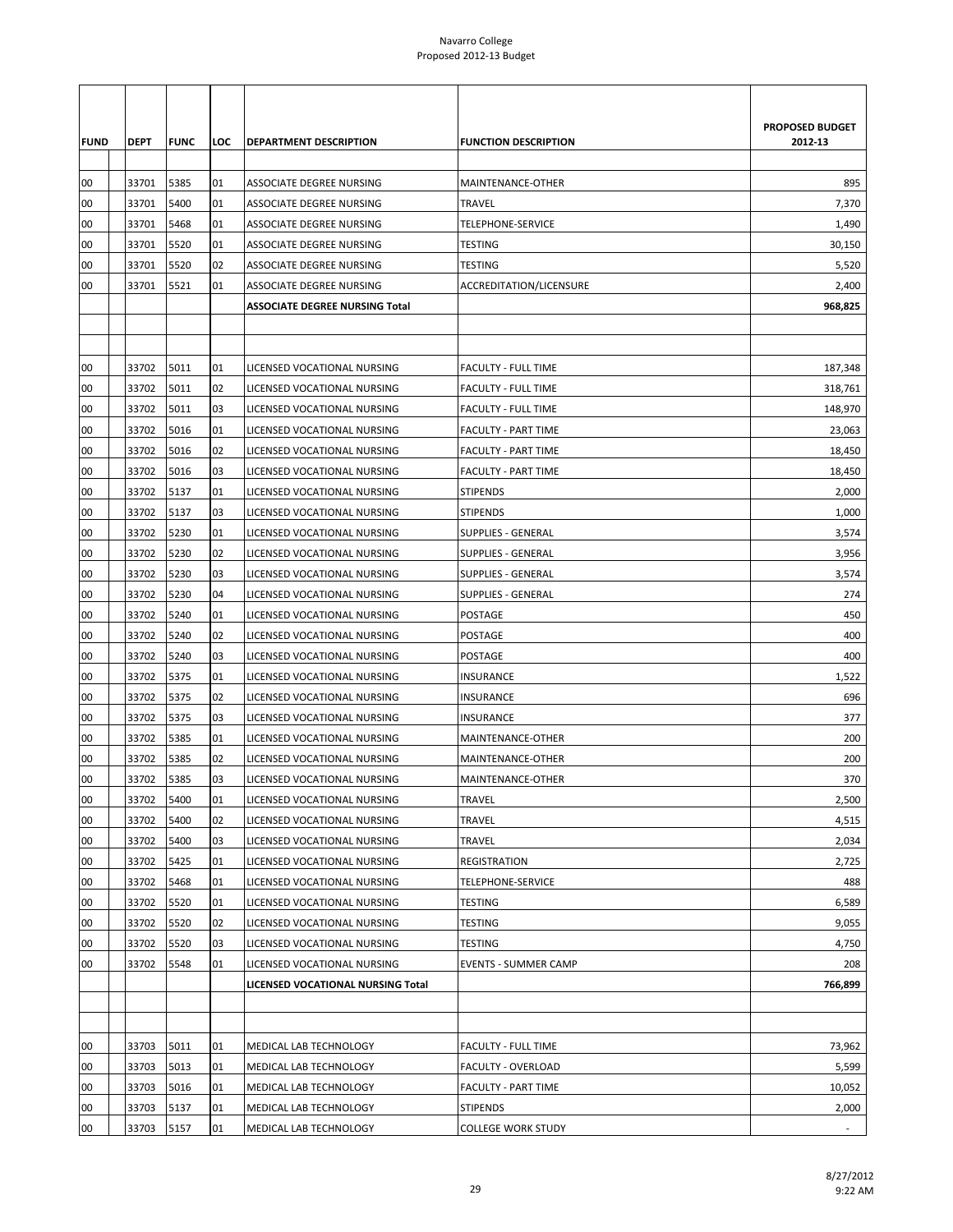|             |             |             |                |                                   |                             | <b>PROPOSED BUDGET</b> |
|-------------|-------------|-------------|----------------|-----------------------------------|-----------------------------|------------------------|
| <b>FUND</b> | <b>DEPT</b> | <b>FUNC</b> | LOC            | <b>DEPARTMENT DESCRIPTION</b>     | <b>FUNCTION DESCRIPTION</b> | 2012-13                |
| 00          | 33703       | 5230        | 01             | MEDICAL LAB TECHNOLOGY            | <b>SUPPLIES - GENERAL</b>   | 8,065                  |
| 00          | 33703       | 5240        | 01             | MEDICAL LAB TECHNOLOGY            | <b>POSTAGE</b>              | 200                    |
| 00          | 33703       | 5260        | 01             | MEDICAL LAB TECHNOLOGY            | SOFTWARE                    | 51                     |
| 00          | 33703       | 5330        | 01             | MEDICAL LAB TECHNOLOGY            | MEMBERSHIPS/DUES            | 1,575                  |
| 00          | 33703       | 5375        | 01             | MEDICAL LAB TECHNOLOGY            | INSURANCE                   | 450                    |
| 00          | 33703       | 5385        | 01             | MEDICAL LAB TECHNOLOGY            | MAINTENANCE-OTHER           | 3,000                  |
| 00          | 33703       | 5400        | 01             | MEDICAL LAB TECHNOLOGY            | <b>TRAVEL</b>               | 1,575                  |
| 00          | 33703       | 5468        | 01             | MEDICAL LAB TECHNOLOGY            | TELEPHONE-SERVICE           | 120                    |
| 00          | 33703       | 5521        | 01             | MEDICAL LAB TECHNOLOGY            | ACCREDITATION/LICENSURE     | 2,375                  |
|             |             |             |                | MEDICAL LAB TECHNOLOGY Total      |                             | 109,024                |
|             |             |             |                |                                   |                             |                        |
|             |             |             |                |                                   |                             |                        |
| 00          | 33704       | 5011        | 01             | <b>OCCUPATIONAL THERAPY</b>       | <b>FACULTY - FULL TIME</b>  | 197,025                |
| 00          | 33704       | 5011        | 04             | OCCUPATIONAL THERAPY              | <b>FACULTY - FULL TIME</b>  | 16,260                 |
| 00          | 33704       | 5013        | 01             | <b>OCCUPATIONAL THERAPY</b>       | FACULTY - OVERLOAD          | 3,733                  |
| 00          | 33704       | 5013        | 41             | OCCUPATIONAL THERAPY              | FACULTY - OVERLOAD          | 8,534                  |
| 00          | 33704       | 5016        | 01             | OCCUPATIONAL THERAPY              | <b>FACULTY - PART TIME</b>  | 12,533                 |
| 00          | 33704       | 5016        | 03             | OCCUPATIONAL THERAPY              | <b>FACULTY - PART TIME</b>  | 2,405                  |
| 00          | 33704       | 5016        | 4 <sub>1</sub> | OCCUPATIONAL THERAPY              | FACULTY - PART TIME         | 19,182                 |
| 00          | 33704       | 5137        | 01             | <b>OCCUPATIONAL THERAPY</b>       | <b>STIPENDS</b>             | 2,000                  |
| 00          | 33704       | 5230        | 01             | OCCUPATIONAL THERAPY              | <b>SUPPLIES - GENERAL</b>   | 6,231                  |
| 00          | 33704       | 5230        | 04             | <b>OCCUPATIONAL THERAPY</b>       | <b>SUPPLIES - GENERAL</b>   | 2,315                  |
| 00          | 33704       | 5233        | 01             | OCCUPATIONAL THERAPY              | <b>SUPPLIES - OTHER</b>     | 247                    |
| 00          | 33704       | 5240        | 01             | OCCUPATIONAL THERAPY              | POSTAGE                     | 300                    |
| 00          | 33704       | 5240        | 04             | OCCUPATIONAL THERAPY              | POSTAGE                     | 100                    |
| 00          | 33704       | 5375        | 01             | OCCUPATIONAL THERAPY              | INSURANCE                   | 1,537                  |
| 00          | 33704       | 5400        | 01             | <b>OCCUPATIONAL THERAPY</b>       | <b>TRAVEL</b>               | 4,000                  |
| 00          | 33704       | 5400        | 04             | <b>OCCUPATIONAL THERAPY</b>       | TRAVEL                      | 1,000                  |
| 00          | 33704       | 5410        | 01             | OCCUPATIONAL THERAPY              | TRAVEL-P/R CONTRACTS        | 240                    |
| 00          | 33704       | 5468        | 01             | <b>OCCUPATIONAL THERAPY</b>       | <b>TELEPHONE-SERVICE</b>    | 480                    |
| 00          | 33704       | 5468        | 04             | OCCUPATIONAL THERAPY              | <b>TELEPHONE</b>            | 480                    |
| 00          | 33704       | 5520        | 01             | OCCUPATIONAL THERAPY              | TESTING                     | 3,400                  |
| 00          | 33704       | 5521        | 01             | <b>OCCUPATIONAL THERAPY</b>       | ACCREDITATION/LICENSURE     | 3,350                  |
| 00          | 33704       | 5521        | 04             | OCCUPATIONAL THERAPY              | ACCREDITATION/LICENSURE     | 3,605                  |
| 00          | 33704       | 6011        | 01             | OCCUPATIONAL THERAPY              | EQUIPMENT <5000             |                        |
| 00          | 33704       | 6011        | 04             | OCCUPATIONAL THERAPY              | EQUIPMENT <5000             | $\blacksquare$         |
|             |             |             |                | <b>OCCUPATIONAL THERAPY Total</b> |                             | 288,957                |
|             |             |             |                |                                   |                             |                        |
| 00          | 33706       | 5011        | 04             | PHYSICAL THERAPY                  | <b>FACULTY - FULL TIME</b>  | 55,000                 |
| 00          | 33706       | 5137        | 04             | PHYSICAL THERAPY                  | <b>STIPENDS</b>             | 2,000                  |
| 00          | 33706       | 5230        | 04             | PHYSICAL THERAPY                  | SUPPLIES - GENERAL          | 2,000                  |
| 00          | 33706       | 5240        | 04             | PHYSICAL THERAPY                  | POSTAGE                     | 400                    |
| 00          | 33706       | 5400        | 04             | PHYSICAL THERAPY                  | TRAVEL                      | 4,000                  |
| 00          | 33706       | 5468        | 04             | PHYSICAL THERAPY                  | TELEPHONE-SERVICE           | 480                    |
| 00          | 33706       | 5521        | 04             | PHYSICAL THERAPY                  | ACCREDITATION/LICENSURE     | 18,000                 |
|             |             |             |                | PHYSICAL THERAPY Total            |                             | 81,880                 |
|             |             |             |                |                                   |                             |                        |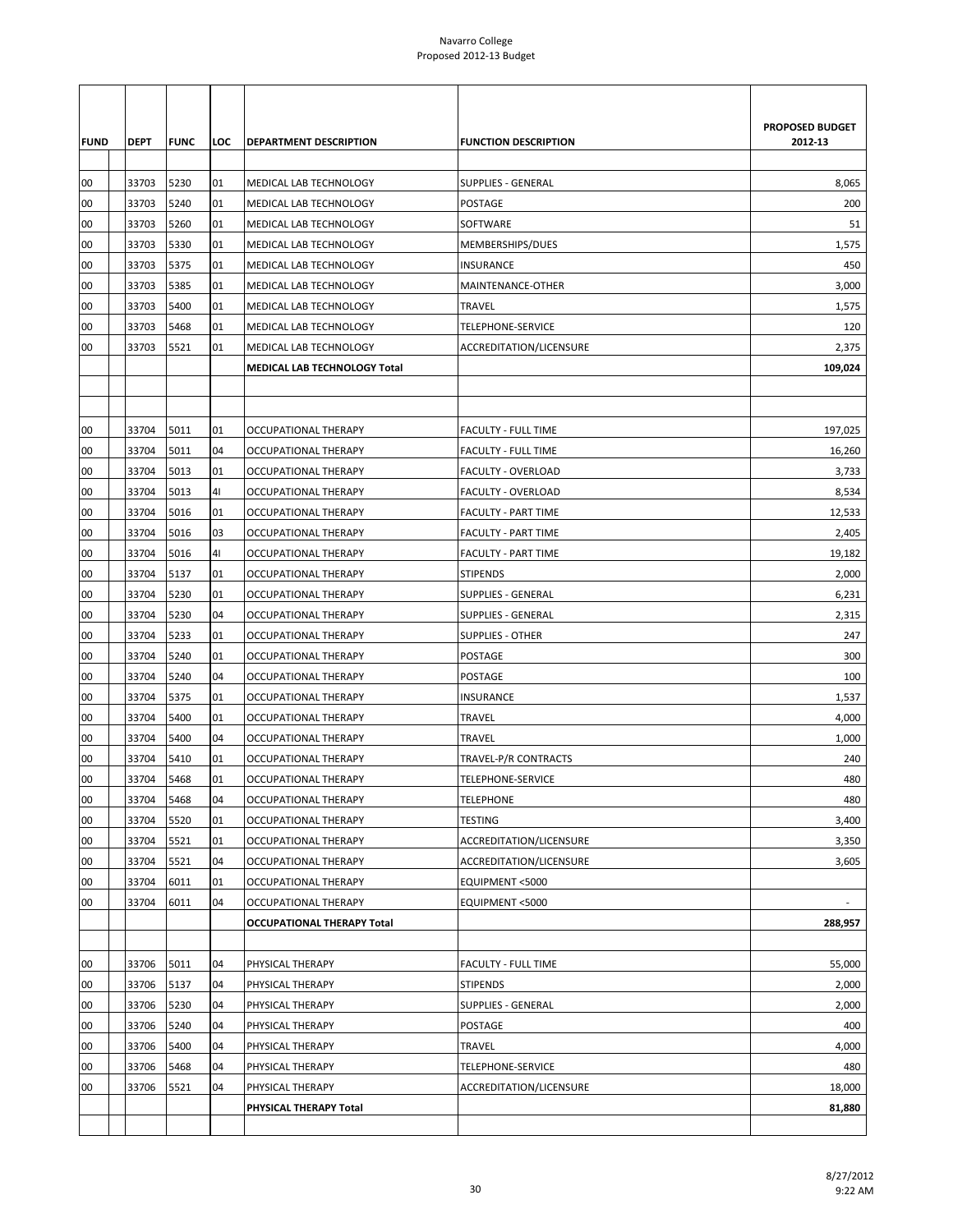|             |             |             |     |                                    |                             | <b>PROPOSED BUDGET</b> |
|-------------|-------------|-------------|-----|------------------------------------|-----------------------------|------------------------|
| <b>FUND</b> | <b>DEPT</b> | <b>FUNC</b> | LOC | <b>DEPARTMENT DESCRIPTION</b>      | <b>FUNCTION DESCRIPTION</b> | 2012-13                |
|             |             |             |     |                                    |                             |                        |
|             |             |             |     |                                    |                             |                        |
| 00          | 33705       | 5013        | 01  | MEDICAL LAB TECH - C. E.           | FACULTY - OVERLOAD          | 13,242                 |
| 00          | 33705       | 5016        | 01  | MEDICAL LAB TECH - C. E.           | <b>FACULTY - PART TIME</b>  | 1,883                  |
| 00          | 33705       | 5016        | 02  | MEDICAL LAB TECH - C. E.           | <b>FACULTY - PART TIME</b>  | 5,076                  |
| 00          | 33705       | 5230        | 01  | MEDICAL LAB TECH - C. E.           | <b>SUPPLIES - GENERAL</b>   | 1,100                  |
| 00          | 33705       | 5230        | 02  | MEDICAL LAB TECH - C. E.           | <b>SUPPLIES - GENERAL</b>   | 600                    |
| 00          | 33705       | 5375        | 01  | MEDICAL LAB TECH - C. E.           | INSURANCE                   | 500                    |
| 00          | 33705       | 5375        | 02  | MEDICAL LAB TECH - C. E.           | INSURANCE                   | 500                    |
| 00          | 33705       | 5410        | 02  | MEDICAL LAB TECH - C. E.           | TRAVEL-P/R CONTRACTS        | 250                    |
|             |             |             |     | MEDICAL LAB TECH - C. E. Total     |                             | 23,151                 |
|             |             |             |     |                                    |                             |                        |
|             |             |             |     |                                    |                             |                        |
| 00          | 33715       | 5011        | 03  | <b>MENTAL HEALTH - CE</b>          | <b>FACULTY - FULL TIME</b>  | 30,181                 |
| 00          | 33715       | 5016        | 03  | <b>MENTAL HEALTH - CE</b>          | <b>FACULTY - PART TIME</b>  | 4,414                  |
| 00          | 33715       | 5230        | 03  | <b>MENTAL HEALTH - CE</b>          | <b>SUPPLIES - GENERAL</b>   | 1,305                  |
| 00          | 33715       | 5420        | 03  | MENTAL HEALTH - CE                 | <b>WORKSHOPS</b>            | 10,000                 |
| 00          | 33715       | 6011        | 03  | <b>MENTAL HEALTH - CE</b>          | EQUIPMENT <5000             |                        |
|             |             |             |     | <b>MENTAL HEALTH - CE Total</b>    |                             | 45,900                 |
|             |             |             |     |                                    |                             |                        |
|             |             |             |     |                                    |                             |                        |
| 00          | 33716       | 5016        | 01  | OTHER HEALTH OCCUPATIONS-CE        | <b>FACULTY - PART TIME</b>  | 21,548                 |
| 00          | 33716       | 5016        | 02  | OTHER HEALTH OCCUPATIONS-CE        | FACULTY - PART TIME         | 23,645                 |
| 00          | 33716       | 5016        | 03  | OTHER HEALTH OCCUPATIONS-CE        | <b>FACULTY - PART TIME</b>  | 9,799                  |
| 00          | 33716       | 5230        | 01  | OTHER HEALTH OCCUPATIONS-CE        | SUPPLIES - GENERAL          | 1,000                  |
| 00          | 33716       | 5230        | 02  | OTHER HEALTH OCCUPATIONS-CE        | <b>SUPPLIES - GENERAL</b>   | 1,700                  |
| 00          | 33716       | 5230        | 03  | OTHER HEALTH OCCUPATIONS-CE        | <b>SUPPLIES - GENERAL</b>   | 500                    |
| 00          | 33716       | 5410        | 01  | OTHER HEALTH OCCUPATIONS-CE        | TRAVEL-P/R CONTRACTS        | 500                    |
| 00          | 33716       | 5410        | 02  | OTHER HEALTH OCCUPATIONS-CE        | TRAVEL-P/R CONTRACTS        | 1,600                  |
| 00          | 33716       | 5410        | 03  | OTHER HEALTH OCCUPATIONS-CE        | <b>TRAVEL-P/R CONTRACTS</b> | 150                    |
| 00          | 33716       | 5562        | 02  | <b>OTHER HEALTH OCCUPATIONS-CE</b> | <b>CONTRACT SER-OTHER</b>   | 1,000                  |
|             |             |             |     | OTHER HEALTH OCCUPATIONS-CE Total  |                             | 61,442                 |
|             |             |             |     |                                    |                             |                        |
|             |             |             |     |                                    |                             |                        |
| 00          | 33717       | 5016        | 02  | EMERGENCY MEDICAL-PARAMEDIC        | <b>FACULTY - PART TIME</b>  | 169,961                |
| 00          | 33717       | 5121        | 02  | EMERGENCY MEDICAL-PARAMEDIC        | <b>PROF - FULL TIME</b>     | 50,470                 |
| 00          | 33717       | 5126        | 02  | <b>EMERGENCY MEDICAL-PARAMEDIC</b> | <b>PROF - PART TIME</b>     | 31,885                 |
| 00          | 33717       | 5131        | 02  | EMERGENCY MEDICAL-PARAMEDIC        | SUPP - FULL TIME            | 12,153                 |
| 00          | 33717       | 5230        | 02  | EMERGENCY MEDICAL-PARAMEDIC        | SUPPLIES - GENERAL          | 1,890                  |
| 00          | 33717       | 5375        | 02  | EMERGENCY MEDICAL-PARAMEDIC        | <b>INSURANCE</b>            | 5,000                  |
| 00          | 33717       | 5385        | 02  | EMERGENCY MEDICAL-PARAMEDIC        | MAINTENANCE-OTHER           | 1,000                  |
| 00          | 33717       | 5400        | 02  | EMERGENCY MEDICAL-PARAMEDIC        | <b>TRAVEL</b>               | 3,085                  |
| 00          | 33717       | 5463        | 02  | EMERGENCY MEDICAL-PARAMEDIC        | <b>TELEPHONE - STIPEND</b>  | 960                    |
| 00          | 33717       | 5520        | 02  | EMERGENCY MEDICAL-PARAMEDIC        | TESTING                     | 6,000                  |
| 00          | 33717       | 5521        | 02  | EMERGENCY MEDICAL-PARAMEDIC        | ACCREDITATION/LICENSURE     | 5,000                  |
| 00          | 33717       | 5534        | 02  | EMERGENCY MEDICAL-PARAMEDIC        | DRUG TESTING                | 4,600                  |
| 00          | 33717       | 5562        | 02  | EMERGENCY MEDICAL-PARAMEDIC        | <b>CONTRACT SER-OTHER</b>   | 5,000                  |
| 00          | 33717       | 5571        | 02  | EMERGENCY MEDICAL-PARAMEDIC        | <b>BACKGROUND CHECKS</b>    | 550                    |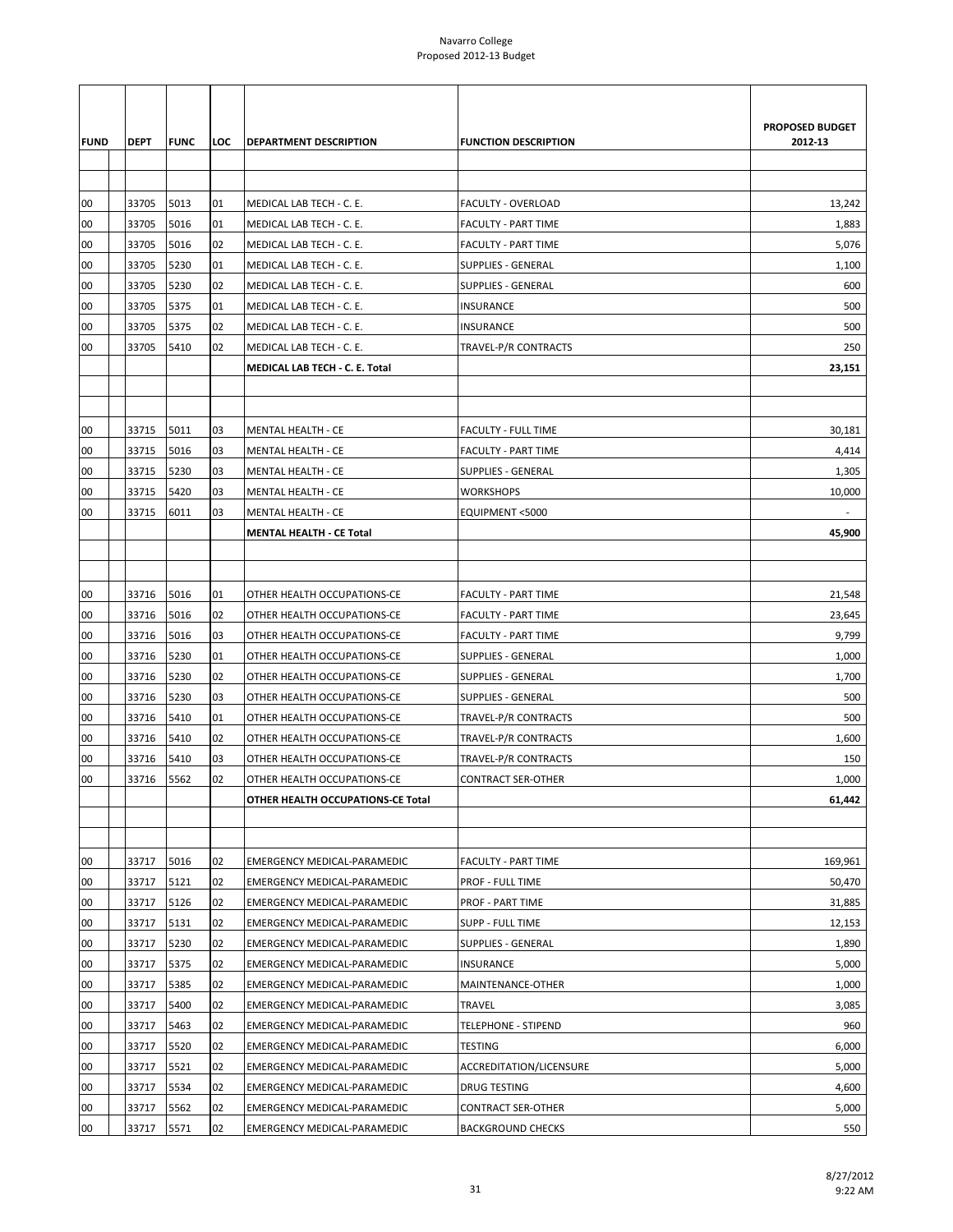|             |             |             |     |                                             |                                  | PROPOSED BUDGET |
|-------------|-------------|-------------|-----|---------------------------------------------|----------------------------------|-----------------|
| <b>FUND</b> | <b>DEPT</b> | <b>FUNC</b> | LOC | <b>DEPARTMENT DESCRIPTION</b>               | <b>FUNCTION DESCRIPTION</b>      | 2012-13         |
| 00          | 33717       | 5572        | 02  | EMERGENCY MEDICAL-PARAMEDIC                 | <b>STATE COURSE HOSTING FEES</b> | 300             |
|             |             |             |     | <b>EMERGENCY MEDICAL-PARAMEDIC Total</b>    |                                  | 297,854         |
|             |             |             |     |                                             |                                  |                 |
|             |             |             |     |                                             |                                  |                 |
| 00          | 33718       | 5016        | 01  | EMERGENCY MEDICAL (EMT) - C.E.              | <b>FACULTY - PART TIME</b>       | 1,655           |
| 00          | 33718       | 5016        | 02  | EMERGENCY MEDICAL (EMT) - C.E.              | <b>FACULTY - PART TIME</b>       | 10,839          |
| 00          | 33718       | 5016        | 03  | EMERGENCY MEDICAL (EMT) - C.E.              | <b>FACULTY - PART TIME</b>       | 265             |
| 00          | 33718       | 5230        | 01  | EMERGENCY MEDICAL (EMT) - C.E.              | SUPPLIES - GENERAL               | 1,450           |
| 00          | 33718       | 5230        | 02  | EMERGENCY MEDICAL (EMT) - C.E.              | SUPPLIES - GENERAL               | 200             |
| 00          | 33718       | 5410        | 01  | EMERGENCY MEDICAL (EMT) - C.E.              | TRAVEL-P/R CONTRACTS             | 100             |
| 00          | 33718       | 5410        | 03  | EMERGENCY MEDICAL (EMT) - C.E.              | TRAVEL-P/R CONTRACTS             | 100             |
| 00          | 33718       | 5533        | 02  | EMERGENCY MEDICAL (EMT) - C.E.              | <b>CPR CARDS</b>                 | 2,200           |
| 00          | 33718       | 5562        | 02  | EMERGENCY MEDICAL (EMT) - C.E.              | <b>CONTRACT SER-OTHER</b>        | 2,000           |
|             |             |             |     | <b>EMERGENCY MEDICAL (EMT) - C.E. Total</b> |                                  | 18,809          |
|             |             |             |     |                                             |                                  |                 |
|             |             |             |     |                                             |                                  |                 |
| 00          | 33801       | 5011        | 01  | MANAGEMENT                                  | <b>FACULTY - FULL TIME</b>       | 35,761          |
| 00          | 33801       | 5011        | 41  | MANAGEMENT                                  | <b>FACULTY - FULL TIME</b>       | 23,840          |
| 00          | 33801       | 5013        | 01  | MANAGEMENT                                  | FACULTY - OVERLOAD               | 1,239           |
| 00          | 33801       | 5013        | 02  | MANAGEMENT                                  | FACULTY - OVERLOAD               | 1,239           |
| 00          | 33801       | 5013        | 03  | MANAGEMENT                                  | FACULTY - OVERLOAD               | 2,374           |
| 00          | 33801       | 5013        | 41  | MANAGEMENT                                  | FACULTY - OVERLOAD               | 17,032          |
| 00          | 33801       | 5016        | 01  | MANAGEMENT                                  | <b>FACULTY - PART TIME</b>       | 15,063          |
| 00          | 33801       | 5016        | 02  | MANAGEMENT                                  | <b>FACULTY - PART TIME</b>       | 13,352          |
| 00          | 33801       | 5016        | 03  | MANAGEMENT                                  | <b>FACULTY - PART TIME</b>       | 6,400           |
| 00          | 33801       | 5016        | 04  | MANAGEMENT                                  | <b>FACULTY - PART TIME</b>       | 14,345          |
| 00          | 33801       | 5016        | 41  | MANAGEMENT                                  | <b>FACULTY - PART TIME</b>       | 46,452          |
| 00          | 33801       | 5137        | 01  | MANAGEMENT                                  | <b>STIPENDS</b>                  | 1,000           |
| 00          | 33801       | 5230        | 01  | MANAGEMENT                                  | SUPPLIES - GENERAL               | 1,222           |
| 00          | 33801       | 5230        | 02  | MANAGEMENT                                  | <b>SUPPLIES - GENERAL</b>        | 300             |
| 00          | 33801       | 5230        | 03  | MANAGEMENT                                  | <b>SUPPLIES - GENERAL</b>        | 150             |
| 00          | 33801       | 5230        | 04  | MANAGEMENT                                  | <b>SUPPLIES - GENERAL</b>        | 54              |
| 00          | 33801       | 5240        | 01  | MANAGEMENT                                  | POSTAGE                          | 50              |
| 00          | 33801       | 5385        | 01  | MANAGEMENT                                  | MAINTENANCE-OTHER                | 500             |
| 00          | 33801       | 5400        | 02  | MANAGEMENT                                  | TRAVEL                           | 1,100           |
| 00          | 33801       | 5400        | 03  | MANAGEMENT                                  | TRAVEL                           | 210             |
| 00          | 33801       | 5410        | 02  | MANAGEMENT                                  | TRAVEL-P/R CONTRACTS             | 1,275           |
| 00          | 33801       | 5410        | 03  | MANAGEMENT                                  | TRAVEL-P/R CONTRACTS             | 240             |
| 00          | 33801       | 5410        | 04  | MANAGEMENT                                  | TRAVEL-P/R CONTRACTS             | 240             |
| 00          | 33801       | 5468        | 01  | MANAGEMENT                                  | TELEPHONE-SERVICE                | 120             |
|             |             |             |     | <b>MANAGEMENT Total</b>                     |                                  | 183,558         |
|             |             |             |     |                                             |                                  |                 |
|             |             |             |     |                                             |                                  |                 |
| 00          | 33803       | 5016        | 01  | MANAGEMENT - C.E.                           | <b>FACULTY - PART TIME</b>       | 5,849           |
| 00          | 33803       | 5016        | 02  | MANAGEMENT - C.E.                           | <b>FACULTY - PART TIME</b>       | 4,414           |
| 00          | 33803       | 5230        | 02  | MANAGEMENT - C.E.                           | <b>SUPPLIES - GENERAL</b>        | 870             |
| 00          | 33803       | 5410        | 01  | MANAGEMENT - C.E.                           | TRAVEL-P/R CONTRACTS             | 250             |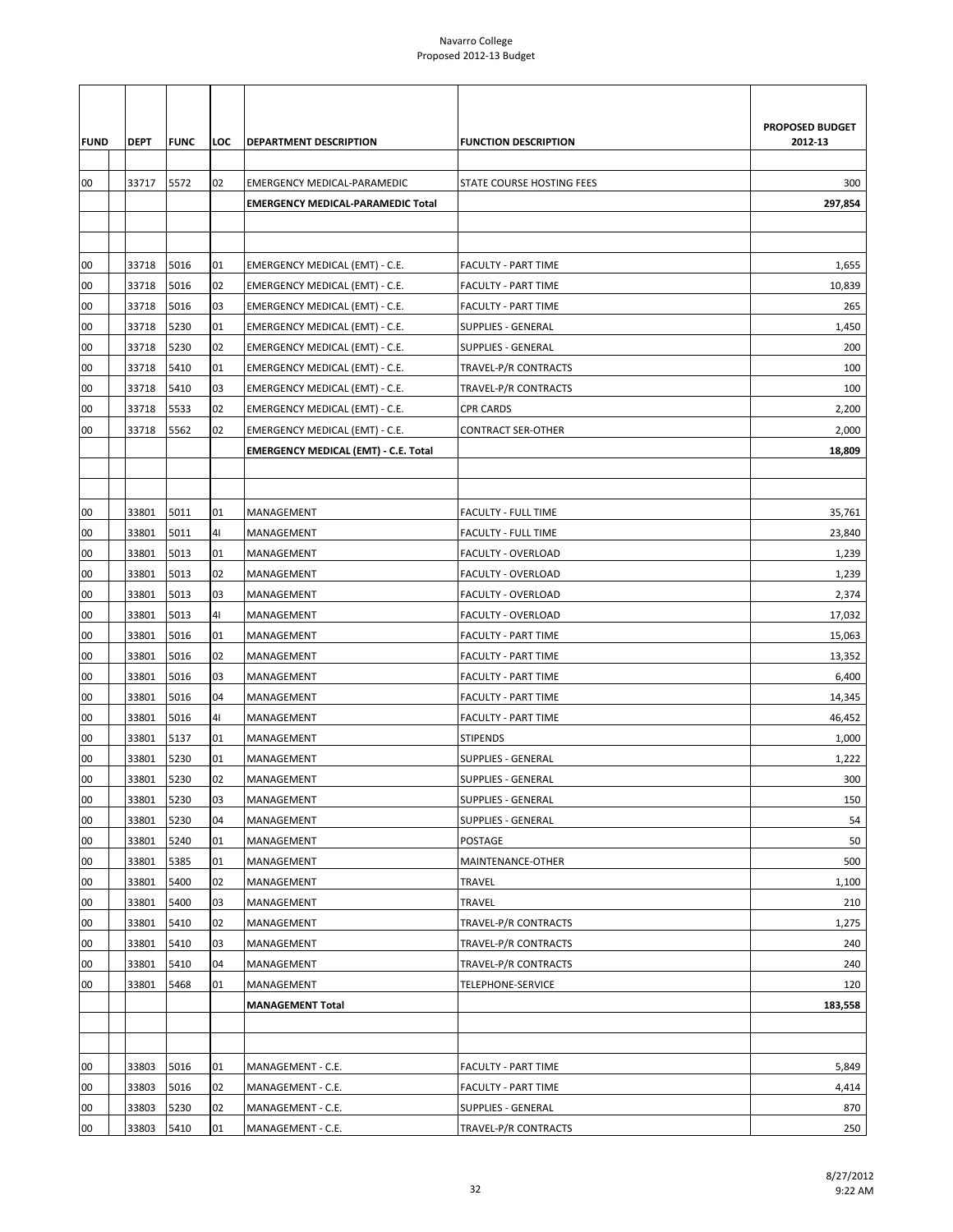| <b>FUND</b> | DEPT  | <b>FUNC</b> | LOC            | DEPARTMENT DESCRIPTION              | <b>FUNCTION DESCRIPTION</b> | <b>PROPOSED BUDGET</b><br>2012-13 |
|-------------|-------|-------------|----------------|-------------------------------------|-----------------------------|-----------------------------------|
|             |       |             |                | <b>MANAGEMENT - C.E. Total</b>      |                             | 11,383                            |
|             |       |             |                |                                     |                             |                                   |
|             |       |             |                |                                     |                             |                                   |
| 00          | 33901 | 5011        | 01             | OFFICE OCCUPATIONS - ACCTG          | <b>FACULTY - FULL TIME</b>  | 32,979                            |
| 00          | 33901 | 5011        | 41             | OFFICE OCCUPATIONS - ACCTG          | <b>FACULTY - FULL TIME</b>  | 21,986                            |
| 00          | 33901 | 5013        | 4 <sub>1</sub> | OFFICE OCCUPATIONS - ACCTG          | FACULTY - OVERLOAD          | 14,479                            |
| 00          | 33901 | 5016        | 01             | OFFICE OCCUPATIONS - ACCTG          | <b>FACULTY - PART TIME</b>  | 14,621                            |
| 00          | 33901 | 5016        | 02             | OFFICE OCCUPATIONS - ACCTG          | <b>FACULTY - PART TIME</b>  | 20,645                            |
| 00          | 33901 | 5016        | 04             | OFFICE OCCUPATIONS - ACCTG          | <b>FACULTY - PART TIME</b>  | 5,920                             |
|             |       |             | 03             | OFFICE OCCUPATIONS - ACCTG          | <b>FACULTY - PART TIME</b>  | 6,000                             |
| 00          | 33901 | 5016        | 4 <sub>1</sub> | OFFICE OCCUPATIONS - ACCTG          | <b>FACULTY - PART TIME</b>  | 41,290                            |
| 00          | 33901 | 5137        | 01             | OFFICE OCCUPATIONS - ACCTG          | <b>STIPENDS</b>             | 2,000                             |
| 00          | 33901 | 5230        | 01             | OFFICE OCCUPATIONS - ACCTG          | <b>SUPPLIES - GENERAL</b>   | 1,005                             |
| 00          | 33901 | 5230        | 02             | OFFICE OCCUPATIONS - ACCTG          | SUPPLIES - GENERAL          | 1,000                             |
| 00          | 33901 | 5400        | 01             | OFFICE OCCUPATIONS - ACCTG          | TRAVEL                      | 525                               |
| 00          | 33901 | 5410        | 02             | OFFICE OCCUPATIONS - ACCTG          | TRAVEL-P/R CONTRACTS        | 720                               |
| 00          | 33901 | 5410        | 04             | OFFICE OCCUPATIONS - ACCTG          | TRAVEL-P/R CONTRACTS        | 181                               |
| 00          | 33901 | 5468        | 01             | OFFICE OCCUPATIONS - ACCTG          | TELEPHONE-SERVICE           | 120                               |
|             |       |             |                | OFFICE OCCUPATIONS - ACCTG Total    |                             | 163,471                           |
|             |       |             |                |                                     |                             |                                   |
|             |       |             |                |                                     |                             |                                   |
| 00          | 33903 | 5011        | 01             | OFFICE OCCUPATIONS - CLERICAL       | <b>FACULTY - FULL TIME</b>  | 60,811                            |
| 00          | 33903 | 5011        | 02             | OFFICE OCCUPATIONS - CLERICAL       | <b>FACULTY - FULL TIME</b>  | 62,022                            |
| 00          | 33903 | 5011        | 03             | OFFICE OCCUPATIONS - CLERICAL       | <b>FACULTY - FULL TIME</b>  | 44,175                            |
| 00          | 33903 | 5013        | 01             | OFFICE OCCUPATIONS - CLERICAL       | FACULTY - OVERLOAD          | 1,103                             |
| 00          | 33903 | 5013        | 02             | OFFICE OCCUPATIONS - CLERICAL       | FACULTY - OVERLOAD          | 3,630                             |
| 00          | 33903 | 5013        | 03             | OFFICE OCCUPATIONS - CLERICAL       | FACULTY - OVERLOAD          | 2,133                             |
| 00          | 33903 | 5013        | 41             | OFFICE OCCUPATIONS - CLERICAL       | FACULTY - OVERLOAD          | 25,806                            |
| 00          | 33903 | 5016        | 01             | OFFICE OCCUPATIONS - CLERICAL       | <b>FACULTY - PART TIME</b>  | 33,034                            |
| 00          | 33903 | 5016        | 02             | OFFICE OCCUPATIONS - CLERICAL       | <b>FACULTY - PART TIME</b>  | 20,856                            |
| 00          | 33903 | 5016        | 03             | OFFICE OCCUPATIONS - CLERICAL       | <b>FACULTY - PART TIME</b>  | 45,463                            |
| 00          | 33903 | 5016        | 41             | OFFICE OCCUPATIONS - CLERICAL       | <b>FACULTY - PART TIME</b>  | 66,908                            |
| 00          | 33903 | 5137        | 01             | OFFICE OCCUPATIONS - CLERICAL       | STIPENDS                    | 2,000                             |
| 00          | 33903 | 5230        | 01             | OFFICE OCCUPATIONS - CLERICAL       | <b>SUPPLIES - GENERAL</b>   | 1,462                             |
| 00          | 33903 | 5230        | 02             | OFFICE OCCUPATIONS - CLERICAL       | <b>SUPPLIES - GENERAL</b>   | 1,950                             |
| 00          | 33903 | 5230        | 03             | OFFICE OCCUPATIONS - CLERICAL       | <b>SUPPLIES - GENERAL</b>   | 1,205                             |
| 00          | 33903 | 5240        | 01             | OFFICE OCCUPATIONS - CLERICAL       | POSTAGE                     | 200                               |
| 00          | 33903 | 5385        | 01             | OFFICE OCCUPATIONS - CLERICAL       | MAINTENANCE-OTHER           | 400                               |
| 00          | 33903 | 5410        | 01             | OFFICE OCCUPATIONS - CLERICAL       | TRAVEL-P/R CONTRACTS        | 240                               |
| 00          | 33903 | 5410        | 02             | OFFICE OCCUPATIONS - CLERICAL       | TRAVEL-P/R CONTRACTS        | 379                               |
| 00          | 33903 | 5468        | 01             | OFFICE OCCUPATIONS - CLERICAL       | TELEPHONE-SERVICE           | 360                               |
|             |       |             |                | OFFICE OCCUPATIONS - CLERICAL Total |                             | 374,137                           |
|             |       |             |                |                                     |                             |                                   |
|             |       |             |                |                                     |                             |                                   |
| 00          | 33904 | 5011        | 01             | OFFICE OCCUPATIONS-LEGAL ASST.      | FACULTY - FULL TIME         | 36,787                            |
| 00          | 33904 | 5011        | 41             | OFFICE OCCUPATIONS-LEGAL ASST.      | FACULTY - FULL TIME         | 24,525                            |
| 00          | 33904 | 5013        | 01             | OFFICE OCCUPATIONS-LEGAL ASST.      | <b>FACULTY - OVERLOAD</b>   | 1,652                             |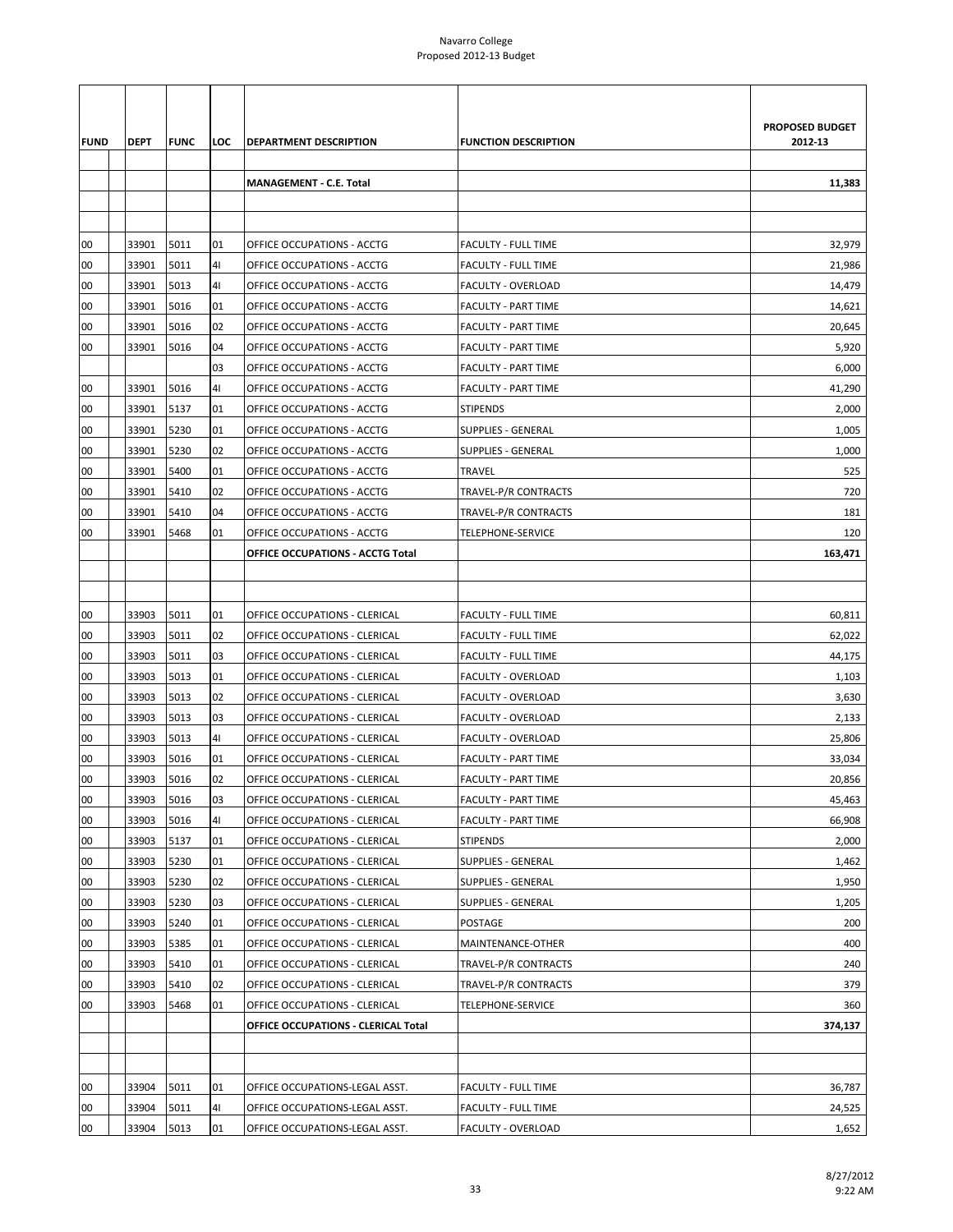|             |             |             |     |                                      |                             | PROPOSED BUDGET |
|-------------|-------------|-------------|-----|--------------------------------------|-----------------------------|-----------------|
| <b>FUND</b> | <b>DEPT</b> | <b>FUNC</b> | LOC | DEPARTMENT DESCRIPTION               | <b>FUNCTION DESCRIPTION</b> | 2012-13         |
|             |             |             |     |                                      |                             |                 |
| 00          | 33904       | 5013        | 41  | OFFICE OCCUPATIONS-LEGAL ASST.       | <b>FACULTY - OVERLOAD</b>   | 6,194           |
| 00          | 33904       | 5016        | 01  | OFFICE OCCUPATIONS-LEGAL ASST.       | <b>FACULTY - PART TIME</b>  | 5,471           |
| 00          | 33904       | 5016        | 02  | OFFICE OCCUPATIONS-LEGAL ASST.       | <b>FACULTY - PART TIME</b>  | 7,742           |
| 00          | 33904       | 5016        | 41  | OFFICE OCCUPATIONS-LEGAL ASST.       | <b>FACULTY - PART TIME</b>  | 19,613          |
| 00          | 33904       | 5137        | 01  | OFFICE OCCUPATIONS-LEGAL ASST.       | <b>STIPENDS</b>             | 2,000           |
| 00          | 33904       | 5230        | 01  | OFFICE OCCUPATIONS-LEGAL ASST.       | <b>SUPPLIES - GENERAL</b>   | 538             |
| 00          | 33904       | 5230        | 02  | OFFICE OCCUPATIONS-LEGAL ASST.       | <b>SUPPLIES - GENERAL</b>   | 300             |
| 00          | 33904       | 5240        | 01  | OFFICE OCCUPATIONS-LEGAL ASST.       | POSTAGE                     | 50              |
| 00          | 33904       | 5400        | 01  | OFFICE OCCUPATIONS-LEGAL ASST.       | TRAVEL                      | 38              |
| 00          | 33904       | 5410        | 02  | OFFICE OCCUPATIONS-LEGAL ASST.       | TRAVEL-P/R CONTRACTS        | 917             |
| 00          | 33904       | 5468        | 01  | OFFICE OCCUPATIONS-LEGAL ASST.       | TELEPHONE-SERVICE           | 120             |
|             |             |             |     | OFFICE OCCUPATIONS-LEGAL ASST. Total |                             | 105,947         |
|             |             |             |     |                                      |                             |                 |
|             |             |             |     |                                      |                             |                 |
| 00          | 34001       | 5011        | 01  | MULTIMEDIA                           | <b>FACULTY - FULL TIME</b>  | 47,784          |
| 00          | 34001       | 5013        | 01  | <b>MULTIMEDIA</b>                    | <b>FACULTY - OVERLOAD</b>   | 8,571           |
| 00          | 34001       | 5016        | 01  | <b>MULTIMEDIA</b>                    | <b>FACULTY - PART TIME</b>  | 9,600           |
| 00          | 34001       | 5016        | 41  | MULTIMEDIA                           | <b>FACULTY - PART TIME</b>  | 5,161           |
| 00          | 34001       | 5137        | 01  | MULTIMEDIA                           | <b>STIPENDS</b>             | 1,000           |
| 00          | 34001       | 5230        | 01  | <b>MULTIMEDIA</b>                    | <b>SUPPLIES - GENERAL</b>   | 422             |
| 00          | 34001       | 5240        | 01  | <b>MULTIMEDIA</b>                    | <b>POSTAGE</b>              | 50              |
| 00          | 34001       | 5468        | 01  | <b>MULTIMEDIA</b>                    | <b>TELEPHONE-SERVICE</b>    | 121             |
|             |             |             |     | <b>MULTIMEDIA Total</b>              |                             | 72,709          |
|             |             |             |     |                                      |                             |                 |
|             |             |             |     |                                      |                             |                 |
| 00          | 34051       | 5016        | 01  | OIL AND GAS TECHNOLOGY - CE          | <b>FACULTY - PART TIME</b>  | 5,297           |
| 00          | 34051       | 5410        | 01  | OIL AND GAS TECHNOLOGY - CE          | <b>TRAVEL-P/R CONTRACTS</b> | 400             |
|             |             |             |     | OIL AND GAS TECHNOLOGY - CE Total    |                             | 5,697           |
|             |             |             |     |                                      |                             |                 |
|             |             |             |     |                                      |                             |                 |
| 00          | 34052       | 5011        | 01  | OIL AND GAS TECHNOLOGY               | <b>FACULTY - FULL TIME</b>  | 120,599         |
| 00          | 34052       | 5013        | 01  | OIL AND GAS TECHNOLOGY               | FACULTY - OVERLOAD          | 11,954          |
| 00          | 34052       | 5016        | 01  | OIL AND GAS TECHNOLOGY               | <b>FACULTY - PART TIME</b>  | 54,731          |
| 00          | 34052       | 5016        | 41  | OIL AND GAS TECHNOLOGY               | FACULTY - PART TIME         | 9,600           |
| 00          | 34052       | 5136        | 01  | OIL AND GAS TECHNOLOGY               | <b>SUPP - PART TIME</b>     | 4,566           |
| 00          | 34052       | 5137        | 01  | OIL AND GAS TECHNOLOGY               | <b>STIPENDS</b>             | 2,000           |
| 00          | 34052       | 5230        | 01  | OIL AND GAS TECHNOLOGY               | <b>SUPPLIES - GENERAL</b>   | 8,861           |
| 00          | 34052       | 5240        | 01  | OIL AND GAS TECHNOLOGY               | POSTAGE                     | 25              |
| 00          | 34052       | 5384        | 01  | OIL AND GAS TECHNOLOGY               | MAINTENANCE-COPIERS         | 2,604           |
| 00          | 34052       | 5400        | 01  | OIL AND GAS TECHNOLOGY               | TRAVEL                      | 874             |
| 00          | 34052       | 5410        | 01  | OIL AND GAS TECHNOLOGY               | TRAVEL-P/R CONTRACTS        | 1,018           |
| 00          | 34052       | 5465        | 01  | OIL AND GAS TECHNOLOGY               | TELEPHONE-DED LINES         | 3,150           |
| 00          | 34052       | 5468        | 01  | OIL AND GAS TECHNOLOGY               | TELEPHONE-SERVICE           | 1,620           |
|             |             |             |     | OIL AND GAS TECHNOLOGY Total         |                             | 221,602         |
|             |             |             |     |                                      |                             |                 |
| 00          | 34053       | 5011        | 01  | INDUSTRIAL MAINTENANCE TECH          | FACULTY - FULL TIME         | 60,000          |
| 00          | 34053       | 5016        | 01  | INDUSTRIAL MAINTENANCE TECH          | <b>FACULTY - PART TIME</b>  | 19,199          |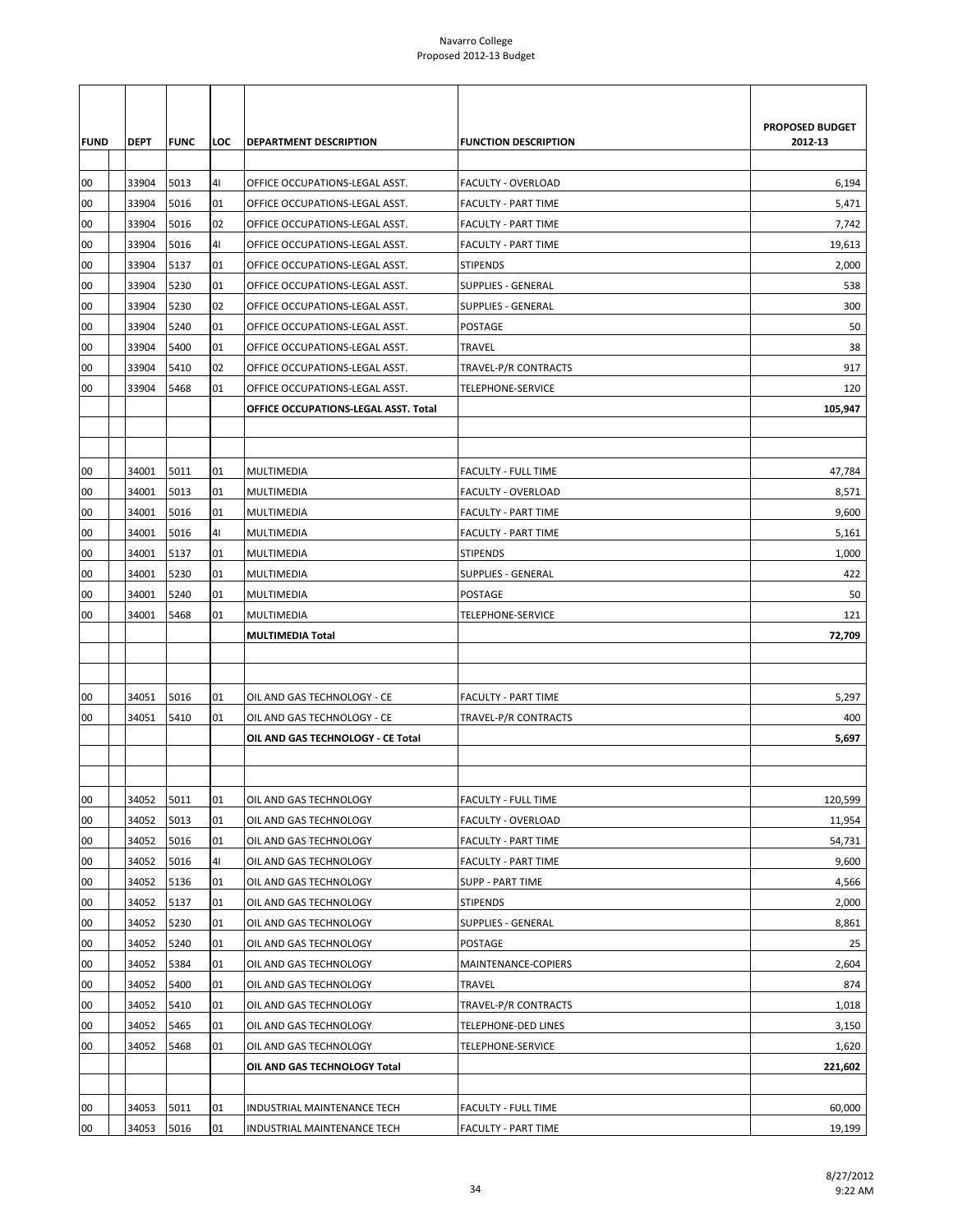|             |                |              |          |                                              |                                           | PROPOSED BUDGET |
|-------------|----------------|--------------|----------|----------------------------------------------|-------------------------------------------|-----------------|
| <b>FUND</b> | DEPT           | <b>FUNC</b>  | LOC      | DEPARTMENT DESCRIPTION                       | <b>FUNCTION DESCRIPTION</b>               | 2012-13         |
| 00          | 34053          | 5016         | 03       | INDUSTRIAL MAINTENANCE TECH                  | <b>FACULTY - PART TIME</b>                | 16,000          |
| 00          | 34053          | 5230         | 01       | INDUSTRIAL MAINTENANCE TECH                  | <b>SUPPLIES - GENERAL</b>                 | 1,757           |
|             |                |              |          | INDUSTRIAL MAINTENANCE TECH Total            |                                           | 96,956          |
|             |                |              |          |                                              |                                           |                 |
| 00          | 34054          | 5230         | 01       | INDUSTRIAL MAINTENANCE - CE                  | <b>SUPPLIES - GENERAL</b>                 | 300             |
|             |                |              |          | INDUSTRIAL MAINTENANCE TECH Total            |                                           | 300             |
|             |                |              |          |                                              |                                           |                 |
| 00          | 34055          | 5011         | 01       | AG-TECH - DIESEL MECH.                       | <b>FACULTY - FULL TIME</b>                | 129,970         |
| 00          | 34055          | 5137         | 01       | AG-TECH - DIESEL MECH.                       | <b>STIPENDS</b>                           | 2,000           |
| 00          | 34055          | 5230         | 01       | AG-TECH - DIESEL MECH.                       | <b>SUPPLIES - GENERAL</b>                 | 3,076           |
| 00          | 34055          | 5240         | 01       | AG-TECH - DIESEL MECH.                       | <b>POSTAGE</b>                            | 1,000           |
| 00          | 34055          | 5244         | 01       | AG-TECH - DIESEL MECH.                       | <b>COLLEGE FARM MGMT</b>                  | 2,000           |
| 00          | 34055          | 5375         | 01       | AG-TECH - DIESEL MECH.                       | <b>INSURANCE</b>                          | 1,000           |
| 00          | 34055          | 5385         | 01       | AG-TECH - DIESEL MECH.                       | MAINTENANCE-OTHER                         | 3,500           |
| 00          | 34055          | 5400         | 01       | AG-TECH - DIESEL MECH.                       | TRAVEL                                    | 3,560           |
| 00          | 34055          | 5468         | 01       | AG-TECH - DIESEL MECH.                       | TELEPHONE-SERVICE                         | 600             |
|             |                |              |          | AG-TECH - DIESEL MECH. Total                 |                                           | 146,706         |
|             |                |              |          |                                              |                                           |                 |
| 00          | 34060          | 5016         | 02       | FIRE PROTECTION TECH                         | <b>FACULTY - PART TIME</b>                | 77,243          |
| 00          | 34060          | 5016         | 41       | FIRE PROTECTION TECH                         | <b>FACULTY - PART TIME</b>                | 16,129          |
| 00          | 34060          | 5121         | 02       | FIRE PROTECTION TECH                         | <b>PROF - FULL TIME</b>                   |                 |
| 00          | 34060          | 5126         | 02       | FIRE PROTECTION TECH                         | <b>PROF - PART TIME</b>                   | 60,000          |
| 00          | 34060          | 5131         | 02       | FIRE PROTECTION TECH                         | <b>SUPP - FULL TIME</b>                   | 12,153          |
| 00          | 34060          | 5220         | 02       | FIRE PROTECTION TECH                         | FUEL AND OIL                              | 600             |
| 00          | 34060          | 5230         | 02       | FIRE PROTECTION TECH                         | <b>SUPPLIES - GENERAL</b>                 | 3,350           |
| 00          | 34060          | 5240         | 01       | FIRE PROTECTION TECH                         | POSTAGE                                   | 600             |
| 00          | 34060          | 5375         | 02       | FIRE PROTECTION TECH                         | <b>INSURANCE</b>                          | 1,700           |
| 00          | 34060          | 5385         | 02       | FIRE PROTECTION TECH                         | MAINTENANCE-OTHER                         | 3,500           |
| 00          | 34060          | 5387         | 02       | FIRE PROTECTION TECH                         | MAINTENANCE-EQUIPMENT                     | 2,000           |
| 00          | 34060          | 5400         | 02       | FIRE PROTECTION TECH                         | <b>TRAVEL</b>                             | 215             |
| 00          | 34060<br>34060 | 5463         | 02<br>02 | FIRE PROTECTION TECH                         | <b>TELEPHONE - STIPEND</b><br>TESTING     | 480             |
| 00<br>00    | 34060          | 5520<br>5534 | 02       | FIRE PROTECTION TECH                         |                                           | 4,930           |
| 00          | 34060          | 5562         | 02       | FIRE PROTECTION TECH<br>FIRE PROTECTION TECH | DRUG TESTING<br><b>CONTRACT SER-OTHER</b> | 1,700           |
| 00          | 34060          | 5571         | 02       | FIRE PROTECTION TECH                         | <b>BACKGROUND CHECKS</b>                  | 175             |
| 00          | 34060          | 5572         | 02       | FIRE PROTECTION TECH                         | STATE COURSE HOSTING FEES                 | 325             |
| 00          | 34060          | 6011         | 02       | FIRE PROTECTION TECH                         | EQUIPMENT <5000                           | $\sim$          |
| 00          | 34060          | 5583         | 02       | FIRE PROTECTION TECH                         | RENTAL - OTHER                            | 3,100           |
|             |                |              |          | FIRE PROTECTION TECH Total                   |                                           | 188,200         |
|             |                |              |          |                                              |                                           |                 |
| 00          | 34061          | 5016         | 02       | FIRE PROTECTION TECH-CE                      | <b>FACULTY - PART TIME</b>                | 2,979           |
| 00          | 34061          | 5230         | 02       | FIRE PROTECTION TECH-CE                      | <b>SUPPLIES - GENERAL</b>                 | 435             |
|             |                |              |          | FIRE PROTECTION TECH-CE Total                |                                           | 3,414           |
|             |                |              |          |                                              |                                           |                 |
| 00          | 34101          | 5016         | 04       | REAL ESTATE - C.E.                           | <b>FACULTY - PART TIME</b>                | 1,655           |
|             |                |              |          | REAL ESTATE - C.E. Total                     |                                           | 1,655           |
|             |                |              |          |                                              |                                           |                 |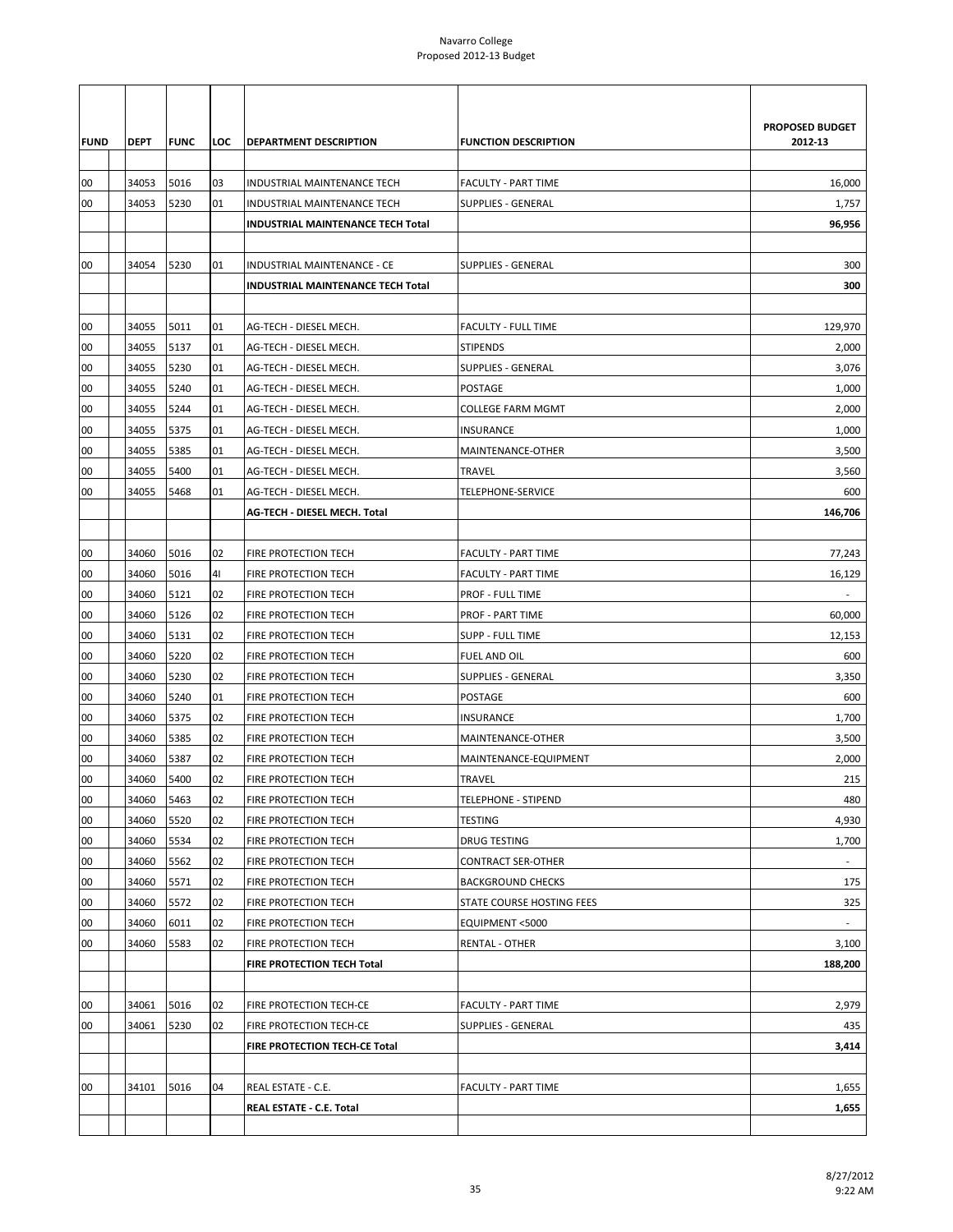| <b>FUND</b> | DEPT           | <b>FUNC</b>  | LOC      | DEPARTMENT DESCRIPTION                           | <b>FUNCTION DESCRIPTION</b>                | PROPOSED BUDGET<br>2012-13 |
|-------------|----------------|--------------|----------|--------------------------------------------------|--------------------------------------------|----------------------------|
| 00          | 40200          | 5121         | 01       | <b>ACADEMIC VICE PRESIDENT</b>                   | <b>PROF - FULL TIME</b>                    | 106,000                    |
| 00          | 40200          | 5131         | 01       | ACADEMIC VICE PRESIDENT                          | <b>SUPP - FULL TIME</b>                    | 34,668                     |
| 00          | 40200          | 5230         | 01       | ACADEMIC VICE PRESIDENT                          | SUPPLIES - GENERAL                         | 5,429                      |
| 00          | 40200          | 5240         | 01       | ACADEMIC VICE PRESIDENT                          | POSTAGE                                    | 250                        |
| 00          | 40200          | 5353         | 01       | ACADEMIC VICE PRESIDENT                          | <b>RESERVE</b>                             | 300,000                    |
| 00          | 40200          | 5384         | 01       | <b>ACADEMIC VICE PRESIDENT</b>                   | MAINTENANCE-COPIERS                        | 1,500                      |
| 00          | 40200          | 5400         | 01       | ACADEMIC VICE PRESIDENT                          | TRAVEL                                     | 8,638                      |
| 00          | 40200          | 5410         | 01       | ACADEMIC VICE PRESIDENT                          | TRAVEL-P/R CONTRACTS                       | 2,733                      |
| 00          | 40200          | 5411         | 01       | ACADEMIC VICE PRESIDENT                          | TRAVEL - STAFF COMPETITIVE                 | 25,000                     |
| 00          | 40200          | 5463         | 01       | ACADEMIC VICE PRESIDENT                          | <b>TELEPHONE - STIPEND</b>                 | 320                        |
| 00          | 40200          | 5468         | 01       | <b>ACADEMIC VICE PRESIDENT</b>                   | TELEPHONE-SERVICE                          | 2,460                      |
| 00          | 40200          | 5999         | 01       | <b>ACADEMIC VICE PRESIDENT</b>                   | CONTINGENCY                                | 10,000                     |
| 00          | 40200          | 6011         | 01       | ACADEMIC VICE PRESIDENT                          | EQUIPMENT <5000                            | 100,000                    |
|             |                |              |          | <b>ACADEMIC VICE PRESIDENT Total</b>             |                                            | 596,998                    |
| 00          | 40225          | 5121         | 01       | ON-LNE & MEDIA INTEGRATION                       | <b>PROF - FULL TIME</b>                    | 66.529                     |
| 00          | 40225          | 5131         | 01       | ON-LNE & MEDIA INTEGRATION                       | <b>SUPP - FULL TIME</b>                    | 89,211                     |
| 00          | 40225          | 5131         | 02       | ON-LNE & MEDIA INTEGRATION                       | <b>SUPP - FULL TIME</b>                    | 43,303                     |
| 00          | 40225          | 5136         | 01       | ON-LNE & MEDIA INTEGRATION                       | <b>SUPP - PART TIME</b>                    | 16,414                     |
| 00          | 40225          | 5230         | 01       | ON-LNE & MEDIA INTEGRATION                       | <b>SUPPLIES - GENERAL</b>                  | 2,700                      |
| 00          | 40225          | 5230         | 02       | ON-LNE & MEDIA INTEGRATION                       | <b>SUPPLIES - GENERAL</b>                  | 200                        |
| 00          | 40225          | 5240         | 01       | ON-LNE & MEDIA INTEGRATION                       | <b>POSTAGE</b>                             | 100                        |
| 00          | 40225          | 5260         | 01       | ON-LNE & MEDIA INTEGRATION                       | SOFTWARE                                   | 9,300                      |
| 00          | 40225          | 5310         | 01       | ON-LNE & MEDIA INTEGRATION                       | TELECOURSE INSTRUCTION                     | 4,000                      |
| 00          | 40225          | 5385         | 01       | ON-LNE & MEDIA INTEGRATION                       | MAINTENANCE-OTHER                          | 1,700                      |
| 00          | 40225          | 5385         | 02       | ON-LNE & MEDIA INTEGRATION                       | MAINTENANCE-OTHER                          | 300                        |
| 00          | 40225          | 5400         | 01       | ON-LNE & MEDIA INTEGRATION                       | <b>TRAVEL</b>                              | 1,500                      |
| 00          | 40225          | 5400         | 02       | ON-LNE & MEDIA INTEGRATION                       | TRAVEL                                     | 500                        |
| 00          | 40225          | 5463         | 01       | ON-LNE & MEDIA INTEGRATION                       | <b>TELEPHONE - STIPEND</b>                 | 480                        |
| 00          | 40225          | 5465         | 01       | ON-LNE & MEDIA INTEGRATION                       | <b>TELEPHONE-DED LINES</b>                 | 3,800                      |
| 00          | 40225          | 5468         | 01       | ON-LNE & MEDIA INTEGRATION                       | TELEPHONE-SERVICE                          | 1,093                      |
|             |                |              |          | ON-LNE & MEDIA INTEGRATION Total                 |                                            | 241,130                    |
|             |                |              |          |                                                  |                                            |                            |
| 00          | 40250          | 5121         | 02       | PRESIDENT ELLIS COUNTY                           | PROF - FULL TIME                           | 162,680                    |
| 00          | 40250          | 5126         | 02<br>02 | PRESIDENT ELLIS COUNTY                           | PROF - PART TIME                           | 6,000                      |
| 00<br>00    | 40250<br>40250 | 5131<br>5137 | 02       | PRESIDENT ELLIS COUNTY<br>PRESIDENT ELLIS COUNTY | <b>SUPP - FULL TIME</b><br><b>STIPENDS</b> | 78,693<br>7,000            |
|             |                |              |          | PRESIDENT ELLIS COUNTY                           |                                            |                            |
| 00<br>00    | 40250          | 5230<br>5240 | 02<br>02 |                                                  | SUPPLIES - GENERAL<br>POSTAGE              | 4,562<br>358               |
| 00          | 40250<br>40250 |              | 02       | PRESIDENT ELLIS COUNTY                           |                                            |                            |
| 00          | 40250          | 5384<br>5385 | 02       | PRESIDENT ELLIS COUNTY<br>PRESIDENT ELLIS COUNTY | MAINTENANCE-COPIERS<br>MAINTENANCE-OTHER   | 24,600<br>100              |
| 00          | 40250          | 5400         | 02       | PRESIDENT ELLIS COUNTY                           | <b>TRAVEL</b>                              | 6,841                      |
| 00          | 40250          | 5410         | 02       | PRESIDENT ELLIS COUNTY                           | TRAVEL-P/R CONTRACTS                       | 4,000                      |
| 00          | 40250          | 5468         | 02       | PRESIDENT ELLIS COUNTY                           | TELEPHONE-SERVICE                          | 3,600                      |
| 00          | 40250          | 5999         | 02       | PRESIDENT ELLIS COUNTY                           | CONTINGENCY                                | 20,000                     |
|             |                |              |          | PRESIDENT ELLIS COUNTY Total                     |                                            | 318,434                    |
|             |                |              |          |                                                  |                                            |                            |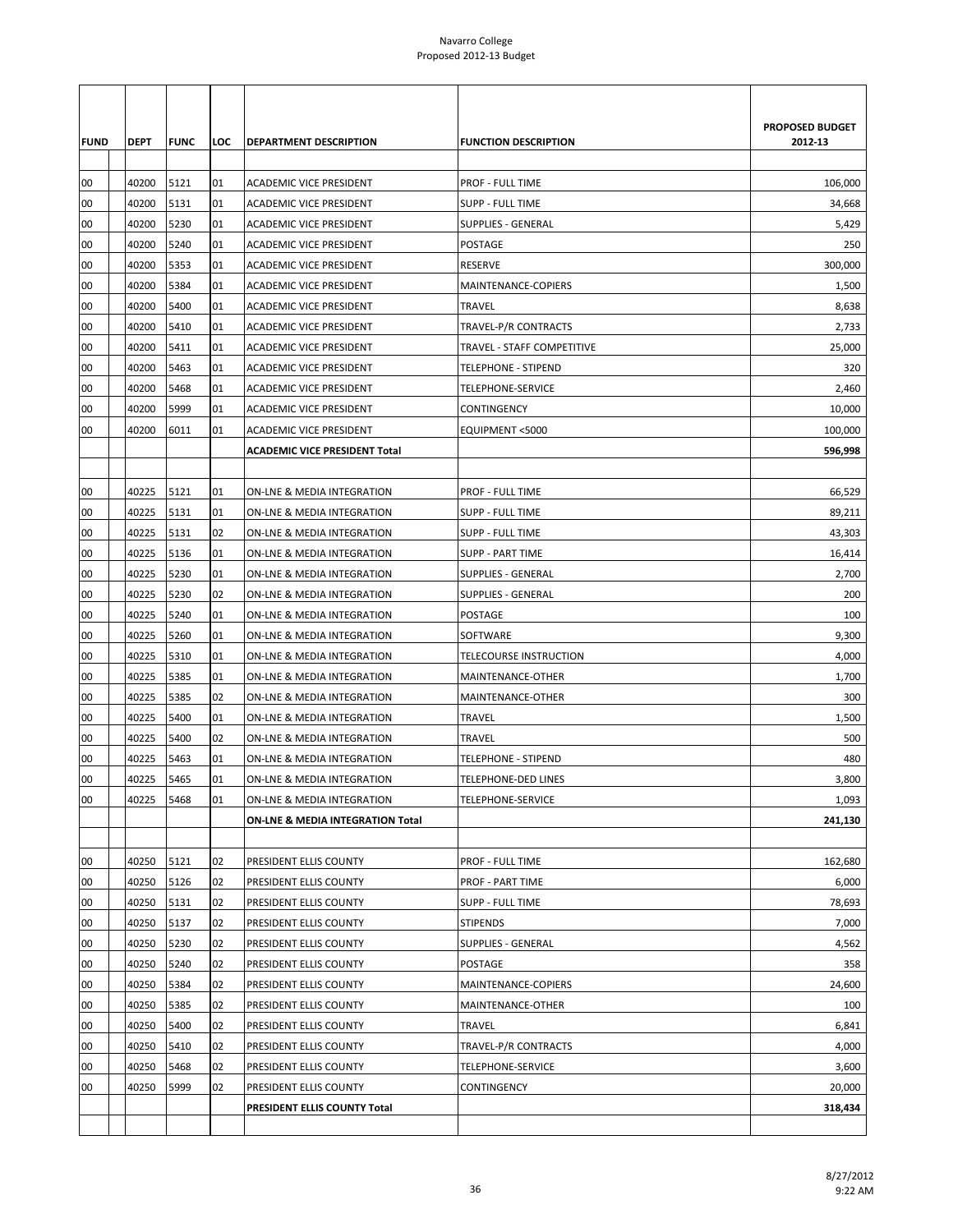| <b>FUND</b> | DEPT  | <b>FUNC</b> | LOC | <b>DEPARTMENT DESCRIPTION</b>            | <b>FUNCTION DESCRIPTION</b> | PROPOSED BUDGET<br>2012-13 |
|-------------|-------|-------------|-----|------------------------------------------|-----------------------------|----------------------------|
| 00          | 40302 | 5121        | 01  | <b>DEAN - ACADEMIC SERVICES</b>          | <b>PROF - FULL TIME</b>     | 83,528                     |
| 00          | 40302 | 5121        | 02  | DEAN - ACADEMIC SERVICES                 | <b>PROF - FULL TIME</b>     | 77,906                     |
| 00          | 40302 | 5121        | 03  | DEAN - ACADEMIC SERVICES                 | PROF - FULL TIME            | 77,250                     |
| 00          | 40302 | 5121        | 04  | DEAN - ACADEMIC SERVICES                 | <b>PROF - FULL TIME</b>     | 82,262                     |
| 00          | 40302 | 5126        | 01  | DEAN - ACADEMIC SERVICES                 | <b>PROF - PART TIME</b>     | 19,413                     |
| 00          | 40302 | 5131        | 01  | <b>DEAN - ACADEMIC SERVICES</b>          | <b>SUPP - FULL TIME</b>     | 25,070                     |
| 00          | 40302 | 5131        | 02  | DEAN - ACADEMIC SERVICES                 | <b>SUPP - FULL TIME</b>     | 22,734                     |
| 00          | 40302 | 5131        | 04  | DEAN - ACADEMIC SERVICES                 | SUPP - FULL TIME            | 31,540                     |
| 00          | 40302 | 5136        | 04  | DEAN - ACADEMIC SERVICES                 | <b>SUPP - FULL TIME</b>     | 50,068                     |
| 00          | 40302 | 5137        | 01  | DEAN - ACADEMIC SERVICES                 | <b>SUPP - PART TIME</b>     | 19,392                     |
| 00          | 40302 | 5151        | 01  | DEAN - ACADEMIC SERVICES                 | <b>STIPENDS</b>             | 3,000                      |
| 00          | 40302 | 5230        | 01  | DEAN - ACADEMIC SERVICES                 | <b>TEXAS WORK STUDY</b>     | 49,158                     |
| 00          | 40302 | 5230        | 02  | DEAN - ACADEMIC SERVICES                 | <b>SUPPLIES - GENERAL</b>   | 3,555                      |
| 00          | 40302 | 5230        | 03  | DEAN - ACADEMIC SERVICES                 | SUPPLIES - GENERAL          | 3,129                      |
| 00          | 40302 | 5230        | 04  | DEAN - ACADEMIC SERVICES                 | POSTAGE                     | 1,000                      |
| 00          | 40302 | 5240        | 01  | DEAN - ACADEMIC SERVICES                 | <b>SUPPLIES - GENERAL</b>   | 932                        |
| 00          | 40302 | 5240        | 04  | DEAN - ACADEMIC SERVICES                 | POSTAGE                     | 650                        |
| 00          | 40302 | 5384        | 01  | DEAN - ACADEMIC SERVICES                 | MAINTENANCE-COPIERS         | 547                        |
| 00          | 40302 | 5384        | 03  | DEAN - ACADEMIC SERVICES                 | MAINTENANCE-COPIERS         | 13,000                     |
| 00          | 40302 | 5384        | 04  | DEAN - ACADEMIC SERVICES                 | MAINTENANCE-COPIERS         | 5,667                      |
| 00          | 40302 | 5385        | 04  | DEAN - ACADEMIC SERVICES                 | MAINTENANCE-OTHER           | 1,049                      |
| 00          | 40302 | 5400        | 01  | DEAN - ACADEMIC SERVICES                 | TRAVEL                      | 1,879                      |
| 00          | 40302 | 5400        | 02  | DEAN - ACADEMIC SERVICES                 | TRAVEL                      | 338                        |
| 00          | 40302 | 5400        | 03  | DEAN - ACADEMIC SERVICES                 | TRAVEL                      | 2,100                      |
| 00          | 40302 | 5400        | 04  | DEAN - ACADEMIC SERVICES                 | TRAVEL                      | 2,455                      |
| 00          | 40302 | 5410        | 03  | DEAN - ACADEMIC SERVICES                 | TRAVEL-P/R CONTRACTS        | 4,000                      |
| 00          | 40302 | 5410        | 04  | DEAN - ACADEMIC SERVICES                 | TRAVEL-P/R CONTRACTS        | 4,500                      |
| 00          | 40302 | 5463        | 01  | DEAN - ACADEMIC SERVICES                 | TELEPHONE - STIPEND         | 480                        |
| 00          | 40302 | 5463        | 02  | DEAN - ACADEMIC SERVICES                 | <b>TELEPHONE - STIPEND</b>  | 480                        |
| 00          | 40302 | 5463        | 03  | DEAN - ACADEMIC SERVICES                 | <b>TELEPHONE - STIPEND</b>  | 480                        |
| 00          | 40302 | 5463        | 04  | DEAN - ACADEMIC SERVICES                 | TELEPHONE - STIPEND         | 480                        |
| 00          | 40302 | 5468        | 01  | DEAN - ACADEMIC SERVICES                 | TELEPHONE-SERVICE           | 480                        |
| 00          | 40302 | 5468        | 04  | DEAN - ACADEMIC SERVICES                 | TELEPHONE-SERVICE           | 520                        |
|             |       |             |     | <b>DEAN - ACADEMIC SERVICES Total</b>    |                             | 589,042                    |
| 00          | 40303 | 5121        | 01  | ASSISTANT DEAN - HUMANITIES              | <b>PROF - FULL TIME</b>     | 63,860                     |
| 00          | 40303 | 5230        | 01  | ASSISTANT DEAN - HUMANITIES              | <b>SUPPLIES - GENERAL</b>   | 548                        |
| 00          | 40303 | 5240        | 01  | ASSISTANT DEAN - HUMANITIES              | POSTAGE                     | 100                        |
| 00          | 40303 | 5400        | 01  | ASSISTANT DEAN - HUMANITIES              | TRAVEL                      | 1,575                      |
| 00          | 40303 | 5463        | 01  | ASSISTANT DEAN - HUMANITIES              | TELEPHONE - STIPEND         | 480                        |
| 00          | 40303 | 5468        | 01  | ASSISTANT DEAN - HUMANITIES              | TELEPHONE-SERVICE           | 240                        |
|             |       |             |     | <b>ASSISTANT DEAN - HUMANITIES Total</b> |                             | 66,803                     |
|             |       |             |     |                                          |                             |                            |
| 00          | 40304 | 5121        | 01  | ASS'T DEAN-ARTS & SCIENCES               | PROF - FULL TIME            | 66,351                     |
| 00          | 40304 | 5131        | 01  | ASS'T DEAN-ARTS & SCIENCES               | <b>SUPP - FULL TIME</b>     | 21,305                     |
| 00          | 40304 | 5230        | 01  | ASS'T DEAN-ARTS & SCIENCES               | <b>SUPPLIES - GENERAL</b>   | 2,130                      |
| $00\,$      | 40304 | 5240        | 01  | ASS'T DEAN-ARTS & SCIENCES               | POSTAGE                     | 100                        |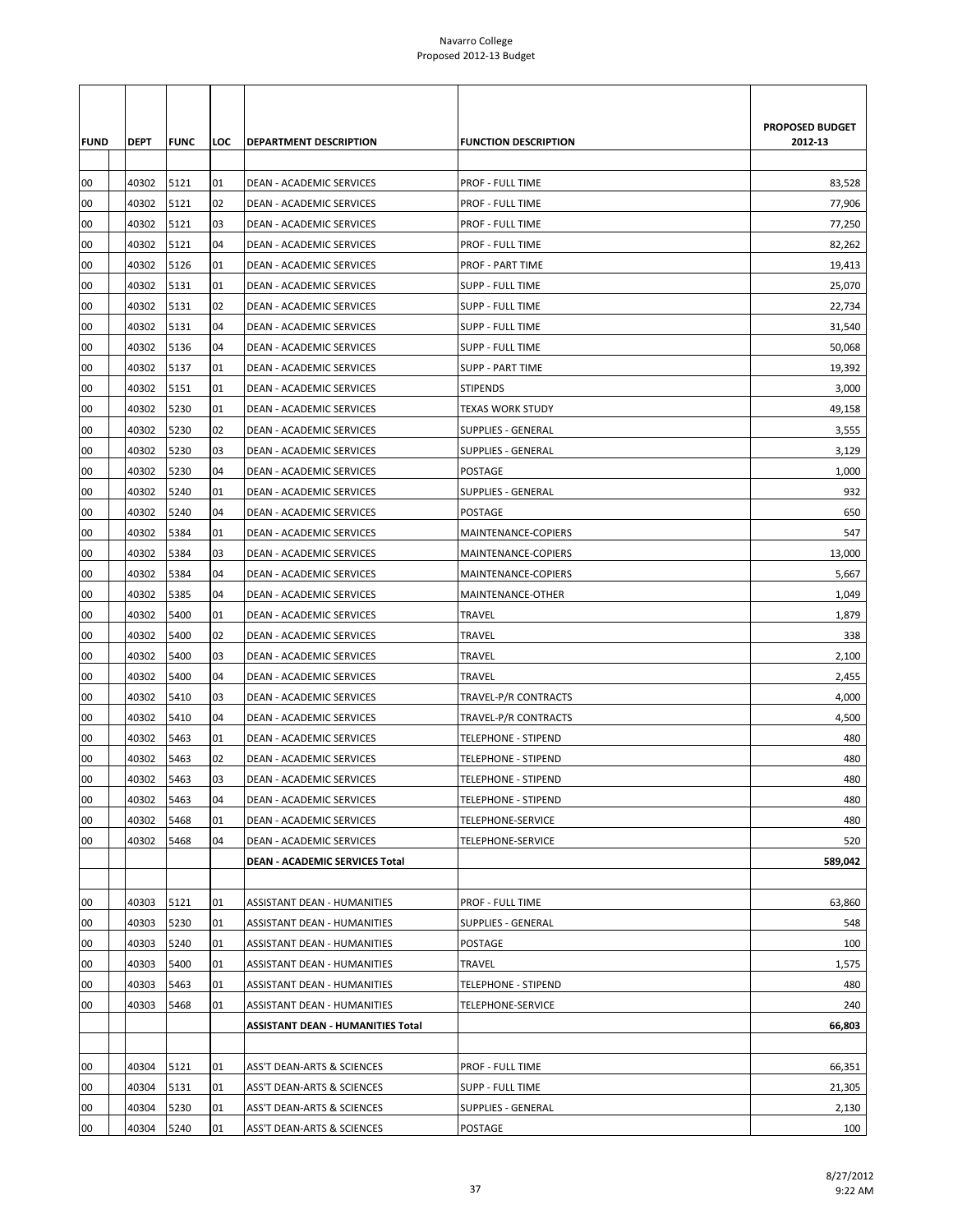|             |             |             |     |                                      |                             | PROPOSED BUDGET |
|-------------|-------------|-------------|-----|--------------------------------------|-----------------------------|-----------------|
| <b>FUND</b> | <b>DEPT</b> | <b>FUNC</b> | LOC | <b>DEPARTMENT DESCRIPTION</b>        | <b>FUNCTION DESCRIPTION</b> | 2012-13         |
| 00          | 40304       | 5260        | 01  | ASS'T DEAN-ARTS & SCIENCES           | SOFTWARE                    | 50              |
| 00          | 40304       | 5400        | 01  | ASS'T DEAN-ARTS & SCIENCES           | <b>TRAVEL</b>               | 1,360           |
| 00          | 40304       | 5463        | 01  | ASS'T DEAN-ARTS & SCIENCES           | <b>TELEPHONE - STIPEND</b>  | 480             |
| 00          | 40304       | 5468        | 01  | ASS'T DEAN-ARTS & SCIENCES           | TELEPHONE-SERVICE           | 360             |
|             |             |             |     | ASS'T DEAN-ARTS & SCIENCES Total     |                             | 92,136          |
|             |             |             |     |                                      |                             |                 |
|             |             |             |     |                                      |                             |                 |
| 00          | 40351       | 5121        | 01  | CONTINUING EDUCATION                 | PROF - FULL TIME            | 44,801          |
| 00          | 40351       | 5121        | 02  | CONTINUING EDUCATION                 | PROF - FULL TIME            | 108,885         |
| 00          | 40351       | 5131        | 02  | CONTINUING EDUCATION                 | SUPP - FULL TIME            | 30,982          |
| 00          | 40351       | 5131        | 03  | <b>CONTINUING EDUCATION</b>          | <b>SUPP - FULL TIME</b>     | 25,070          |
| 00          | 40351       | 5136        | 01  | <b>CONTINUING EDUCATION</b>          | <b>SUPP - PART TIME</b>     | 398             |
| 00          | 40351       | 5230        | 01  | CONTINUING EDUCATION                 | <b>SUPPLIES - GENERAL</b>   | 936             |
| 00          | 40351       | 5230        | 02  | CONTINUING EDUCATION                 | SUPPLIES - GENERAL          | 4,877           |
| 00          | 40351       | 5230        | 03  | CONTINUING EDUCATION                 | SUPPLIES - GENERAL          | 329             |
| 00          | 40351       | 5240        | 01  | CONTINUING EDUCATION                 | POSTAGE                     | 160             |
| 00          | 40351       | 5240        | 02  | CONTINUING EDUCATION                 | POSTAGE                     | 1,100           |
| 00          | 40351       | 5250        | 01  | CONTINUING EDUCATION                 | ADVERTISING/PROMOTIONS      | 3,800           |
| 00          | 40351       | 5250        | 02  | CONTINUING EDUCATION                 | ADVERTISING/PROMOTIONS      | 6,000           |
| 00          | 40351       | 5250        | 03  | CONTINUING EDUCATION                 | ADVERTISING/PROMOTIONS      | 345             |
| 00          | 40351       | 5260        | 02  | CONTINUING EDUCATION                 | SOFTWARE                    | 1,550           |
| 00          | 40351       | 5359        | 01  | CONTINUING EDUCATION                 | <b>COLLEGE DEVELOPMENT</b>  | 3,000           |
| 00          | 40351       | 5385        | 01  | CONTINUING EDUCATION                 | MAINTENANCE-OTHER           | 1,000           |
| 00          | 40351       | 5385        | 02  | CONTINUING EDUCATION                 | MAINTENANCE-OTHER           | 500             |
| 00          | 40351       | 5400        | 01  | CONTINUING EDUCATION                 | <b>TRAVEL</b>               | 1,000           |
| 00          | 40351       | 5400        | 02  | CONTINUING EDUCATION                 | <b>TRAVEL</b>               | 9,500           |
| 00          | 40351       | 5463        | 01  | CONTINUING EDUCATION                 | <b>TELEPHONE - STIPEND</b>  | 480             |
| 00          | 40351       | 5463        | 02  | CONTINUING EDUCATION                 | <b>TELEPHONE - STIPEND</b>  | 960             |
| 00          | 40351       | 5468        | 01  | CONTINUING EDUCATION                 | TELEPHONE-SERVICE           | 504             |
| 00          | 40351       | 5562        | 02  | <b>CONTINUING EDUCATION</b>          | <b>CONTRACT SER-OTHER</b>   | 1,000           |
|             |             |             |     | <b>CONTINUING EDUCATION Total</b>    |                             | 247,177         |
|             |             |             |     |                                      |                             |                 |
| 00          | 40400       | 5121        | 01  | <b>BUSINESS AND TECHNOLOGY</b>       | PROF - FULL TIME            | 75,190          |
| 00          | 40400       | 5131        | 01  | <b>BUSINESS AND TECHNOLOGY</b>       | SUPP - FULL TIME            | 23,189          |
| 00          | 40400       | 5230        | 01  | <b>BUSINESS AND TECHNOLOGY</b>       | SUPPLIES - GENERAL          | 2,741           |
| 00          | 40400       | 5240        | 01  | <b>BUSINESS AND TECHNOLOGY</b>       | POSTAGE                     | 750             |
| 00          | 40400       | 5260        | 01  | <b>BUSINESS AND TECHNOLOGY</b>       | SOFTWARE                    | 50              |
| 00          | 40400       | 5311        | 01  | <b>BUSINESS AND TECHNOLOGY</b>       | ADVISORY COMMITTEES         | 4,000           |
| 00          | 40400       | 5384        | 01  | <b>BUSINESS AND TECHNOLOGY</b>       | MAINTENANCE-COPIERS         | 8,500           |
| 00          | 40400       | 5400        | 01  | <b>BUSINESS AND TECHNOLOGY</b>       | TRAVEL                      | 3,150           |
| 00          | 40400       | 5410        | 01  | <b>BUSINESS AND TECHNOLOGY</b>       | TRAVEL-P/R CONTRACTS        | 1,000           |
| 00          | 40400       | 5463        | 01  | <b>BUSINESS AND TECHNOLOGY</b>       | <b>TELEPHONE - STIPEND</b>  | 480             |
| 00          | 40400       | 5468        | 01  | <b>BUSINESS AND TECHNOLOGY</b>       | TELEPHONE-SERVICE           | 360             |
| 00          | 40400       | 6011        | 01  | <b>BUSINESS AND TECHNOLOGY</b>       | EQUIPMENT <5000             |                 |
|             |             |             |     | <b>BUSINESS AND TECHNOLOGY Total</b> |                             | 119,410         |
|             |             |             |     |                                      |                             |                 |
| 00          | 40402       | 5121        | 01  | ASSISTANT DEAN - BUS & TECH          | PROF - FULL TIME            | 78,648          |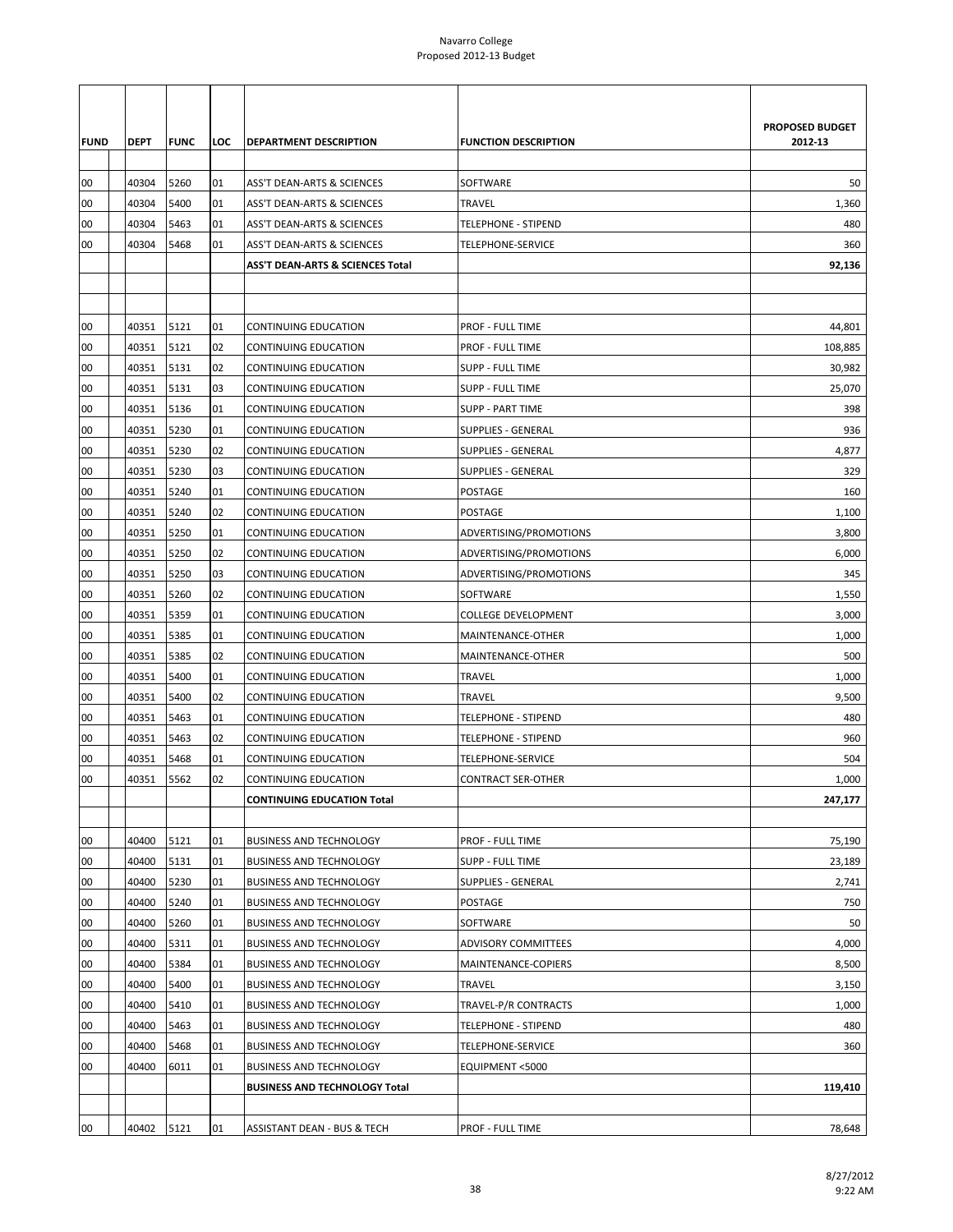|             |             |             |     |                                        |                                        | <b>PROPOSED BUDGET</b> |
|-------------|-------------|-------------|-----|----------------------------------------|----------------------------------------|------------------------|
| <b>FUND</b> | <b>DEPT</b> | <b>FUNC</b> | LOC | <b>DEPARTMENT DESCRIPTION</b>          | <b>FUNCTION DESCRIPTION</b>            | 2012-13                |
|             |             |             |     |                                        |                                        |                        |
| 00          | 40402       | 5131        | 01  | ASSISTANT DEAN - BUS & TECH            | <b>SUPP - FULL TIME</b>                | 22,326                 |
| 00          | 40402       | 5136        | 01  | ASSISTANT DEAN - BUS & TECH            | <b>SUPP - PART TIME</b>                | 3,000                  |
| 00          | 40402       | 5230        | 01  | ASSISTANT DEAN - BUS & TECH            | <b>SUPPLIES - GENERAL</b>              | 3,377                  |
| 00          | 40402       | 5240        | 01  | ASSISTANT DEAN - BUS & TECH            | <b>POSTAGE</b>                         | 15                     |
| 00          | 40402       | 5400        | 01  | ASSISTANT DEAN - BUS & TECH            | <b>TRAVEL</b>                          | 2,100                  |
| 00          | 40402       | 5463        | 01  | <b>ASSISTANT DEAN - BUS &amp; TECH</b> | <b>TELEPHONE - STIPEND</b>             | 480                    |
| 00          | 40402       | 5468        | 01  | <b>ASSISTANT DEAN - BUS &amp; TECH</b> | TELEPHONE-SERVICE                      | 360                    |
|             |             |             |     | ASSISTANT DEAN - BUS & TECH Total      |                                        | 110,306                |
|             |             |             |     |                                        |                                        |                        |
| 00          | 40403       | 5121        | 01  | DEAN-HEALTH PROFESSIONS                | PROF - FULL TIME                       | 117,124                |
| 00          | 40403       | 5230        | 01  | DEAN-HEALTH PROFESSIONS                | SUPPLIES - GENERAL                     | 1,193                  |
| 00          | 40403       | 5240        | 01  | DEAN-HEALTH PROFESSIONS                | <b>POSTAGE</b>                         | 200                    |
| 00          | 40403       | 5311        | 01  | DEAN-HEALTH PROFESSIONS                | <b>ADVISORY COMMITTEES</b>             | 700                    |
| 00          | 40403       | 5384        | 01  | DEAN-HEALTH PROFESSIONS                | MAINTENANCE-COPIERS                    | 1,041                  |
| 00          | 40403       | 5400        | 01  | DEAN-HEALTH PROFESSIONS                | <b>TRAVEL</b>                          | 8,000                  |
| 00          | 40403       | 5463        | 01  | DEAN-HEALTH PROFESSIONS                | <b>TELEPHONE - STIPEND</b>             | 480                    |
| 00          | 40403       | 5468        | 01  | <b>DEAN-HEALTH PROFESSIONS</b>         | TELEPHONE-SERVICE                      | 120                    |
|             |             |             |     | DEAN-HEALTH PROFESSIONS Total          |                                        | 128,858                |
|             |             |             |     |                                        |                                        |                        |
| 00          | 40500       | 5016        | 01  | <b>COMMUNITY SERVICES</b>              | <b>FACULTY - PART TIME</b>             | 8,552                  |
| 00          | 40500       | 5016        | 02  | <b>COMMUNITY SERVICES</b>              | <b>FACULTY - PART TIME</b>             | 16,836                 |
| 00          | 40500       | 5016        | 03  | <b>COMMUNITY SERVICES</b>              | <b>FACULTY - PART TIME</b>             | 8,017                  |
| 00          | 40500       | 5016        | 04  | <b>COMMUNITY SERVICES</b>              | <b>FACULTY - PART TIME</b>             | 8,017                  |
| 00          | 40500       | 5230        | 01  | COMMUNITY SERVICES                     | SUPPLIES - GENERAL                     | 1,000                  |
| 00          | 40500       | 5230        | 02  | <b>COMMUNITY SERVICES</b>              | <b>SUPPLIES - GENERAL</b>              | 1,000                  |
| 00          | 40500       | 5230        | 03  | <b>COMMUNITY SERVICES</b>              | <b>SUPPLIES - GENERAL</b>              | 630                    |
| 00          | 40500       | 5230        | 04  | <b>COMMUNITY SERVICES</b>              | <b>SUPPLIES - GENERAL</b>              | 1,000                  |
| 00          | 40500       | 5250        | 01  | <b>COMMUNITY SERVICES</b>              | ADVERTISING/PROMOTIONS                 | 300                    |
| 00          | 40500       | 5250        | 02  | <b>COMMUNITY SERVICES</b>              | ADVERTISING/PROMOTIONS                 | 300                    |
| 00          | 40500       | 5250        | 03  | <b>COMMUNITY SERVICES</b>              | ADVERTISING/PROMOTIONS                 | 300                    |
|             |             |             |     | <b>COMMUNITY SERVICES Total</b>        |                                        | 45,952                 |
|             |             |             |     |                                        |                                        |                        |
| 00          | 66600       | 5379        | 01  | RENOVATIONS/IMPROVEMENTS               | DEFERRED MAINTENANCE                   | 250,000                |
|             |             |             |     | RENOVATIONS/IMPROVEMENTS Total         |                                        | 250,000                |
|             |             |             |     |                                        |                                        |                        |
| 00          | 66605       | 5375        | 01  | PHYSICAL PLANT-GEN. SERVICES           | <b>INSURANCE</b>                       | 200,000                |
| 00          | 66605       | 5375        | 02  | PHYSICAL PLANT-GEN. SERVICES           | INSURANCE                              | 34,000                 |
| 00          | 66605       | 5375        | 03  | PHYSICAL PLANT-GEN. SERVICES           | INSURANCE                              | 10,000                 |
| 00          | 66605       | 5375        | 04  | PHYSICAL PLANT-GEN. SERVICES           | INSURANCE                              | 29,000                 |
| 00          | 66605       | 5393        | 01  | PHYSICAL PLANT-GEN. SERVICES           | MAINTENANCE-VEHICLES                   | 65,000                 |
| 00          | 66605       | 5393        | 02  | PHYSICAL PLANT-GEN. SERVICES           | MAINTENANCE-VEHICLES                   | 6,000                  |
|             |             |             |     |                                        |                                        |                        |
| 00          | 66605       | 5575        | 01  | PHYSICAL PLANT-GEN. SERVICES           | LEASES - BUILDINGS                     |                        |
| 00          | 66605       | 5580        | 01  | PHYSICAL PLANT-GEN. SERVICES           | RENTAL - FACILITIES (CP Mall)          | 59,000                 |
| 00          | 66605       | 5580        | 02  | PHYSICAL PLANT-GEN. SERVICES           | RENTAL - FACILITIES (Wax. Cosmetology) | 63,000                 |
| 00          | 66605       | 5580        | 03  | PHYSICAL PLANT-GEN. SERVICES           | RENTAL - FACILITIES (MSSLC)            | 500,000                |
| 00          | 66605       | 5582        | 01  | PHYSICAL PLANT-GEN. SERVICES           | <b>RENTAL - TAMU-C</b>                 | 30,000                 |
|             |             |             |     | PHYSICAL PLANT-GEN. SERVICES Total     |                                        | 996,000                |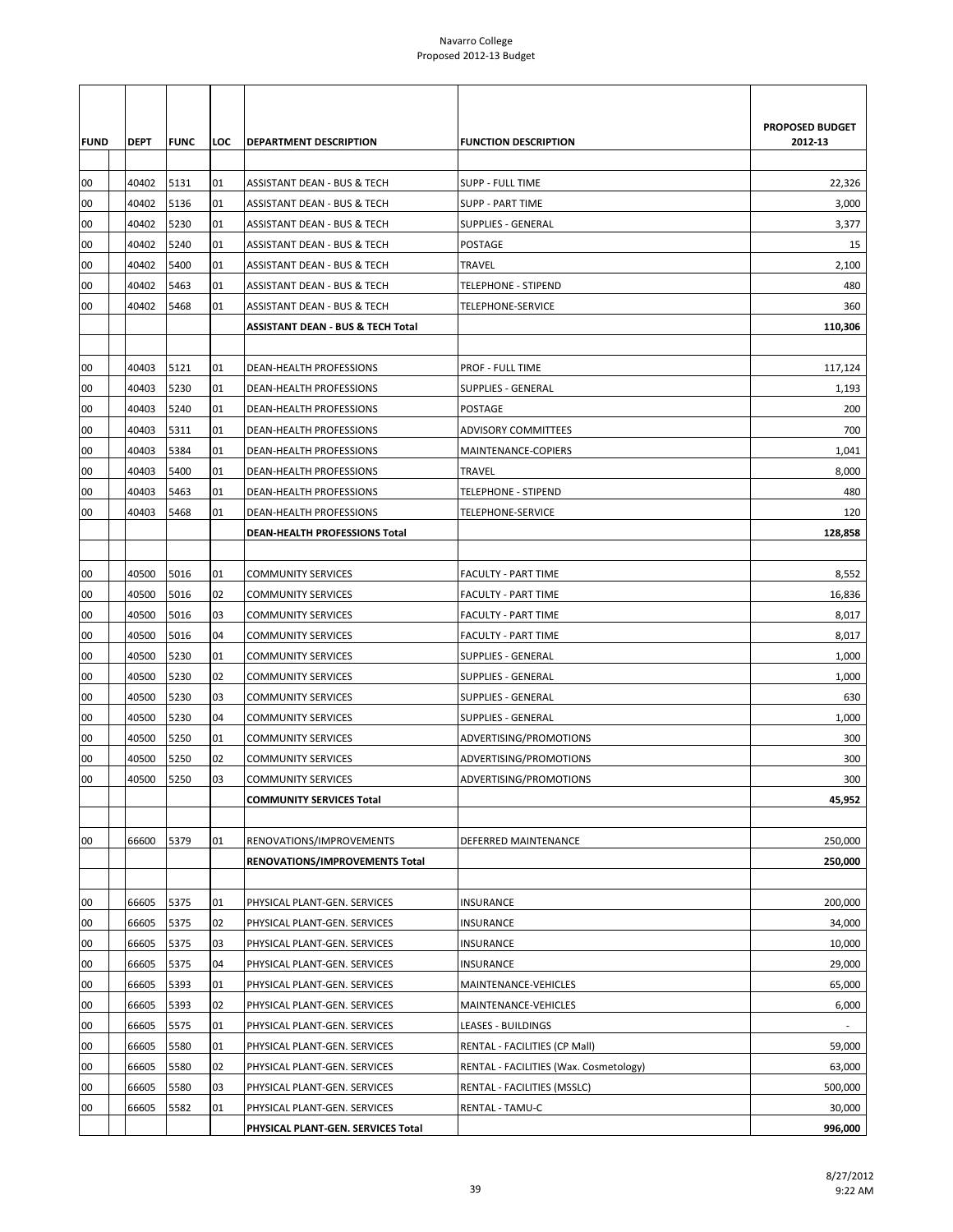|             |                |              |          |                                                                  |                                                                  | PROPOSED BUDGET |
|-------------|----------------|--------------|----------|------------------------------------------------------------------|------------------------------------------------------------------|-----------------|
| <b>FUND</b> | <b>DEPT</b>    | <b>FUNC</b>  | LOC      | DEPARTMENT DESCRIPTION                                           | <b>FUNCTION DESCRIPTION</b>                                      | 2012-13         |
|             |                |              |          |                                                                  |                                                                  |                 |
|             |                |              |          |                                                                  |                                                                  |                 |
| 00          | 66610          | 5121         | 01       | PHYSICAL PLANT - BUILD. MAINT.                                   | PROF - FULL TIME                                                 | 87,942          |
| 00          | 66610          | 5131         | 01       | PHYSICAL PLANT - BUILD. MAINT.                                   | SUPP - FULL TIME                                                 | 470,013         |
| 00          | 66610          | 5131         | 02       | PHYSICAL PLANT - BUILD. MAINT.                                   | <b>SUPP - FULL TIME</b>                                          | 49,795          |
| 00          | 66610          | 5131         | 04       | PHYSICAL PLANT - BUILD. MAINT.                                   | <b>SUPP - FULL TIME</b>                                          | 33,196          |
| 00          | 66610          | 5136         | 01       | PHYSICAL PLANT - BUILD. MAINT.                                   | <b>SUPP - PART TIME</b>                                          | 25,200          |
| 00          | 66610          | 5136         | 02       | PHYSICAL PLANT - BUILD. MAINT.                                   | <b>SUPP - PART TIME</b>                                          | 10,666          |
| 00          | 66610          | 5136         | 03       | PHYSICAL PLANT - BUILD. MAINT.                                   | <b>SUPP - PART TIME</b>                                          | 6,120           |
| 00          | 66610          | 5137         | 02       | PHYSICAL PLANT - BUILD. MAINT.                                   | <b>STIPENDS</b>                                                  | 500             |
| 00          | 66610          | 5220         | 01       | PHYSICAL PLANT - BUILD. MAINT.                                   | <b>FUEL AND OIL</b>                                              | 31,000          |
| 00          | 66610          | 5220         | 02       | PHYSICAL PLANT - BUILD. MAINT.                                   | <b>FUEL AND OIL</b>                                              | 6,500           |
| 00          | 66610          | 5230         | 01       | PHYSICAL PLANT - BUILD. MAINT.                                   | <b>SUPPLIES - GENERAL</b>                                        | 2,500           |
| 00          | 66610          | 5240         | 01       | PHYSICAL PLANT - BUILD. MAINT.                                   | POSTAGE                                                          | 100             |
| 00          | 66610          | 5384         | 01       | PHYSICAL PLANT - BUILD. MAINT.                                   | MAINTENANCE-COPIERS                                              | 240             |
| 00          | 66610          | 5385         | 01       | PHYSICAL PLANT - BUILD. MAINT.                                   | MAINTENANCE-OTHER                                                | 155,000         |
| 00          | 66610          | 5385         | 02       | PHYSICAL PLANT - BUILD. MAINT.<br>PHYSICAL PLANT - BUILD. MAINT. | MAINTENANCE-OTHER                                                | 37,000          |
| 00<br>00    | 66610<br>66610 | 5385<br>5385 | 03<br>04 |                                                                  | MAINTENANCE-OTHER                                                | 6,500           |
|             |                |              |          | PHYSICAL PLANT - BUILD. MAINT.                                   | MAINTENANCE-OTHER                                                | 8,500           |
| 00          | 66610          | 5389         | 01       | PHYSICAL PLANT - BUILD. MAINT.                                   | MAINTENACE-HVAC                                                  | 53,000          |
| 00<br>00    | 66610          | 5389<br>5389 | 02<br>03 | PHYSICAL PLANT - BUILD. MAINT.                                   | MAINTENACE-HVAC                                                  | 10,000          |
| 00          | 66610<br>66610 | 5389         |          | PHYSICAL PLANT - BUILD. MAINT.                                   | MAINTENACE-HVAC                                                  | 1,000           |
| 00          | 66610          | 5390         | 04<br>01 | PHYSICAL PLANT - BUILD. MAINT.<br>PHYSICAL PLANT - BUILD. MAINT. | MAINTENACE-HVAC                                                  | 7,000<br>30,000 |
| 00          | 66610          | 5392         | 01       | PHYSICAL PLANT - BUILD. MAINT.                                   | MAINTENANCE - ELEC/LIGHTING<br><b>MAINTENANCE-INTERIOR FINIS</b> | 11,200          |
| 00          | 66610          | 5400         | 01       | PHYSICAL PLANT - BUILD. MAINT.                                   | TRAVEL                                                           | 525             |
| 00          | 66610          | 5468         | 01       | PHYSICAL PLANT - BUILD. MAINT.                                   | TELEPHONE-SERVICE                                                | 12,840          |
| 00          | 66610          | 5468         | 02       | PHYSICAL PLANT - BUILD. MAINT.                                   | TELEPHONE-SERVICE                                                | 2,300           |
| 00          | 66610          | 5468         | 04       | PHYSICAL PLANT - BUILD. MAINT.                                   | TELEPHONE-SERVICE                                                | 3,540           |
| 00          | 66610          | 5562         | 02       | PHYSICAL PLANT - BUILD. MAINT.                                   | <b>CONTRACT SER-OTHER</b>                                        | 202             |
|             |                |              |          | PHYSICAL PLANT - BUILD, MAINT, Total                             |                                                                  | 1,062,379       |
|             |                |              |          |                                                                  |                                                                  |                 |
| 00          | 66615          | 5131         | 01       | PHYS. PLANT - CUSTODIAL SERV.                                    | <b>SUPP - FULL TIME</b>                                          | 73,626          |
| 00          | 66615          | 5136         | 02       | PHYS. PLANT - CUSTODIAL SERV.                                    | <b>SUPP - PART TIME</b>                                          | 11,000          |
| 00          | 66615          | 5136         | 03       | PHYS. PLANT - CUSTODIAL SERV.                                    | <b>SUPP - PART TIME</b>                                          | 10,000          |
| 00          | 66615          | 5230         | 01       | PHYS. PLANT - CUSTODIAL SERV.                                    | <b>SUPPLIES - GENERAL</b>                                        | 33,000          |
| 00          | 66615          | 5230         | 02       | PHYS. PLANT - CUSTODIAL SERV.                                    | <b>SUPPLIES - GENERAL</b>                                        | 14,000          |
| 00          | 66615          | 5230         | 03       | PHYS. PLANT - CUSTODIAL SERV.                                    | <b>SUPPLIES - GENERAL</b>                                        | 2,200           |
| 00          | 66615          | 5230         | 04       | PHYS. PLANT - CUSTODIAL SERV.                                    | <b>SUPPLIES - GENERAL</b>                                        | 3,500           |
| 00          | 66615          | 5385         | 01       | PHYS. PLANT - CUSTODIAL SERV.                                    | MAINTENANCE-OTHER                                                | 1,000           |
| 00          | 66615          | 5385         | 02       | PHYS. PLANT - CUSTODIAL SERV.                                    | MAINTENANCE-OTHER                                                | 500             |
| 00          | 66615          | 5562         | 01       | PHYS. PLANT - CUSTODIAL SERV.                                    | <b>CONTRACT SER-OTHER</b>                                        | 235,000         |
| 00          | 66615          | 5562         | 02       | PHYS. PLANT - CUSTODIAL SERV.                                    | CONTRACT SER-OTHER                                               | 68,000          |
| 00          | 66615          | 5562         | 03       | PHYS. PLANT - CUSTODIAL SERV.                                    | CONTRACT SER-OTHER                                               | 17,588          |
| 00          | 66615          | 5562         | 04       | PHYS. PLANT - CUSTODIAL SERV.                                    | CONTRACT SER-OTHER                                               | 43,243          |
|             |                |              |          | PHYS. PLANT - CUSTODIAL SERV. Total                              |                                                                  | 512,657         |
|             |                |              |          |                                                                  |                                                                  |                 |
| 00          | 66620          | 5385         | 01       | PHYS PLANT - GROUNDS MAINT.                                      | MAINTENANCE-OTHER                                                | 20,000          |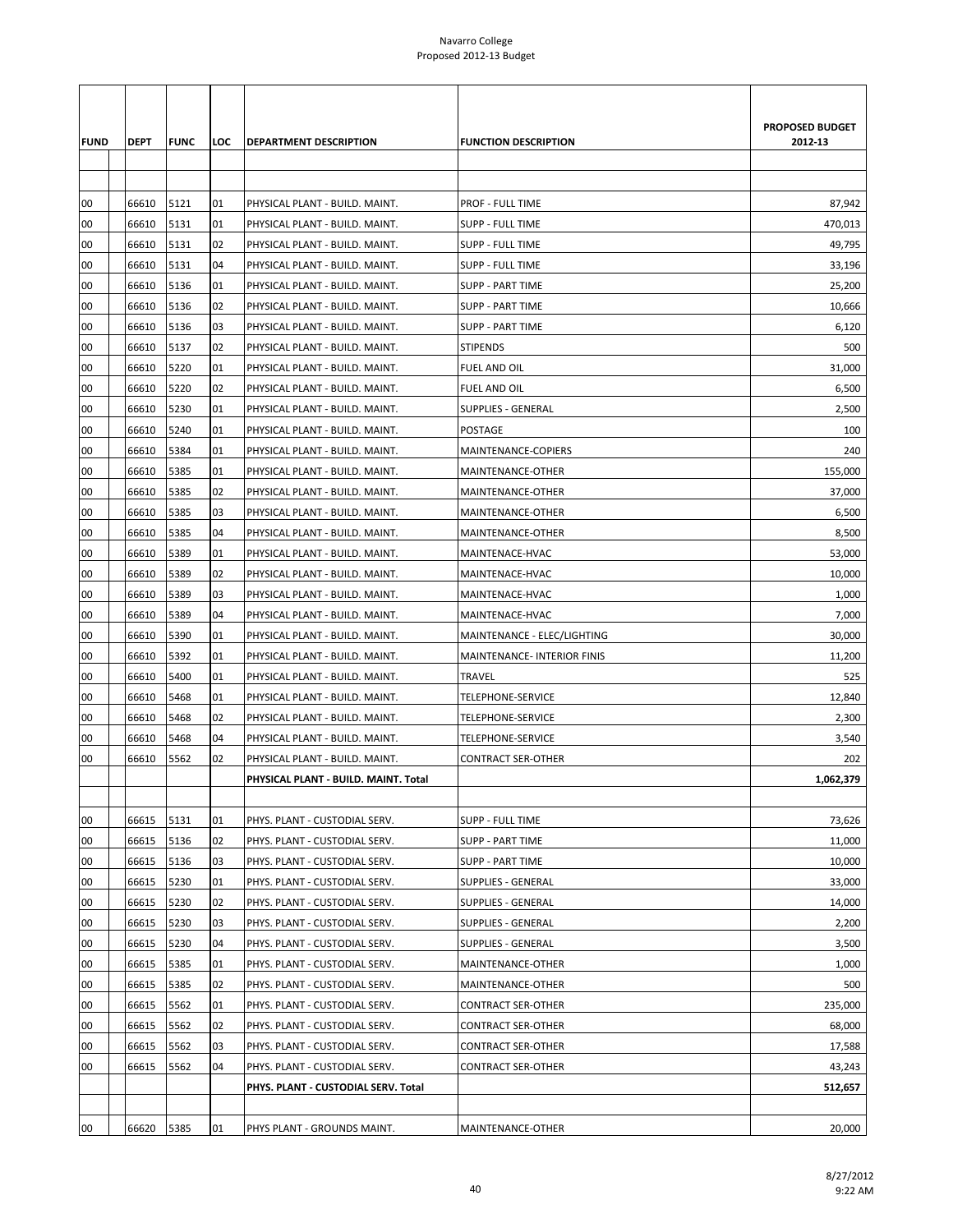|             |             |             |     |                                   |                                 | <b>PROPOSED BUDGET</b> |
|-------------|-------------|-------------|-----|-----------------------------------|---------------------------------|------------------------|
| <b>FUND</b> | <b>DEPT</b> | <b>FUNC</b> | LOC | <b>DEPARTMENT DESCRIPTION</b>     | <b>FUNCTION DESCRIPTION</b>     | 2012-13                |
|             |             |             |     |                                   |                                 |                        |
| 00          | 66620       | 5385        | 02  | PHYS PLANT - GROUNDS MAINT.       | MAINTENANCE-OTHER               | 4,000                  |
| 00          | 66620       | 5385        | 03  | PHYS PLANT - GROUNDS MAINT.       | MAINTENANCE-OTHER               | 1,500                  |
| 00          | 66620       | 5385        | 04  | PHYS PLANT - GROUNDS MAINT.       | MAINTENANCE-OTHER               | 500                    |
| 00          | 66620       | 5562        | 01  | PHYS PLANT - GROUNDS MAINT.       | <b>CONTRACT SER-OTHER</b>       | 168,000                |
| 00          | 66620       | 5562        | 02  | PHYS PLANT - GROUNDS MAINT.       | <b>CONTRACT SER-OTHER</b>       | 30,000                 |
| 00          | 66620       | 5562        | 03  | PHYS PLANT - GROUNDS MAINT.       | <b>CONTRACT SER-OTHER</b>       | 16,000                 |
| 00          | 66620       | 5562        | 04  | PHYS PLANT - GROUNDS MAINT.       | <b>CONTRACT SER-OTHER</b>       | 13,000                 |
|             |             |             |     | PHYS PLANT - GROUNDS MAINT. Total |                                 | 253,000                |
|             |             |             |     |                                   |                                 |                        |
| 00          | 66630       | 5450        | 01  | PHYSICAL PLANT - UTILITIES        | UTILITIES-WASTE                 | 65,000                 |
| 00          | 66630       | 5450        | 02  | PHYSICAL PLANT - UTILITIES        | UTILITIES-WASTE                 | 17,000                 |
| 00          | 66630       | 5450        | 04  | PHYSICAL PLANT - UTILITIES        | UTILITIES-WASTE                 | 4,000                  |
| 00          | 66630       | 5455        | 01  | PHYSICAL PLANT - UTILITIES        | UTILITIES-ELECTRICITY           | 1,302,000              |
| 00          | 66630       | 5455        | 02  | PHYSICAL PLANT - UTILITIES        | UTILITIES-ELECTRICITY           | 300,000                |
| 00          | 66630       | 5455        | 03  | PHYSICAL PLANT - UTILITIES        | UTILITIES-ELECTRICITY           | 15,000                 |
| 00          | 66630       | 5455        | 04  | PHYSICAL PLANT - UTILITIES        | UTILITIES-ELECTRICITY           | 190,000                |
| 00          | 66630       | 5456        | 01  | PHYSICAL PLANT - UTILITIES        | UTILITIES-NATURAL GAS           | 176,000                |
| 00          | 66630       | 5456        | 02  | PHYSICAL PLANT - UTILITIES        | UTILITIES-NATURAL GAS           | 15,000                 |
| 00          | 66630       | 5456        | 03  | PHYSICAL PLANT - UTILITIES        | UTILITIES-NATURAL GAS           | 2,700                  |
| 00          | 66630       | 5456        | 04  | PHYSICAL PLANT - UTILITIES        | UTILITIES-NATURAL GAS           | 1,400                  |
| 00          | 66630       | 5457        | 01  | PHYSICAL PLANT - UTILITIES        | UTILITIES-WATER                 | 209,000                |
| 00          | 66630       | 5457        | 02  | PHYSICAL PLANT - UTILITIES        | UTILITIES-WATER                 | 25,000                 |
| 00          | 66630       | 5457        | 03  | PHYSICAL PLANT - UTILITIES        | UTILITIES-WATER                 | 7,500                  |
| 00          | 66630       | 5457        | 04  | PHYSICAL PLANT - UTILITIES        | UTILITIES-WATER                 | 26,000                 |
|             |             |             |     | PHYSICAL PLANT - UTILITIES Total  |                                 | 2,355,600              |
|             |             |             |     |                                   |                                 |                        |
| 00          | 66800       | 5121        | 01  | LIBRARY                           | PROF - FULL TIME                | 109,646                |
| 00          | 66800       | 5121        | 02  | LIBRARY                           | <b>PROF - FULL TIME</b>         | 27,872                 |
| 00          | 66800       | 5121        | 04  | LIBRARY                           | <b>PROF - FULL TIME</b>         | 29,010                 |
| 00          | 66800       | 5131        | 01  | <b>LIBRARY</b>                    | <b>SUPP - FULL TIME</b>         | 71,426                 |
| 00          | 66800       | 5136        | 01  | LIBRARY                           | <b>SUPP - PART TIME</b>         | 27,250                 |
| 00          | 66800       | 5136        | 04  | LIBRARY                           | SUPP - PART TIME                | 11,501                 |
| 00          | 66800       | 5230        | 01  | LIBRARY                           | SUPPLIES - GENERAL              | 13,402                 |
| 00          | 66800       | 5230        | 02  | LIBRARY                           | SUPPLIES - GENERAL              | 2,175                  |
| 00          | 66800       | 5230        | 03  | LIBRARY                           | <b>SUPPLIES - GENERAL</b>       | 345                    |
| 00          | 66800       | 5230        | 04  | LIBRARY                           | <b>SUPPLIES - GENERAL</b>       | 2,175                  |
| 00          | 66800       | 5240        | 01  | LIBRARY                           | POSTAGE                         | 700                    |
| 00          | 66800       | 5280        | 01  | LIBRARY                           | <b>SUBSCRIPTIONS - COMPUTER</b> | 40,450                 |
| 00          | 66800       | 5280        | 02  | LIBRARY                           | SUBSCRIPTIONS - COMPUTER        | 15,150                 |
| 00          | 66800       | 5280        | 03  | LIBRARY                           | <b>SUBSCRIPTIONS - COMPUTER</b> | 16,500                 |
| 00          | 66800       | 5280        | 04  | LIBRARY                           | <b>SUBSCRIPTIONS - COMPUTER</b> | 12,000                 |
| 00          | 66800       | 5281        | 01  | LIBRARY                           | <b>SUBSCRIPTIONS - PAPER</b>    | 10,164                 |
| 00          | 66800       | 5281        | 02  | LIBRARY                           | <b>SUBSCRIPTIONS - PAPER</b>    | 3,200                  |
| 00          | 66800       | 5281        | 03  | LIBRARY                           | <b>SUBSCRIPTIONS - PAPER</b>    | 2,000                  |
| 00          | 66800       | 5281        | 04  | LIBRARY                           | <b>SUBSCRIPTIONS - PAPER</b>    | 3,200                  |
| 00          | 66800       | 5383        | 01  | LIBRARY                           | MAINTENANCE-DYNIX               | 18,089                 |
| 00          | 66800       | 5384        | 01  | LIBRARY                           | MAINTENANCE-COPIERS             | 3,500                  |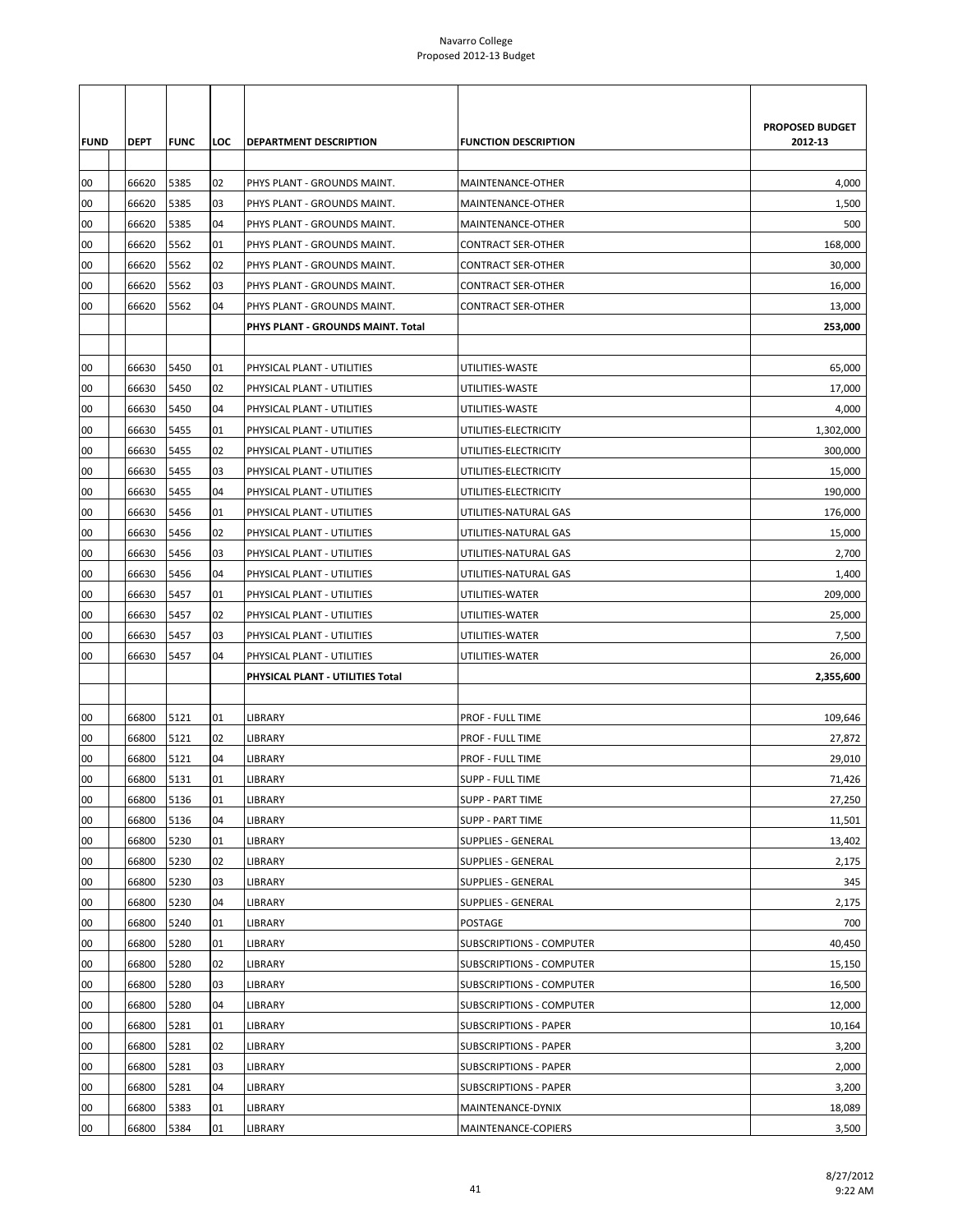|             |             |             |     |                               |                                  | PROPOSED BUDGET |
|-------------|-------------|-------------|-----|-------------------------------|----------------------------------|-----------------|
| <b>FUND</b> | <b>DEPT</b> | <b>FUNC</b> | LOC | <b>DEPARTMENT DESCRIPTION</b> | <b>FUNCTION DESCRIPTION</b>      | 2012-13         |
| 00          | 66800       | 5384        | 02  | LIBRARY                       | MAINTENANCE-COPIERS              | 1,929           |
| 00          | 66800       | 5384        | 04  | LIBRARY                       | MAINTENANCE-COPIERS              | 2,552           |
| 00          | 66800       | 5385        | 01  | LIBRARY                       | MAINTENANCE-OTHER                | 2,574           |
| 00          | 66800       | 5400        | 01  | LIBRARY                       | <b>TRAVEL</b>                    | 4,040           |
| 00          | 66800       | 5400        | 02  | LIBRARY                       | <b>TRAVEL</b>                    | 840             |
| 00          | 66800       | 5400        | 03  | LIBRARY                       | <b>TRAVEL</b>                    | 1,365           |
| 00          | 66800       | 5400        | 04  | LIBRARY                       | <b>TRAVEL</b>                    | 1,050           |
| 00          | 66800       | 5463        | 01  | LIBRARY                       | <b>TELEPHONE - STIPEND</b>       | 480             |
| 00          | 66800       | 5468        | 01  | LIBRARY                       | <b>TELEPHONE-SERVICE</b>         | 960             |
| 00          | 66800       | 5562        | 01  | LIBRARY                       | <b>CONTRACT SER-OTHER</b>        | 1,000           |
| 00          | 66800       | 6036        | 01  | LIBRARY                       | <b>BOOKS</b>                     | 47,000          |
| 00          | 66800       | 6036        | 02  | LIBRARY                       | <b>BOOKS</b>                     | 10,819          |
| 00          | 66800       | 6036        | 03  | LIBRARY                       | <b>BOOKS</b>                     | 3,000           |
| 00          | 66800       | 6036        | 04  | LIBRARY                       | <b>BOOKS</b>                     | 3,500           |
|             |             |             |     | <b>LIBRARY Total</b>          |                                  | 500,864         |
|             |             |             |     |                               |                                  |                 |
| 00          | 80000       | 5800        | 01  | TRANSFERS                     | <b>BUILDING USE</b>              | 3,398,655       |
| 00          | 80000       | 5801        | 01  | TRANSFERS                     | <b>TRANSFERS - TPEG</b>          | 475,800         |
|             |             |             |     | TRANSFERS Total               |                                  | 3,874,455       |
|             |             |             |     |                               |                                  |                 |
| 00          | 81000       | 5850        | 01  | <b>APPROPRIATIONS</b>         | <b>APPROPRIATIONS - ATHLETIC</b> | 810,000         |
| 00          | 81000       | 5851        | 01  | <b>APPROPRIATIONS</b>         | APPROPRIATIONS-STUD.ACTIVIT      | 285,000         |
|             |             |             |     | <b>APPROPRIATIONS Total</b>   |                                  | 1,095,000       |
|             |             |             |     |                               |                                  |                 |
| 00          | 82006       | 5900        | 04  | LEASE-CITY MIDLOTHIAN         | PRINCIPAL                        | 150,000         |
| 00          | 82006       | 5901        | 04  | LEASE-CITY MIDLOTHIAN         | <b>INTEREST</b>                  | 171,375         |
|             |             |             |     | LEASE-CITY MIDLOTHIAN Total   |                                  | 321,375         |
|             |             |             |     |                               |                                  |                 |
| 00          | 85000       | 5348        | 01  | CONTINGENCY                   | <b>SALARY CONTINGENCY</b>        |                 |
| 00          | 85000       | 5353        | 01  | <b>CONTINGENCY</b>            | 5% RESERVE                       | 780.000         |
| 00          | 85000       | 5353        | 01  | CONTINGENCY                   | <b>ADDITIONAL RESERVE</b>        | 631,654         |
| 00          | 85000       | 5999        | 01  | CONTINGENCY                   | CONTINGENCY                      | 150,000         |
|             |             |             |     | <b>CONTINGENCY Total</b>      |                                  | 1,561,654       |
|             |             |             |     |                               |                                  |                 |
|             |             |             |     |                               |                                  |                 |
| 00          | 92000 5121  |             | 01  | TRIO - STUDENT SUPP SERVICES  | PROF - FULL-TIME                 | 116,564         |
| 00          | 92000 5131  |             | 01  | TRIO - STUDENT SUPP SERVICES  | SUPP - FULL-TIME                 | 97,620          |
| 00          | 92000 5136  |             | 01  | TRIO - STUDENT SUPP SERVICES  | SUPP - PART-TIME                 | 10,692          |
| 00          | 92000 5158  |             | 01  | TRIO - STUDENT SUPP SERVICES  | <b>GRANT WORK STUDY</b>          | 11,528          |
| 00          | 92000 5230  |             | 01  | TRIO - STUDENT SUPP SERVICES  | Supplies - General               | 1,686           |
| 00          | 92000 5233  |             | 01  | TRIO - STUDENT SUPP SERVICES  | Supplies - Other                 | 1,800           |
| 00          | 92000 5238  |             | 01  | TRIO - STUDENT SUPP SERVICES  | Textbook/Training                | 1,500           |
| 00          | 92000 5240  |             | 01  | TRIO - STUDENT SUPP SERVICES  | Postage                          | 200             |
| 00          | 92000 5280  |             | 01  | TRIO - STUDENT SUPP SERVICES  | Subscription - Computer          | 1,000           |
| 00          | 92000 5355  |             | 01  | TRIO - STUDENT SUPP SERVICES  | Administrative - Indirect        | 25,508          |
| 00          | 92000 5400  |             | 01  | TRIO - STUDENT SUPP SERVICES  | Travel: Main Campus              | 1,000           |
| $00\,$      | 92000 5405  |             | 01  | TRIO - STUDENT SUPP SERVICES  | Travel: Meals                    | 100             |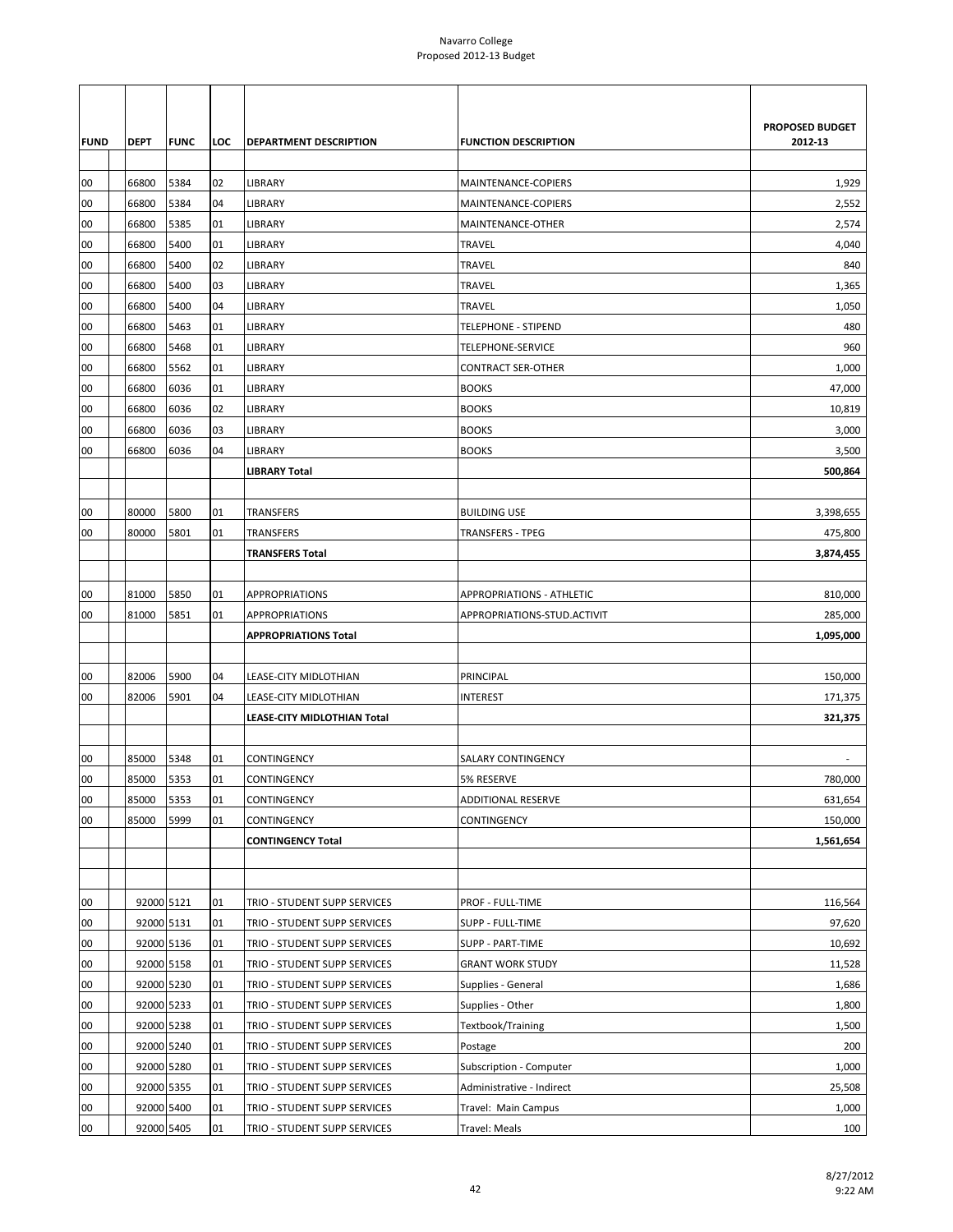| PROPOSED BUDGET<br>2012-13<br><b>FUND</b><br><b>DEPT</b><br><b>FUNC</b><br>LOC<br>DEPARTMENT DESCRIPTION<br><b>FUNCTION DESCRIPTION</b><br>92000 5413<br>00<br>3,000<br>01<br>TRIO - STUDENT SUPP SERVICES<br>Travel: Student - Main<br>92000 5415<br>00<br>01<br>6,900<br>TRIO - STUDENT SUPP SERVICES<br>Travel: Other - Main<br>92000 5468<br>00<br>Telephone<br>600<br>01<br>TRIO - STUDENT SUPP SERVICES<br>92000 5721<br>00<br>01<br>TRIO - STUDENT SUPP SERVICES<br>Grant Aid<br>29,970<br>92000 7110<br>00<br>01<br>TRIO - STUDENT SUPP SERVICES<br>Ben - Emp Retirement<br>12,254<br>92000 7114<br>00<br>01<br>TRIO - STUDENT SUPP SERVICES<br>Ben - NSE Dep Health<br>21,470<br>00<br>92000 7115<br>01<br>TRIO - STUDENT SUPP SERVICES<br>Ben - NSE Emp Health<br>11,289<br>00<br>92000 7118<br>3,428<br>01<br>TRIO - STUDENT SUPP SERVICES<br>Ben - Medicare Tax Match<br>92000 7121<br>00<br>01<br>TRIO - STUDENT SUPP SERVICES<br>Ben - Social Sec Tax<br>1,378<br>92000 7122<br>00<br>996<br>01<br>TRIO - STUDENT SUPP SERVICES<br>Ben - Unemployment<br>92000 7123<br>00<br>01<br>Ben - Workers Comp<br>TRIO - STUDENT SUPP SERVICES<br>143<br>92000 7124<br>00<br>01<br>13,317<br>TRIO - STUDENT SUPP SERVICES<br>Ben - NSE State Ret Match<br>00<br>92000 7127<br>391<br>01<br>TRIO - STUDENT SUPP SERVICES<br>Ben - TRS 1st 90 Days<br>TRIO STUDENT SUPPORT SERVICES Total<br>374,334<br>92300 5126<br>CP LEADERSHIP - Ecourse<br><b>PROF - PART TIME</b><br>28,000<br>00<br>01<br>92300 5230<br>00<br>SUPPLIES - GENERAL<br>01<br>CP LEADERSHIP - Ecourse<br>13,116<br>92300 5400<br>00<br>6,500<br>01<br>CP LEADERSHIP - Ecourse<br>TRAVEL<br>92300 5355<br>00<br>01<br>CP LEADERSHIP - Ecourse<br>ADMINISTRATIVE INDIRECT COST<br>3,921<br>92300 5558<br>00<br>CP LEADERSHIP - Ecourse<br>CONTRACT SERVICES - CONSULTAN<br>21,000<br>01<br>92300 6049<br>00<br><b>GRANT EQUIPMENT &gt;5000</b><br>01<br>CP LEADERSHIP - Ecourse<br>$\overline{\phantom{a}}$<br>00<br>92300 7121<br>01<br>9,800<br>CP LEADERSHIP - Ecourse<br>BEN-SOCIAL SEC TAX MATCH<br>92300 7122<br>00<br>01<br>CP LEADERSHIP - Ecourse<br>Ben - Unemployment<br>92300 7123<br>00<br>01<br>CP LEADERSHIP - Ecourse<br>Ben - Workers Comp<br>00<br>92300 7124<br>BEN-NSE STATE RET MATCH<br>01<br>CP LEADERSHIP - Ecourse<br>CP GUIDANCE/COUNSELING 2011 Total<br>82,337<br>92400 5121<br>00<br>CP SCHED A<br>PROF - FULL TIME<br>46,650<br>01<br>92400 5131<br>00<br>01<br>CP SCHED A<br>SUPP - FULL TIME<br>94,912<br>92400 5136<br>00<br>01<br>CP SCHED A<br><b>SUPP - PART TIME</b><br>51,538<br>92400 5158<br>00<br>CP SCHED A<br>24,311<br>01<br><b>GRANT WORK STUDY</b><br>92400 7110<br>00<br>01<br>3,049<br>CP SCHED A<br><b>BEN-EMP RETIREMENT</b><br>00<br>92400 7114<br>7,807<br>01<br>CP SCHED A<br>BEN-NSE DEP HEALTH INS<br>92400 7115<br>00<br>01<br>CP SCHED A<br><b>BEN-NSE EMP HEALTH</b><br>10,819<br>92400 7118<br>00<br>CP SCHED A<br>BEN-MEDICARE TAX MATCH<br>2,538<br>01<br>92400 7121<br>00<br>01<br>2,076<br>CP SCHED A<br>BEN-SOCIAL SEC TAX MATCH<br>00<br>92400 7122<br>916<br>01<br>CP SCHED A<br>Ben - Unemployment<br>92400 7123<br>01<br>CP SCHED A<br>Ben - Workers Comp<br>131<br>92400 7124<br>00<br>01<br>CP SCHED A<br>BEN-NSE STATE RET MATCH<br>8,576<br>CP SCHED A Total<br>253,323<br>92600 6041<br>92,068<br>00<br>01<br>CP SCHED C<br><b>GRANT EQUIPMENT &lt;5000</b><br>92600 6049<br>109,385<br>01<br>CP SCHED C<br><b>GRANT CAPITALIZED EQUIPMENT</b><br>CP SCHED C Total<br>201,453<br>92700 5230<br>01<br>CP SCHED F<br>SUPPLIES - GENERAL<br>50,611<br>00<br>92700 5230<br>00<br>01<br>CP SCHED F<br><b>SUPPLIES - OTHER</b><br>1,000 |  |  |  |  |
|---------------------------------------------------------------------------------------------------------------------------------------------------------------------------------------------------------------------------------------------------------------------------------------------------------------------------------------------------------------------------------------------------------------------------------------------------------------------------------------------------------------------------------------------------------------------------------------------------------------------------------------------------------------------------------------------------------------------------------------------------------------------------------------------------------------------------------------------------------------------------------------------------------------------------------------------------------------------------------------------------------------------------------------------------------------------------------------------------------------------------------------------------------------------------------------------------------------------------------------------------------------------------------------------------------------------------------------------------------------------------------------------------------------------------------------------------------------------------------------------------------------------------------------------------------------------------------------------------------------------------------------------------------------------------------------------------------------------------------------------------------------------------------------------------------------------------------------------------------------------------------------------------------------------------------------------------------------------------------------------------------------------------------------------------------------------------------------------------------------------------------------------------------------------------------------------------------------------------------------------------------------------------------------------------------------------------------------------------------------------------------------------------------------------------------------------------------------------------------------------------------------------------------------------------------------------------------------------------------------------------------------------------------------------------------------------------------------------------------------------------------------------------------------------------------------------------------------------------------------------------------------------------------------------------------------------------------------------------------------------------------------------------------------------------------------------------------------------------------------------------------------------------------------------------------------------------------------------------------------------------------------------------------------------------------------------------------------------------------------------------------------------------------------------------------------------------------------------------------------------------------------------------------------------------------------------------------------------------------------------------------------------------------------------------------|--|--|--|--|
|                                                                                                                                                                                                                                                                                                                                                                                                                                                                                                                                                                                                                                                                                                                                                                                                                                                                                                                                                                                                                                                                                                                                                                                                                                                                                                                                                                                                                                                                                                                                                                                                                                                                                                                                                                                                                                                                                                                                                                                                                                                                                                                                                                                                                                                                                                                                                                                                                                                                                                                                                                                                                                                                                                                                                                                                                                                                                                                                                                                                                                                                                                                                                                                                                                                                                                                                                                                                                                                                                                                                                                                                                                                                                 |  |  |  |  |
|                                                                                                                                                                                                                                                                                                                                                                                                                                                                                                                                                                                                                                                                                                                                                                                                                                                                                                                                                                                                                                                                                                                                                                                                                                                                                                                                                                                                                                                                                                                                                                                                                                                                                                                                                                                                                                                                                                                                                                                                                                                                                                                                                                                                                                                                                                                                                                                                                                                                                                                                                                                                                                                                                                                                                                                                                                                                                                                                                                                                                                                                                                                                                                                                                                                                                                                                                                                                                                                                                                                                                                                                                                                                                 |  |  |  |  |
|                                                                                                                                                                                                                                                                                                                                                                                                                                                                                                                                                                                                                                                                                                                                                                                                                                                                                                                                                                                                                                                                                                                                                                                                                                                                                                                                                                                                                                                                                                                                                                                                                                                                                                                                                                                                                                                                                                                                                                                                                                                                                                                                                                                                                                                                                                                                                                                                                                                                                                                                                                                                                                                                                                                                                                                                                                                                                                                                                                                                                                                                                                                                                                                                                                                                                                                                                                                                                                                                                                                                                                                                                                                                                 |  |  |  |  |
|                                                                                                                                                                                                                                                                                                                                                                                                                                                                                                                                                                                                                                                                                                                                                                                                                                                                                                                                                                                                                                                                                                                                                                                                                                                                                                                                                                                                                                                                                                                                                                                                                                                                                                                                                                                                                                                                                                                                                                                                                                                                                                                                                                                                                                                                                                                                                                                                                                                                                                                                                                                                                                                                                                                                                                                                                                                                                                                                                                                                                                                                                                                                                                                                                                                                                                                                                                                                                                                                                                                                                                                                                                                                                 |  |  |  |  |
|                                                                                                                                                                                                                                                                                                                                                                                                                                                                                                                                                                                                                                                                                                                                                                                                                                                                                                                                                                                                                                                                                                                                                                                                                                                                                                                                                                                                                                                                                                                                                                                                                                                                                                                                                                                                                                                                                                                                                                                                                                                                                                                                                                                                                                                                                                                                                                                                                                                                                                                                                                                                                                                                                                                                                                                                                                                                                                                                                                                                                                                                                                                                                                                                                                                                                                                                                                                                                                                                                                                                                                                                                                                                                 |  |  |  |  |
|                                                                                                                                                                                                                                                                                                                                                                                                                                                                                                                                                                                                                                                                                                                                                                                                                                                                                                                                                                                                                                                                                                                                                                                                                                                                                                                                                                                                                                                                                                                                                                                                                                                                                                                                                                                                                                                                                                                                                                                                                                                                                                                                                                                                                                                                                                                                                                                                                                                                                                                                                                                                                                                                                                                                                                                                                                                                                                                                                                                                                                                                                                                                                                                                                                                                                                                                                                                                                                                                                                                                                                                                                                                                                 |  |  |  |  |
|                                                                                                                                                                                                                                                                                                                                                                                                                                                                                                                                                                                                                                                                                                                                                                                                                                                                                                                                                                                                                                                                                                                                                                                                                                                                                                                                                                                                                                                                                                                                                                                                                                                                                                                                                                                                                                                                                                                                                                                                                                                                                                                                                                                                                                                                                                                                                                                                                                                                                                                                                                                                                                                                                                                                                                                                                                                                                                                                                                                                                                                                                                                                                                                                                                                                                                                                                                                                                                                                                                                                                                                                                                                                                 |  |  |  |  |
|                                                                                                                                                                                                                                                                                                                                                                                                                                                                                                                                                                                                                                                                                                                                                                                                                                                                                                                                                                                                                                                                                                                                                                                                                                                                                                                                                                                                                                                                                                                                                                                                                                                                                                                                                                                                                                                                                                                                                                                                                                                                                                                                                                                                                                                                                                                                                                                                                                                                                                                                                                                                                                                                                                                                                                                                                                                                                                                                                                                                                                                                                                                                                                                                                                                                                                                                                                                                                                                                                                                                                                                                                                                                                 |  |  |  |  |
|                                                                                                                                                                                                                                                                                                                                                                                                                                                                                                                                                                                                                                                                                                                                                                                                                                                                                                                                                                                                                                                                                                                                                                                                                                                                                                                                                                                                                                                                                                                                                                                                                                                                                                                                                                                                                                                                                                                                                                                                                                                                                                                                                                                                                                                                                                                                                                                                                                                                                                                                                                                                                                                                                                                                                                                                                                                                                                                                                                                                                                                                                                                                                                                                                                                                                                                                                                                                                                                                                                                                                                                                                                                                                 |  |  |  |  |
|                                                                                                                                                                                                                                                                                                                                                                                                                                                                                                                                                                                                                                                                                                                                                                                                                                                                                                                                                                                                                                                                                                                                                                                                                                                                                                                                                                                                                                                                                                                                                                                                                                                                                                                                                                                                                                                                                                                                                                                                                                                                                                                                                                                                                                                                                                                                                                                                                                                                                                                                                                                                                                                                                                                                                                                                                                                                                                                                                                                                                                                                                                                                                                                                                                                                                                                                                                                                                                                                                                                                                                                                                                                                                 |  |  |  |  |
|                                                                                                                                                                                                                                                                                                                                                                                                                                                                                                                                                                                                                                                                                                                                                                                                                                                                                                                                                                                                                                                                                                                                                                                                                                                                                                                                                                                                                                                                                                                                                                                                                                                                                                                                                                                                                                                                                                                                                                                                                                                                                                                                                                                                                                                                                                                                                                                                                                                                                                                                                                                                                                                                                                                                                                                                                                                                                                                                                                                                                                                                                                                                                                                                                                                                                                                                                                                                                                                                                                                                                                                                                                                                                 |  |  |  |  |
|                                                                                                                                                                                                                                                                                                                                                                                                                                                                                                                                                                                                                                                                                                                                                                                                                                                                                                                                                                                                                                                                                                                                                                                                                                                                                                                                                                                                                                                                                                                                                                                                                                                                                                                                                                                                                                                                                                                                                                                                                                                                                                                                                                                                                                                                                                                                                                                                                                                                                                                                                                                                                                                                                                                                                                                                                                                                                                                                                                                                                                                                                                                                                                                                                                                                                                                                                                                                                                                                                                                                                                                                                                                                                 |  |  |  |  |
|                                                                                                                                                                                                                                                                                                                                                                                                                                                                                                                                                                                                                                                                                                                                                                                                                                                                                                                                                                                                                                                                                                                                                                                                                                                                                                                                                                                                                                                                                                                                                                                                                                                                                                                                                                                                                                                                                                                                                                                                                                                                                                                                                                                                                                                                                                                                                                                                                                                                                                                                                                                                                                                                                                                                                                                                                                                                                                                                                                                                                                                                                                                                                                                                                                                                                                                                                                                                                                                                                                                                                                                                                                                                                 |  |  |  |  |
|                                                                                                                                                                                                                                                                                                                                                                                                                                                                                                                                                                                                                                                                                                                                                                                                                                                                                                                                                                                                                                                                                                                                                                                                                                                                                                                                                                                                                                                                                                                                                                                                                                                                                                                                                                                                                                                                                                                                                                                                                                                                                                                                                                                                                                                                                                                                                                                                                                                                                                                                                                                                                                                                                                                                                                                                                                                                                                                                                                                                                                                                                                                                                                                                                                                                                                                                                                                                                                                                                                                                                                                                                                                                                 |  |  |  |  |
|                                                                                                                                                                                                                                                                                                                                                                                                                                                                                                                                                                                                                                                                                                                                                                                                                                                                                                                                                                                                                                                                                                                                                                                                                                                                                                                                                                                                                                                                                                                                                                                                                                                                                                                                                                                                                                                                                                                                                                                                                                                                                                                                                                                                                                                                                                                                                                                                                                                                                                                                                                                                                                                                                                                                                                                                                                                                                                                                                                                                                                                                                                                                                                                                                                                                                                                                                                                                                                                                                                                                                                                                                                                                                 |  |  |  |  |
|                                                                                                                                                                                                                                                                                                                                                                                                                                                                                                                                                                                                                                                                                                                                                                                                                                                                                                                                                                                                                                                                                                                                                                                                                                                                                                                                                                                                                                                                                                                                                                                                                                                                                                                                                                                                                                                                                                                                                                                                                                                                                                                                                                                                                                                                                                                                                                                                                                                                                                                                                                                                                                                                                                                                                                                                                                                                                                                                                                                                                                                                                                                                                                                                                                                                                                                                                                                                                                                                                                                                                                                                                                                                                 |  |  |  |  |
|                                                                                                                                                                                                                                                                                                                                                                                                                                                                                                                                                                                                                                                                                                                                                                                                                                                                                                                                                                                                                                                                                                                                                                                                                                                                                                                                                                                                                                                                                                                                                                                                                                                                                                                                                                                                                                                                                                                                                                                                                                                                                                                                                                                                                                                                                                                                                                                                                                                                                                                                                                                                                                                                                                                                                                                                                                                                                                                                                                                                                                                                                                                                                                                                                                                                                                                                                                                                                                                                                                                                                                                                                                                                                 |  |  |  |  |
|                                                                                                                                                                                                                                                                                                                                                                                                                                                                                                                                                                                                                                                                                                                                                                                                                                                                                                                                                                                                                                                                                                                                                                                                                                                                                                                                                                                                                                                                                                                                                                                                                                                                                                                                                                                                                                                                                                                                                                                                                                                                                                                                                                                                                                                                                                                                                                                                                                                                                                                                                                                                                                                                                                                                                                                                                                                                                                                                                                                                                                                                                                                                                                                                                                                                                                                                                                                                                                                                                                                                                                                                                                                                                 |  |  |  |  |
|                                                                                                                                                                                                                                                                                                                                                                                                                                                                                                                                                                                                                                                                                                                                                                                                                                                                                                                                                                                                                                                                                                                                                                                                                                                                                                                                                                                                                                                                                                                                                                                                                                                                                                                                                                                                                                                                                                                                                                                                                                                                                                                                                                                                                                                                                                                                                                                                                                                                                                                                                                                                                                                                                                                                                                                                                                                                                                                                                                                                                                                                                                                                                                                                                                                                                                                                                                                                                                                                                                                                                                                                                                                                                 |  |  |  |  |
|                                                                                                                                                                                                                                                                                                                                                                                                                                                                                                                                                                                                                                                                                                                                                                                                                                                                                                                                                                                                                                                                                                                                                                                                                                                                                                                                                                                                                                                                                                                                                                                                                                                                                                                                                                                                                                                                                                                                                                                                                                                                                                                                                                                                                                                                                                                                                                                                                                                                                                                                                                                                                                                                                                                                                                                                                                                                                                                                                                                                                                                                                                                                                                                                                                                                                                                                                                                                                                                                                                                                                                                                                                                                                 |  |  |  |  |
|                                                                                                                                                                                                                                                                                                                                                                                                                                                                                                                                                                                                                                                                                                                                                                                                                                                                                                                                                                                                                                                                                                                                                                                                                                                                                                                                                                                                                                                                                                                                                                                                                                                                                                                                                                                                                                                                                                                                                                                                                                                                                                                                                                                                                                                                                                                                                                                                                                                                                                                                                                                                                                                                                                                                                                                                                                                                                                                                                                                                                                                                                                                                                                                                                                                                                                                                                                                                                                                                                                                                                                                                                                                                                 |  |  |  |  |
|                                                                                                                                                                                                                                                                                                                                                                                                                                                                                                                                                                                                                                                                                                                                                                                                                                                                                                                                                                                                                                                                                                                                                                                                                                                                                                                                                                                                                                                                                                                                                                                                                                                                                                                                                                                                                                                                                                                                                                                                                                                                                                                                                                                                                                                                                                                                                                                                                                                                                                                                                                                                                                                                                                                                                                                                                                                                                                                                                                                                                                                                                                                                                                                                                                                                                                                                                                                                                                                                                                                                                                                                                                                                                 |  |  |  |  |
|                                                                                                                                                                                                                                                                                                                                                                                                                                                                                                                                                                                                                                                                                                                                                                                                                                                                                                                                                                                                                                                                                                                                                                                                                                                                                                                                                                                                                                                                                                                                                                                                                                                                                                                                                                                                                                                                                                                                                                                                                                                                                                                                                                                                                                                                                                                                                                                                                                                                                                                                                                                                                                                                                                                                                                                                                                                                                                                                                                                                                                                                                                                                                                                                                                                                                                                                                                                                                                                                                                                                                                                                                                                                                 |  |  |  |  |
|                                                                                                                                                                                                                                                                                                                                                                                                                                                                                                                                                                                                                                                                                                                                                                                                                                                                                                                                                                                                                                                                                                                                                                                                                                                                                                                                                                                                                                                                                                                                                                                                                                                                                                                                                                                                                                                                                                                                                                                                                                                                                                                                                                                                                                                                                                                                                                                                                                                                                                                                                                                                                                                                                                                                                                                                                                                                                                                                                                                                                                                                                                                                                                                                                                                                                                                                                                                                                                                                                                                                                                                                                                                                                 |  |  |  |  |
|                                                                                                                                                                                                                                                                                                                                                                                                                                                                                                                                                                                                                                                                                                                                                                                                                                                                                                                                                                                                                                                                                                                                                                                                                                                                                                                                                                                                                                                                                                                                                                                                                                                                                                                                                                                                                                                                                                                                                                                                                                                                                                                                                                                                                                                                                                                                                                                                                                                                                                                                                                                                                                                                                                                                                                                                                                                                                                                                                                                                                                                                                                                                                                                                                                                                                                                                                                                                                                                                                                                                                                                                                                                                                 |  |  |  |  |
|                                                                                                                                                                                                                                                                                                                                                                                                                                                                                                                                                                                                                                                                                                                                                                                                                                                                                                                                                                                                                                                                                                                                                                                                                                                                                                                                                                                                                                                                                                                                                                                                                                                                                                                                                                                                                                                                                                                                                                                                                                                                                                                                                                                                                                                                                                                                                                                                                                                                                                                                                                                                                                                                                                                                                                                                                                                                                                                                                                                                                                                                                                                                                                                                                                                                                                                                                                                                                                                                                                                                                                                                                                                                                 |  |  |  |  |
|                                                                                                                                                                                                                                                                                                                                                                                                                                                                                                                                                                                                                                                                                                                                                                                                                                                                                                                                                                                                                                                                                                                                                                                                                                                                                                                                                                                                                                                                                                                                                                                                                                                                                                                                                                                                                                                                                                                                                                                                                                                                                                                                                                                                                                                                                                                                                                                                                                                                                                                                                                                                                                                                                                                                                                                                                                                                                                                                                                                                                                                                                                                                                                                                                                                                                                                                                                                                                                                                                                                                                                                                                                                                                 |  |  |  |  |
|                                                                                                                                                                                                                                                                                                                                                                                                                                                                                                                                                                                                                                                                                                                                                                                                                                                                                                                                                                                                                                                                                                                                                                                                                                                                                                                                                                                                                                                                                                                                                                                                                                                                                                                                                                                                                                                                                                                                                                                                                                                                                                                                                                                                                                                                                                                                                                                                                                                                                                                                                                                                                                                                                                                                                                                                                                                                                                                                                                                                                                                                                                                                                                                                                                                                                                                                                                                                                                                                                                                                                                                                                                                                                 |  |  |  |  |
|                                                                                                                                                                                                                                                                                                                                                                                                                                                                                                                                                                                                                                                                                                                                                                                                                                                                                                                                                                                                                                                                                                                                                                                                                                                                                                                                                                                                                                                                                                                                                                                                                                                                                                                                                                                                                                                                                                                                                                                                                                                                                                                                                                                                                                                                                                                                                                                                                                                                                                                                                                                                                                                                                                                                                                                                                                                                                                                                                                                                                                                                                                                                                                                                                                                                                                                                                                                                                                                                                                                                                                                                                                                                                 |  |  |  |  |
|                                                                                                                                                                                                                                                                                                                                                                                                                                                                                                                                                                                                                                                                                                                                                                                                                                                                                                                                                                                                                                                                                                                                                                                                                                                                                                                                                                                                                                                                                                                                                                                                                                                                                                                                                                                                                                                                                                                                                                                                                                                                                                                                                                                                                                                                                                                                                                                                                                                                                                                                                                                                                                                                                                                                                                                                                                                                                                                                                                                                                                                                                                                                                                                                                                                                                                                                                                                                                                                                                                                                                                                                                                                                                 |  |  |  |  |
|                                                                                                                                                                                                                                                                                                                                                                                                                                                                                                                                                                                                                                                                                                                                                                                                                                                                                                                                                                                                                                                                                                                                                                                                                                                                                                                                                                                                                                                                                                                                                                                                                                                                                                                                                                                                                                                                                                                                                                                                                                                                                                                                                                                                                                                                                                                                                                                                                                                                                                                                                                                                                                                                                                                                                                                                                                                                                                                                                                                                                                                                                                                                                                                                                                                                                                                                                                                                                                                                                                                                                                                                                                                                                 |  |  |  |  |
|                                                                                                                                                                                                                                                                                                                                                                                                                                                                                                                                                                                                                                                                                                                                                                                                                                                                                                                                                                                                                                                                                                                                                                                                                                                                                                                                                                                                                                                                                                                                                                                                                                                                                                                                                                                                                                                                                                                                                                                                                                                                                                                                                                                                                                                                                                                                                                                                                                                                                                                                                                                                                                                                                                                                                                                                                                                                                                                                                                                                                                                                                                                                                                                                                                                                                                                                                                                                                                                                                                                                                                                                                                                                                 |  |  |  |  |
|                                                                                                                                                                                                                                                                                                                                                                                                                                                                                                                                                                                                                                                                                                                                                                                                                                                                                                                                                                                                                                                                                                                                                                                                                                                                                                                                                                                                                                                                                                                                                                                                                                                                                                                                                                                                                                                                                                                                                                                                                                                                                                                                                                                                                                                                                                                                                                                                                                                                                                                                                                                                                                                                                                                                                                                                                                                                                                                                                                                                                                                                                                                                                                                                                                                                                                                                                                                                                                                                                                                                                                                                                                                                                 |  |  |  |  |
|                                                                                                                                                                                                                                                                                                                                                                                                                                                                                                                                                                                                                                                                                                                                                                                                                                                                                                                                                                                                                                                                                                                                                                                                                                                                                                                                                                                                                                                                                                                                                                                                                                                                                                                                                                                                                                                                                                                                                                                                                                                                                                                                                                                                                                                                                                                                                                                                                                                                                                                                                                                                                                                                                                                                                                                                                                                                                                                                                                                                                                                                                                                                                                                                                                                                                                                                                                                                                                                                                                                                                                                                                                                                                 |  |  |  |  |
|                                                                                                                                                                                                                                                                                                                                                                                                                                                                                                                                                                                                                                                                                                                                                                                                                                                                                                                                                                                                                                                                                                                                                                                                                                                                                                                                                                                                                                                                                                                                                                                                                                                                                                                                                                                                                                                                                                                                                                                                                                                                                                                                                                                                                                                                                                                                                                                                                                                                                                                                                                                                                                                                                                                                                                                                                                                                                                                                                                                                                                                                                                                                                                                                                                                                                                                                                                                                                                                                                                                                                                                                                                                                                 |  |  |  |  |
|                                                                                                                                                                                                                                                                                                                                                                                                                                                                                                                                                                                                                                                                                                                                                                                                                                                                                                                                                                                                                                                                                                                                                                                                                                                                                                                                                                                                                                                                                                                                                                                                                                                                                                                                                                                                                                                                                                                                                                                                                                                                                                                                                                                                                                                                                                                                                                                                                                                                                                                                                                                                                                                                                                                                                                                                                                                                                                                                                                                                                                                                                                                                                                                                                                                                                                                                                                                                                                                                                                                                                                                                                                                                                 |  |  |  |  |
|                                                                                                                                                                                                                                                                                                                                                                                                                                                                                                                                                                                                                                                                                                                                                                                                                                                                                                                                                                                                                                                                                                                                                                                                                                                                                                                                                                                                                                                                                                                                                                                                                                                                                                                                                                                                                                                                                                                                                                                                                                                                                                                                                                                                                                                                                                                                                                                                                                                                                                                                                                                                                                                                                                                                                                                                                                                                                                                                                                                                                                                                                                                                                                                                                                                                                                                                                                                                                                                                                                                                                                                                                                                                                 |  |  |  |  |
|                                                                                                                                                                                                                                                                                                                                                                                                                                                                                                                                                                                                                                                                                                                                                                                                                                                                                                                                                                                                                                                                                                                                                                                                                                                                                                                                                                                                                                                                                                                                                                                                                                                                                                                                                                                                                                                                                                                                                                                                                                                                                                                                                                                                                                                                                                                                                                                                                                                                                                                                                                                                                                                                                                                                                                                                                                                                                                                                                                                                                                                                                                                                                                                                                                                                                                                                                                                                                                                                                                                                                                                                                                                                                 |  |  |  |  |
|                                                                                                                                                                                                                                                                                                                                                                                                                                                                                                                                                                                                                                                                                                                                                                                                                                                                                                                                                                                                                                                                                                                                                                                                                                                                                                                                                                                                                                                                                                                                                                                                                                                                                                                                                                                                                                                                                                                                                                                                                                                                                                                                                                                                                                                                                                                                                                                                                                                                                                                                                                                                                                                                                                                                                                                                                                                                                                                                                                                                                                                                                                                                                                                                                                                                                                                                                                                                                                                                                                                                                                                                                                                                                 |  |  |  |  |
|                                                                                                                                                                                                                                                                                                                                                                                                                                                                                                                                                                                                                                                                                                                                                                                                                                                                                                                                                                                                                                                                                                                                                                                                                                                                                                                                                                                                                                                                                                                                                                                                                                                                                                                                                                                                                                                                                                                                                                                                                                                                                                                                                                                                                                                                                                                                                                                                                                                                                                                                                                                                                                                                                                                                                                                                                                                                                                                                                                                                                                                                                                                                                                                                                                                                                                                                                                                                                                                                                                                                                                                                                                                                                 |  |  |  |  |
|                                                                                                                                                                                                                                                                                                                                                                                                                                                                                                                                                                                                                                                                                                                                                                                                                                                                                                                                                                                                                                                                                                                                                                                                                                                                                                                                                                                                                                                                                                                                                                                                                                                                                                                                                                                                                                                                                                                                                                                                                                                                                                                                                                                                                                                                                                                                                                                                                                                                                                                                                                                                                                                                                                                                                                                                                                                                                                                                                                                                                                                                                                                                                                                                                                                                                                                                                                                                                                                                                                                                                                                                                                                                                 |  |  |  |  |
|                                                                                                                                                                                                                                                                                                                                                                                                                                                                                                                                                                                                                                                                                                                                                                                                                                                                                                                                                                                                                                                                                                                                                                                                                                                                                                                                                                                                                                                                                                                                                                                                                                                                                                                                                                                                                                                                                                                                                                                                                                                                                                                                                                                                                                                                                                                                                                                                                                                                                                                                                                                                                                                                                                                                                                                                                                                                                                                                                                                                                                                                                                                                                                                                                                                                                                                                                                                                                                                                                                                                                                                                                                                                                 |  |  |  |  |
|                                                                                                                                                                                                                                                                                                                                                                                                                                                                                                                                                                                                                                                                                                                                                                                                                                                                                                                                                                                                                                                                                                                                                                                                                                                                                                                                                                                                                                                                                                                                                                                                                                                                                                                                                                                                                                                                                                                                                                                                                                                                                                                                                                                                                                                                                                                                                                                                                                                                                                                                                                                                                                                                                                                                                                                                                                                                                                                                                                                                                                                                                                                                                                                                                                                                                                                                                                                                                                                                                                                                                                                                                                                                                 |  |  |  |  |
|                                                                                                                                                                                                                                                                                                                                                                                                                                                                                                                                                                                                                                                                                                                                                                                                                                                                                                                                                                                                                                                                                                                                                                                                                                                                                                                                                                                                                                                                                                                                                                                                                                                                                                                                                                                                                                                                                                                                                                                                                                                                                                                                                                                                                                                                                                                                                                                                                                                                                                                                                                                                                                                                                                                                                                                                                                                                                                                                                                                                                                                                                                                                                                                                                                                                                                                                                                                                                                                                                                                                                                                                                                                                                 |  |  |  |  |
|                                                                                                                                                                                                                                                                                                                                                                                                                                                                                                                                                                                                                                                                                                                                                                                                                                                                                                                                                                                                                                                                                                                                                                                                                                                                                                                                                                                                                                                                                                                                                                                                                                                                                                                                                                                                                                                                                                                                                                                                                                                                                                                                                                                                                                                                                                                                                                                                                                                                                                                                                                                                                                                                                                                                                                                                                                                                                                                                                                                                                                                                                                                                                                                                                                                                                                                                                                                                                                                                                                                                                                                                                                                                                 |  |  |  |  |
|                                                                                                                                                                                                                                                                                                                                                                                                                                                                                                                                                                                                                                                                                                                                                                                                                                                                                                                                                                                                                                                                                                                                                                                                                                                                                                                                                                                                                                                                                                                                                                                                                                                                                                                                                                                                                                                                                                                                                                                                                                                                                                                                                                                                                                                                                                                                                                                                                                                                                                                                                                                                                                                                                                                                                                                                                                                                                                                                                                                                                                                                                                                                                                                                                                                                                                                                                                                                                                                                                                                                                                                                                                                                                 |  |  |  |  |
|                                                                                                                                                                                                                                                                                                                                                                                                                                                                                                                                                                                                                                                                                                                                                                                                                                                                                                                                                                                                                                                                                                                                                                                                                                                                                                                                                                                                                                                                                                                                                                                                                                                                                                                                                                                                                                                                                                                                                                                                                                                                                                                                                                                                                                                                                                                                                                                                                                                                                                                                                                                                                                                                                                                                                                                                                                                                                                                                                                                                                                                                                                                                                                                                                                                                                                                                                                                                                                                                                                                                                                                                                                                                                 |  |  |  |  |
|                                                                                                                                                                                                                                                                                                                                                                                                                                                                                                                                                                                                                                                                                                                                                                                                                                                                                                                                                                                                                                                                                                                                                                                                                                                                                                                                                                                                                                                                                                                                                                                                                                                                                                                                                                                                                                                                                                                                                                                                                                                                                                                                                                                                                                                                                                                                                                                                                                                                                                                                                                                                                                                                                                                                                                                                                                                                                                                                                                                                                                                                                                                                                                                                                                                                                                                                                                                                                                                                                                                                                                                                                                                                                 |  |  |  |  |
|                                                                                                                                                                                                                                                                                                                                                                                                                                                                                                                                                                                                                                                                                                                                                                                                                                                                                                                                                                                                                                                                                                                                                                                                                                                                                                                                                                                                                                                                                                                                                                                                                                                                                                                                                                                                                                                                                                                                                                                                                                                                                                                                                                                                                                                                                                                                                                                                                                                                                                                                                                                                                                                                                                                                                                                                                                                                                                                                                                                                                                                                                                                                                                                                                                                                                                                                                                                                                                                                                                                                                                                                                                                                                 |  |  |  |  |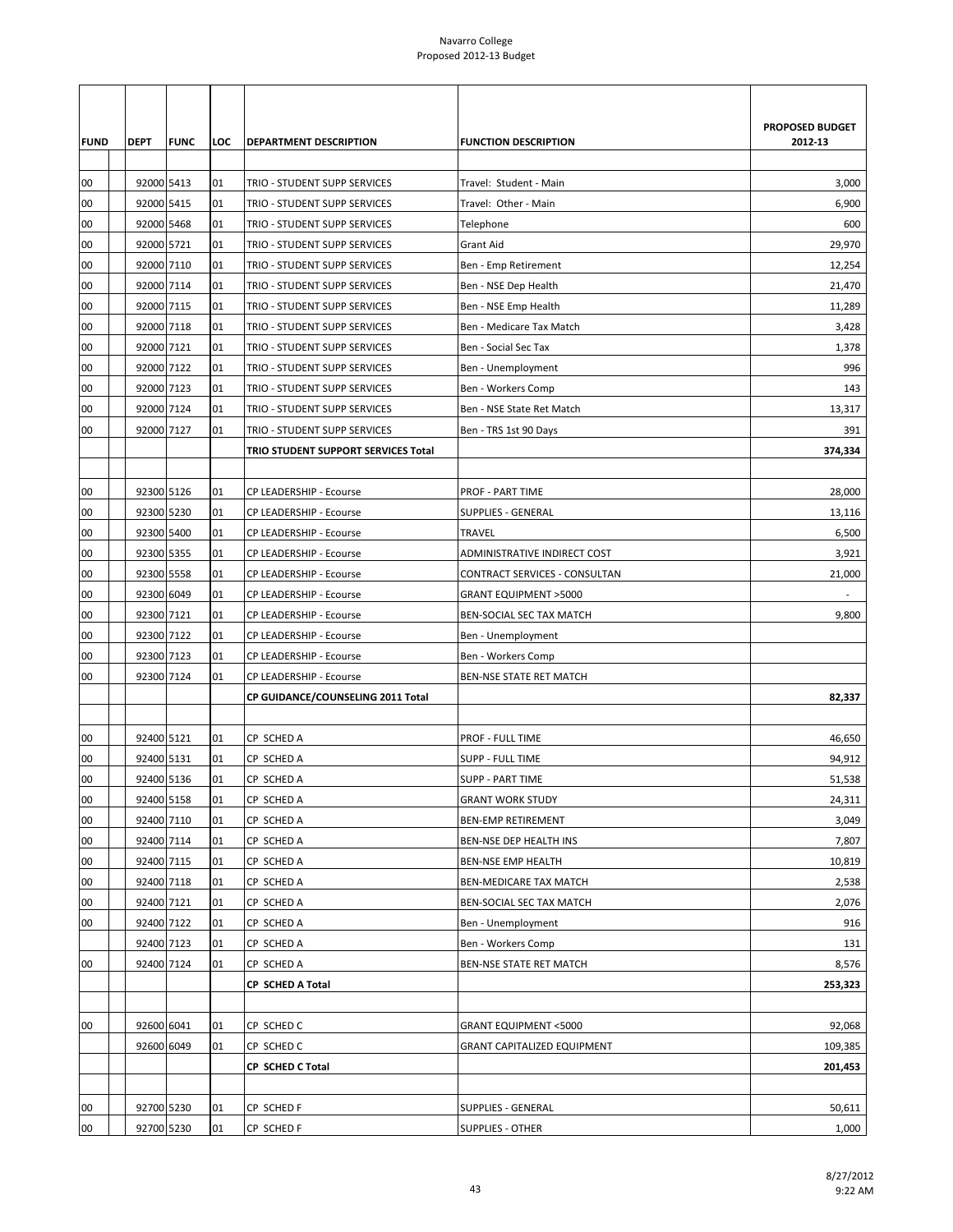|             |                          |             |          |                                               |                                    | <b>PROPOSED BUDGET</b>   |
|-------------|--------------------------|-------------|----------|-----------------------------------------------|------------------------------------|--------------------------|
| <b>FUND</b> | <b>DEPT</b>              | <b>FUNC</b> | LOC      | <b>DEPARTMENT DESCRIPTION</b>                 | <b>FUNCTION DESCRIPTION</b>        | 2012-13                  |
|             |                          |             |          |                                               |                                    |                          |
| 00          | 92700 5238               |             | 01       | CP SCHED F                                    | <b>TEXTBOOKS/TRAINING MATERIAL</b> | 9,000                    |
|             | 92700 5260               |             | 01       | CP SCHED F                                    | SOFTWARE                           | 3,100                    |
|             | 92700 5280               |             | 01       | CP SCHED F                                    | <b>SUBSCRIPTIONS - COMPUTER</b>    | 4,700                    |
|             | 92700 5304               |             | 01       | CP SCHED F                                    | BROCHURES/NEWSLETTERS              | 5,000                    |
|             | 92700 5330               |             | 01       | CP SCHED F                                    | MEMBERSHIPS/DUES                   | 500                      |
|             | 92700 5356               |             | 01       | CP SCHED F                                    | CHILDCARE                          | 9,970                    |
|             | 92700 5413               |             | 01       | CP SCHED F                                    | TRAVEL-STUDENT                     | 1,500                    |
| 00          | 92700 5420               |             | 01       | CP SCHED F                                    | <b>WORKSHOPS</b>                   | 8,000                    |
|             |                          |             |          | <b>CP SCHED F Total</b>                       |                                    | 93,381                   |
|             |                          |             |          |                                               |                                    |                          |
| 00          | 92800 5400               |             | 01       | CP SCHED B                                    | <b>TRAVEL</b>                      | 17,470                   |
|             | 92800 5405               |             | 01       | CP SCHED B                                    | <b>MEALS</b>                       | 250                      |
| 00          | 92800 5425               |             | 01       | CP SCHED B                                    | Registration                       | 1,000                    |
|             |                          |             |          | <b>CP SCHED B Total</b>                       |                                    | 18,720                   |
|             |                          |             |          |                                               |                                    |                          |
|             |                          |             |          |                                               |                                    |                          |
| 00          | 92900 5230               |             | 01       | CP ADMIN                                      | SUPPLIES - GENERAL                 | 10,000                   |
| 00          | 92900 5240               |             | 01       | CP ADMIN                                      | POSTAGE                            | 100                      |
| 00          | 92900 5355               |             | 01       | CP ADMIN                                      | ADMINISTRATIVE INDIRECT COS        | 17,764                   |
| 00          | 92900 5400               |             | 01       | CP ADMIN                                      | <b>TRAVEL</b>                      | $\overline{\phantom{a}}$ |
| 00          | 92900 5405               |             | 01       | CP ADMIN                                      | MEALS                              |                          |
| 00          | 92900 5468               |             | 01       | CP ADMIN                                      | TELEPHONE-SERVICE                  | 480                      |
|             |                          |             |          | CP ADMIN Total                                |                                    | 28,344                   |
|             |                          |             |          |                                               |                                    |                          |
|             | 93100 5016               |             |          |                                               |                                    |                          |
| 00          |                          |             | 01       | ABE FEDERAL                                   | <b>FACULTY - PART TIME</b>         | 104,802                  |
| 00          | 93100 5121               |             | 01       | ABE FEDERAL                                   | <b>PROF - FULL TIME</b>            | 39,293                   |
| 00          | 93100 5131               |             | 01       | ABE FEDERAL                                   | SUPP - FULL TIME                   | 52,647                   |
| 00          | 93100 5136<br>93100 5230 |             | 01       | ABE FEDERAL                                   | <b>SUPP - PART TIME</b>            | 18,648                   |
| 00          |                          |             | 01       | ABE FEDERAL                                   | <b>SUPPLIES - GENERAL</b>          | 2,326                    |
| 00          | 93100 5240               |             | 01       | ABE FEDERAL                                   | POSTAGE                            | 500<br>697               |
| 00          | 93100 5280               |             | 01       | ABE FEDERAL                                   | <b>SUBSCRIPTIONS - COMPUTER</b>    |                          |
| 00          | 93100 5355               |             | 01       | ABE FEDERAL                                   | ADMINISTRATIVE INDIRECT COS        | 13,546                   |
| 00          | 93100 5400<br>93100 5405 |             | 01       | ABE FEDERAL                                   | TRAVEL                             | 7,470                    |
| 00          |                          |             | 01       | ABE FEDERAL                                   | <b>MEALS</b>                       | $\sim$                   |
| 00          | 93100 5463               |             | 01       | ABE FEDERAL                                   | <b>TELEPHONE - STIPEND</b>         | 800                      |
| 00          | 93100 5468               |             | 01       | ABE FEDERAL                                   | TELEPHONE-SERVICE                  | 500                      |
| 00          | 93100 7110               |             | 01       | ABE FEDERAL                                   | <b>BEN-EMP RETIREMENT</b>          | 29,698                   |
|             |                          |             |          | <b>ABE FED Total</b>                          |                                    | 270,927                  |
|             |                          |             |          |                                               |                                    |                          |
| 00          | 93200 5016               |             | 01       | ABE TANF FEDERAL                              | <b>FACULTY - PART TIME</b>         | 28,076                   |
| 00          | 93200 5230               |             | 01       | ABE TANF FEDERAL                              | <b>SUPPLIES - GENERAL</b>          | 645                      |
| 00          | 93200 5355               |             | 01       | ABE TANF FEDERAL                              | ADMINISTRATIVE INDIRECT COS        | 1,745                    |
| 00          | 93200 5400               |             | 01       | ABE TANF FEDERAL                              | TRAVEL                             | 2,108                    |
| 00          | 93200 7110<br>93200 7118 |             | 01<br>01 | ABE TANF FEDERAL                              | <b>BEN-EMP RETIREMENT</b>          | $\sim$                   |
| 00          |                          |             |          | ABE TANF FEDERAL<br><b>ABE TANF FED Total</b> | BEN-MEDICARE TAX MATCH             | 2,284<br>34,858          |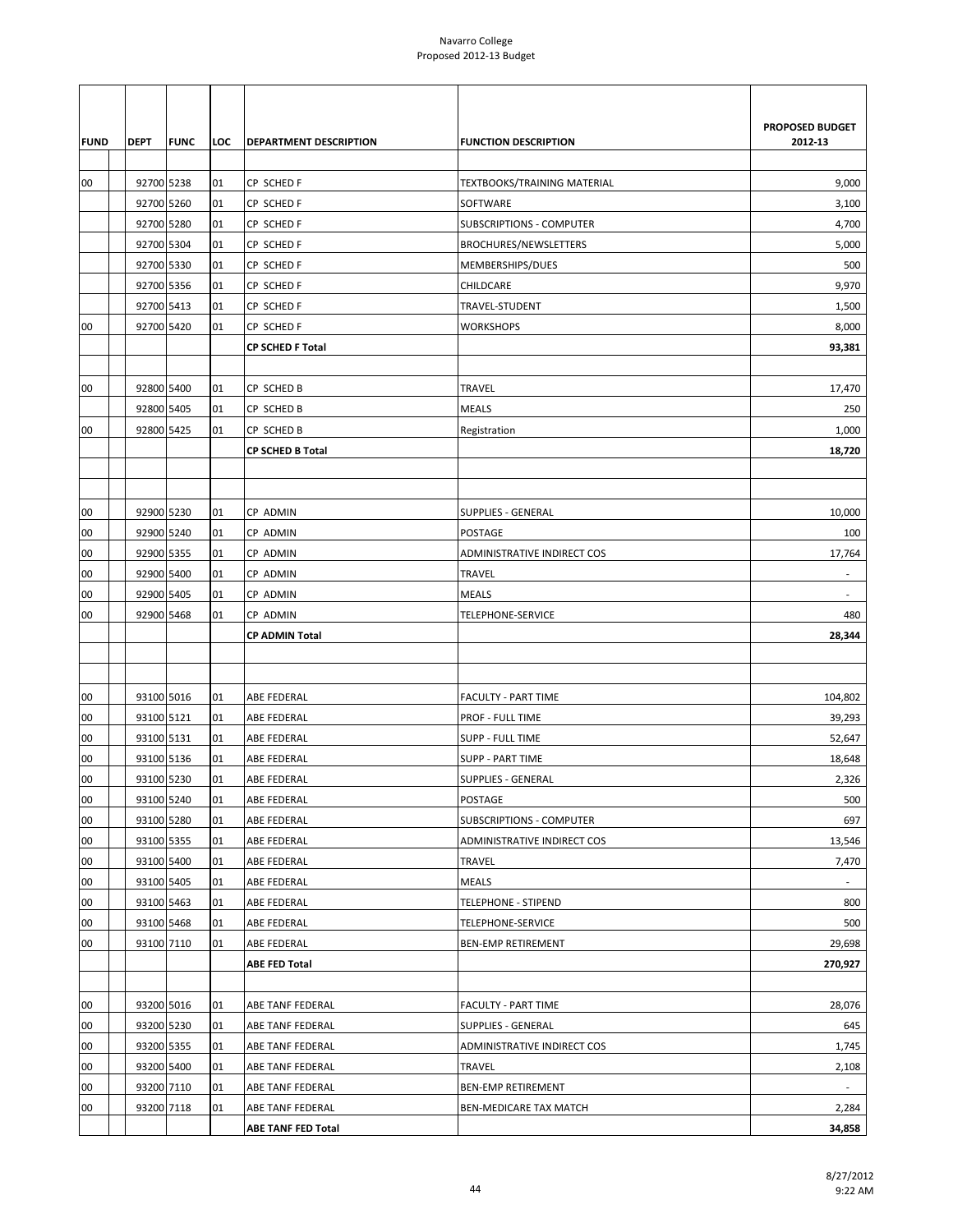| <b>FUND</b> | DEPT                     | <b>FUNC</b> | LOC      | <b>DEPARTMENT DESCRIPTION</b>        | <b>FUNCTION DESCRIPTION</b>                        | PROPOSED BUDGET<br>2012-13 |
|-------------|--------------------------|-------------|----------|--------------------------------------|----------------------------------------------------|----------------------------|
|             |                          |             |          |                                      |                                                    |                            |
| 00          | 93300 5016               |             | 01       | ABE TANF STATE                       | <b>FACULTY - PART TIME</b>                         | 14,548                     |
| 00          | 93300 5230               |             | 01       | ABE TANF STATE                       | SUPPLIES - GENERAL                                 | 334                        |
| 00          | 93300 5355               |             | 01       | ABE TANF STATE                       | ADMINISTRATIVE INDIRECT COS                        | 901                        |
| 00          | 93300 5400               |             | 01       | ABE TANF STATE                       | <b>TRAVEL</b>                                      | 1,092                      |
| 00          | 93300 7118               |             | 01       | ABE TANF STATE                       | BEN-MEDICARE TAX MATCH                             | 1,183                      |
|             |                          |             |          | <b>ABE TANF STATE Total</b>          |                                                    | 18,058                     |
|             |                          |             |          |                                      |                                                    |                            |
| 00          | 93400 5016               |             | 01       | <b>ABE STATE</b>                     | <b>FACULTY - PART TIME</b>                         | 19,962                     |
| 00          | 93400 5121<br>93400 5131 |             | 01<br>01 | <b>ABE STATE</b>                     | <b>PROF - FULL TIME</b><br><b>SUPP - FULL TIME</b> | 7,858                      |
| 00<br>00    | 93400 5136               |             | 01       | <b>ABE STATE</b><br><b>ABE STATE</b> | <b>SUPP - PART TIME</b>                            | 10,529<br>3,552            |
| 00          | 93400 5230               |             | 01       | <b>ABE STATE</b>                     | <b>SUPPLIES - GENERAL</b>                          | 1,778                      |
| 00          | 93400 5233               |             | 01       | <b>ABE STATE</b>                     | <b>SUPPLIES - OTHER</b>                            |                            |
| 00          | 93400 5240               |             | 01       | <b>ABE STATE</b>                     | POSTAGE                                            | 300                        |
| 00          | 93400 5280               |             | 01       | <b>ABE STATE</b>                     | <b>SUBSCRIPTIONS - COMPUTER</b>                    | 143                        |
| 00          | 93400 5355               |             | 01       | <b>ABE STATE</b>                     | ADMINISTRATIVE INDIRECT COS                        | 2,714                      |
| 00          | 93400 5400               |             | 01       | <b>ABE STATE</b>                     | <b>TRAVEL</b>                                      | 1,530                      |
| 00          | 93400 5463               |             | 01       | <b>ABE STATE</b>                     | <b>TELEPHONE - STIPEND</b>                         | 160                        |
| 00          | 93400 5468               |             | 01       | <b>ABE STATE</b>                     | TELEPHONE-SERVICE                                  | 100                        |
| 00          | 93400 7110               |             | 01       | <b>ABE STATE</b>                     | <b>BEN-EMP RETIREMENT</b>                          | 5,657                      |
|             |                          |             |          | <b>ABE STATE Total</b>               |                                                    | 54,283                     |
|             |                          |             |          |                                      |                                                    |                            |
| 00          | 93511 5136               |             | 01       | SBDC Job Acts Federal                | <b>PROF - PART TIME</b>                            | 34,667                     |
| 00          | 93511 5230               |             | 01       | SBDC Job Acts Federal                | <b>SUPPLIES - GENERAL</b>                          | 2,513                      |
| 00          | 93511 5240               |             | 01       | SBDC Job Acts Federal                | POSTAGE                                            | 12                         |
| 00          | 93511 5280               |             | 01       | SBDC Job Acts Federal                | <b>SUBSCRIPTIONS - COMPUTER</b>                    | 2,980                      |
| 00          | 93511 5304               |             | 01       | <b>SBDC Job Acts Federal</b>         | <b>BROCHURES/NEWSLETTERS</b>                       | 430                        |
| 00          | 93511 5400               |             | 01       | SBDC Job Acts Federal                | <b>TRAVEL</b>                                      | 1,409                      |
| 00          | 93511 5415               |             | 01       | SBDC Job Acts Federal                | <b>TRAVEL - OTHER</b>                              | 1,475                      |
| 00          | 93511 5468               |             | 01       | SBDC Job Acts Federal                | TELEPHONE-SERVICE                                  | 1,234                      |
| 00          | 93511 5540               |             | 01       | <b>SBDC Job Acts Federal</b>         | <b>EVENTS - COMMUNITY</b>                          | 979                        |
| 00          | 93511 5558               |             | 01       | SBDC Job Acts Federal                | <b>CONTRACT SERVICES - Consult</b>                 | 2,550                      |
| 00          | 93511 5570               |             | 01       | SBDC Job Acts Federal                | WEBSITE DEVELOPMENT                                |                            |
| 00          | 93511 6041               |             | 01       | SBDC Job Acts Federal                | <b>GRANT EQUIPMENT &lt;5000</b>                    | 799                        |
| 00          | 93511 7110               |             | 01       | SBDC Job Acts Federal                | <b>BEN-EMP RETIREMENT</b>                          | $\blacksquare$             |
| 00          | 93511 7118               |             | 01       | SBDC Job Acts Federal                | BEN-MEDICARE TAX MATCH                             | 748                        |
| 00          | 93511 7121               |             | 01       | SBDC Job Acts Federal                | BEN-SOCIAL SEC TAX MATCH                           | 3,202                      |
| 00          | 93511 7122               |             | 01       | SBDC Job Acts Federal                | BEN-UNEMP COMP INS                                 | 85                         |
| 00          | 93511 7123               |             | 01       | SBDC Job Acts Federal                | BEN-WORKERS COMP INS                               | 36                         |
|             |                          |             |          | <b>SBDC Job Acts Federal Total</b>   |                                                    | 53,119                     |
|             |                          |             |          |                                      |                                                    |                            |
| 00          | 93601 5121               |             | 01       | SBDC FEDERAL 2012                    | PROF - FULL TIME                                   | 9,830                      |
| 00          | 93601 5131               |             |          | SBDC FEDERAL 2012                    | <b>SUPP - FULL TIME</b>                            | 1,588                      |
| 00          | 93601 5230               |             |          | SBDC FEDERAL 2012                    | <b>SUPPLIES</b>                                    | 15                         |
| 00          | 93601 5463               |             | 01       | SBDC FEDERAL 2012                    | <b>TELEPHONE - STIPEND</b>                         | 40                         |
| $00\,$      | 93601 7110               |             | 01       | SBDC FEDERAL 2012                    | <b>BEN-EMP RETIREMENT</b>                          | 720                        |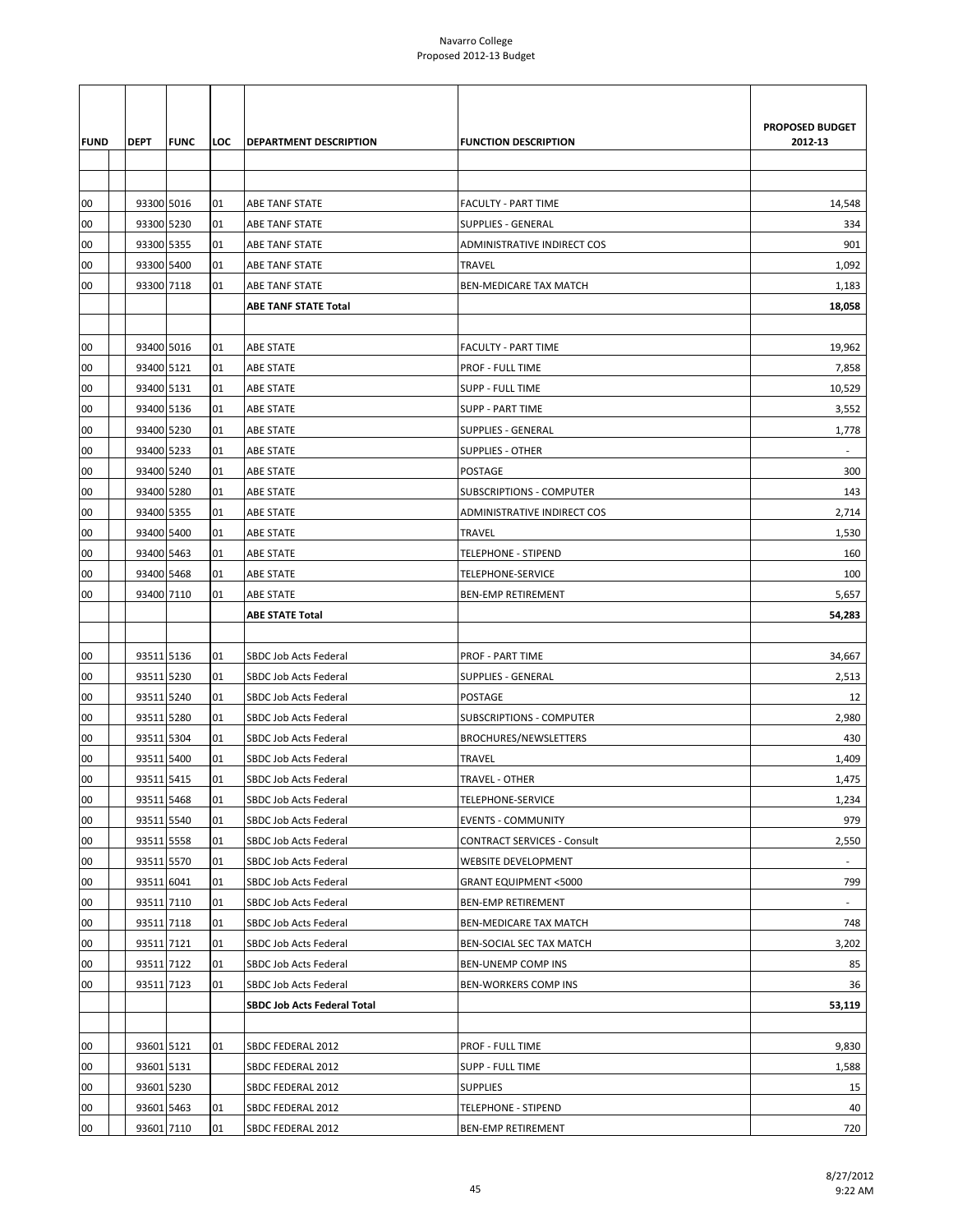| <b>FUND</b> | <b>DEPT</b> | <b>FUNC</b> | LOC | DEPARTMENT DESCRIPTION           | <b>FUNCTION DESCRIPTION</b>     | PROPOSED BUDGET<br>2012-13 |
|-------------|-------------|-------------|-----|----------------------------------|---------------------------------|----------------------------|
|             |             |             |     |                                  |                                 |                            |
| 00          | 93601 7114  |             | 01  | SBDC FEDERAL 2012                | BEN-NSE DEP HEALTH              | 463                        |
| 00          | 93601 7115  |             | 01  | SBDC FEDERAL 2012                | <b>BEN-NSE EMP HEALTH</b>       | 502                        |
|             | 93601 7118  |             | 01  | SBDC FEDERAL 2012                | <b>BEN-MEDICARE TAX MATCH</b>   | 265                        |
|             | 93601 7122  |             | 01  | SBDC FEDERAL 2012                | <b>BEN-UNEMP COMP INS</b>       | 253                        |
|             | 93601 7123  |             | 01  | SBDC FEDERAL 2012                | BEN-WORKERS COMP INS            | 36                         |
| 00          | 93601 7124  |             | 01  | SBDC FEDERAL 2012                | BEN-NSE STATE RET MATCH         | 619                        |
|             |             |             |     | SBDC FEDERAL 2012 Total          |                                 | 14,331                     |
|             |             |             |     |                                  |                                 |                            |
| 00          | 93600 5121  |             | 01  | SBDC FEDERAL 2013                | PROF - FULL TIME                | 57,200                     |
| 00          | 93600 5240  |             | 01  | SBDC FEDERAL 2013                | POSTAGE                         | 150                        |
| 00          | 93600 5250  |             | 01  | SBDC FEDERAL 2013                | ADVERTISING/PROMOTIONS          | 783                        |
| 00          | 93600 5260  |             | 01  | SBDC FEDERAL 2013                | SOFTWARE                        | 189                        |
| 00          | 93600 5280  |             | 01  | SBDC FEDERAL 2013                | <b>SUBSCRIPTIONS - COMPUTER</b> | 2,332                      |
| 00          | 93600 5281  |             | 01  | SBDC FEDERAL 2013                | <b>SUBSCRIPTIONS - PAPER</b>    | 22                         |
| 00          | 93600 5304  |             | 01  | SBDC FEDERAL 2013                | <b>BROCHURES</b>                | 1,000                      |
| 00          | 93600 5384  |             | 01  | SBDC FEDERAL 2013                | MAINTENANCE-COPIERS             | 150                        |
| 00          | 93600 5400  |             | 01  | SBDC FEDERAL 2013                | TRAVEL                          | 700                        |
| 00          | 93600 5415  |             | 01  | SBDC FEDERAL 2013                | TRAVEL - OTHER                  | 6,700                      |
|             | 93600 5463  |             | 01  | SBDC FEDERAL 2013                | TELEPHONE - STIPEND             | 480                        |
| 00          | 93600 5540  |             | 01  | SBDC FEDERAL 2013                | EVENTS-COMMUNITY                | 1,750                      |
| 00          | 93600 7110  |             | 01  | SBDC FEDERAL 2013                | <b>BEN-EMP RETIREMENT</b>       | 14,821                     |
|             |             |             |     | SBDC FEDERAL 2013 Total          |                                 | 86,277                     |
|             |             |             |     |                                  |                                 |                            |
| 00          | 93603       | 5230        | 01  | SBA FEDERAL CARRYOVER 2011       | SUPPLIES                        | 130                        |
| 00          | 93603       | 5415        | 01  | SBA FEDERAL CARRYOVER 2011       | TRAVEL OTHER                    | 1,326                      |
|             |             |             |     | SBA FEDERAL CARRYOVER 2011 Total |                                 | 1,456                      |
|             |             |             |     |                                  |                                 |                            |
|             |             |             |     |                                  |                                 |                            |
| 00          | 93701 5230  |             | 01  | SBDC STATE 2012                  | SUPPLIES - GENERAL              | 500                        |
| 00          | 93701 5262  |             | 01  | SBDC STATE 2012                  | SOFTWARE MAINTENANCE            | 10                         |
| 00          | 93701 5384  |             | 01  | SBDC STATE 2012                  | MAINTENANCE-COPIERS             | 10                         |
| 00          | 93701 5400  |             | 01  | SBDC STATE 2012                  | TRAVEL                          | 400                        |
| 00          | 93701 5415  |             | 01  | SBDC STATE 2012                  | TRAVEL - OTHER                  | 4,780                      |
| 00          | 93701 5468  |             | 01  | SBDC STATE 2012                  | TELEPHONE-SERVICE               | 30                         |
| 00          | 93701 5540  |             | 01  | SBDC STATE 2012                  | <b>EVENTS - COMMUNITY</b>       | 100                        |
|             |             |             |     | SBDC STATE 2012 Total            |                                 | 5,830                      |
|             |             |             |     |                                  |                                 |                            |
| 00          | 93700 5131  |             | 01  | SBDC STATE 2013                  | PROF - FULL TIME                | 41,600                     |
| 00          | 93700 5131  |             | 01  | SBDC STATE 2013                  | SUPP - FULL TIME                | 2,440                      |
| 00          | 93700 5230  |             | 01  | SBDC STATE 2013                  | <b>SUPPLIES - GENERAL</b>       | 1,036                      |
| 00          | 93700 5262  |             | 01  | SBDC STATE 2013                  | SOFTWARE MAINTENANCE            | 600                        |
| 00          | 93700 5280  |             | 01  | SBDC STATE 2013                  | <b>SUBSCRIPTIONS - COMPUTER</b> | 50                         |
| 00          | 93700 5400  |             | 01  | SBDC STATE 2013                  | TRAVEL                          | 3,000                      |
| 00          | 93700 5540  |             | 01  | SBDC STATE 2013                  | <b>EVENTS - COMMUNITY</b>       | 380                        |
| 00          | 93700 7110  |             | 01  | SBDC STATE 2013                  | <b>BEN-EMP RETIREMENT</b>       | 17,594                     |
|             |             |             |     | <b>SBDC STATE 2013 Total</b>     |                                 | 66,700                     |
|             |             |             |     |                                  |                                 |                            |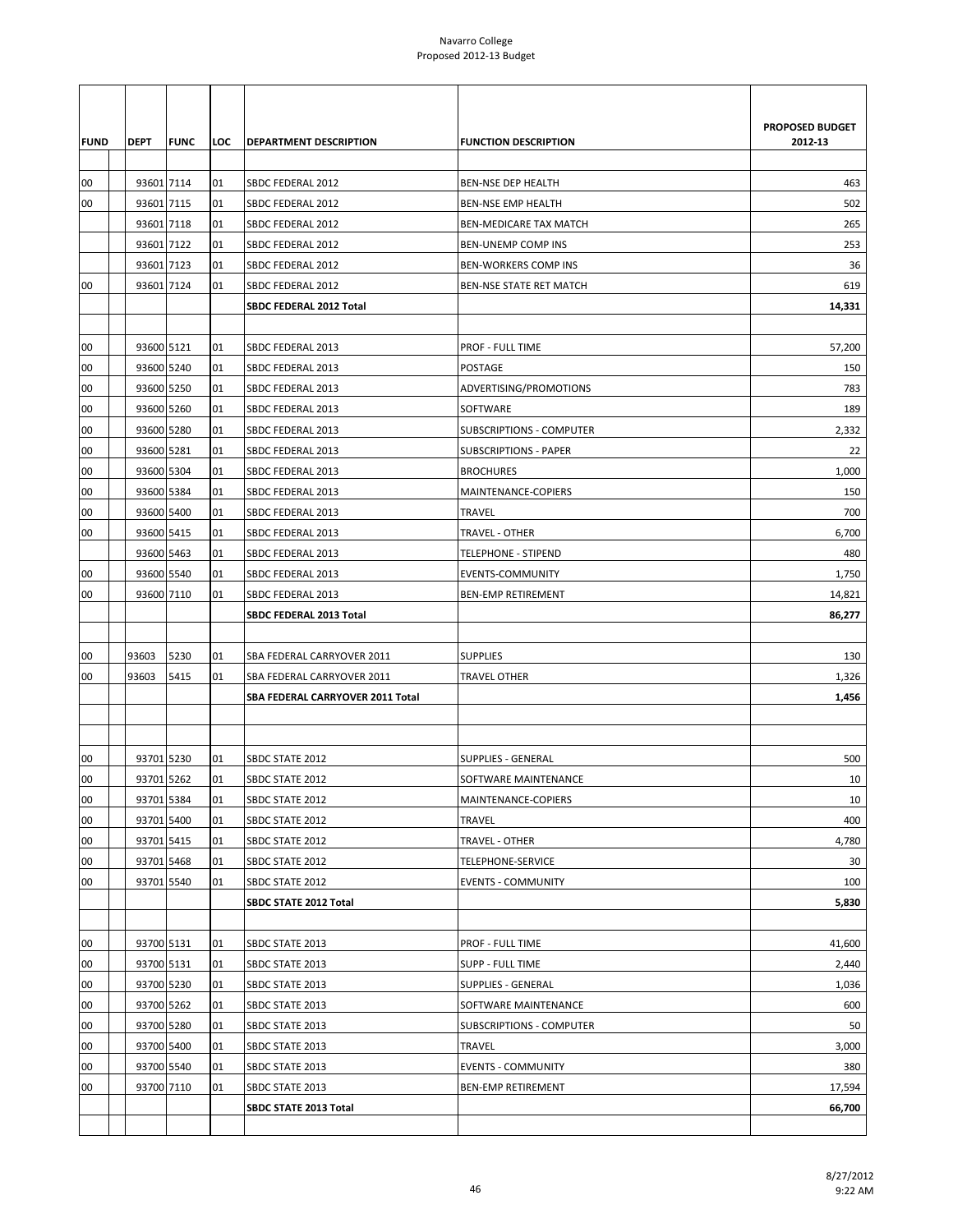| PROPOSED BUDGET<br>2012-13<br><b>DEPT</b><br><b>FUNC</b><br>LOC<br><b>DEPARTMENT DESCRIPTION</b><br><b>FUNCTION DESCRIPTION</b><br>93801<br>7110<br>00<br>01<br>SBDC LOCAL 2012<br><b>BEN-EMP RETIREMENT</b><br>1,536<br>SBDC LOCAL 2012 Total<br>1,536<br>93800 5131<br>00<br>01<br>SBDC LOCAL 2013<br>SUPP - FULL TIME<br>24,272<br>93800 7110<br>01<br>SBDC LOCAL 2013<br>9,754<br>00<br><b>BEN-EMP RETIREMENT</b><br>34,026<br>SBDC LOCAL 2013 Total<br>00<br>93911<br>5017<br><b>NSRP REGULAR</b><br>20,931<br>01<br>NURSING SHORTAGE FACULTY<br>20,931<br><b>NSRP REGULAR Total</b><br>00<br>93912<br>5011<br>01<br><b>NSRP OVER 70</b><br><b>FACULTY - FULL TIME</b><br>133,500<br><b>NSRP OVER 70 Total</b><br>133,500<br>94212<br>6041<br>10,872<br>00<br>01<br>JET EQUIP - PETROLEUM<br><b>GRANT EQUIPMENT &lt;5000</b><br>6049<br>00<br>94212<br>01<br>JET EQUIP - PETROLEUM<br><b>GRANT CAPITALIZED EQUIPMENT</b><br>59,845<br>70,717<br>JET EQUIP - PETROLEUM Total<br>00<br>94300<br>5016<br>01<br>TEXAS LOGISTICS CONSORTIUM<br><b>FACULTY - PART TIME</b><br>7,538<br>5230<br>00<br>94300<br>01<br><b>SUPPLIES - GENERAL</b><br>1,700<br>TEXAS LOGISTICS CONSORTIUM<br>94300<br>5238<br>1,900<br>00<br>01<br><b>TEXAS LOGISTICS CONSORTIUM</b><br><b>TEXTBOOKS/TRAINING MATERIAL</b><br>5240<br>00<br>94300<br>POSTAGE<br>350<br>01<br><b>TEXAS LOGISTICS CONSORTIUM</b><br>498<br>94300<br>5250<br>01<br>ADVERTISING/PROMOTIONS<br>00<br>TEXAS LOGISTICS CONSORTIUM<br>00<br>94300<br>5355<br>28,900<br>01<br>TEXAS LOGISTICS CONSORTIUM<br>ADMINISTRATIVE INDIRECT COS<br>94300<br>5400<br>TRAVEL<br>700<br>00<br>01<br>TEXAS LOGISTICS CONSORTIUM<br>94300<br>5520<br>01<br><b>TESTING</b><br>1,640<br>00<br>TEXAS LOGISTICS CONSORTIUM<br>00<br>94300<br>5721<br>420<br>01<br><b>TEXAS LOGISTICS CONSORTIUM</b><br>SCHOLARSHIP - TUITION & FEE<br>00<br>94300<br>01<br>30<br>7121<br>TEXAS LOGISTICS CONSORTIUM<br>BEN-SOCIAL SEC TAX MATCH<br>43,676<br><b>TEXAS LOGISTICS CONSORTIUM Total</b><br>94400<br>5016<br>00<br>01<br>TWC SKILLS DEV - ADS<br><b>FACULTY - PART TIME</b><br>8,713<br>00<br>5230<br>2,335<br>94400<br>01<br>TWC SKILLS DEV - ADS<br><b>SUPPLIES - GENERAL</b><br>00<br>94400<br>5238<br>01<br>TWC SKILLS DEV - ADS<br>TEXTBOOKS<br>1,000<br>00<br>94400<br>5355<br>01<br>TWC SKILLS DEV - ADS<br>ADMINISTRATIVE INDIRECT COS<br>3,528<br>00<br>94400<br>5566<br>01<br>TWC SKILLS DEV - ADS<br><b>CONTRACT - TRAINING</b><br>11,425<br>00<br>94400<br>5721<br>01<br>TWC SKILLS DEV - ADS<br><b>SCHOLARSHIP - TUITION &amp; FEE</b><br>3,528<br>00<br>7118<br>100<br>94400<br>TWC SKILLS DEV - ADS<br><b>BEN-MEDICARE</b><br>01<br>00<br>94400<br>7121<br>01<br>TWC SKILLS DEV - ADS<br><b>BEN-SOCIAL SECURITY</b><br>500<br>TWC SKILLS DEV - ADS Total<br>31,129<br>46,630,695<br><b>EDUCATION &amp; GENERAL TOTAL EXPENDITURES</b><br>10<br>02305<br>4523<br>01<br><b>NC REVENUE BONDS - 2003</b><br>APPRO - BLDG USE FEE |             |  |  |  |
|-------------------------------------------------------------------------------------------------------------------------------------------------------------------------------------------------------------------------------------------------------------------------------------------------------------------------------------------------------------------------------------------------------------------------------------------------------------------------------------------------------------------------------------------------------------------------------------------------------------------------------------------------------------------------------------------------------------------------------------------------------------------------------------------------------------------------------------------------------------------------------------------------------------------------------------------------------------------------------------------------------------------------------------------------------------------------------------------------------------------------------------------------------------------------------------------------------------------------------------------------------------------------------------------------------------------------------------------------------------------------------------------------------------------------------------------------------------------------------------------------------------------------------------------------------------------------------------------------------------------------------------------------------------------------------------------------------------------------------------------------------------------------------------------------------------------------------------------------------------------------------------------------------------------------------------------------------------------------------------------------------------------------------------------------------------------------------------------------------------------------------------------------------------------------------------------------------------------------------------------------------------------------------------------------------------------------------------------------------------------------------------------------------------------------------------------------------------------------------------------------------------------------------------------------------------------------------------------------------------------------------------------------------------------------------------------------------------------------------------------------------------------------------------------------------------------------------------------------------------------------------------------------------------------------------------------------------------------------|-------------|--|--|--|
|                                                                                                                                                                                                                                                                                                                                                                                                                                                                                                                                                                                                                                                                                                                                                                                                                                                                                                                                                                                                                                                                                                                                                                                                                                                                                                                                                                                                                                                                                                                                                                                                                                                                                                                                                                                                                                                                                                                                                                                                                                                                                                                                                                                                                                                                                                                                                                                                                                                                                                                                                                                                                                                                                                                                                                                                                                                                                                                                                                         |             |  |  |  |
| (733, 200)                                                                                                                                                                                                                                                                                                                                                                                                                                                                                                                                                                                                                                                                                                                                                                                                                                                                                                                                                                                                                                                                                                                                                                                                                                                                                                                                                                                                                                                                                                                                                                                                                                                                                                                                                                                                                                                                                                                                                                                                                                                                                                                                                                                                                                                                                                                                                                                                                                                                                                                                                                                                                                                                                                                                                                                                                                                                                                                                                              | <b>FUND</b> |  |  |  |
|                                                                                                                                                                                                                                                                                                                                                                                                                                                                                                                                                                                                                                                                                                                                                                                                                                                                                                                                                                                                                                                                                                                                                                                                                                                                                                                                                                                                                                                                                                                                                                                                                                                                                                                                                                                                                                                                                                                                                                                                                                                                                                                                                                                                                                                                                                                                                                                                                                                                                                                                                                                                                                                                                                                                                                                                                                                                                                                                                                         |             |  |  |  |
|                                                                                                                                                                                                                                                                                                                                                                                                                                                                                                                                                                                                                                                                                                                                                                                                                                                                                                                                                                                                                                                                                                                                                                                                                                                                                                                                                                                                                                                                                                                                                                                                                                                                                                                                                                                                                                                                                                                                                                                                                                                                                                                                                                                                                                                                                                                                                                                                                                                                                                                                                                                                                                                                                                                                                                                                                                                                                                                                                                         |             |  |  |  |
|                                                                                                                                                                                                                                                                                                                                                                                                                                                                                                                                                                                                                                                                                                                                                                                                                                                                                                                                                                                                                                                                                                                                                                                                                                                                                                                                                                                                                                                                                                                                                                                                                                                                                                                                                                                                                                                                                                                                                                                                                                                                                                                                                                                                                                                                                                                                                                                                                                                                                                                                                                                                                                                                                                                                                                                                                                                                                                                                                                         |             |  |  |  |
|                                                                                                                                                                                                                                                                                                                                                                                                                                                                                                                                                                                                                                                                                                                                                                                                                                                                                                                                                                                                                                                                                                                                                                                                                                                                                                                                                                                                                                                                                                                                                                                                                                                                                                                                                                                                                                                                                                                                                                                                                                                                                                                                                                                                                                                                                                                                                                                                                                                                                                                                                                                                                                                                                                                                                                                                                                                                                                                                                                         |             |  |  |  |
|                                                                                                                                                                                                                                                                                                                                                                                                                                                                                                                                                                                                                                                                                                                                                                                                                                                                                                                                                                                                                                                                                                                                                                                                                                                                                                                                                                                                                                                                                                                                                                                                                                                                                                                                                                                                                                                                                                                                                                                                                                                                                                                                                                                                                                                                                                                                                                                                                                                                                                                                                                                                                                                                                                                                                                                                                                                                                                                                                                         |             |  |  |  |
|                                                                                                                                                                                                                                                                                                                                                                                                                                                                                                                                                                                                                                                                                                                                                                                                                                                                                                                                                                                                                                                                                                                                                                                                                                                                                                                                                                                                                                                                                                                                                                                                                                                                                                                                                                                                                                                                                                                                                                                                                                                                                                                                                                                                                                                                                                                                                                                                                                                                                                                                                                                                                                                                                                                                                                                                                                                                                                                                                                         |             |  |  |  |
|                                                                                                                                                                                                                                                                                                                                                                                                                                                                                                                                                                                                                                                                                                                                                                                                                                                                                                                                                                                                                                                                                                                                                                                                                                                                                                                                                                                                                                                                                                                                                                                                                                                                                                                                                                                                                                                                                                                                                                                                                                                                                                                                                                                                                                                                                                                                                                                                                                                                                                                                                                                                                                                                                                                                                                                                                                                                                                                                                                         |             |  |  |  |
|                                                                                                                                                                                                                                                                                                                                                                                                                                                                                                                                                                                                                                                                                                                                                                                                                                                                                                                                                                                                                                                                                                                                                                                                                                                                                                                                                                                                                                                                                                                                                                                                                                                                                                                                                                                                                                                                                                                                                                                                                                                                                                                                                                                                                                                                                                                                                                                                                                                                                                                                                                                                                                                                                                                                                                                                                                                                                                                                                                         |             |  |  |  |
|                                                                                                                                                                                                                                                                                                                                                                                                                                                                                                                                                                                                                                                                                                                                                                                                                                                                                                                                                                                                                                                                                                                                                                                                                                                                                                                                                                                                                                                                                                                                                                                                                                                                                                                                                                                                                                                                                                                                                                                                                                                                                                                                                                                                                                                                                                                                                                                                                                                                                                                                                                                                                                                                                                                                                                                                                                                                                                                                                                         |             |  |  |  |
|                                                                                                                                                                                                                                                                                                                                                                                                                                                                                                                                                                                                                                                                                                                                                                                                                                                                                                                                                                                                                                                                                                                                                                                                                                                                                                                                                                                                                                                                                                                                                                                                                                                                                                                                                                                                                                                                                                                                                                                                                                                                                                                                                                                                                                                                                                                                                                                                                                                                                                                                                                                                                                                                                                                                                                                                                                                                                                                                                                         |             |  |  |  |
|                                                                                                                                                                                                                                                                                                                                                                                                                                                                                                                                                                                                                                                                                                                                                                                                                                                                                                                                                                                                                                                                                                                                                                                                                                                                                                                                                                                                                                                                                                                                                                                                                                                                                                                                                                                                                                                                                                                                                                                                                                                                                                                                                                                                                                                                                                                                                                                                                                                                                                                                                                                                                                                                                                                                                                                                                                                                                                                                                                         |             |  |  |  |
|                                                                                                                                                                                                                                                                                                                                                                                                                                                                                                                                                                                                                                                                                                                                                                                                                                                                                                                                                                                                                                                                                                                                                                                                                                                                                                                                                                                                                                                                                                                                                                                                                                                                                                                                                                                                                                                                                                                                                                                                                                                                                                                                                                                                                                                                                                                                                                                                                                                                                                                                                                                                                                                                                                                                                                                                                                                                                                                                                                         |             |  |  |  |
|                                                                                                                                                                                                                                                                                                                                                                                                                                                                                                                                                                                                                                                                                                                                                                                                                                                                                                                                                                                                                                                                                                                                                                                                                                                                                                                                                                                                                                                                                                                                                                                                                                                                                                                                                                                                                                                                                                                                                                                                                                                                                                                                                                                                                                                                                                                                                                                                                                                                                                                                                                                                                                                                                                                                                                                                                                                                                                                                                                         |             |  |  |  |
|                                                                                                                                                                                                                                                                                                                                                                                                                                                                                                                                                                                                                                                                                                                                                                                                                                                                                                                                                                                                                                                                                                                                                                                                                                                                                                                                                                                                                                                                                                                                                                                                                                                                                                                                                                                                                                                                                                                                                                                                                                                                                                                                                                                                                                                                                                                                                                                                                                                                                                                                                                                                                                                                                                                                                                                                                                                                                                                                                                         |             |  |  |  |
|                                                                                                                                                                                                                                                                                                                                                                                                                                                                                                                                                                                                                                                                                                                                                                                                                                                                                                                                                                                                                                                                                                                                                                                                                                                                                                                                                                                                                                                                                                                                                                                                                                                                                                                                                                                                                                                                                                                                                                                                                                                                                                                                                                                                                                                                                                                                                                                                                                                                                                                                                                                                                                                                                                                                                                                                                                                                                                                                                                         |             |  |  |  |
|                                                                                                                                                                                                                                                                                                                                                                                                                                                                                                                                                                                                                                                                                                                                                                                                                                                                                                                                                                                                                                                                                                                                                                                                                                                                                                                                                                                                                                                                                                                                                                                                                                                                                                                                                                                                                                                                                                                                                                                                                                                                                                                                                                                                                                                                                                                                                                                                                                                                                                                                                                                                                                                                                                                                                                                                                                                                                                                                                                         |             |  |  |  |
|                                                                                                                                                                                                                                                                                                                                                                                                                                                                                                                                                                                                                                                                                                                                                                                                                                                                                                                                                                                                                                                                                                                                                                                                                                                                                                                                                                                                                                                                                                                                                                                                                                                                                                                                                                                                                                                                                                                                                                                                                                                                                                                                                                                                                                                                                                                                                                                                                                                                                                                                                                                                                                                                                                                                                                                                                                                                                                                                                                         |             |  |  |  |
|                                                                                                                                                                                                                                                                                                                                                                                                                                                                                                                                                                                                                                                                                                                                                                                                                                                                                                                                                                                                                                                                                                                                                                                                                                                                                                                                                                                                                                                                                                                                                                                                                                                                                                                                                                                                                                                                                                                                                                                                                                                                                                                                                                                                                                                                                                                                                                                                                                                                                                                                                                                                                                                                                                                                                                                                                                                                                                                                                                         |             |  |  |  |
|                                                                                                                                                                                                                                                                                                                                                                                                                                                                                                                                                                                                                                                                                                                                                                                                                                                                                                                                                                                                                                                                                                                                                                                                                                                                                                                                                                                                                                                                                                                                                                                                                                                                                                                                                                                                                                                                                                                                                                                                                                                                                                                                                                                                                                                                                                                                                                                                                                                                                                                                                                                                                                                                                                                                                                                                                                                                                                                                                                         |             |  |  |  |
|                                                                                                                                                                                                                                                                                                                                                                                                                                                                                                                                                                                                                                                                                                                                                                                                                                                                                                                                                                                                                                                                                                                                                                                                                                                                                                                                                                                                                                                                                                                                                                                                                                                                                                                                                                                                                                                                                                                                                                                                                                                                                                                                                                                                                                                                                                                                                                                                                                                                                                                                                                                                                                                                                                                                                                                                                                                                                                                                                                         |             |  |  |  |
|                                                                                                                                                                                                                                                                                                                                                                                                                                                                                                                                                                                                                                                                                                                                                                                                                                                                                                                                                                                                                                                                                                                                                                                                                                                                                                                                                                                                                                                                                                                                                                                                                                                                                                                                                                                                                                                                                                                                                                                                                                                                                                                                                                                                                                                                                                                                                                                                                                                                                                                                                                                                                                                                                                                                                                                                                                                                                                                                                                         |             |  |  |  |
|                                                                                                                                                                                                                                                                                                                                                                                                                                                                                                                                                                                                                                                                                                                                                                                                                                                                                                                                                                                                                                                                                                                                                                                                                                                                                                                                                                                                                                                                                                                                                                                                                                                                                                                                                                                                                                                                                                                                                                                                                                                                                                                                                                                                                                                                                                                                                                                                                                                                                                                                                                                                                                                                                                                                                                                                                                                                                                                                                                         |             |  |  |  |
|                                                                                                                                                                                                                                                                                                                                                                                                                                                                                                                                                                                                                                                                                                                                                                                                                                                                                                                                                                                                                                                                                                                                                                                                                                                                                                                                                                                                                                                                                                                                                                                                                                                                                                                                                                                                                                                                                                                                                                                                                                                                                                                                                                                                                                                                                                                                                                                                                                                                                                                                                                                                                                                                                                                                                                                                                                                                                                                                                                         |             |  |  |  |
|                                                                                                                                                                                                                                                                                                                                                                                                                                                                                                                                                                                                                                                                                                                                                                                                                                                                                                                                                                                                                                                                                                                                                                                                                                                                                                                                                                                                                                                                                                                                                                                                                                                                                                                                                                                                                                                                                                                                                                                                                                                                                                                                                                                                                                                                                                                                                                                                                                                                                                                                                                                                                                                                                                                                                                                                                                                                                                                                                                         |             |  |  |  |
|                                                                                                                                                                                                                                                                                                                                                                                                                                                                                                                                                                                                                                                                                                                                                                                                                                                                                                                                                                                                                                                                                                                                                                                                                                                                                                                                                                                                                                                                                                                                                                                                                                                                                                                                                                                                                                                                                                                                                                                                                                                                                                                                                                                                                                                                                                                                                                                                                                                                                                                                                                                                                                                                                                                                                                                                                                                                                                                                                                         |             |  |  |  |
|                                                                                                                                                                                                                                                                                                                                                                                                                                                                                                                                                                                                                                                                                                                                                                                                                                                                                                                                                                                                                                                                                                                                                                                                                                                                                                                                                                                                                                                                                                                                                                                                                                                                                                                                                                                                                                                                                                                                                                                                                                                                                                                                                                                                                                                                                                                                                                                                                                                                                                                                                                                                                                                                                                                                                                                                                                                                                                                                                                         |             |  |  |  |
|                                                                                                                                                                                                                                                                                                                                                                                                                                                                                                                                                                                                                                                                                                                                                                                                                                                                                                                                                                                                                                                                                                                                                                                                                                                                                                                                                                                                                                                                                                                                                                                                                                                                                                                                                                                                                                                                                                                                                                                                                                                                                                                                                                                                                                                                                                                                                                                                                                                                                                                                                                                                                                                                                                                                                                                                                                                                                                                                                                         |             |  |  |  |
|                                                                                                                                                                                                                                                                                                                                                                                                                                                                                                                                                                                                                                                                                                                                                                                                                                                                                                                                                                                                                                                                                                                                                                                                                                                                                                                                                                                                                                                                                                                                                                                                                                                                                                                                                                                                                                                                                                                                                                                                                                                                                                                                                                                                                                                                                                                                                                                                                                                                                                                                                                                                                                                                                                                                                                                                                                                                                                                                                                         |             |  |  |  |
|                                                                                                                                                                                                                                                                                                                                                                                                                                                                                                                                                                                                                                                                                                                                                                                                                                                                                                                                                                                                                                                                                                                                                                                                                                                                                                                                                                                                                                                                                                                                                                                                                                                                                                                                                                                                                                                                                                                                                                                                                                                                                                                                                                                                                                                                                                                                                                                                                                                                                                                                                                                                                                                                                                                                                                                                                                                                                                                                                                         |             |  |  |  |
|                                                                                                                                                                                                                                                                                                                                                                                                                                                                                                                                                                                                                                                                                                                                                                                                                                                                                                                                                                                                                                                                                                                                                                                                                                                                                                                                                                                                                                                                                                                                                                                                                                                                                                                                                                                                                                                                                                                                                                                                                                                                                                                                                                                                                                                                                                                                                                                                                                                                                                                                                                                                                                                                                                                                                                                                                                                                                                                                                                         |             |  |  |  |
|                                                                                                                                                                                                                                                                                                                                                                                                                                                                                                                                                                                                                                                                                                                                                                                                                                                                                                                                                                                                                                                                                                                                                                                                                                                                                                                                                                                                                                                                                                                                                                                                                                                                                                                                                                                                                                                                                                                                                                                                                                                                                                                                                                                                                                                                                                                                                                                                                                                                                                                                                                                                                                                                                                                                                                                                                                                                                                                                                                         |             |  |  |  |
|                                                                                                                                                                                                                                                                                                                                                                                                                                                                                                                                                                                                                                                                                                                                                                                                                                                                                                                                                                                                                                                                                                                                                                                                                                                                                                                                                                                                                                                                                                                                                                                                                                                                                                                                                                                                                                                                                                                                                                                                                                                                                                                                                                                                                                                                                                                                                                                                                                                                                                                                                                                                                                                                                                                                                                                                                                                                                                                                                                         |             |  |  |  |
|                                                                                                                                                                                                                                                                                                                                                                                                                                                                                                                                                                                                                                                                                                                                                                                                                                                                                                                                                                                                                                                                                                                                                                                                                                                                                                                                                                                                                                                                                                                                                                                                                                                                                                                                                                                                                                                                                                                                                                                                                                                                                                                                                                                                                                                                                                                                                                                                                                                                                                                                                                                                                                                                                                                                                                                                                                                                                                                                                                         |             |  |  |  |
|                                                                                                                                                                                                                                                                                                                                                                                                                                                                                                                                                                                                                                                                                                                                                                                                                                                                                                                                                                                                                                                                                                                                                                                                                                                                                                                                                                                                                                                                                                                                                                                                                                                                                                                                                                                                                                                                                                                                                                                                                                                                                                                                                                                                                                                                                                                                                                                                                                                                                                                                                                                                                                                                                                                                                                                                                                                                                                                                                                         |             |  |  |  |
|                                                                                                                                                                                                                                                                                                                                                                                                                                                                                                                                                                                                                                                                                                                                                                                                                                                                                                                                                                                                                                                                                                                                                                                                                                                                                                                                                                                                                                                                                                                                                                                                                                                                                                                                                                                                                                                                                                                                                                                                                                                                                                                                                                                                                                                                                                                                                                                                                                                                                                                                                                                                                                                                                                                                                                                                                                                                                                                                                                         |             |  |  |  |
|                                                                                                                                                                                                                                                                                                                                                                                                                                                                                                                                                                                                                                                                                                                                                                                                                                                                                                                                                                                                                                                                                                                                                                                                                                                                                                                                                                                                                                                                                                                                                                                                                                                                                                                                                                                                                                                                                                                                                                                                                                                                                                                                                                                                                                                                                                                                                                                                                                                                                                                                                                                                                                                                                                                                                                                                                                                                                                                                                                         |             |  |  |  |
|                                                                                                                                                                                                                                                                                                                                                                                                                                                                                                                                                                                                                                                                                                                                                                                                                                                                                                                                                                                                                                                                                                                                                                                                                                                                                                                                                                                                                                                                                                                                                                                                                                                                                                                                                                                                                                                                                                                                                                                                                                                                                                                                                                                                                                                                                                                                                                                                                                                                                                                                                                                                                                                                                                                                                                                                                                                                                                                                                                         |             |  |  |  |
|                                                                                                                                                                                                                                                                                                                                                                                                                                                                                                                                                                                                                                                                                                                                                                                                                                                                                                                                                                                                                                                                                                                                                                                                                                                                                                                                                                                                                                                                                                                                                                                                                                                                                                                                                                                                                                                                                                                                                                                                                                                                                                                                                                                                                                                                                                                                                                                                                                                                                                                                                                                                                                                                                                                                                                                                                                                                                                                                                                         |             |  |  |  |
|                                                                                                                                                                                                                                                                                                                                                                                                                                                                                                                                                                                                                                                                                                                                                                                                                                                                                                                                                                                                                                                                                                                                                                                                                                                                                                                                                                                                                                                                                                                                                                                                                                                                                                                                                                                                                                                                                                                                                                                                                                                                                                                                                                                                                                                                                                                                                                                                                                                                                                                                                                                                                                                                                                                                                                                                                                                                                                                                                                         |             |  |  |  |
|                                                                                                                                                                                                                                                                                                                                                                                                                                                                                                                                                                                                                                                                                                                                                                                                                                                                                                                                                                                                                                                                                                                                                                                                                                                                                                                                                                                                                                                                                                                                                                                                                                                                                                                                                                                                                                                                                                                                                                                                                                                                                                                                                                                                                                                                                                                                                                                                                                                                                                                                                                                                                                                                                                                                                                                                                                                                                                                                                                         |             |  |  |  |
|                                                                                                                                                                                                                                                                                                                                                                                                                                                                                                                                                                                                                                                                                                                                                                                                                                                                                                                                                                                                                                                                                                                                                                                                                                                                                                                                                                                                                                                                                                                                                                                                                                                                                                                                                                                                                                                                                                                                                                                                                                                                                                                                                                                                                                                                                                                                                                                                                                                                                                                                                                                                                                                                                                                                                                                                                                                                                                                                                                         |             |  |  |  |
|                                                                                                                                                                                                                                                                                                                                                                                                                                                                                                                                                                                                                                                                                                                                                                                                                                                                                                                                                                                                                                                                                                                                                                                                                                                                                                                                                                                                                                                                                                                                                                                                                                                                                                                                                                                                                                                                                                                                                                                                                                                                                                                                                                                                                                                                                                                                                                                                                                                                                                                                                                                                                                                                                                                                                                                                                                                                                                                                                                         |             |  |  |  |
|                                                                                                                                                                                                                                                                                                                                                                                                                                                                                                                                                                                                                                                                                                                                                                                                                                                                                                                                                                                                                                                                                                                                                                                                                                                                                                                                                                                                                                                                                                                                                                                                                                                                                                                                                                                                                                                                                                                                                                                                                                                                                                                                                                                                                                                                                                                                                                                                                                                                                                                                                                                                                                                                                                                                                                                                                                                                                                                                                                         |             |  |  |  |
|                                                                                                                                                                                                                                                                                                                                                                                                                                                                                                                                                                                                                                                                                                                                                                                                                                                                                                                                                                                                                                                                                                                                                                                                                                                                                                                                                                                                                                                                                                                                                                                                                                                                                                                                                                                                                                                                                                                                                                                                                                                                                                                                                                                                                                                                                                                                                                                                                                                                                                                                                                                                                                                                                                                                                                                                                                                                                                                                                                         |             |  |  |  |
|                                                                                                                                                                                                                                                                                                                                                                                                                                                                                                                                                                                                                                                                                                                                                                                                                                                                                                                                                                                                                                                                                                                                                                                                                                                                                                                                                                                                                                                                                                                                                                                                                                                                                                                                                                                                                                                                                                                                                                                                                                                                                                                                                                                                                                                                                                                                                                                                                                                                                                                                                                                                                                                                                                                                                                                                                                                                                                                                                                         |             |  |  |  |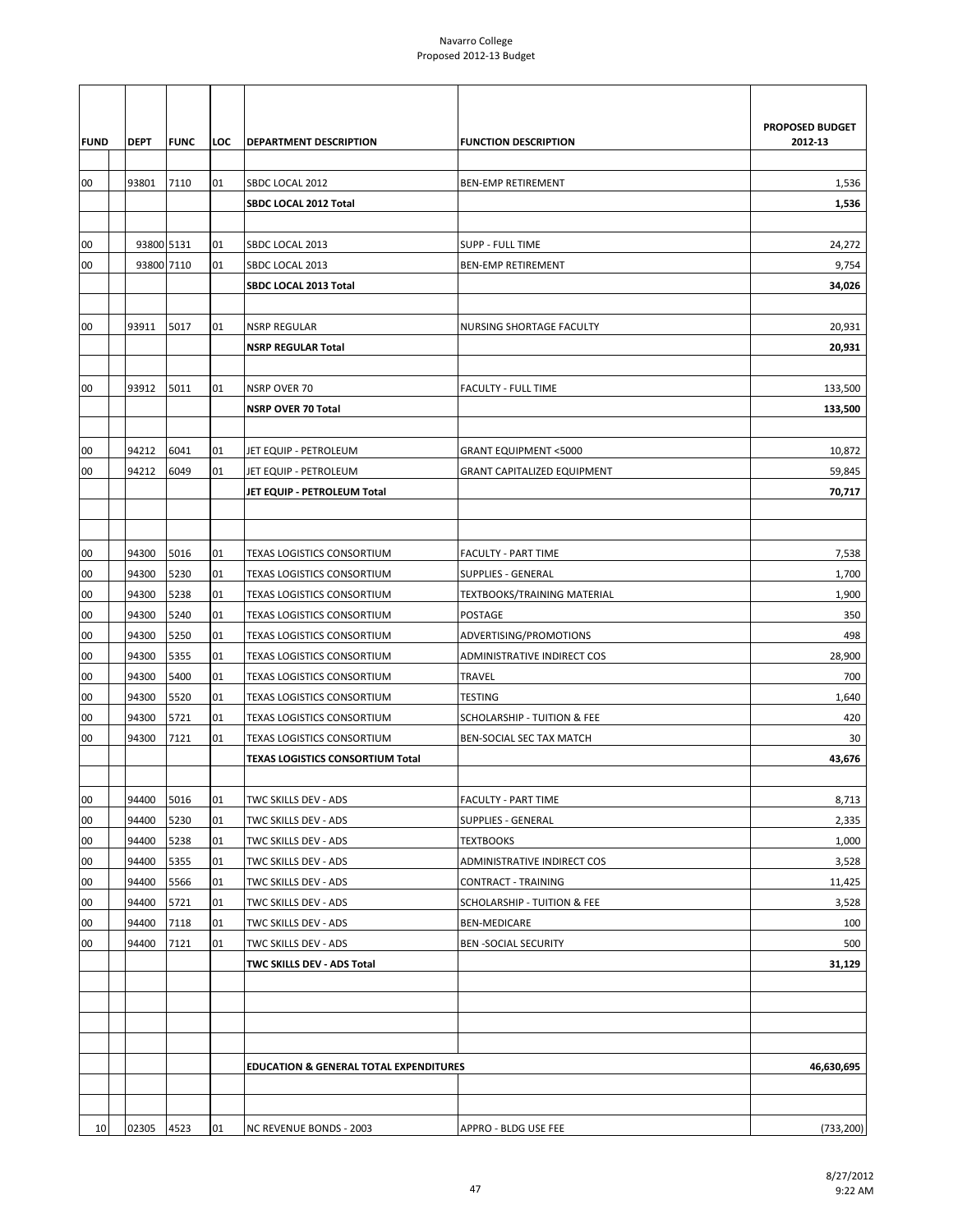| <b>FUND</b> | <b>DEPT</b> | <b>FUNC</b> | LOC | DEPARTMENT DESCRIPTION              | <b>FUNCTION DESCRIPTION</b> | PROPOSED BUDGET<br>2012-13 |
|-------------|-------------|-------------|-----|-------------------------------------|-----------------------------|----------------------------|
| 10          | 02304       | 4523        | 01  | <b>NC REVENUE BONDS - 2006</b>      | APPRO - BLDG USE FEE        | (257, 120)                 |
| 10          | 02303       | 4523        | 01  | <b>NC REVENUE BONDS - 2007</b>      | APPRO - BLDG USE FEE        | (263, 116)                 |
| 10          | 02302       | 4523        | 01  | <b>NC REVENUE BONDS - 2009</b>      | APPRO - BLDG USE FEE        | (310, 984)                 |
| 10          |             | 4523        | 01  | NC REVENUE BONDS - 2012             | APPRO - BLDG USE FEE        | (1,834,235)                |
|             |             |             |     |                                     |                             |                            |
|             |             |             |     | <b>DEBT SERVICE TOTAL INCOME</b>    |                             | (3,398,655)                |
|             |             |             |     |                                     |                             |                            |
|             |             |             |     |                                     |                             | ٠                          |
| 10          | 20503 5352  |             | 01  | <b>NC REVENUE BONDS 2003</b>        | <b>BANK CHARGE-FEES</b>     | ÷.                         |
| 10          | 20503 5900  |             | 01  | <b>NC REVENUE BONDS 2003</b>        | PRINCIPAL                   | 705,000                    |
| 10          | 20503 5901  |             | 01  | <b>NC REVENUE BONDS 2003</b>        | <b>INTEREST</b>             | 28,200                     |
|             |             |             |     | <b>NC REVENUE BONDS 2003 Total</b>  |                             | 733,200                    |
|             |             |             |     |                                     |                             |                            |
| 10          | 20504 5900  |             | 01  | <b>NC REVENUE BONDS - 2006</b>      | PRINCIPAL                   | 155,000                    |
| 10          | 20504 5901  |             | 01  | <b>NC REVENUE BONDS - 2006</b>      | INTEREST                    | 102,120                    |
|             |             |             |     | <b>NC REVENUE BONDS 2006 Total</b>  |                             | 257,120                    |
|             |             |             |     |                                     |                             |                            |
| 10          | 20505 5900  |             | 01  | NC REVENUE BONDS - 2007             | PRINCIPAL                   | 145,000                    |
| 10          | 20505 5901  |             | 01  | NC REVENUE BONDS - 2007             | <b>INTEREST</b>             | 118,116                    |
|             |             |             |     | <b>NC REVENUE BONDS 2007 Total</b>  |                             | 263,116                    |
|             |             |             |     |                                     |                             |                            |
| 10          | 20506 5900  |             | 01  | NC REVENUE BONDS - 2009             | PRINCIPAL                   | 145,000                    |
| 10          | 20506 5901  |             | 01  | <b>NC REVENUE BONDS - 2009</b>      | <b>INTEREST</b>             | 165,984                    |
|             |             |             |     | <b>NC REVENUE BONDS 2009 Total</b>  |                             | 310,984                    |
|             |             |             |     |                                     |                             |                            |
| 10          |             | 5352        | 01  | <b>NC REVENUE BONDS 2012</b>        | <b>BANK CHARGE-FEES</b>     | $\overline{\phantom{a}}$   |
| 10          |             | 5900        | 01  | NC REVENUE BONDS 2012               | PRINCIPAL                   | 1,160,000                  |
| 10          |             | 5901        | 01  | <b>NC REVENUE BONDS 2012</b>        | <b>INTEREST</b>             | 674,235                    |
|             |             |             |     | <b>NC REVENUE BONDS 2012 Total</b>  |                             | 1,834,235                  |
|             |             |             |     |                                     |                             |                            |
|             |             |             |     |                                     |                             |                            |
|             |             |             |     | DEBT SERVICE TOTAL EXPENDITURES     |                             | 3,398,655                  |
|             |             |             |     |                                     |                             |                            |
| 20          | 02400       | 4522 01     |     | <b>INCOME</b>                       | APPRO - ED & GEN FUND       | ÷.                         |
| 20          | 02400       | 4526 01     |     | <b>INCOME</b>                       | <b>APPRO - PRIOR YEAR</b>   | (7,055,000)                |
| 20          | 02400       | 4529 01     |     | <b>INCOME</b>                       | APPROPRIATION - AUXILIARY   | (50,000)                   |
| 20          | 02400       | 4705 01     |     | <b>INCOME</b>                       | OTHER INCOME                |                            |
| 20          | 02400       | 4711 01     |     | <b>INCOME</b>                       | <b>INTEREST INCOME</b>      | $\overline{\phantom{a}}$   |
|             |             |             |     |                                     |                             |                            |
|             |             |             |     | PLANT FUND TOTAL INCOME             |                             | (7, 105, 000)              |
|             |             |             |     |                                     |                             |                            |
|             |             |             |     |                                     |                             | $\overline{\phantom{a}}$   |
| 20          | 23004       | 5556 01     |     | FIELD HOUSE/BASEBALL/SOFTBALL       | CONSTRUCTION                | 900,000                    |
|             |             |             |     | FIELD HOUSE/BASEBALL/SOFTBALL Total |                             | 900,000                    |
|             |             |             |     |                                     |                             |                            |
|             |             |             |     |                                     |                             |                            |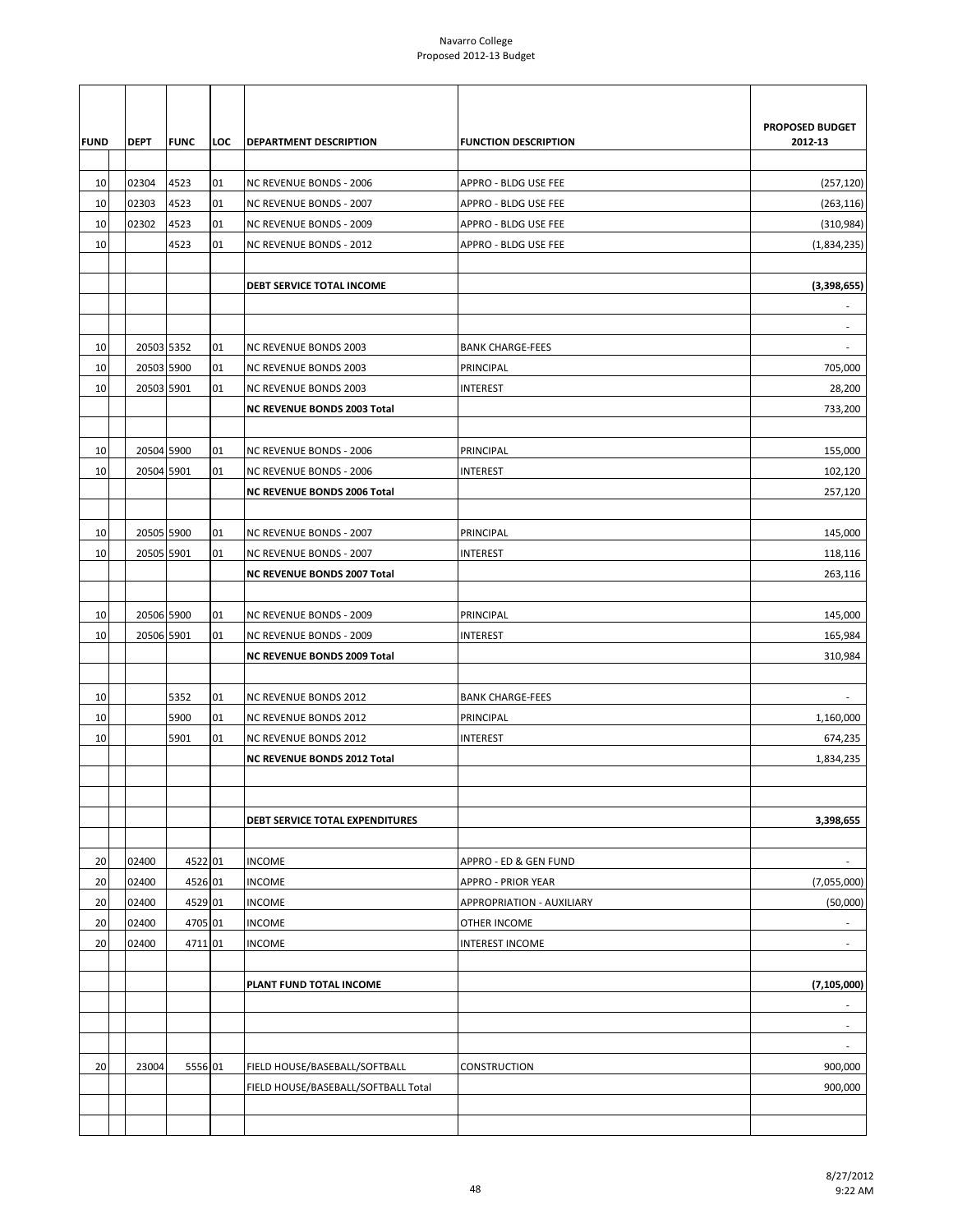|             |             |             |     |                                                       |                               | <b>PROPOSED BUDGET</b> |
|-------------|-------------|-------------|-----|-------------------------------------------------------|-------------------------------|------------------------|
| <b>FUND</b> | <b>DEPT</b> | <b>FUNC</b> | LOC | DEPARTMENT DESCRIPTION                                | <b>FUNCTION DESCRIPTION</b>   | 2012-13                |
|             |             |             |     |                                                       |                               |                        |
| 20          | 23011       | 5556 02     |     | PHYSICAL PLANT BUILDING                               | CONSTRUCTION                  | 500,000                |
|             |             |             |     | PHYSICAL PLANT BUILDING Total                         |                               | 500,000                |
|             |             |             |     |                                                       |                               |                        |
|             |             |             |     |                                                       |                               |                        |
| 20          | 23016       | 5556 01     |     | RESIDENCE HALL RENOVATIONS                            | CONSTRUCTION                  | 50,000                 |
|             |             |             |     | RESIDENCE HALL RENOVATIONS Total                      |                               | 50,000                 |
|             |             |             |     |                                                       |                               |                        |
|             |             |             |     |                                                       |                               |                        |
| 20          | 23024       | 5557        | 03  | SOUTH CAMPUS MASTER PLAN                              | <b>CONTRACT SERVICES</b>      | 5,000                  |
|             |             |             |     | SOUTH CAMPUS MASTER PLAN Total                        |                               | 5,000                  |
|             |             |             |     |                                                       |                               |                        |
|             |             |             |     |                                                       |                               |                        |
| 20          | 23031       | 5556 01     |     | <b>RESIDENCE HALL - 64 BED</b>                        | <b>CONSTRUCTION</b>           | 150,000                |
|             |             |             |     | RESIDENCE HALL - 64 BED Total                         |                               | 150,000                |
|             |             |             |     |                                                       |                               |                        |
| 20          | 23042       | 5556 01     |     |                                                       | <b>CONSTRUCTION</b>           |                        |
|             |             |             |     | <b>FIELD HOUSE/SOCCER</b><br>FIELD HOUSE/SOCCER Total |                               | 500,000<br>500,000     |
|             |             |             |     |                                                       |                               |                        |
| 20          | 23050       | 5556 02     |     | WAXAHACHIE CAMPUS                                     | CONSTRUCTION                  | 4,500,000              |
| 20          | 23050       | 5557 02     |     | WAXAHACHIE CAMPUS                                     | <b>CONTRACT SERVICES</b>      | 500,000                |
|             |             |             |     | WAXAHACHIE CAMPUS Total                               |                               | 5,000,000              |
|             |             |             |     |                                                       |                               |                        |
|             |             |             |     |                                                       |                               |                        |
|             |             |             |     | PLANT FUND TOTAL EXPENDITURES                         |                               | 7,105,000              |
|             |             |             |     |                                                       |                               |                        |
|             |             |             |     |                                                       |                               |                        |
| 30          | 06010       | 4705        | 01  | <b>BOOKSTORE - SALES &amp; SERVICES</b>               | OTHER INCOME                  | (3,000)                |
| 30          | 06010       | 4711        | 01  | <b>BOOKSTORE - SALES &amp; SERVICES</b>               | INTEREST INCOME               | (6,000)                |
| 30          | 06010       | 4801        | 01  | <b>BOOKSTORE - SALES &amp; SERVICES</b>               | <b>BOOK SALES</b>             | (3, 250, 000)          |
| 30          | 06010       | 4801        | 02  | <b>BOOKSTORE - SALES &amp; SERVICES</b>               | <b>BOOK SALES</b>             | (612, 758)             |
| 30          | 06010       | 4801        | 03  | <b>BOOKSTORE - SALES &amp; SERVICES</b>               | <b>BOOK SALES</b>             | (110,000)              |
| 30          | 06010       | 4801        | 04  | <b>BOOKSTORE - SALES &amp; SERVICES</b>               | <b>BOOK SALES</b>             | (246, 250)             |
| 30          | 06010       | 4802        | 01  | <b>BOOKSTORE - SALES &amp; SERVICES</b>               | <b>SUPPLIES</b>               | (346, 250)             |
| 30          | 06010       | 4802        | 02  | <b>BOOKSTORE - SALES &amp; SERVICES</b>               | <b>SUPPLIES</b>               | (65,000)               |
| 30          | 06010       | 4802        | 03  | <b>BOOKSTORE - SALES &amp; SERVICES</b>               | <b>SUPPLIES</b>               | (2,000)                |
| 30          | 06010       | 4802        | 04  | BOOKSTORE - SALES & SERVICES                          | <b>SUPPLIES</b>               | (7,500)                |
| 30          | 06010       | 4803        | 01  | BOOKSTORE - SALES & SERVICES                          | <b>INSTITUTIONAL SALES</b>    | (7,500)                |
| 30          | 06010       | 4804        | 01  | <b>BOOKSTORE - SALES &amp; SERVICES</b>               | <b>SUPPLIES - NON TAXABLE</b> | (210,000)              |
| 30          | 06010       | 4804        | 02  | <b>BOOKSTORE - SALES &amp; SERVICES</b>               | SUPPLIES - NON TAXABLE        | (35,000)               |
| 30          | 06010       | 4804        | 04  | <b>BOOKSTORE - SALES &amp; SERVICES</b>               | SUPPLIES - NON TAXABLE        | (10, 500)              |
| 30          | 06010       | 4805        | 01  | <b>BOOKSTORE - SALES &amp; SERVICES</b>               | <b>BOOK SALES - USED</b>      | (250,000)              |
| 30          | 06010       | 4805        | 02  | BOOKSTORE - SALES & SERVICES                          | <b>BOOK SALES - USED</b>      | (50,000)               |
| 30          | 06010       | 4805        | 03  | BOOKSTORE - SALES & SERVICES                          | <b>BOOK SALES - USED</b>      | (7,500)                |
| 30          | 06010       | 4805        | 04  | BOOKSTORE - SALES & SERVICES                          | <b>BOOK SALES - USED</b>      | (10,000)               |
| 30          | 06010       | 4806        | 01  | <b>BOOKSTORE - SALES &amp; SERVICES</b>               | <b>BOOKS - NON TAXABLE</b>    | (250,000)              |
| 30          | 06010       | 4806        | 02  | <b>BOOKSTORE - SALES &amp; SERVICES</b>               | <b>BOOKS - NON TAXABLE</b>    | (35,000)               |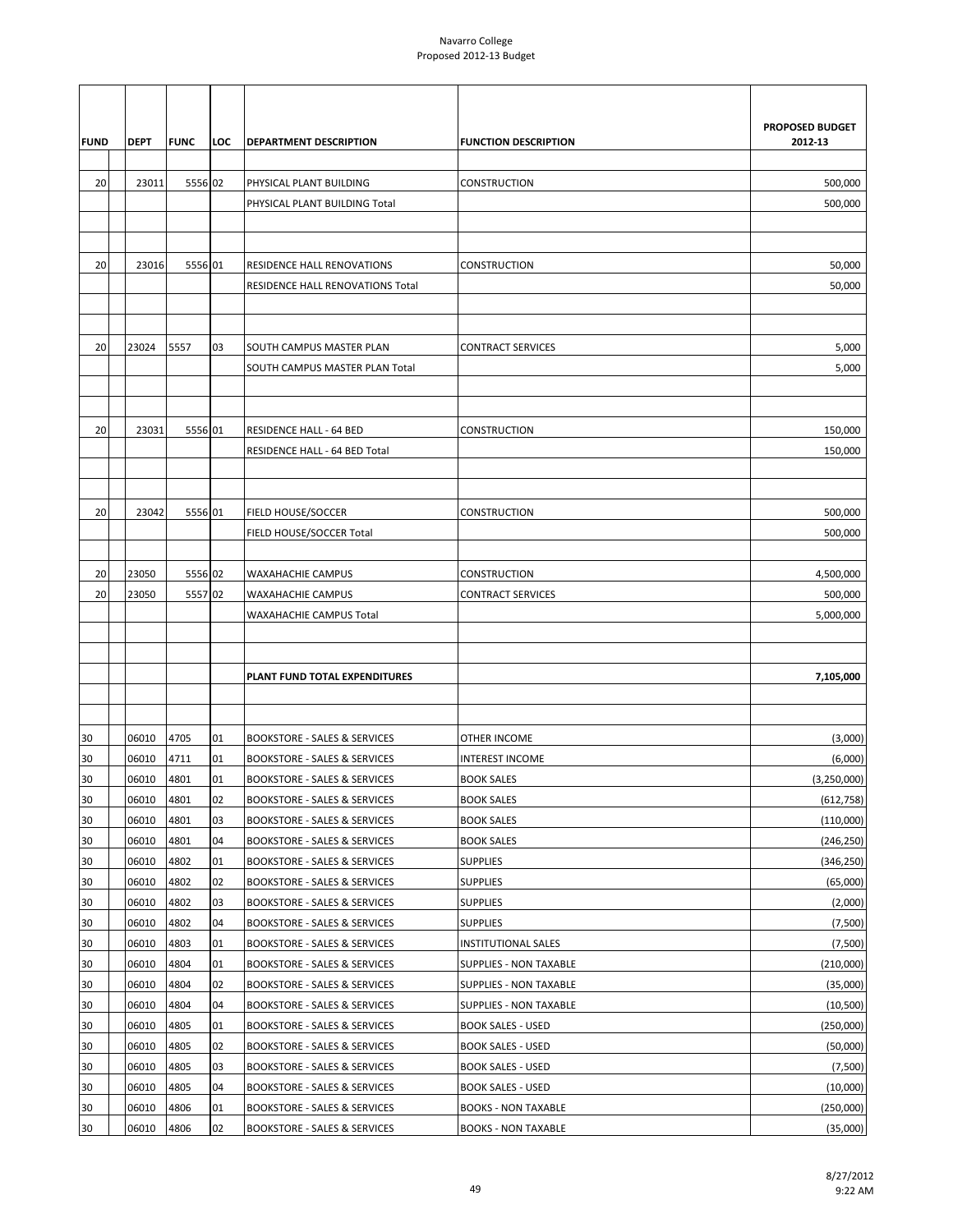|             |             |              |     |                                               |                                 | <b>PROPOSED BUDGET</b>   |
|-------------|-------------|--------------|-----|-----------------------------------------------|---------------------------------|--------------------------|
| <b>FUND</b> | <b>DEPT</b> | <b>IFUNC</b> | LOC | DEPARTMENT DESCRIPTION                        | <b>FUNCTION DESCRIPTION</b>     | 2012-13                  |
|             |             |              |     |                                               |                                 |                          |
| 30          | 06010       | 4806         | 03  | <b>BOOKSTORE - SALES &amp; SERVICES</b>       | <b>BOOKS - NON TAXABLE</b>      | $\overline{\phantom{a}}$ |
| 30          | 06010       | 4806         | 04  | <b>BOOKSTORE - SALES &amp; SERVICES</b>       | <b>BOOKS - NON TAXABLE</b>      | (2,000)                  |
| 30          | 06010       | 4819         | 01  | <b>BOOKSTORE - SALES &amp; SERVICES</b>       | <b>SHIPPING FEES</b>            | (2,500)                  |
| 30          | 06010       | 4822         | 01  | <b>BOOKSTORE - SALES &amp; SERVICES</b>       | RENTAL COMMISSIONS              | (1,500)                  |
| 30          | 06010       | 4826         | 01  | <b>BOOKSTORE - SALES &amp; SERVICES</b>       | <b>SOFTGOODS</b>                | (531, 250)               |
| 30          | 06010       | 4826         | 02  | <b>BOOKSTORE - SALES &amp; SERVICES</b>       | <b>SOFTGOODS</b>                | (30,000)                 |
| 30          | 06010       | 4826         | 03  | <b>BOOKSTORE - SALES &amp; SERVICES</b>       | <b>SOFTGOODS</b>                | (2,000)                  |
| 30          | 06010       | 4826         | 04  | <b>BOOKSTORE - SALES &amp; SERVICES</b>       | <b>SOFTGOODS</b>                | (7,500)                  |
| 30          | 06010       | 4827         | 01  | <b>BOOKSTORE - SALES &amp; SERVICES</b>       | <b>COMPUTER SALES</b>           | (75,000)                 |
| 30          | 06010       | 4827         | 02  | <b>BOOKSTORE - SALES &amp; SERVICES</b>       | <b>COMPUTER SALES</b>           | (8,500)                  |
| 30          | 06010       | 4830         | 04  | <b>BOOKSTORE - SALES &amp; SERVICES</b>       | <b>DELI SALES</b>               | (14, 500)                |
|             |             |              |     | <b>BOOKSTORE - SALES &amp; SERVICES Total</b> |                                 | (6, 189, 008)            |
| 30          | 06011       | 4802         | 01  | <b>GIFT SHOP</b>                              | <b>SUPPLIES</b>                 | (26,000)                 |
| 30          | 06011       | 4803         | 01  | <b>GIFT SHOP</b>                              | <b>INSTITUTIONAL SALES</b>      | (500)                    |
|             |             |              |     | <b>GIFT SHOP Total</b>                        |                                 | (26, 500)                |
|             |             |              |     |                                               |                                 |                          |
| 30          | 06210       | 4522         | 01  | <b>DINING SERVICES</b>                        | APPRO - ED & GEN FUND           |                          |
| 30          | 06210       | 4705         | 01  | DINING SERVICES                               | OTHER INCOME                    | (11,000)                 |
| 30          | 06210       | 4711         | 01  | <b>DINING SERVICES</b>                        | <b>INTEREST INCOME</b>          | (7,000)                  |
| 30          | 06210       | 4803         | 01  | <b>DINING SERVICES</b>                        | <b>INSTITUTIONAL SALES</b>      | (65,000)                 |
| 30          | 06210       | 4810         | 01  | <b>DINING SERVICES</b>                        | <b>BANQUET - TAXABLE</b>        | (1,000)                  |
| 30          | 06210       | 4811         | 01  | DINING SERVICES                               | BANQUET - NON-TAXABLE           | (1,000)                  |
| 30          | 06210       | 4812         | 01  | <b>DINING SERVICES</b>                        | MEAL PLAN - NON TAXABLE         | (148,000)                |
| 30          | 06210       | 4813         | 01  | <b>DINING SERVICES</b>                        | <b>MEAL PLAN - TAXABLE</b>      | (1,925,000)              |
| 30          | 06210       | 4814         | 01  | <b>DINING SERVICES</b>                        | CAFETERIA SALES                 | (75,000)                 |
| 30          | 06210       | 4815         | 01  | <b>DINING SERVICES</b>                        | <b>GYM SNACK BAR SALES</b>      | (5,000)                  |
| 30          | 06210       | 4830         | 01  | DINING SERVICES                               | <b>DELI SALES</b>               | (290,000)                |
| 30          | 06210       | 4830         | 02  | <b>DINING SERVICES</b>                        | <b>DELI SALES</b>               | (315,000)                |
| 30          | 06210       | 4838         | 01  | <b>DINING SERVICES</b>                        | <b>DELI SALES - NON TAXABLE</b> | (15,000)                 |
| 30          | 06210       | 4838         | 02  | <b>DINING SERVICES</b>                        | <b>DELI SALES - NON TAXABLE</b> | (5,000)                  |
|             |             |              |     | <b>DINING SERVICES Total</b>                  |                                 | (2,863,000)              |
|             |             |              |     |                                               |                                 |                          |
| 30          | 06310       | 4522         | 01  | STUDENT ACTIVITIES                            | APPRO - ED & GEN FUND           | (285,000)                |
|             |             |              |     | STUDENT ACTIVITIES Total                      |                                 | (285,000)                |
|             |             |              |     |                                               |                                 |                          |
| 30          | 06410       | 4526         | 01  | <b>HOUSING SALES &amp; SERVICES</b>           | <b>APPRO - PRIOR YEAR</b>       | (50,000)                 |
| 30          | 06410       | 4705         | 01  | <b>HOUSING SALES &amp; SERVICES</b>           | OTHER INCOME                    | (1,000)                  |
| 30          | 06410       | 4820         | 01  | HOUSING SALES & SERVICES                      | ROOM RENTAL                     | (1,950,000)              |
| 30          | 06410       | 4821         | 01  | HOUSING SALES & SERVICES                      | DAMAGE INCOME                   | (55,000)                 |
| 30          | 06410       | 4823         | 01  | HOUSING SALES & SERVICES                      | RELINQUISHED PROPERTY DEPOSITS  | (25,000)                 |
| 30          | 06410       | 4824         | 01  | HOUSING SALES & SERVICES                      | <b>BACKGROUND CHECK FEE</b>     | (6,000)                  |
|             |             |              |     | <b>HOUSING SALES &amp; SERVICES Total</b>     |                                 | (2,087,000)              |
|             |             |              |     |                                               |                                 |                          |
| 30          | 06510       | 4518         | 01  | INTER COLLEGIATE ATHLETICS                    | APPRO - AGENCY FUND             |                          |
| 30          | 06510       | 4522         | 01  | INTER COLLEGIATE ATHLETICS                    | APPRO - ED & GEN FUND           | (810,000)                |
| 30          | 06510       | 4701         | 01  | INTER COLLEGIATE ATHLETICS                    | TICKET SALES-BASKETBALL SEASON  | (900)                    |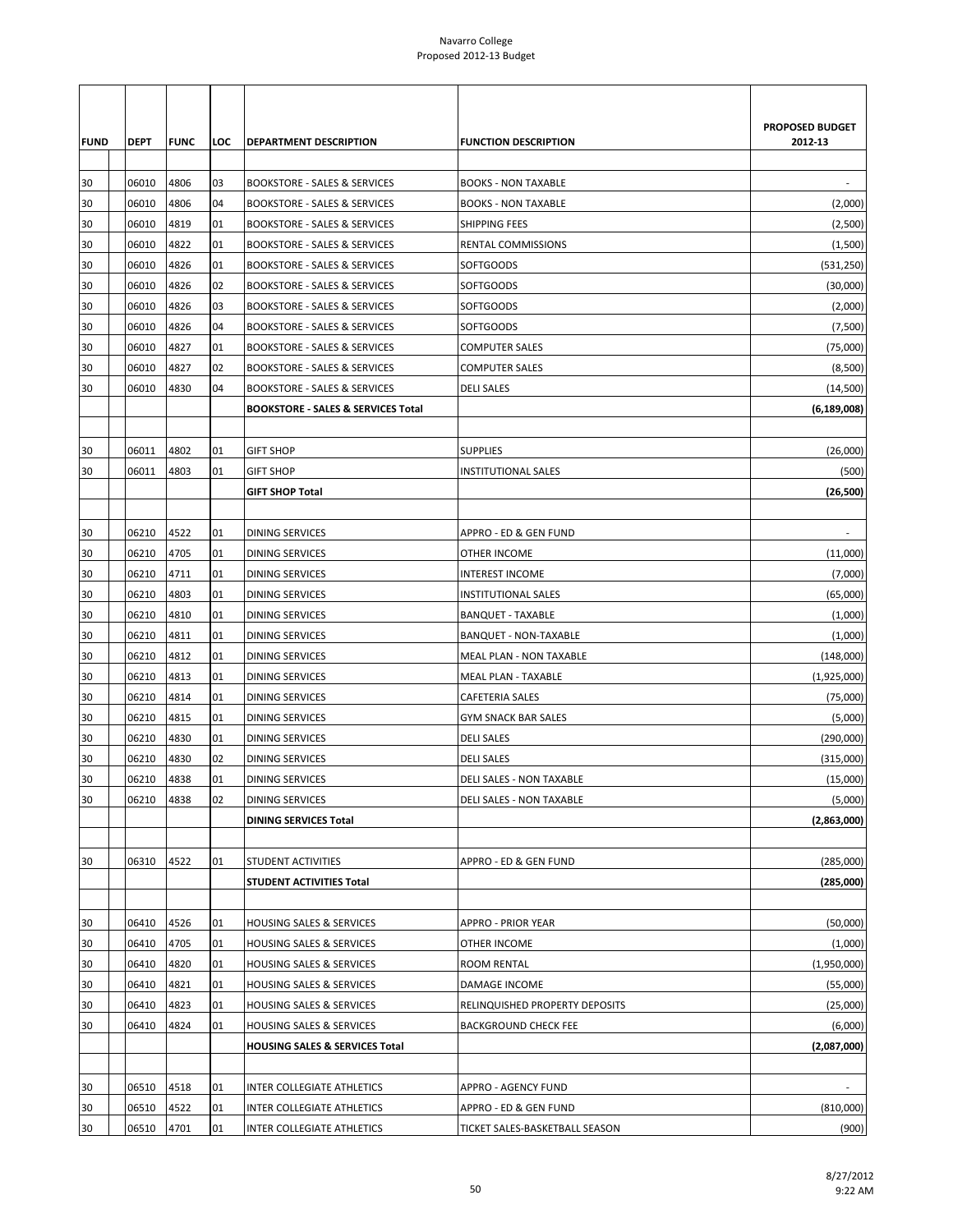|             |             |             |     |                                    |                              | <b>PROPOSED BUDGET</b>   |
|-------------|-------------|-------------|-----|------------------------------------|------------------------------|--------------------------|
| <b>FUND</b> | <b>DEPT</b> | <b>FUNC</b> | LOC | DEPARTMENT DESCRIPTION             | <b>FUNCTION DESCRIPTION</b>  | 2012-13                  |
| 30          | 06510       | 4702        | 01  | INTER COLLEGIATE ATHLETICS         | TICKET SALES-FOOTBALL SEASON | (100)                    |
| 30          | 06510       | 4717        | 01  | INTER COLLEGIATE ATHLETICS         | <b>BASKETBALL PROGRAMS</b>   |                          |
| 30          | 06510       | 4721        | 01  | INTER COLLEGIATE ATHLETICS         | TICKET SALES-FOOTBALL GATE   | (16,000)                 |
|             |             |             |     |                                    |                              |                          |
| 30          | 06510       | 4722        | 01  | <b>INTER COLLEGIATE ATHLETICS</b>  | TICKET SALES-BASKETBALL GATE | (1,600)                  |
|             |             |             |     | INTER COLLEGIATE ATHLETICS Total   |                              | (828, 600)               |
| 30          | 06610       | 4800        | 01  | <b>OTHER INCOME</b>                | <b>VENDING</b>               | (25,000)                 |
| 30          | 06610       |             |     | OTHER INCOME                       | <b>APPROP - PRIOR YEAR</b>   | (33,000)                 |
| 30          | 06610       | 5858        | 01  | OTHER INCOME                       | APPROPRIATION TO AGENCY FUND |                          |
|             |             |             |     | OTHER INCOME Total                 |                              | (58,000)                 |
|             |             |             |     |                                    |                              |                          |
|             |             |             |     |                                    |                              |                          |
|             |             |             |     | <b>AUXILIARY FUND TOTAL INCOME</b> |                              | (12, 337, 108)           |
|             |             |             |     |                                    |                              |                          |
| 30          | 70100       | 5131        | 01  | MANAGEMENT & DEVELOPMENT           | <b>SUPP - FULL TIME</b>      | 42,010                   |
| 30          | 70100       | 5359        | 01  | MANAGEMENT & DEVELOPMENT           | <b>COLLEGE DEVELOPMENT</b>   | 4,500                    |
| 30          | 70100       | 5376        | 01  | MANAGEMENT & DEVELOPMENT           | <b>MEDICAL</b>               | 33,000                   |
| 30          | 70100       | 5400        | 01  | MANAGEMENT & DEVELOPMENT           | <b>TRAVEL</b>                | 5,250                    |
| 30          | 70100       | 5400        | 02  | MANAGEMENT & DEVELOPMENT           | TRAVEL                       | 150                      |
| 30          | 70100       | 5413        | 01  | MANAGEMENT & DEVELOPMENT           | TRAVEL-STUDENT               | 59,790                   |
| 30          | 70100       | 5998        | 01  | MANAGEMENT & DEVELOPMENT           | CONTINGENCY - ATHLETIC       | 75,000                   |
| 30          | 70100       | 5999        | 01  | MANAGEMENT & DEVELOPMENT           | CONTINGENCY                  | 100,000                  |
| 30          | 70100       | 7115        | 01  | MANAGEMENT & DEVELOPMENT           | <b>BEN-NSE EMP HEALTH</b>    | 5,260                    |
| 30          | 70100       | 7118        | 01  | MANAGEMENT & DEVELOPMENT           | BEN-MEDICARE TAX MATCH       | 298                      |
| 30          | 70100       | 7124        | 01  | MANAGEMENT & DEVELOPMENT           | BEN-NSE STATE RET MATCH      | 2,438                    |
|             |             |             |     | MANAGEMENT & DEVELOPMENT Total     |                              | 327,696                  |
| 30          | 70150       | 5121        | 01  | ATHLETIC TRAINING CENTER           | PROF - FULL TIME             | 37,080                   |
| 30          | 70150       | 5230        | 01  | ATHLETIC TRAINING CENTER           | <b>SUPPLIES - GENERAL</b>    | 13,628                   |
| 30          | 70150       | 5240        | 01  | ATHLETIC TRAINING CENTER           | <b>POSTAGE</b>               | 100                      |
| 30          | 70150       | 5247        | 01  | ATHLETIC TRAINING CENTER           | SUPPLIES-FUND RAISING        | $\overline{\phantom{a}}$ |
| 30          | 70150       | 5400        | 01  | ATHLETIC TRAINING CENTER           | TRAVEL                       | 1,155                    |
| 30          | 70150       | 5468        | 01  | ATHLETIC TRAINING CENTER           | <b>TELEPHONE-SERVICE</b>     | 120                      |
| 30          | 70150       | 7115        | 01  | ATHLETIC TRAINING CENTER           | <b>BEN-NSE EMP HEALTH</b>    | 5,260                    |
| 30          | 70150       | 7118        | 01  | ATHLETIC TRAINING CENTER           | BEN-MEDICARE TAX MATCH       | 258                      |
| 30          | 70150       | 7124        | 01  | ATHLETIC TRAINING CENTER           | BEN-NSE STATE RET MATCH      | 2,103                    |
| 30          | 70150       | 5534 01     |     | ATHLETIC TRAINING CENTER           | <b>DRUG TESTING</b>          | 300                      |
|             |             |             |     | ATHLETIC TRAINING CENTER Total     |                              | 60,004                   |
|             |             |             |     |                                    |                              |                          |
| 30          | 70200       | 5121        | 01  | <b>BASEBALL - MEN</b>              | PROF - FULL TIME             | 51,623                   |
| 30          | 70200       | 5137        | 01  | <b>BASEBALL - MEN</b>              | <b>STIPENDS</b>              |                          |
| 30          | 70200       | 5230        | 01  | <b>BASEBALL - MEN</b>              | <b>SUPPLIES - GENERAL</b>    | 16,534                   |
| 30          | 70200       | 5240        | 01  | BASEBALL - MEN                     | POSTAGE                      | 100                      |
| 30          | 70200       | 5375        | 01  | BASEBALL - MEN                     | INSURANCE                    | 27,805                   |
| 30          | 70200       | 5376        | 01  | BASEBALL - MEN                     | <b>MEDICAL</b>               | 6,200                    |
| 30          | 70200       | 5385        | 01  | <b>BASEBALL - MEN</b>              | MAINTENANCE-OTHER            | 5,500                    |
| 30          | 70200       | 5405        | 01  | <b>BASEBALL - MEN</b>              | <b>MEALS</b>                 | 2,500                    |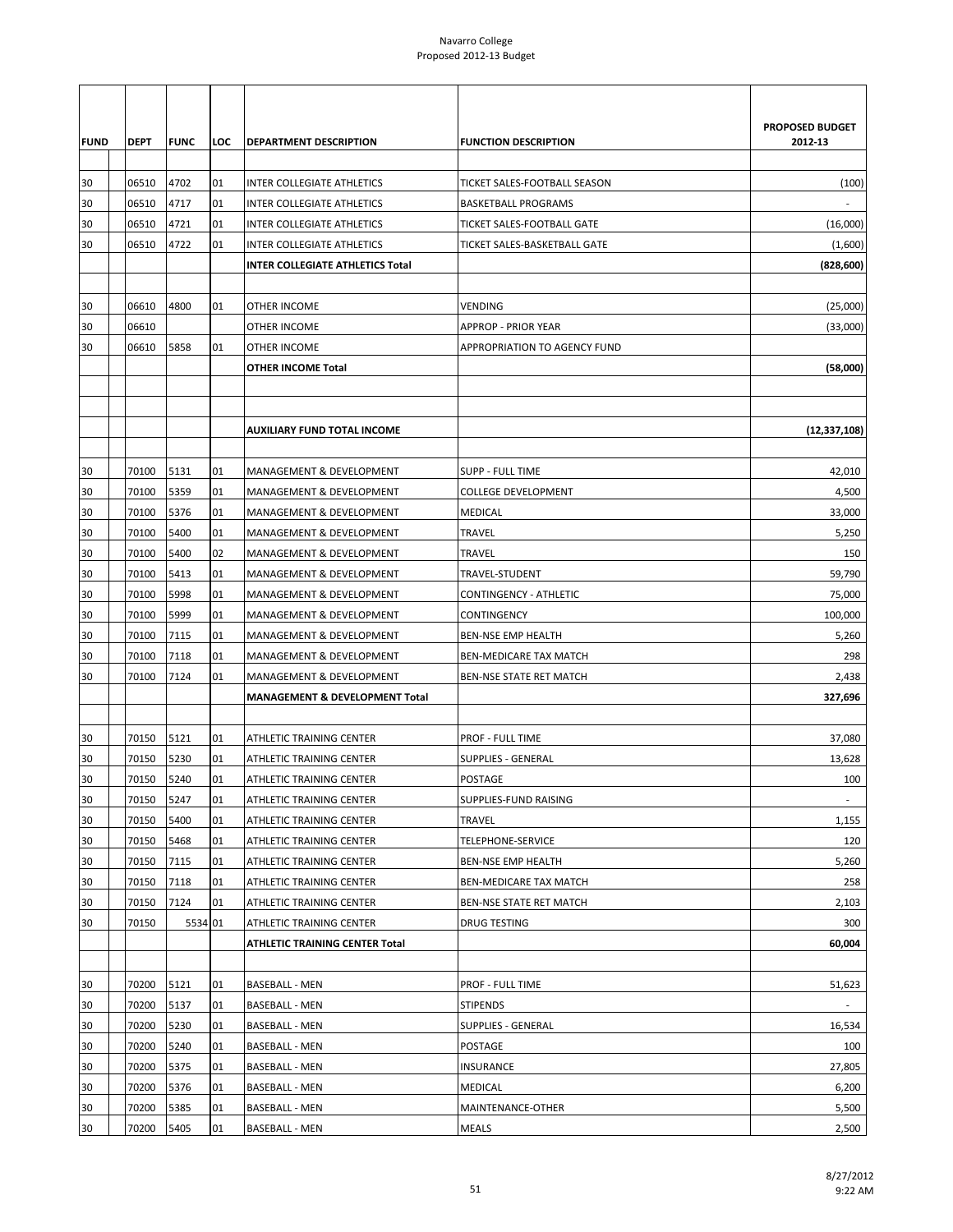| <b>FUND</b> | <b>DEPT</b> | <b>FUNC</b> | LOC | <b>DEPARTMENT DESCRIPTION</b> | <b>FUNCTION DESCRIPTION</b>             | PROPOSED BUDGET<br>2012-13 |
|-------------|-------------|-------------|-----|-------------------------------|-----------------------------------------|----------------------------|
| 30          | 70200       | 5412        | 01  | <b>BASEBALL - MEN</b>         | TRAVEL-RECRUITING                       | 3,700                      |
| 30          | 70200       | 5413        | 01  | <b>BASEBALL - MEN</b>         | TRAVEL-STUDENT                          | 27,500                     |
| 30          | 70200       | 5561        | 01  | <b>BASEBALL - MEN</b>         | <b>CONTRACT SER-OFFICIALS</b>           | 6,760                      |
| 30          | 70200       | 5721        | 01  | <b>BASEBALL - MEN</b>         | <b>SCHOLARSHIP - TUITION &amp; FEES</b> | 145,962                    |
| 30          | 70200       | 7110        | 01  | <b>BASEBALL - MEN</b>         | <b>BEN-EMP RETIREMENT</b>               | 3,997                      |
| 30          | 70200       | 7124        | 01  | <b>BASEBALL - MEN</b>         | BEN-NSE STATE RET MATCH                 | 2,998                      |
| 30          | 70200       | 5534 01     |     | <b>NEW LINE ITEM</b>          | <b>DRUG TESTING</b>                     | 840                        |
|             |             |             |     | <b>BASEBALL - MEN Total</b>   |                                         | 302,019                    |
|             |             |             |     |                               |                                         |                            |
| 30          | 70250       | 5121        | 01  | SOFTBALL - WOMEN              | PROF - FULL TIME                        | 42,301                     |
| 30          | 70250       | 5230        | 01  | SOFTBALL - WOMEN              | <b>SUPPLIES - GENERAL</b>               | 23,572                     |
| 30          | 70250       | 5240        | 01  | SOFTBALL - WOMEN              | POSTAGE                                 | 100                        |
| 30          | 70250       | 5375        | 01  | SOFTBALL - WOMEN              | INSURANCE                               | 19,308                     |
| 30          | 70250       | 5376        | 01  | SOFTBALL - WOMEN              | MEDICAL                                 | 5,600                      |
| 30          | 70250       | 5385        | 01  | SOFTBALL - WOMEN              | MAINTENANCE-OTHER                       | 2,200                      |
| 30          | 70250       | 5405        | 01  | SOFTBALL - WOMEN              | <b>MEALS</b>                            | 1,500                      |
| 30          | 70250       | 5412        | 01  | SOFTBALL - WOMEN              | TRAVEL-RECRUITING                       | 3,700                      |
| 30          | 70250       | 5413        | 01  | SOFTBALL - WOMEN              | TRAVEL-STUDENT                          | 27,500                     |
| 30          | 70250       | 5468        | 01  | SOFTBALL - WOMEN              | <b>TELEPHONE-SERVICE</b>                | 120                        |
| 30          | 70250       | 5561        | 01  | SOFTBALL - WOMEN              | <b>CONTRACT SER-OFFICIALS</b>           | 5,500                      |
| 30          | 70250       | 5721        | 01  | SOFTBALL - WOMEN              | <b>SCHOLARSHIP - TUITION &amp; FEES</b> | 145,962                    |
| 30          | 70250       | 7110        | 01  | SOFTBALL - WOMEN              | <b>BEN-EMP RETIREMENT</b>               | 2,117                      |
| 30          | 70250       | 7124        | 01  | SOFTBALL - WOMEN              | BEN-NSE STATE RET MATCH                 | 2,439                      |
| 30          | 70250       | 5534 01     |     | <b>NEW LINE ITEM</b>          | DRUG TESTING                            | 750                        |
|             |             |             |     | SOFTBALL - WOMEN Total        |                                         | 282,669                    |
|             |             |             |     |                               |                                         |                            |
| 30          | 70300       | 5121        | 01  | <b>BASKETBALL - MEN</b>       | PROF - FULL TIME                        | 29,903                     |
| 30          | 70300       | 5131        | 01  | <b>BASKETBALL - MEN</b>       | SUPP - FULL TIME                        | 15,175                     |
| 30          | 70300       | 5137        | 01  | <b>BASKETBALL - MEN</b>       | <b>STIPENDS</b>                         |                            |
| 30          | 70300       | 5230        | 01  | <b>BASKETBALL - MEN</b>       | <b>SUPPLIES - GENERAL</b>               | 10,474                     |
| 30          | 70300       | 5240        | 01  | <b>BASKETBALL - MEN</b>       | POSTAGE                                 | 300                        |
| 30          | 70300       | 5375        | 01  | <b>BASKETBALL - MEN</b>       | <b>INSURANCE</b>                        | 21,461                     |
| 30          | 70300       | 5376        | 01  | <b>BASKETBALL - MEN</b>       | MEDICAL                                 | 7,800                      |
| 30          | 70300       | 5385        | 01  | <b>BASKETBALL - MEN</b>       | MAINTENANCE-OTHER                       | 3,200                      |
| 30          | 70300       |             | 01  | <b>BASKETBALL - MEN</b>       | <b>STAFF MEALS</b>                      | 2,536                      |
| 30          | 70300       | 5405        | 01  | <b>BASKETBALL - MEN</b>       | <b>MEALS</b>                            | 4,000                      |
| 30          | 70300       | 5412        | 01  | <b>BASKETBALL - MEN</b>       | TRAVEL-RECRUITING                       | 7,000                      |
| 30          | 70300       | 5413        | 01  | <b>BASKETBALL - MEN</b>       | TRAVEL-STUDENT                          | 8,000                      |
| 30          | 70300       | 5468        | 01  | <b>BASKETBALL - MEN</b>       | TELEPHONE-SERVICE                       | 120                        |
| 30          | 70300       | 5561        | 01  | <b>BASKETBALL - MEN</b>       | <b>CONTRACT SER-OFFICIALS</b>           | 10,185                     |
| 30          | 70300       | 5721        | 01  | <b>BASKETBALL - MEN</b>       | <b>SCHOLARSHIP - TUITION &amp; FEES</b> | 103,032                    |
| 30          | 70300       | 5722        | 01  | <b>BASKETBALL - MEN</b>       | SCHOLARSHIP - HOUSING                   | 2,662                      |
| 30          | 70300       | 7110        | 01  | <b>BASKETBALL - MEN</b>       | BEN-EMP RETIREMENT                      | 3,442                      |
| 30          | 70300       | 7115        | 01  | <b>BASKETBALL - MEN</b>       | BEN-NSE EMP HEALTH                      |                            |
| 30          | 70300       | 7124        | 01  | <b>BASKETBALL - MEN</b>       | BEN-NSE STATE RET MATCH                 | 2,581                      |
| 30          | 70300       | 5534 01     |     | <b>NEW LINE ITEM</b>          | <b>DRUG TESTING</b>                     | 600                        |
|             |             |             |     | <b>BASKETBALL - MEN Total</b> |                                         | 232,471                    |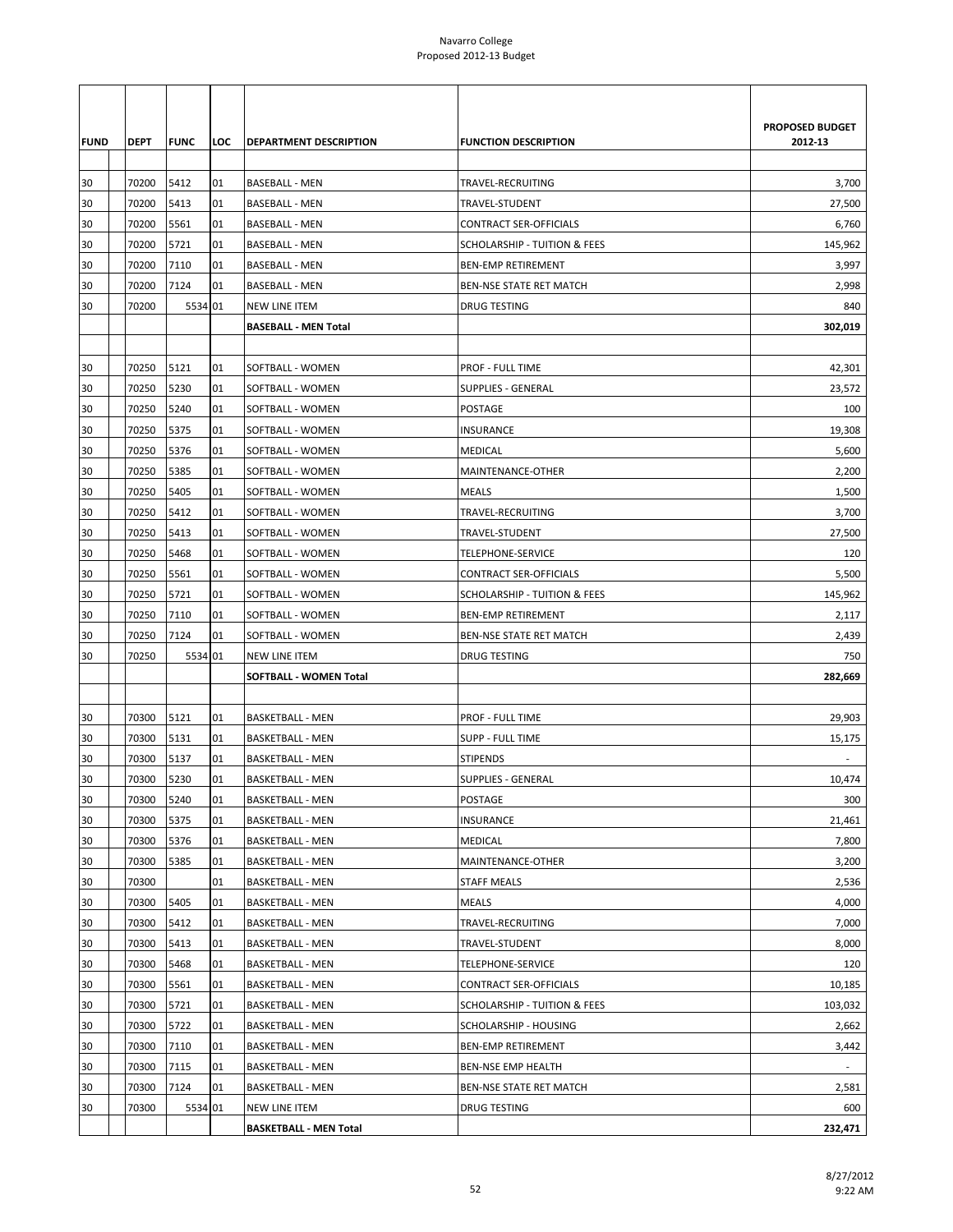|             |       |             |     |                               |                                         | <b>PROPOSED BUDGET</b>   |
|-------------|-------|-------------|-----|-------------------------------|-----------------------------------------|--------------------------|
| <b>FUND</b> | DEPT  | <b>FUNC</b> | LOC | <b>DEPARTMENT DESCRIPTION</b> | <b>FUNCTION DESCRIPTION</b>             | 2012-13                  |
|             |       |             |     |                               |                                         |                          |
|             |       |             |     |                               |                                         |                          |
| 30          | 70400 | 5121        | 01  | CHEERLEADING                  | <b>PROF - FULL TIME</b>                 | 35,415                   |
| 30          | 70400 | 5136        | 01  | CHEERLEADING                  | <b>SUPP - PART TIME</b>                 | 350                      |
| 30          | 70400 | 5137        | 01  | CHEERLEADING                  | <b>STIPENDS</b>                         |                          |
| 30          | 70400 | 5230        | 01  | CHEERLEADING                  | <b>SUPPLIES - GENERAL</b>               | 1,700                    |
| 30          | 70400 | 5240        | 01  | CHEERLEADING                  | POSTAGE                                 | 50                       |
| 30          | 70400 | 5291        | 01  | CHEERLEADING                  | UNIFORMS/WARM-UPS                       | 9,000                    |
| 30          | 70400 | 5336        | 01  | CHEERLEADING                  | NATIONAL COMPETITION                    | 11,800                   |
| 30          | 70400 | 5375        | 01  | CHEERLEADING                  | <b>INSURANCE</b>                        | 25,120                   |
| 30          | 70400 | 5376        | 01  | CHEERLEADING                  | <b>MEDICAL</b>                          | 4,100                    |
| 30          | 70400 | 5413        | 01  | CHEERLEADING                  | TRAVEL-STUDENT                          | 2,700                    |
| 30          | 70400 | 5420        | 01  | CHEERLEADING                  | <b>WORKSHOPS</b>                        | 5,000                    |
| 30          | 70400 | 7110        | 01  | CHEERLEADING                  | <b>BEN-EMP RETIREMENT</b>               | 2,519                    |
| 30          | 70400 | 7115        | 01  | CHEERLEADING                  | <b>BEN-NSE EMP HEALTH</b>               |                          |
| 30          | 70400 | 7124        | 01  | CHEERLEADING                  | BEN-NSE STATE RET MATCH                 | 1,889                    |
|             |       | 5534 01     |     | <b>NEW LINE ITEM</b>          | DRUG TESTING                            | 900                      |
|             |       |             |     | <b>CHEERLEADING Total</b>     |                                         | 100,543                  |
|             |       |             |     |                               |                                         |                          |
| 30          | 70500 | 5121        | 01  | <b>FOOTBALL</b>               | PROF - FULL TIME                        | 91,568                   |
| 30          | 70500 | 5131        | 01  | <b>FOOTBALL</b>               | <b>SUPP - FULL TIME</b>                 | 62,381                   |
| 30          | 70500 | 5137        | 01  | <b>FOOTBALL</b>               | <b>STIPENDS</b>                         | $\overline{\phantom{a}}$ |
| 30          | 70500 | 5230        | 01  | <b>FOOTBALL</b>               | <b>SUPPLIES - GENERAL</b>               | 25,000                   |
| 30          | 70500 | 5240        | 01  | <b>FOOTBALL</b>               | POSTAGE                                 | 1,200                    |
| 30          | 70500 | 5291        | 01  | <b>FOOTBALL</b>               | UNIFORMS/WARM-UPS                       |                          |
| 30          | 70500 | 5375        | 01  | <b>FOOTBALL</b>               | <b>INSURANCE</b>                        | 77,316                   |
| 30          | 70500 | 5376        | 01  | <b>FOOTBALL</b>               | <b>MEDICAL</b>                          | 24,208                   |
| 30          | 70500 | 5385        | 01  | <b>FOOTBALL</b>               | MAINTENANCE-OTHER                       | 9,000                    |
| 30          | 70500 |             | 01  | <b>FOOTBALL</b>               | <b>STAFF MEALS</b>                      | 7,608                    |
| 30          | 70500 | 5405        | 01  | <b>FOOTBALL</b>               | <b>MEALS</b>                            | 35,500                   |
| 30          | 70500 | 5412        | 01  | <b>FOOTBALL</b>               | TRAVEL-RECRUITING                       | 19,000                   |
| 30          | 70500 | 5413        | 01  | <b>FOOTBALL</b>               | TRAVEL-STUDENT                          | 38,747                   |
| 30          | 70500 | 5468        | 01  | <b>FOOTBALL</b>               | <b>TELEPHONE-SERVICE</b>                | 240                      |
| 30          | 70500 | 5534        | 01  | <b>FOOTBALL</b>               | DRUG TESTING                            | 2,550                    |
| 30          | 70500 | 5561        | 01  | <b>FOOTBALL</b>               | CONTRACT SER-OFFICIALS                  | 7,805                    |
| 30          | 70500 | 5580        | 01  | <b>FOOTBALL</b>               | RENTAL - FACILITIES                     | 11,225                   |
| 30          | 70500 | 5721        | 01  | <b>FOOTBALL</b>               | <b>SCHOLARSHIP - TUITION &amp; FEES</b> | 300,510                  |
| 30          | 70500 | 6011        | 01  | <b>FOOTBALL</b>               | EQUIPMENT <5000                         |                          |
| 30          | 70500 | 7110        | 01  | <b>FOOTBALL</b>               | <b>BEN-EMP RETIREMENT</b>               | 5,092                    |
| 30          | 70500 | 7114        | 01  | <b>FOOTBALL</b>               | BEN-NSE DEP HEALTH INS                  |                          |
| 30          | 70500 | 7115        | 01  | <b>FOOTBALL</b>               | BEN-NSE EMP HEALTH                      | 11,396                   |
| 30          | 70500 | 7124        | 01  | <b>FOOTBALL</b>               | BEN-NSE STATE RET MATCH                 | 7,278                    |
| 30          | 70500 | 7127        | 01  | <b>FOOTBALL</b>               | BEN - TRS 1ST 90 DAYS                   | 320                      |
|             |       |             |     | <b>FOOTBALL Total</b>         |                                         | 737,944                  |
|             |       |             |     |                               |                                         |                          |
| 30          | 70800 | 5121        | 01  | SOCCER                        | <b>PROF - FULL TIME</b>                 | 33,882                   |
| 30          | 70800 | 5126        | 01  | SOCCER                        | <b>PROF - PART TIME</b>                 | 5,980                    |
| 30          | 70800 | 5230        | 01  | SOCCER                        | <b>SUPPLIES - GENERAL</b>               | 8,500                    |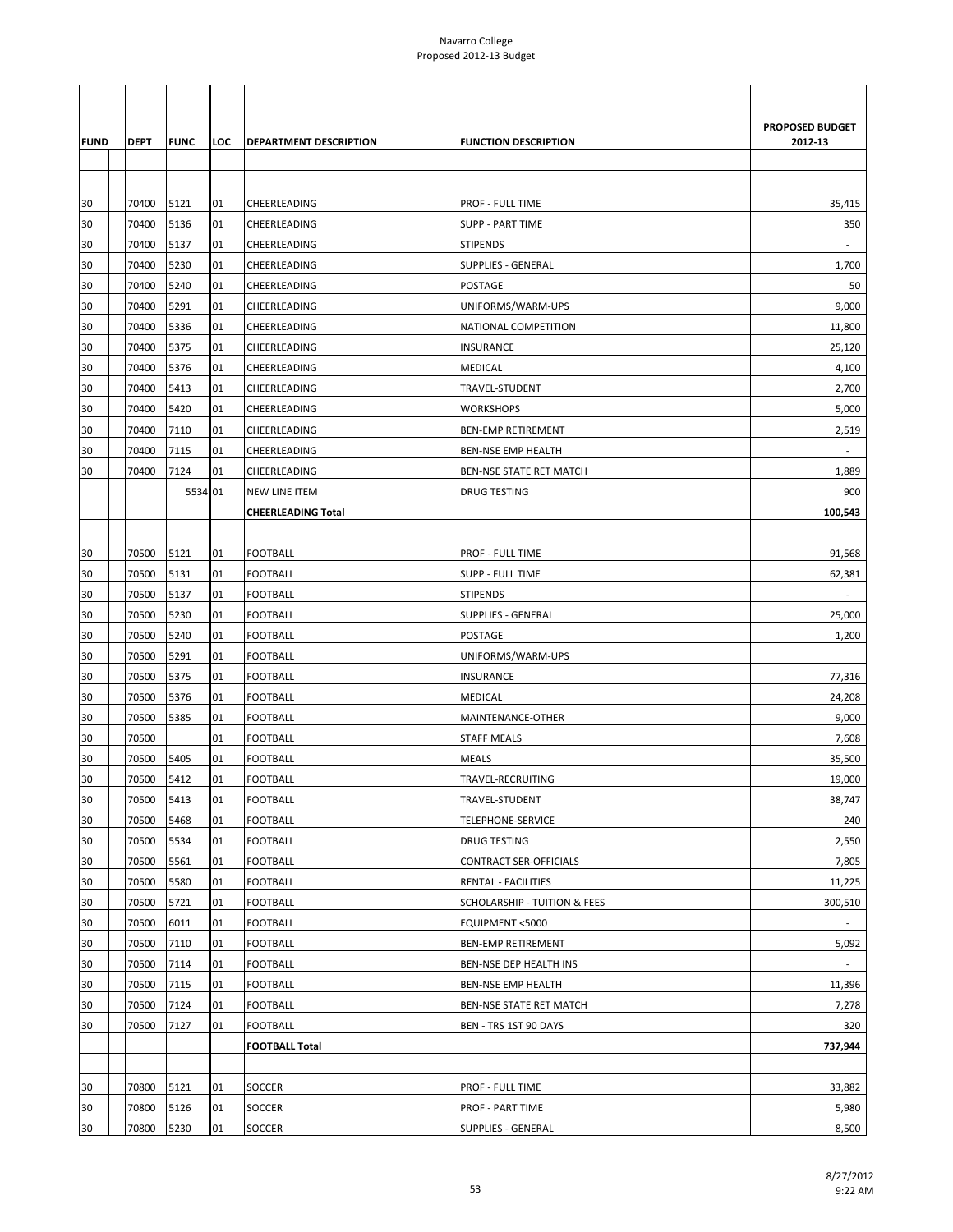|             |             |             |     |                               |                                         | PROPOSED BUDGET |
|-------------|-------------|-------------|-----|-------------------------------|-----------------------------------------|-----------------|
| <b>FUND</b> | <b>DEPT</b> | <b>FUNC</b> | LOC | <b>DEPARTMENT DESCRIPTION</b> | <b>FUNCTION DESCRIPTION</b>             | 2012-13         |
| 30          | 70800       | 5240        | 01  | <b>SOCCER</b>                 | <b>POSTAGE</b>                          | 150             |
| 30          | 70800       | 5375        | 01  | SOCCER                        | <b>INSURANCE</b>                        | 19,308          |
| 30          | 70800       | 5376        | 01  | SOCCER                        | MEDICAL                                 | 5,418           |
| 30          | 70800       | 5385        | 01  | SOCCER                        | MAINTENANCE-OTHER                       | 1,600           |
| 30          | 70800       | 5405        | 01  | SOCCER                        | <b>MEALS</b>                            | 15,900          |
| 30          | 70800       | 5412        | 01  | <b>SOCCER</b>                 | TRAVEL-RECRUITING                       | 4,000           |
| 30          | 70800       | 5413        | 01  | SOCCER                        | TRAVEL-STUDENT                          | 22,000          |
| 30          | 70800       | 5468        | 01  | SOCCER                        | TELEPHONE-SERVICE                       | 120             |
| 30          | 70800       | 5561        | 01  | SOCCER                        | <b>CONTRACT SER-OFFICIALS</b>           | 4,350           |
| 30          | 70800       | 5721        | 01  | SOCCER                        | <b>SCHOLARSHIP - TUITION &amp; FEES</b> | 115,912         |
| 30          | 70800       | 7110        | 01  | <b>SOCCER</b>                 | <b>BEN-EMP RETIREMENT</b>               | 2,728           |
| 30          | 70800       | 7115        | 01  | SOCCER                        | BEN-NSE EMP HEALTH                      |                 |
| 30          | 70800       | 7124        | 01  | SOCCER                        | BEN-NSE STATE RET MATCH                 | 2,478           |
|             |             | 5534 01     |     | NEW LINE ITEM                 | <b>DRUG TESTING</b>                     | 900             |
|             |             |             |     | <b>SOCCER Total</b>           |                                         | 243,226         |
|             |             |             |     |                               |                                         |                 |
| 30          | 70900       | 5121        | 01  | VOLLEYBALL                    | PROF - FULL TIME                        | 24,010          |
| 30          | 70900       | 5137        | 01  | VOLLEYBALL                    | <b>STIPENDS</b>                         | 12,000          |
| 30          | 70900       |             | 01  | VOLLEYBALL                    | <b>STAFF MEALS</b>                      | 3,500           |
| 30          | 70900       | 5230        | 01  | VOLLEYBALL                    | SUPPLIES - GENERAL                      | 7,200           |
| 30          | 70900       | 5240        | 01  | VOLLEYBALL                    | POSTAGE                                 | 200             |
| 30          | 70900       | 5375        | 01  | VOLLEYBALL                    | INSURANCE                               | 3,917           |
| 30          | 70900       | 5376        | 01  | VOLLEYBALL                    | <b>MEDICAL</b>                          | 2,500           |
| 30          | 70900       | 5385        | 01  | VOLLEYBALL                    | MAINTENANCE-OTHER                       | 400             |
| 30          | 70900       | 5405        | 01  | VOLLEYBALL                    | <b>MEALS</b>                            | 6,500           |
| 30          | 70900       | 5412        | 01  | VOLLEYBALL                    | TRAVEL-RECRUITING                       | 3,500           |
| 30          | 70900       | 5413        | 01  | VOLLEYBALL                    | TRAVEL-STUDENT                          | 10,500          |
| 30          | 70900       | 5534        | 01  | VOLLEYBALL                    | DRUG TESTING                            | 480             |
| 30          | 70900       | 5561        | 01  | VOLLEYBALL                    | <b>CONTRACT SER-OFFICIALS</b>           | 4,300           |
| 30          | 70900       | 5721        | 01  | VOLLEYBALL                    | <b>SCHOLARSHIP - TUITION &amp; FEES</b> | 90,154          |
| 30          | 70900       | 7110        | 01  | VOLLEYBALL                    | <b>BEN-EMP RETIREMENT</b>               | 976             |
| 30          | 70900       | 7115        | 01  | VOLLEYBALL                    | BEN-NSE EMP HEALTH                      | 2,192           |
| 30          | 70900       | 7124        | 01  | VOLLEYBALL                    | BEN-NSE STATE RET MATCH                 | 732             |
|             |             |             |     | <b>VOLLEYBALL Total</b>       |                                         | 173,061         |
|             |             |             |     |                               |                                         |                 |
| 30          | 75000       | 5121        | 01  | <b>COLLEGE BOOKSTORE</b>      | PROF - FULL TIME                        | 51,617          |
| 30          | 75000       | 5131        | 01  | <b>COLLEGE BOOKSTORE</b>      | <b>SUPP - FULL TIME</b>                 | 55,939          |
| 30          | 75000       | 5131        | 02  | <b>COLLEGE BOOKSTORE</b>      | <b>SUPP - FULL TIME</b>                 | 57,336          |
| 30          | 75000       | 5131        | 04  | <b>COLLEGE BOOKSTORE</b>      | <b>SUPP - FULL TIME</b>                 | 22,871          |
| 30          | 75000       | 5136        | 01  | <b>COLLEGE BOOKSTORE</b>      | <b>SUPP - PART TIME</b>                 | 65,000          |
| 30          | 75000       | 5136        | 02  | <b>COLLEGE BOOKSTORE</b>      | <b>SUPP - PART TIME</b>                 | 26,500          |
| 30          | 75000       | 5136        | 03  | <b>COLLEGE BOOKSTORE</b>      | <b>SUPP - PART TIME</b>                 | 5,000           |
| 30          | 75000       | 5136        | 04  | <b>COLLEGE BOOKSTORE</b>      | SUPP - PART TIME                        | 8,000           |
| 30          | 75000       | 5221        | 04  | <b>COLLEGE BOOKSTORE</b>      | <b>FOOD PURCHASES</b>                   | 12,000          |
| 30          | 75000       | 5230        | 01  | <b>COLLEGE BOOKSTORE</b>      | <b>SUPPLIES - GENERAL</b>               | 26,000          |
| 30          | 75000       | 5230        | 02  | <b>COLLEGE BOOKSTORE</b>      | <b>SUPPLIES - GENERAL</b>               | 12,000          |
| 30          | 75000       | 5230        | 04  | <b>COLLEGE BOOKSTORE</b>      | <b>SUPPLIES - GENERAL</b>               | 1,500           |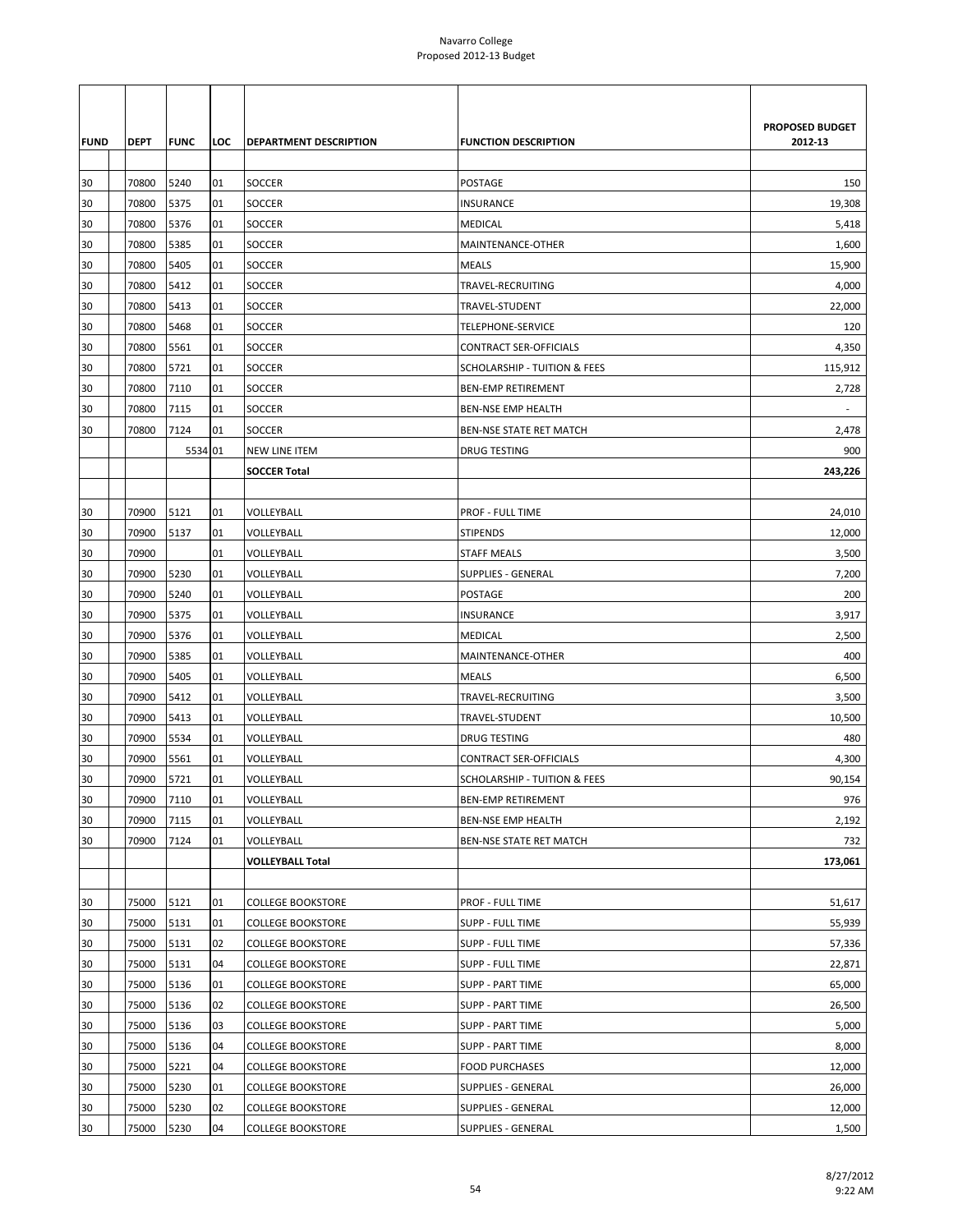| <b>FUND</b> | <b>DEPT</b> | <b>FUNC</b> | LOC | <b>DEPARTMENT DESCRIPTION</b> | <b>FUNCTION DESCRIPTION</b>  | <b>PROPOSED BUDGET</b><br>2012-13 |
|-------------|-------------|-------------|-----|-------------------------------|------------------------------|-----------------------------------|
|             |             |             |     |                               |                              |                                   |
| 30          | 75000       | 5235        | 01  | <b>COLLEGE BOOKSTORE</b>      | <b>SUPPLIES - RESALE</b>     | 252,500                           |
| 30          | 75000       | 5235        | 02  | <b>COLLEGE BOOKSTORE</b>      | SUPPLIES - RESALE            | 140,000                           |
| 30          | 75000       | 5235        | 04  | <b>COLLEGE BOOKSTORE</b>      | SUPPLIES - RESALE            | 20,000                            |
| 30          | 75000       | 5240        | 01  | <b>COLLEGE BOOKSTORE</b>      | POSTAGE                      | 600                               |
| 30          | 75000       | 5260        | 01  | <b>COLLEGE BOOKSTORE</b>      | SOFTWARE                     | 3,000                             |
| 30          | 75000       | 5262        | 01  | <b>COLLEGE BOOKSTORE</b>      | SOFTWARE MAINTENANCE         | 22,500                            |
| 30          | 75000       | 5300        | 01  | <b>COLLEGE BOOKSTORE</b>      | SOFTGOODS - RESALE           | 250,000                           |
| 30          | 75000       | 5300        | 02  | <b>COLLEGE BOOKSTORE</b>      | SOFTGOODS - RESALE           | 155,000                           |
| 30          | 75000       | 5300        | 04  | <b>COLLEGE BOOKSTORE</b>      | SOFTGOODS - RESALE           | 9,000                             |
| 30          | 75000       | 5302        | 01  | <b>COLLEGE BOOKSTORE</b>      | <b>COMPUTERS - RESALE</b>    | 70,000                            |
| 30          | 75000       | 5302        | 02  | <b>COLLEGE BOOKSTORE</b>      | <b>COMPUTERS - RESALE</b>    | 8,000                             |
| 30          | 75000       | 5303        | 01  | <b>COLLEGE BOOKSTORE</b>      | <b>BOOKS - RESALE</b>        | 1,678,009                         |
| 30          | 75000       | 5303        | 02  | <b>COLLEGE BOOKSTORE</b>      | <b>BOOKS - RESALE</b>        | 1,051,153                         |
| 30          | 75000       | 5303        | 04  | <b>COLLEGE BOOKSTORE</b>      | <b>BOOKS - RESALE</b>        | 532,560                           |
| 30          | 75000       | 5305        | 01  | <b>COLLEGE BOOKSTORE</b>      | <b>BOOKS - REFUNDS</b>       | 5,000                             |
| 30          | 75000       | 5305        | 02  | <b>COLLEGE BOOKSTORE</b>      | <b>BOOKS - REFUNDS</b>       | 5,000                             |
| 30          | 75000       | 5305        | 04  | <b>COLLEGE BOOKSTORE</b>      | <b>BOOKS - REFUNDS</b>       | 1,500                             |
| 30          | 75000       | 5316        | 01  | <b>COLLEGE BOOKSTORE</b>      | BOOKS (USED) - RESALE        | 260,000                           |
| 30          | 75000       | 5316        | 02  | <b>COLLEGE BOOKSTORE</b>      | <b>BOOKS (USED) - RESALE</b> | 116,500                           |
| 30          | 75000       | 5335        | 01  | <b>COLLEGE BOOKSTORE</b>      | MEMBERSHIPS-INSTITUTIONAL    | 200                               |
| 30          | 75000       | 5351        | 01  | <b>COLLEGE BOOKSTORE</b>      | <b>BANK CHARGE-MC/VISA</b>   | 14,000                            |
| 30          | 75000       | 5351        | 02  | <b>COLLEGE BOOKSTORE</b>      | <b>BANK CHARGE-MC/VISA</b>   | 11,000                            |
| 30          | 75000       | 5351        | 04  | <b>COLLEGE BOOKSTORE</b>      | <b>BANK CHARGE-MC/VISA</b>   | 5,500                             |
| 30          | 75000       | 5353        | 01  | <b>COLLEGE BOOKSTORE</b>      | <b>RESERVE</b>               | 250,000                           |
| 30          | 75000       | 5369        | 01  | <b>COLLEGE BOOKSTORE</b>      | <b>FREIGHT</b>               | 100,000                           |
| 30          | 75000       | 5369        | 02  | <b>COLLEGE BOOKSTORE</b>      | <b>FREIGHT</b>               | 45,000                            |
| 30          | 75000       | 5369        | 04  | <b>COLLEGE BOOKSTORE</b>      | <b>FREIGHT</b>               | 10,000                            |
| 30          | 75000       | 5385        | 01  | <b>COLLEGE BOOKSTORE</b>      | MAINTENANCE-OTHER            | 4,000                             |
| 30          | 75000       | 5400        | 01  | <b>COLLEGE BOOKSTORE</b>      | <b>TRAVEL</b>                | 4,000                             |
| 30          | 75000       | 5400        | 02  | <b>COLLEGE BOOKSTORE</b>      | <b>TRAVEL</b>                | 500                               |
| 30          | 75000       | 5468        | 01  | <b>COLLEGE BOOKSTORE</b>      | TELEPHONE-SERVICE            | 480                               |
| 30          | 75000       | 7110        | 01  | <b>COLLEGE BOOKSTORE</b>      | <b>BEN-EMP RETIREMENT</b>    | 8,300                             |
| 30          | 75000       | 7114        | 01  | <b>COLLEGE BOOKSTORE</b>      | BEN-NSE DEP HEALTH INS       | 17,811                            |
| 30          | 75000       | 7114        | 02  | <b>COLLEGE BOOKSTORE</b>      | BEN-NSE DEP HEALTH INS       | 5,900                             |
| 30          | 75000       | 7114        | 04  | <b>COLLEGE BOOKSTORE</b>      | BEN-NSE DEP HEALTH INS       | 1,288                             |
| 30          | 75000       | 7115        | 01  | <b>COLLEGE BOOKSTORE</b>      | <b>BEN-NSE EMP HEALTH</b>    | 5,647                             |
| 30          | 75000       | 7115        | 02  | <b>COLLEGE BOOKSTORE</b>      | BEN-NSE EMP HEALTH           | 387                               |
| 30          | 75000       | 7115        | 04  | <b>COLLEGE BOOKSTORE</b>      | BEN-NSE EMP HEALTH           | 24,135                            |
| 30          | 75000       | 7118        | 01  | <b>COLLEGE BOOKSTORE</b>      | BEN-MEDICARE TAX MATCH       | 1,400                             |
| 30          | 75000       | 7118        | 02  | <b>COLLEGE BOOKSTORE</b>      | BEN-MEDICARE TAX MATCH       | 500                               |
| 30          | 75000       | 7118        | 04  | <b>COLLEGE BOOKSTORE</b>      | BEN-MEDICARE TAX MATCH       | 500                               |
| 30          | 75000       | 7121        | 01  | <b>COLLEGE BOOKSTORE</b>      | BEN-SOCIAL SEC TAX MATCH     | 75                                |
| 30          | 75000       | 7121        | 02  | <b>COLLEGE BOOKSTORE</b>      | BEN-SOCIAL SEC TAX MATCH     | 100                               |
| 30          | 75000       | 7121        | 04  | <b>COLLEGE BOOKSTORE</b>      | BEN-SOCIAL SEC TAX MATCH     | 350                               |
| 30          | 75000       | 7124        | 01  | <b>COLLEGE BOOKSTORE</b>      | BEN-NSE STATE RET MATCH      | 6,250                             |
| 30          | 75000       | 7124        | 02  | <b>COLLEGE BOOKSTORE</b>      | BEN-NSE STATE RET MATCH      | 2,175                             |
| 30          | 75000       | 7124        | 04  | <b>COLLEGE BOOKSTORE</b>      | BEN-NSE STATE RET MATCH      | 1,325                             |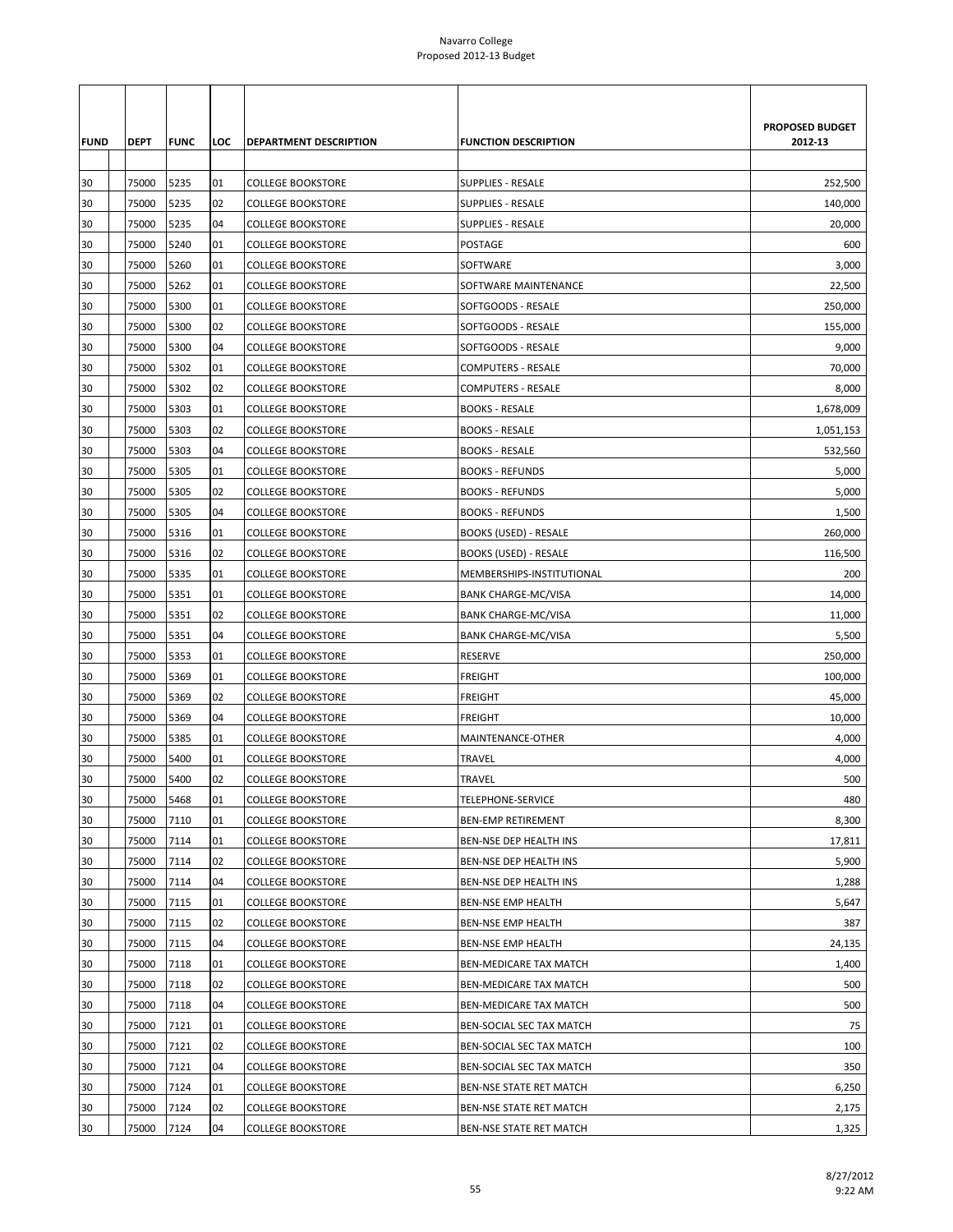|             |             |             |     |                                |                             | PROPOSED BUDGET |
|-------------|-------------|-------------|-----|--------------------------------|-----------------------------|-----------------|
| <b>FUND</b> | <b>DEPT</b> | <b>FUNC</b> | LOC | <b>DEPARTMENT DESCRIPTION</b>  | <b>FUNCTION DESCRIPTION</b> | 2012-13         |
|             |             |             |     | <b>COLLEGE BOOKSTORE Total</b> |                             | 5,444,908       |
|             |             |             |     |                                |                             |                 |
| 30          | 75010       | 5230        | 01  | <b>GIFT SHOP</b>               | <b>SUPPLIES - GENERAL</b>   | 1,756           |
| 30          | 75010       | 5235        | 01  | <b>GIFT SHOP</b>               | SUPPLIES - RESALE           | 20,794          |
| 30          | 75010       | 5250        | 01  | <b>GIFT SHOP</b>               | ADVERTISING/PROMOTIONS      | 100             |
| 30          | 75010       | 5369        | 01  | <b>GIFT SHOP</b>               | <b>FREIGHT</b>              | 25              |
| 30          | 75010       | 5385        | 01  | <b>GIFT SHOP</b>               | MAINTENANCE-OTHER           | 300             |
|             |             |             |     | <b>GIFT SHOP Total</b>         |                             | 22,975          |
|             |             |             |     |                                |                             |                 |
| 30          | 75100       | 5121        | 01  | <b>DINING SERVICES</b>         | <b>PROF - FULL TIME</b>     | 158,145         |
| 30          | 75100       | 5121        | 02  | <b>DINING SERVICES</b>         | PROF - FULL TIME            | 35,020          |
| 30          | 75100       | 5131        | 01  | <b>DINING SERVICES</b>         | <b>SUPP - FULL TIME</b>     | 362,903         |
| 30          | 75100       | 5131        | 02  | <b>DINING SERVICES</b>         | <b>SUPP - FULL TIME</b>     | 44,311          |
| 30          | 75100       | 5133        | 01  | DINING SERVICES                | SUPP STAFF - O/T            | 16,000          |
| 30          | 75100       | 5136        | 01  | <b>DINING SERVICES</b>         | <b>SUPP - PART TIME</b>     | 203,571         |
| 30          | 75100       | 5136        | 02  | <b>DINING SERVICES</b>         | <b>SUPP - PART TIME</b>     | 38,400          |
| 30          | 75100       | 5138        | 01  | <b>DINING SERVICES</b>         | <b>TEMP AGY PERSONNEL</b>   | 1,500           |
| 30          | 75100       | 5221        | 01  | <b>DINING SERVICES</b>         | <b>FOOD PURCHASES</b>       | 1,200,000       |
| 30          | 75100       | 5221        | 02  | <b>DINING SERVICES</b>         | <b>FOOD PURCHASES</b>       | 132,000         |
| 30          | 75100       | 5230        | 01  | <b>DINING SERVICES</b>         | <b>SUPPLIES - GENERAL</b>   | 90,400          |
| 30          | 75100       | 5230        | 02  | <b>DINING SERVICES</b>         | <b>SUPPLIES - GENERAL</b>   | 30,000          |
| 30          | 75100       | 5240        | 01  | <b>DINING SERVICES</b>         | POSTAGE                     | 25              |
| 30          | 75100       | 5260        | 01  | <b>DINING SERVICES</b>         | SOFTWARE                    | 50              |
| 30          | 75100       | 5260        | 02  | DINING SERVICES                | SOFTWARE                    | 50              |
| 30          | 75100       | 5262        | 01  | <b>DINING SERVICES</b>         | SOFTWARE MAINTENANCE        | 20,000          |
| 30          | 75100       | 5330        | 01  | DINING SERVICES                | MEMBERSHIPS-INSTITUTIONAL   | 600             |
| 30          | 75100       | 5351        | 01  | <b>DINING SERVICES</b>         | <b>BANK CHARGE-MC/VISA</b>  | 18,000          |
| 30          | 75100       | 5351        | 02  | DINING SERVICES                | <b>BANK CHARGE-MC/VISA</b>  | 7,500           |
| 30          | 75100       | 5353        | 01  | DINING SERVICES                | RESERVE                     | 40,000          |
| 30          | 75100       | 5353        | 02  | <b>DINING SERVICES</b>         | <b>RESERVE</b>              | 30,000          |
| 30          | 75100       | 5384        | 01  | <b>DINING SERVICES</b>         | MAINTENANCE-COPIERS         | 480             |
| 30          | 75100       | 5385        | 01  | <b>DINING SERVICES</b>         | MAINTENANCE-OTHER           | 45,000          |
| 30          | 75100       | 5385        | 02  | DINING SERVICES                | MAINTENANCE-OTHER           | 12,000          |
| 30          | 75100       | 5400        | 01  | <b>DINING SERVICES</b>         | TRAVEL                      | 9,000           |
| 30          | 75100       | 5468        | 01  | <b>DINING SERVICES</b>         | TELEPHONE-SERVICE           | 2,400           |
| 30          | 75100       | 5468        | 02  | <b>DINING SERVICES</b>         | TELEPHONE-SERVICE           | 300             |
| 30          | 75100       | 5562        | 01  | <b>DINING SERVICES</b>         | <b>CONTRACT SER-OTHER</b>   | 8,558           |
| 30          | 75100       | 5562        | 02  | <b>DINING SERVICES</b>         | <b>CONTRACT SER-OTHER</b>   | 1,000           |
| 30          | 75100       | 5564        | 01  | <b>DINING SERVICES</b>         | CONTRACT SER-CUSTODIAL      | 9,600           |
| 30          | 75100       | 6010        | 01  | <b>DINING SERVICES</b>         | EQUIPMENT > 5000            | 5,800           |
| 30          | 75100       | 6014        | 02  | DINING SERVICES                | POINT OF SALE SYSTEM        | 5,000           |
| 30          | 75100       | 6037        | 01  | <b>DINING SERVICES</b>         | <b>UNIFORMS</b>             | 4,000           |
| 30          | 75100       | 6037        | 02  | DINING SERVICES                | <b>UNIFORMS</b>             | 1,000           |
| 30          | 75100       | 7110        | 01  | <b>DINING SERVICES</b>         | <b>BEN-EMP RETIREMENT</b>   | 15,319          |
| 30          | 75100       | 7114        | 01  | <b>DINING SERVICES</b>         | BEN-NSE DEP HEALTH INS      | 42,610          |
| 30          | 75100       | 7114        | 02  | DINING SERVICES                | BEN-NSE DEP HEALTH INS      | 8,251           |
| 30          | 75100       | 7115        | 01  | <b>DINING SERVICES</b>         | <b>BEN-NSE EMP HEALTH</b>   | 78,017          |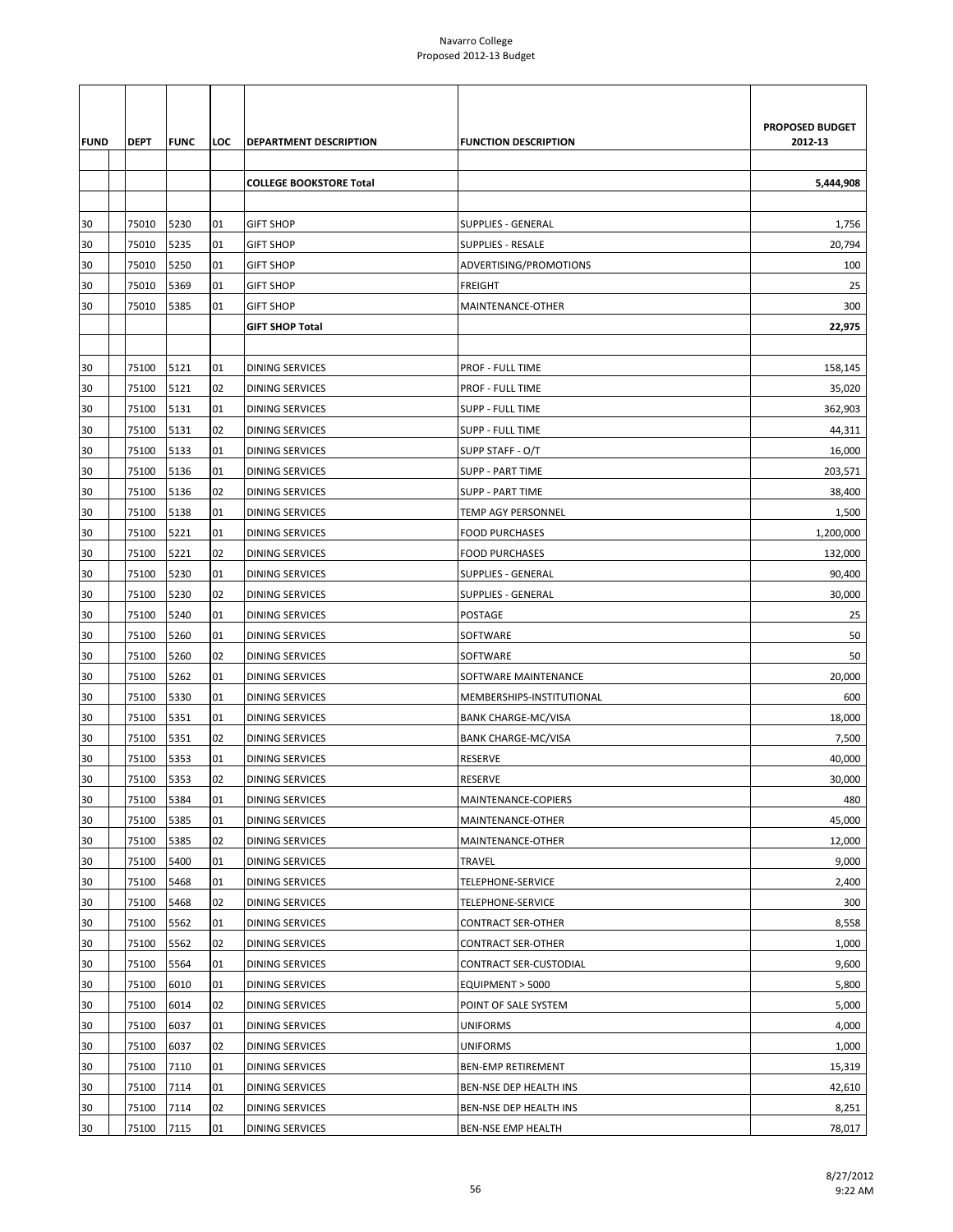| <b>FUND</b><br>30 | <b>DEPT</b><br>75100 | <b>FUNC</b><br>7115 | LOC<br>02 | <b>DEPARTMENT DESCRIPTION</b><br><b>DINING SERVICES</b> | <b>FUNCTION DESCRIPTION</b><br><b>BEN-NSE EMP HEALTH</b> | PROPOSED BUDGET<br>2012-13<br>1,753 |
|-------------------|----------------------|---------------------|-----------|---------------------------------------------------------|----------------------------------------------------------|-------------------------------------|
| 30                | 75100                | 7118                | 01        | <b>DINING SERVICES</b>                                  | <b>BEN-MEDICARE TAX MATCH</b>                            | 4,205                               |
| 30                | 75100                | 7118                | 02        | DINING SERVICES                                         | BEN-MEDICARE TAX MATCH                                   | 68                                  |
| 30                | 75100                | 7121                | 01        | <b>DINING SERVICES</b>                                  | BEN-SOCIAL SEC TAX MATCH                                 | 1,572                               |
| 30                | 75100                | 7121                | 02        | <b>DINING SERVICES</b>                                  | <b>BEN-SOCIAL SEC TAX MATCH</b>                          | 17                                  |
| 30                | 75100                | 7124                | 01        | <b>DINING SERVICES</b>                                  | BEN-NSE STATE RET MATCH                                  | 30,677                              |
| 30                | 75100                | 7124                | 02        | DINING SERVICES                                         | BEN-NSE STATE RET MATCH                                  | 1,672                               |
| 30                | 75100                | 7127                | 01        | DINING SERVICES                                         | BEN - TRS 1ST 90 DAYS                                    | 235                                 |
| 30                | 75100                | 7127                | 02        | <b>DINING SERVICES</b>                                  | BEN - TRS 1ST 90 DAYS                                    | 807                                 |
|                   |                      |                     |           | <b>DINING SERVICES Total</b>                            |                                                          | 2,717,816                           |
|                   |                      |                     |           |                                                         |                                                          |                                     |
| 30                | 75700                | 5131                | 01        | <b>STUDENT HOUSING</b>                                  | <b>SUPP - FULL TIME</b>                                  | 165,408                             |
| 30                | 75700                | 5136                | 01        | <b>STUDENT HOUSING</b>                                  | <b>SUPP - PART TIME</b>                                  | 110,394                             |
| 30                | 75700                | 5230                | 01        | <b>STUDENT HOUSING</b>                                  | SUPPLIES - GENERAL                                       | 50,500                              |
| 30                | 75700                | 5233                | 01        | <b>STUDENT HOUSING</b>                                  | <b>SUPPLIES - OTHER</b>                                  | 3,000                               |
| 30                | 75700                | 5240                | 01        | <b>STUDENT HOUSING</b>                                  | POSTAGE                                                  | 2,500                               |
| 30                | 75700                | 5262                | 01        | <b>STUDENT HOUSING</b>                                  | SOFTWARE MAINTENANCE                                     | 15,846                              |
| 30                | 75700                | 5304                | 01        | <b>STUDENT HOUSING</b>                                  | BROCHURES/NEWSLETTERS                                    | 7,000                               |
| 30                | 75700                | 5318                | 01        | <b>STUDENT HOUSING</b>                                  | <b>MOVIE NIGHT</b>                                       | 20,000                              |
| 30                | 75700                | 5353                | 01        | <b>STUDENT HOUSING</b>                                  | RESERVE                                                  | 83,104                              |
| 30                | 75700                | 5354                | 01        | <b>STUDENT HOUSING</b>                                  | <b>BAD DEBT EXPENSE</b>                                  | 45,000                              |
| 30                | 75700                | 5385                | 01        | <b>STUDENT HOUSING</b>                                  | MAINTENANCE-OTHER                                        | 2,000                               |
| 30                | 75700                | 5400                | 01        | <b>STUDENT HOUSING</b>                                  | TRAVEL                                                   | 6,830                               |
| 30                | 75700                |                     | 01        | <b>STUDENT HOUSING</b>                                  | <b>STAFF MEALS</b>                                       | 17,752                              |
| 30                | 75700                | 5405                | 01        | <b>STUDENT HOUSING</b>                                  | <b>MEALS</b>                                             | 6,400                               |
| 30                | 75700                | 5468                | 01        | <b>STUDENT HOUSING</b>                                  | TELEPHONE-SERVICE                                        | 10,000                              |
| 30                | 75700                | 5562                | 01        | <b>STUDENT HOUSING</b>                                  | <b>CONTRACT SER-OTHER</b>                                | 6,000                               |
| 30                | 75700                | 5580                | 01        | <b>STUDENT HOUSING</b>                                  | RENTAL - FACILITIES                                      | 31,000                              |
| 30                | 75700                | 5853                | 01        | <b>STUDENT HOUSING</b>                                  | <b>APPROPRIATIONS TO PLANT FUND</b>                      | 50,000                              |
| 30                | 75700                | 5900                | 01        | <b>STUDENT HOUSING</b>                                  | PRINCIPAL                                                | 35,000                              |
| 30                | 75700                | 5901                | 01        | <b>STUDENT HOUSING</b>                                  | <b>INTEREST</b>                                          | 1,400                               |
| 30                | 75700                | 7110                | 01        | <b>STUDENT HOUSING</b>                                  | <b>BEN-EMP RETIREMENT</b>                                | 2,975                               |
| 30                | 75700                | 7114                | 01        | <b>STUDENT HOUSING</b>                                  | BEN-NSE DEP HEALTH INS                                   | 13,125                              |
| 30                | 75700                | 7115                | 01        | <b>STUDENT HOUSING</b>                                  | <b>BEN-NSE EMP HEALTH</b>                                | 13,640                              |
| 30                | 75700                | 7118                | 01        | <b>STUDENT HOUSING</b>                                  | BEN-MEDICARE TAX MATCH                                   | 1,625                               |
| 30                | 75700                | 7121                | 01        | <b>STUDENT HOUSING</b>                                  | BEN-SOCIAL SEC TAX MATCH                                 | 200                                 |
| 30                | 75700                | 7124                | 01        | <b>STUDENT HOUSING</b>                                  | <b>BEN-NSE STATE RET MATCH</b>                           | 7,160                               |
| 30                | 75700                | 7127                | 01        | <b>STUDENT HOUSING</b>                                  | BEN - TRS 1ST 90 DAYS                                    | 550                                 |
|                   |                      |                     |           | <b>STUDENT HOUSING Total</b>                            |                                                          | 708,409                             |
|                   |                      |                     |           |                                                         |                                                          |                                     |
| 30                | 75725                | 5131                | 01        | STUDENT HOUSING - MAINTENANCE                           | <b>SUPP - FULL TIME</b>                                  | 53,675                              |
| 30                | 75725                | 5136                | 01        | STUDENT HOUSING - MAINTENANCE                           | <b>SUPP - PART TIME</b>                                  | 23,090                              |
| 30                | 75725                | 5220                | 01        | STUDENT HOUSING - MAINTENANCE                           | FUEL AND OIL                                             | 2,000                               |
| 30                | 75725                | 5230                | 01        | STUDENT HOUSING - MAINTENANCE                           | <b>SUPPLIES - GENERAL</b>                                | 14,000                              |
| 30                | 75725                | 5353                | 01        | STUDENT HOUSING - MAINTENANCE                           | RESERVE                                                  | 30,000                              |
| 30                | 75725                | 5375                | 01        | STUDENT HOUSING - MAINTENANCE                           | <b>INSURANCE</b>                                         | 16,000                              |
| 30                | 75725                | 5385                | 01        | STUDENT HOUSING - MAINTENANCE                           | MAINTENANCE-OTHER                                        | 186,517                             |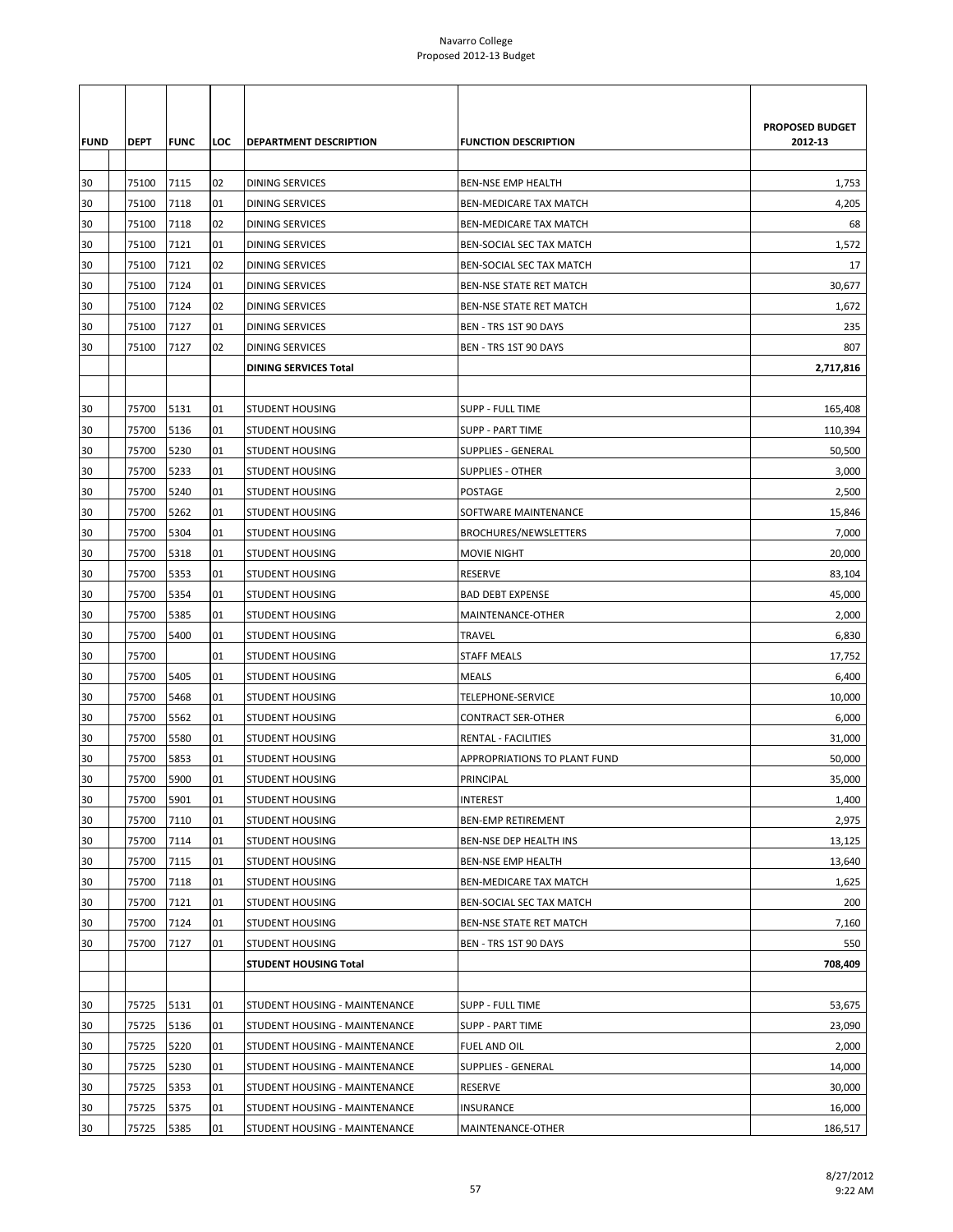|             |             |             |     |                                            |                                 | <b>PROPOSED BUDGET</b> |
|-------------|-------------|-------------|-----|--------------------------------------------|---------------------------------|------------------------|
| <b>FUND</b> | <b>DEPT</b> | <b>FUNC</b> | LOC | <b>DEPARTMENT DESCRIPTION</b>              | <b>FUNCTION DESCRIPTION</b>     | 2012-13                |
|             |             |             |     |                                            |                                 |                        |
| 30          | 75725       | 5389        | 01  | STUDENT HOUSING - MAINTENANCE              | MAINTENACE-HVAC                 | 37,500                 |
| 30          | 75725       | 5455        | 01  | STUDENT HOUSING - MAINTENANCE              | UTILITIES-ELECTRICITY           | 250,000                |
| 30          | 75725       | 5464        | 01  | STUDENT HOUSING - MAINTENANCE              | <b>INTERNET</b>                 | 57,000                 |
| 30          | 75725       | 5468        | 01  | STUDENT HOUSING - MAINTENANCE              | TELEPHONE-SERVICE               | 2,232                  |
| 30          | 75725       | 5559        | 01  | STUDENT HOUSING - MAINTENANCE              | CONTRACT SER-EXTERM             | 7,500                  |
| 30          | 75725       | 5564        | 01  | STUDENT HOUSING - MAINTENANCE              | CONTRACT SER-CUSTODIAL          | 80,000                 |
| 30          | 75725       | 5571        | 01  | STUDENT HOUSING - MAINTENANCE              | <b>BACKGROUND CHECKS</b>        | 8,000                  |
| 30          | 75725       | 5575        | 01  | STUDENT HOUSING - MAINTENANCE              | LEASES - BUILDINGS              | 1,000                  |
| 30          | 75725       | 7110        | 01  | STUDENT HOUSING - MAINTENANCE              | <b>BEN-EMP RETIREMENT</b>       | 4,149                  |
| 30          | 75725       | 7115        | 01  | STUDENT HOUSING - MAINTENANCE              | <b>BEN-NSE EMP HEALTH</b>       | 10,520                 |
| 30          | 75725       | 7118        | 01  | STUDENT HOUSING - MAINTENANCE              | <b>BEN-MEDICARE TAX MATCH</b>   | 528                    |
| 30          | 75725       | 7121        | 01  | STUDENT HOUSING - MAINTENANCE              | <b>BEN-SOCIAL SEC TAX MATCH</b> | 615                    |
| 30          | 75725       | 7124        | 01  | STUDENT HOUSING - MAINTENANCE              | <b>BEN-NSE STATE RET MATCH</b>  | 3,111                  |
|             |             |             |     | <b>STUDENT HOUSING - MAINTENANCE Total</b> |                                 | 787,437                |
|             |             |             |     |                                            |                                 |                        |
| 30          | 75800       | 5131        | 01  | <b>STUDENT ACTIVITIES</b>                  | <b>SUPP - FULL TIME</b>         | 27,333                 |
| 30          | 75800       | 5136        | 01  | <b>STUDENT ACTIVITIES</b>                  | <b>SUPP - PART TIME</b>         | 115,000                |
| 30          | 75800       | 5230        | 01  | STUDENT ACTIVITIES                         | <b>SUPPLIES - GENERAL</b>       | 6,000                  |
| 30          | 75800       | 5385        | 01  | STUDENT ACTIVITIES                         | MAINTENANCE-OTHER               | 10,000                 |
| 30          | 75800       | 5468        | 01  | STUDENT ACTIVITIES                         | <b>TELEPHONE-SERVICE</b>        | 955                    |
| 30          | 75800       | 5562        | 01  | <b>STUDENT ACTIVITIES</b>                  | <b>CONTRACT SER-OTHER</b>       | 1,000                  |
| 30          | 75800       | 5600        | 01  | <b>STUDENT ACTIVITIES</b>                  | <b>GIBSON HALL FLOOR</b>        | 3,000                  |
| 30          | 75800       | 6010        | 01  | STUDENT ACTIVITIES                         | EQUIPMENT > 5000                | 20,000                 |
| 30          | 75800       | 7110        | 01  | STUDENT ACTIVITIES                         | <b>BEN-EMP RETIREMENT</b>       | 1,305                  |
| 30          | 75800       | 7115        | 01  | STUDENT ACTIVITIES                         | <b>BEN-NSE EMP HEALTH</b>       | 5,260                  |
| 30          | 75800       | 7118        | 01  | STUDENT ACTIVITIES                         | <b>BEN-MEDICARE TAX MATCH</b>   | 1,200                  |
| 30          | 75800       | 7121        | 01  | <b>STUDENT ACTIVITIES</b>                  | <b>BEN-SOCIAL SEC TAX MATCH</b> | 3,755                  |
| 30          | 75800       | 7124        | 01  | STUDENT ACTIVITIES                         | <b>BEN-NSE STATE RET MATCH</b>  | 1,122                  |
|             |             |             |     | STUDENT ACTIVITIES Total                   |                                 | 195,930                |
|             |             |             |     |                                            |                                 |                        |
|             |             |             |     |                                            |                                 |                        |
|             |             |             |     | <b>AUXILIARY FUND TOTAL EXPENDITURES</b>   |                                 | 12,337,108             |
|             |             |             |     |                                            |                                 |                        |
|             |             |             |     |                                            |                                 |                        |
| 50          | 53210       | 4931        | 01  | CASTON (M.C. AND MATTIE)                   | DESIGNATED SCHOLARSHIP INCOME   |                        |
| 50          | 53125       | 4931        | 01  | <b>BACTERIAL MENINGITIS</b>                | DESIGNATED SCHOLARSHIP INCOME   |                        |
| 50          | 53211       | 4931        | 01  | <b>CERTIFIED EDUCATION AIDE</b>            | DESIGNATED SCHOLARSHIP INCOME   |                        |
| 50          | 53216       | 4711        | 01  | EDGAR (JAMES) SCHOLARSHIP                  | <b>INTEREST INCOME</b>          |                        |
| 50          | 53217       | 4932        | 01  | <b>GENERAL SCHOLARSHP</b>                  | RESTRICTED SCHOLARSHIP INCOME   | (296,000)              |
| 50          | 53226       | 4711        | 01  | <b>GOOCH SCHOLARSHIP</b>                   | INTEREST INCOME                 |                        |
| 50          | 53231       | 4931        | 01  | EARLY HIGH SCHOOL GRADUATE                 | DESIGNATED SCHOLARSHIP INCOME   |                        |
| 50          | 53245       | 4711        | 01  | MCAFEE DANIEL ACHIEVEMENT SCH              | <b>INTEREST INCOME</b>          |                        |
| 50          | 53248       | 4932        | 01  | NUCOR SCHOLARSHIP                          | RESTRICTED SCHOLARSHIP INCOME   | (4,000)                |
| 50          | 53249       | 4932        | 01  | RUTH RAMSEY SCHOLARSHIP                    | RESTRICTED SCHOLARSHIP INCOME   | (5,000)                |
| 50          | 53272       | 4711        | 01  | SMITH (A. LEE) SCHOLARSHIP                 | INTEREST INCOME                 |                        |
| 50          | 53285       | 4932        | 01  | STUDENT SUPPORT SERVICES SCH               | RESTRICTED SCHOLARSHIP INCOME   | (30,000)               |
| 50          | 53288       | 4932        | 01  | TERRY (BLANCHE) SCHOLARSHIP                | RESTRICTED SCHOLARSHIP INCOME   | (5,000)                |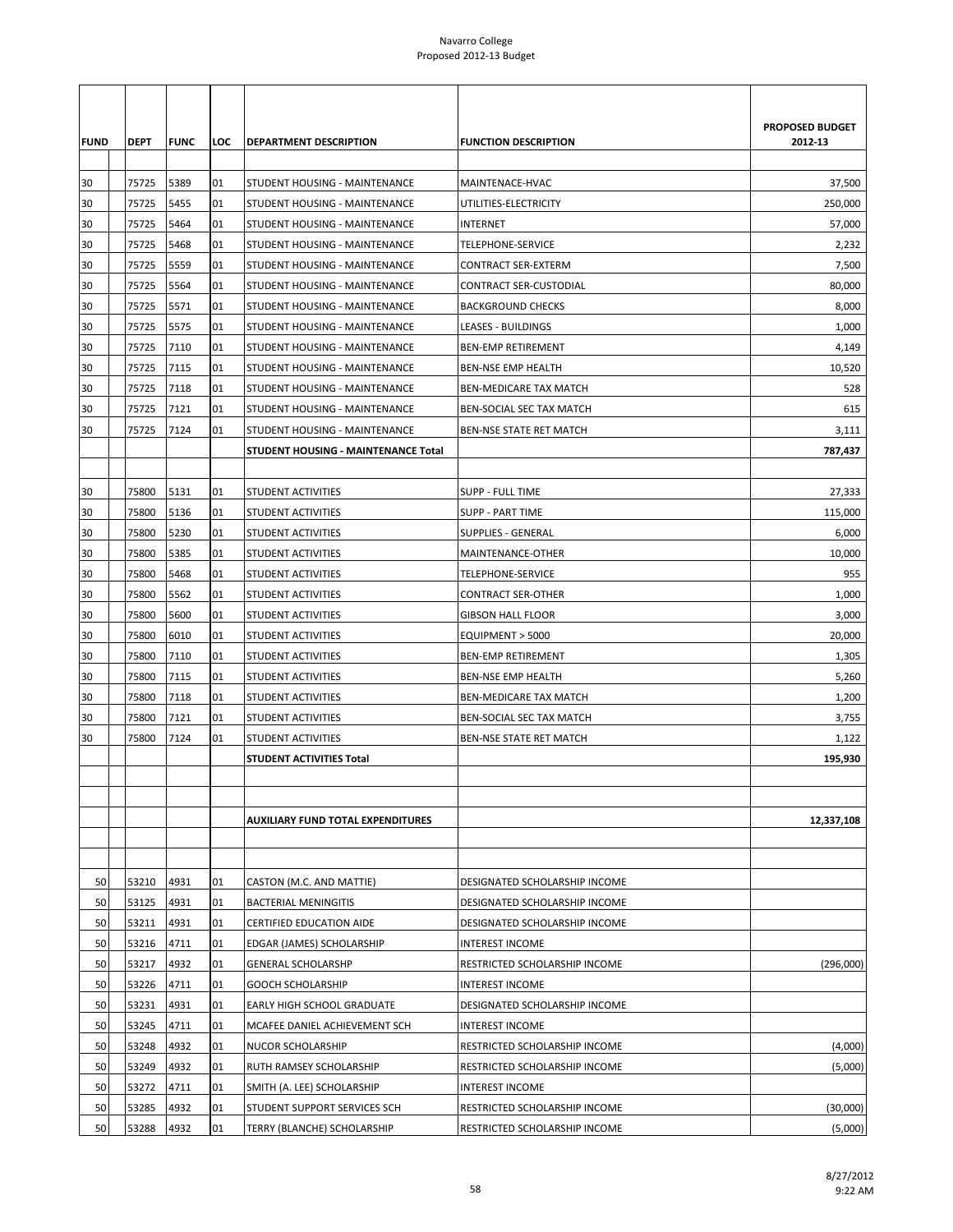| <b>FUND</b> | <b>DEPT</b> | <b>FUNC</b> | LOC | DEPARTMENT DESCRIPTION               | <b>FUNCTION DESCRIPTION</b>      | <b>PROPOSED BUDGET</b><br>2012-13 |
|-------------|-------------|-------------|-----|--------------------------------------|----------------------------------|-----------------------------------|
| 50          | 53295       | 4931        | 01  | CHARLEY WOOTAN SCHOLARSHIP           | DESIGNATED SCHOLARSHIP INCOME    | (43,000)                          |
| 50          | 53306       | 4711        | 01  | <b>BOS SCHOLARSHIP</b>               | <b>INTEREST INCOME</b>           |                                   |
| 50          | 53372       | 4933        | 01  | TEXAS GRANT NO. 2                    | UNREST. SCHOLARSHIP INCOME       | (267, 866)                        |
| 50          | 53373       | 4933        | 01  | <b>TEXAS GRANT</b>                   | UNREST. SCHOLARSHIP INCOME       | (756,575)                         |
| 50          | 53374       | 4933        | 01  | STATE SCHOLARSHIP (IN)               | UNREST. SCHOLARSHIP INCOME       | (275,000)                         |
| 50          | 53375       | 4933        | 01  | STATE SCHOLARSHIP - C E              | UNREST. SCHOLARSHIP INCOME       | (15,000)                          |
| 50          | 53378       | 4933        | 01  | STATE SCHOLARSHIP (OUT)              | UNREST. SCHOLARSHIP INCOME       | (15,000)                          |
| 50          | 53379       | 4933        | 01  | TEXAS TOMORROW PROGRAM               | UNREST. SCHOLARSHIP INCOME       | (72, 500)                         |
| 50          | 53381       | 4933        | 01  | STATE TOP 10% SCHOLARSHIP            | UNREST. SCHOLARSHIP INCOME       | (50,000)                          |
| 50          | 53900       | 4526        | 01  | SCHOLARSHIP RESERVE FUND             | APPRO - PRIOR YEAR               | (204, 200)                        |
| 50          | 53900       | 4711        | 01  | SCHOLARSHIP RESERVE FUND             | <b>INTEREST INCOME</b>           | (10,000)                          |
| 50          | 54000       | 4705        | 01  | SHORT TERM LOANS                     | OTHER INCOME                     |                                   |
|             |             |             |     | <b>SCHOLARSHIP FUND TOTAL INCOME</b> |                                  | (2,049,141)                       |
| 50          | 53125       | 5931        | 01  | <b>BACTERIAL MENINGITIS</b>          | DESIGNATED SCHOLARSHIP EXPENSE   |                                   |
| 50          | 53188       | 5931        | 01  | WALDROP (TOM) AG SCHOLARSHIP         | DESIGNATED SCHOLARSHIP EXPENSE   |                                   |
| 50          | 53210       | 5934        | 01  | CASTON (M.C. AND MATTIE)             | INSTITUTIONAL SCHOLARSHIPS       |                                   |
| 50          | 53210       | 5935        | 01  | CASTON (M.C. AND MATTIE)             | DISTINGUISHED SCHOLARSHIP        |                                   |
| 50          | 53210       | 5940        | 01  | CASTON (M.C. AND MATTIE)             | <b>GRADUATE SCHOLARSHIP</b>      |                                   |
| 50          | 53211       | 5931        | 01  | CERTIFIED EDUCATION AIDE             | DESIGNATED SCHOLARSHIP EXPENSE   | $\overline{\phantom{a}}$          |
| 50          | 53213       | 5932        | 01  | DOCKUM MEMORIAL SCHOLARSHIP          | RESTRICTED SCHOLARSHIP EXPENSE   |                                   |
| 50          | 53217       | 5932        | 01  | <b>GENERAL SCHOLARSHP</b>            | RESTRICTED SCHOLARSHIP EXPENSE   | 296,000                           |
| 50          | 53221       | 5932        | 01  | NC FOUNDATION SCHOLARSHIP            | RESTRICTED SCHOLARSHIP EXPENSE   |                                   |
| 50          | 53231       | 5931        | 01  | EARLY HIGH SCHOOL GRADUATE           | DESIGNATED SCHOLARSHIP EXPENSE   |                                   |
| 50          | 53242       | 5932        | 01  | LOTTIE JONES MANSFIELD SCH.          | RESTRICTED SCHOLARSHIP EXPENSE   |                                   |
| 50          | 53248       | 5932        | 01  | NUCOR SCHOLARSHIP                    | RESTRICTED SCHOLARSHIP EXPENSE   | 4,000                             |
| 50          | 53249       | 5932        | 01  | RUTH RAMSEY SCHOLARSHIP              | RESTRICTED SCHOLARSHIP EXPENSE   | 5,000                             |
| 50          | 53250       | 5932        | 01  | Oil & Gas Program Scholarships       | RESTRICTED SCHOLARSHIP EXPENSE   |                                   |
| 50          | 53253       | 5932        | 01  | NRG, WESTMORELAND, NUCOR SCH         | RESTRICTED SCHOLARSHIP EXPENSE   |                                   |
| 50          | 53260       | 5932        | 01  | ROBERTS (JOHN) SCHOLARSHIP           | RESTRICTED SCHOLARSHIP EXPENSE   | $\overline{\phantom{a}}$          |
| 50          | 53276       | 5932        | 01  | SMITH (MONTE) SCHOLARSHIP            | RESTRICTED SCHOLARSHIP EXPENSE   |                                   |
| 50          | 53285       | 5932        | 01  | STUDENT SUPPORT SERVICES SCH         | RESTRICTED SCHOLARSHIP EXPENSE   | 30,000                            |
| 50          | 53288       | 5932        | 01  | TERRY (BLANCHE) SCHOLARSHIP          | RESTRICTED SCHOLARSHIP EXPENSE   | 5,000                             |
| 50          | 53290       | 5932        | 01  | <b>WOLENS ART SCHOLARSHIP</b>        | RESTRICTED SCHOLARSHIP EXPENSE   |                                   |
| 50          | 53293       | 5932        | 01  | WOLENS DEVELOPMENT PROGRAM           | RESTRICTED SCHOLARSHIP EXPENSE   |                                   |
| 50          | 53295       | 5931        | 01  | CHARLEY WOOTAN SCHOLARSHIP           | DESIGNATED SCHOLARSHIP EXPENSE   | 43,000                            |
| 50          | 53306       | 5933        | 01  | <b>BOS SCHOLARSHIP</b>               | UNREST. SCHOLARSHIP EXPENSE      |                                   |
| 50          | 53370       | 5950        | 01  | SCHOLARSHIP RESERVE FUND             | <b>BAND SCHOLARSHIP - AWARDS</b> | 52,000                            |
| 50          | 53370       | 5955        | 01  | SCHOLARSHIP RESERVE FUND             | CHORAL SCHOLARSHIP - AWARDS      | 62,000                            |
| 50          | 53370       | 5960        | 01  | SCHOLARSHIP RESERVE FUND             | DRAMA SCHOLARSHIP - AWARDS       | 10,000                            |
| 50          | 53370       | 5961        | 01  | SCHOLARSHIP RESERVE FUND             | CHEERLEADING ROOM                | 55,200                            |
| 50          | 53370       | 5965        | 01  | SCHOLARSHIP RESERVE FUND             | BAND ROOM AND BOARD              | 25,000                            |
| 50          | 53370       | 5966        | 01  | SCHOLARSHIP RESERVE FUND             | DRAMA ROOM AND BOARD             | 10,000                            |
| 50          | 53372       | 5945        | 01  | TEXAS GRANT NO. 2                    | INITIAL-STATE                    | 92,666                            |
| 50          | 53372       | 5946        | 01  | TEXAS GRANT NO. 2                    | RENEWAL-STATE                    | 175,200                           |
| 50          | 53373       | 5945        | 01  | <b>TEXAS GRANT</b>                   | INITIAL-STATE                    | 756,575                           |